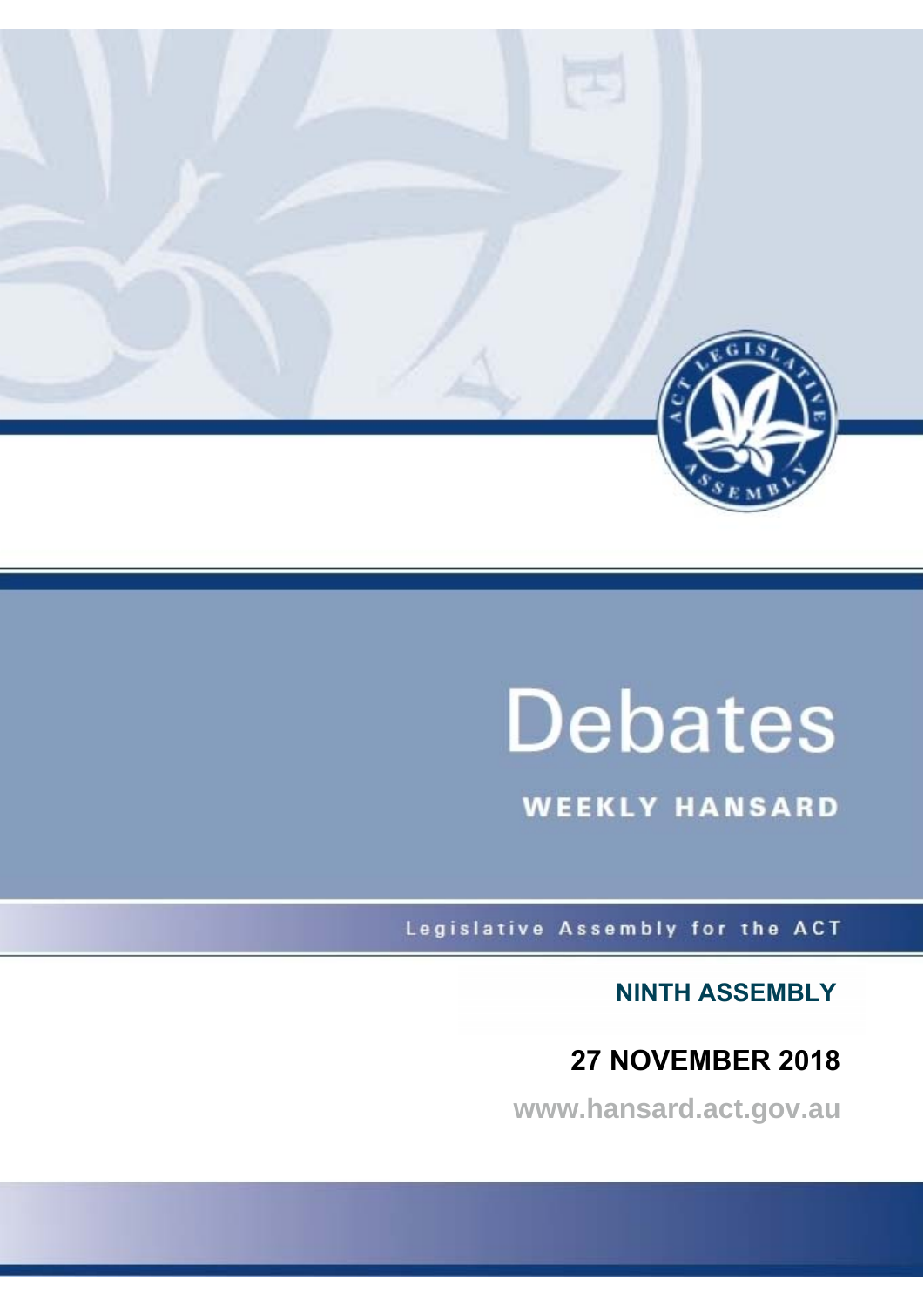# **[Tuesday, 27 November 2018](#page-3-0)**

| Minister for Health and Wellbeing (Proposed motion of censure)4793          |       |  |  |  |  |
|-----------------------------------------------------------------------------|-------|--|--|--|--|
|                                                                             |       |  |  |  |  |
| Petition—ministerial response: Workers' rights—petition 21-18 4797          |       |  |  |  |  |
|                                                                             |       |  |  |  |  |
|                                                                             |       |  |  |  |  |
| Environment and Transport and City Services-Standing Committee  4799        |       |  |  |  |  |
| Health, Ageing and Community Services-Standing Committee 4800               |       |  |  |  |  |
|                                                                             |       |  |  |  |  |
|                                                                             |       |  |  |  |  |
| Health, Ageing and Community Services—Standing Committee 4806               |       |  |  |  |  |
|                                                                             |       |  |  |  |  |
|                                                                             |       |  |  |  |  |
|                                                                             |       |  |  |  |  |
|                                                                             |       |  |  |  |  |
|                                                                             |       |  |  |  |  |
|                                                                             |       |  |  |  |  |
|                                                                             |       |  |  |  |  |
| Multicultural affairs framework 2015-2020 (Ministerial statement)4818       |       |  |  |  |  |
|                                                                             |       |  |  |  |  |
|                                                                             |       |  |  |  |  |
|                                                                             |       |  |  |  |  |
|                                                                             |       |  |  |  |  |
| Integrity Commission (ACT Policing) Amendment Bill 2018—exposure draft 4832 |       |  |  |  |  |
|                                                                             | .4833 |  |  |  |  |
| Questions without notice:                                                   |       |  |  |  |  |
|                                                                             |       |  |  |  |  |
|                                                                             |       |  |  |  |  |
|                                                                             |       |  |  |  |  |
|                                                                             |       |  |  |  |  |
| Centenary Hospital for Women and Children-maintenance4839                   |       |  |  |  |  |
|                                                                             |       |  |  |  |  |
| Centenary Hospital for Women and Children-maintenance4842                   |       |  |  |  |  |
|                                                                             |       |  |  |  |  |
|                                                                             |       |  |  |  |  |
|                                                                             |       |  |  |  |  |
|                                                                             |       |  |  |  |  |
|                                                                             |       |  |  |  |  |
|                                                                             |       |  |  |  |  |
|                                                                             |       |  |  |  |  |
|                                                                             |       |  |  |  |  |
|                                                                             |       |  |  |  |  |
|                                                                             |       |  |  |  |  |
|                                                                             |       |  |  |  |  |
|                                                                             |       |  |  |  |  |
| Financial Management Act-2018-19 capital works program-progress report 4855 |       |  |  |  |  |
| Supplementary answers to questions without notice:                          |       |  |  |  |  |
|                                                                             |       |  |  |  |  |
|                                                                             |       |  |  |  |  |
|                                                                             |       |  |  |  |  |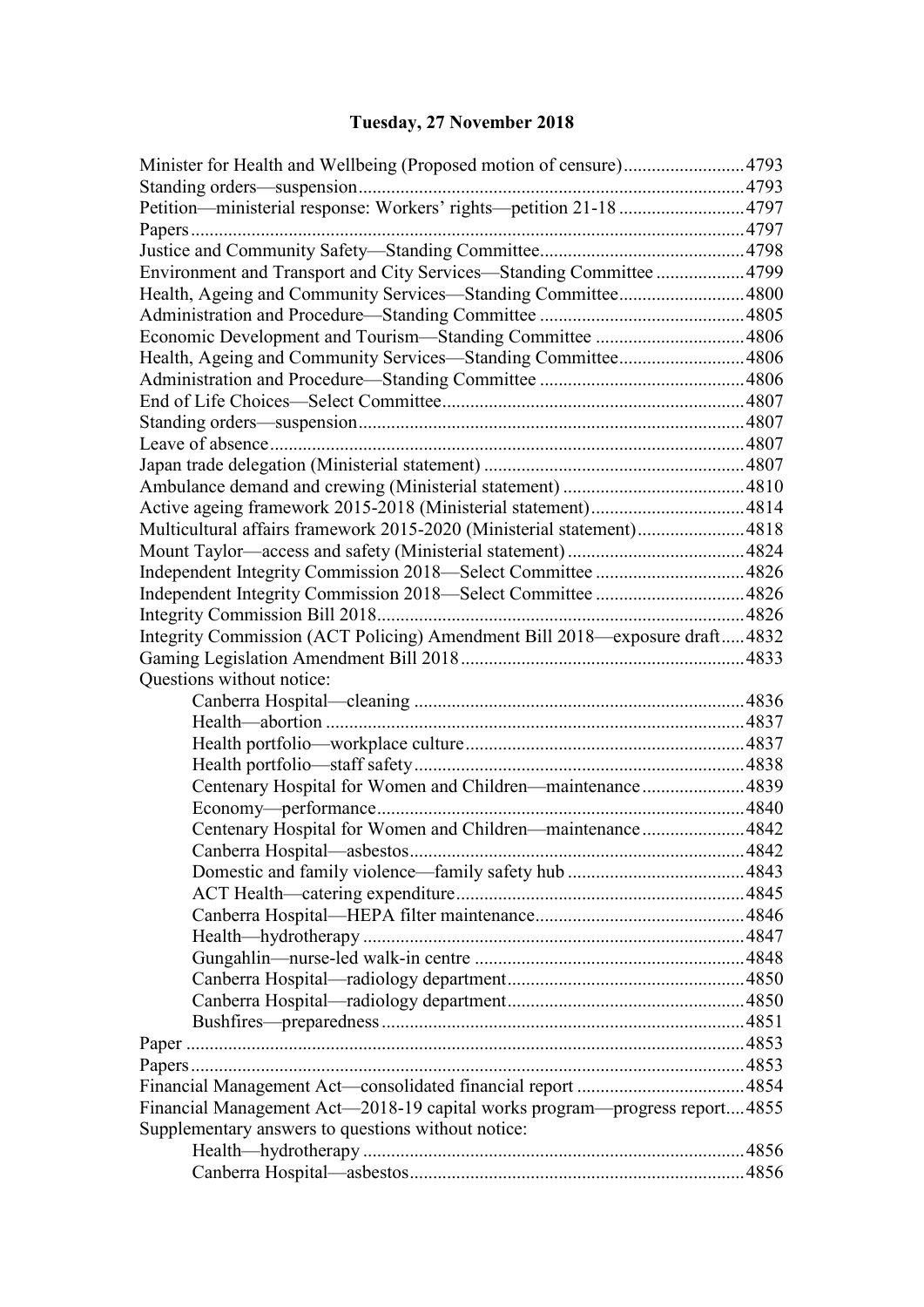| Royal Commission Criminal Justice Legislation Amendment Bill 2018 4870 |       |  |
|------------------------------------------------------------------------|-------|--|
|                                                                        |       |  |
|                                                                        |       |  |
|                                                                        |       |  |
|                                                                        |       |  |
| Adjournment:                                                           |       |  |
|                                                                        | .4902 |  |
|                                                                        |       |  |
|                                                                        |       |  |
|                                                                        |       |  |
|                                                                        |       |  |
|                                                                        |       |  |
|                                                                        |       |  |
|                                                                        |       |  |
|                                                                        |       |  |
|                                                                        |       |  |
|                                                                        |       |  |
|                                                                        |       |  |
| Schedules of amendments:                                               |       |  |
| Schedule 1: Gaming Legislation Amendment Bill 2018 4915                |       |  |
|                                                                        |       |  |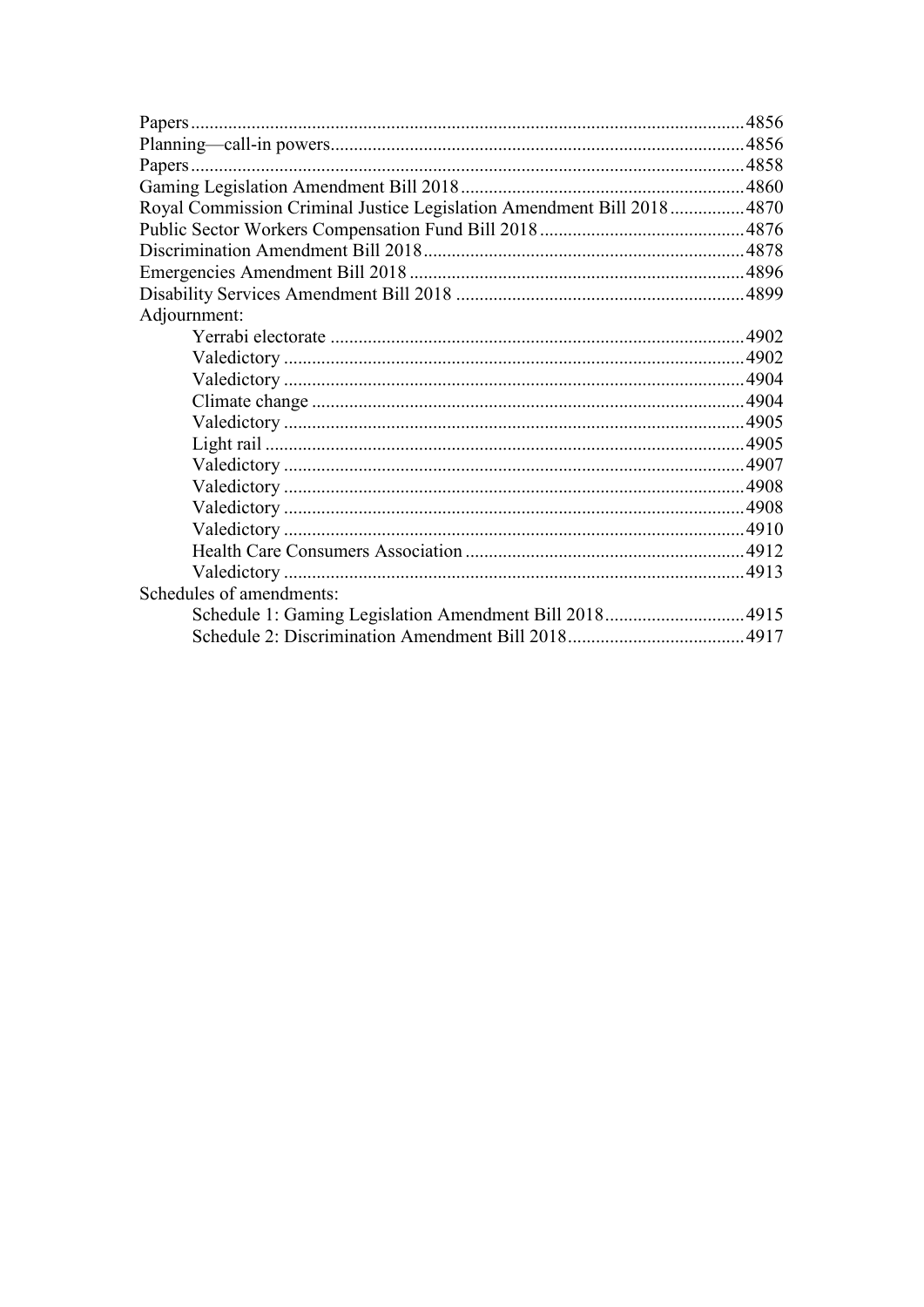# <span id="page-3-0"></span>**Tuesday, 27 November 2018**

**MADAM SPEAKER** (Ms J Burch) took the chair at 10 am, made a formal recognition that the Assembly was meeting on the lands of the traditional custodians, and asked members to stand in silence and pray or reflect on their responsibilities to the people of the Australian Capital Territory.

#### <span id="page-3-2"></span><span id="page-3-1"></span>**Minister for Health and Wellbeing Proposed motion of censure**

**MRS DUNNE** (Ginninderra) (10.02): I seek leave to move a motion of censure of the Minister for Health and Wellbeing.

Leave not granted.

# <span id="page-3-3"></span>**Standing orders—suspension**

**MRS DUNNE** (Ginninderra) (10.02): I move:

That so much of the standing orders be suspended as would prevent a motion of censure of the Minister for Health and Wellbeing.

The failures of the Minister for Health and Wellbeing in a range of areas make it necessary for this Assembly to consider her performance, and this is why the Canberra Liberals have brought this motion here today. It is pretty much unprecedented for a motion like this not to be dealt with immediately. The form and practice of this place and other parliaments have it that motions like this are dealt with immediately so that the matter is put to bed one way or the other, rather than having a motion like this sitting on the notice paper. It is always a reflection on a member to have a censure motion on the notice paper, and that is why it is imperative, for the sake of the minister concerned, for the sake of the member concerned, that we address this motion immediately.

The ignorance of those opposite—to not know the form and practice of this and other parliaments and to expose their member to having a motion on the notice paper for an extended period—shows their lack of understanding of the form, a lack of concern for their own member and a lack of concern for the issues that should be ventilated.

The litany of failures in the health system that go unanswered by this minister and this government is very long indeed and is a matter of considerable concern to many people—not just people who are actively using the hospital system, not just people who are employed in the hospital system but their families and the people who are afraid that they might have to go into the hospital system and would go to considerable lengths to avoid going into the Canberra hospital system. When you consider the amount of money that is spent in the Canberra hospital system, the signal failings of this minister need to be addressed in this place.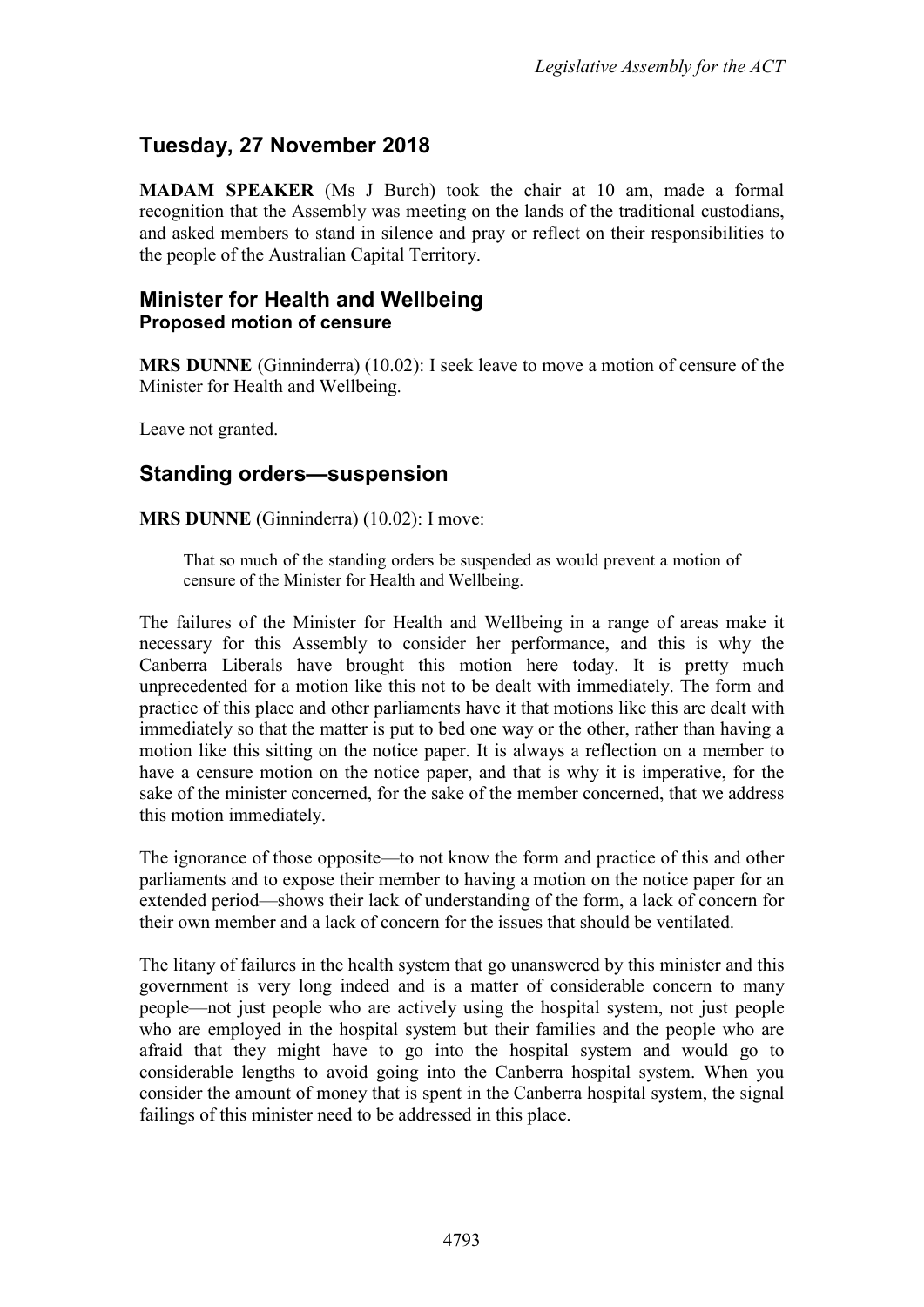In a sense, it is no skin off my nose if this matter goes unaddressed and the matter sits on the notice paper as a constant reflection on and rebuke of the Minister for Health and Wellbeing. Quite frankly, the Labor Party would be better to deal with this matter, and if they do not think that it is an issue then they can stand up in this place and say how they support the Minister for Health and Wellbeing. They can line up in numbers to say that she is the greatest thing since sliced bread. The fact that they will not do it shows that they have a problem with their minister. They will let this fester on the notice paper rather than address the issue, rather than protect their own, because actually, in their heart of hearts, they know that they are failing the people of Canberra on this issue.

It is imperative that the area of the ACT budget where we spend the most is addressed when it is failing as comprehensively as it is failing under this minister and this government. It has got worse and worse and under this minister it has gone into rapid decline. A few years ago the head of the AMA said that if we did not do something the wheels would fall off. Madam Speaker, I am telling you that the wheels are falling off and this minister is the one who is responsible, and this government is unable and unwilling to address the issues.

It is important, it is imperative, that the issues raised in the censure motion be dealt with immediately. That is why I am moving the suspension of standing orders to allow this Assembly to do what it needs to do.

**MR GENTLEMAN** (Brindabella—Minister for the Environment and Heritage, Minister for Planning and Land Management, Minister for Police and Emergency Services and Minister assisting the Chief Minister on Advanced Technology and Space Industries) (10.07): This suspension motion should not be supported; let us be very clear. We have a very good minister who has been delivering for the people of Canberra. We have a minister who is hardworking and respected across her portfolio areas. This is nothing more than a stunt from the opposition designed to distract from their failings, their failure to have ideas and vision for this great territory. In contrast, this government continues to deliver for a growing city, making Canberra an even better city.

Look at the agenda we have in this place this week. We have very important bills to consider this week, including the integrity commission bill. We have six bills to consider and a further nine bills to deal with. The opposition, the acolytes of Abbott, Dutton, Morrison and Seselja, the supposed bastions of conservatism and tradition, are void of ideas, and this stunt is right out of the Abbott playbook.

We will keep on with the business of this Assembly—

*Members interjecting—*

**MADAM SPEAKER**: Resume your seat, please. Members, there was some interjection when Mrs Dunne was speaking but in the main she was allowed to deliver what she wanted to say. Mr Gentleman.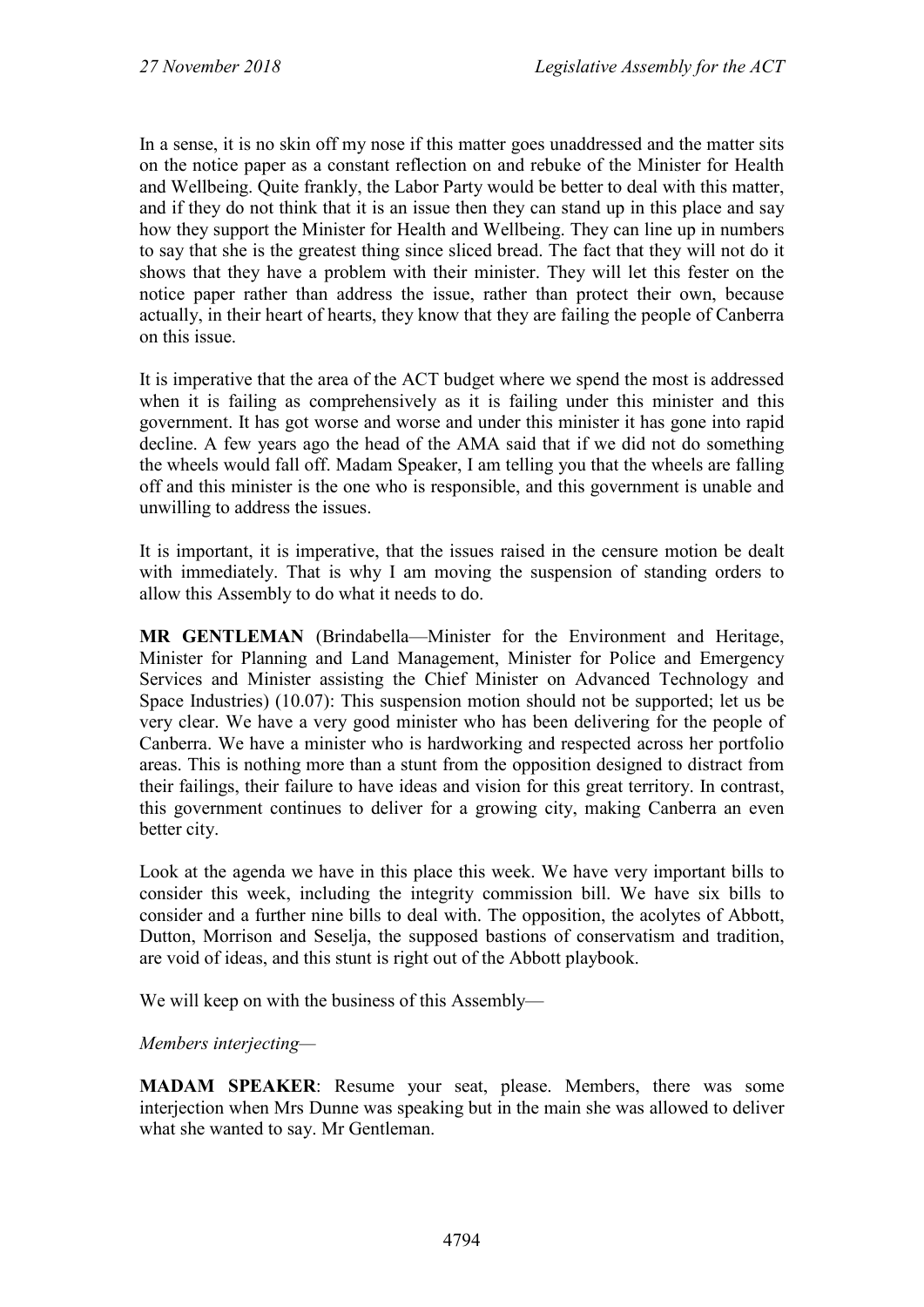**MR GENTLEMAN**: Thank you, Madam Speaker. As I said, we should get on with the business of this Assembly. We should get back to delivering what really matters—

*Mr Wall interjecting—*

**MADAM SPEAKER**: Mr Wall, no more.

**MR GENTLEMAN**: for Canberrans, making our city even more inclusive, progressive and connected, something this stable territory government has been doing and will continue to do.

**MS LE COUTEUR** (Murrumbidgee) (10.08): The Greens do not support the suspension of standing orders, for a couple of reasons. We have talked about these issues at great length in this Assembly. Virtually every sitting week we have canvassed them. I really do not think there is the need to push them in without any notice. This is my second point: I understand that admin and procedure has been looking at the issue of notice and, while this would be slightly premature, I think it would be possible for members of the opposition to reflect on what I understand admin and procedure is going to put forward. I think it is going to be a 90-minute notice. These things with no notice are simply ridiculous pieces of theatre.

**Mr Coe**: Not no notice.

**MS LE COUTEUR**: What notice? There is really nothing much more to say. The Greens do not support this.

**MR COE** (Yerrabi—Leader of the Opposition) (10.09): I think it is very important that the Assembly is able to do its job and hold this minister to account. That is our responsibility. That is what we have been elected to do. It is an important function of the Assembly that we hold the executive to account. They have to be responsible for the decisions that they make.

When I look at Mrs Dunne's motion—I look at  $1(a)$  through to  $1(e)$ —which of these is not true? Has there been systemic bullying at the hospital? Is there a poor culture and poor management? Is there a high turnover of staff in the ACT health system? Are there worsening elective surgery waiting times? Are there failures in infrastructure in the health system? Are there delays to the delivery of surgical procedures? Each of those is a matter of fact. They are all the truth.

This minister has been responsible for two years and prior to that was an assistant minister. For the last three years this minister has been meeting with the Director-General of Health on a weekly basis. Yet somehow this minister is not responsible. Somehow those opposite do not think that the Assembly should be holding the government to account. It is wrong. It is the opposition's duty to ensure that Canberrans are well served by their government and it is clear that they are not. They are particularly being let down by way of health services in the territory. The minister for health is, of course, responsible for that, and we should be able to have that debate here.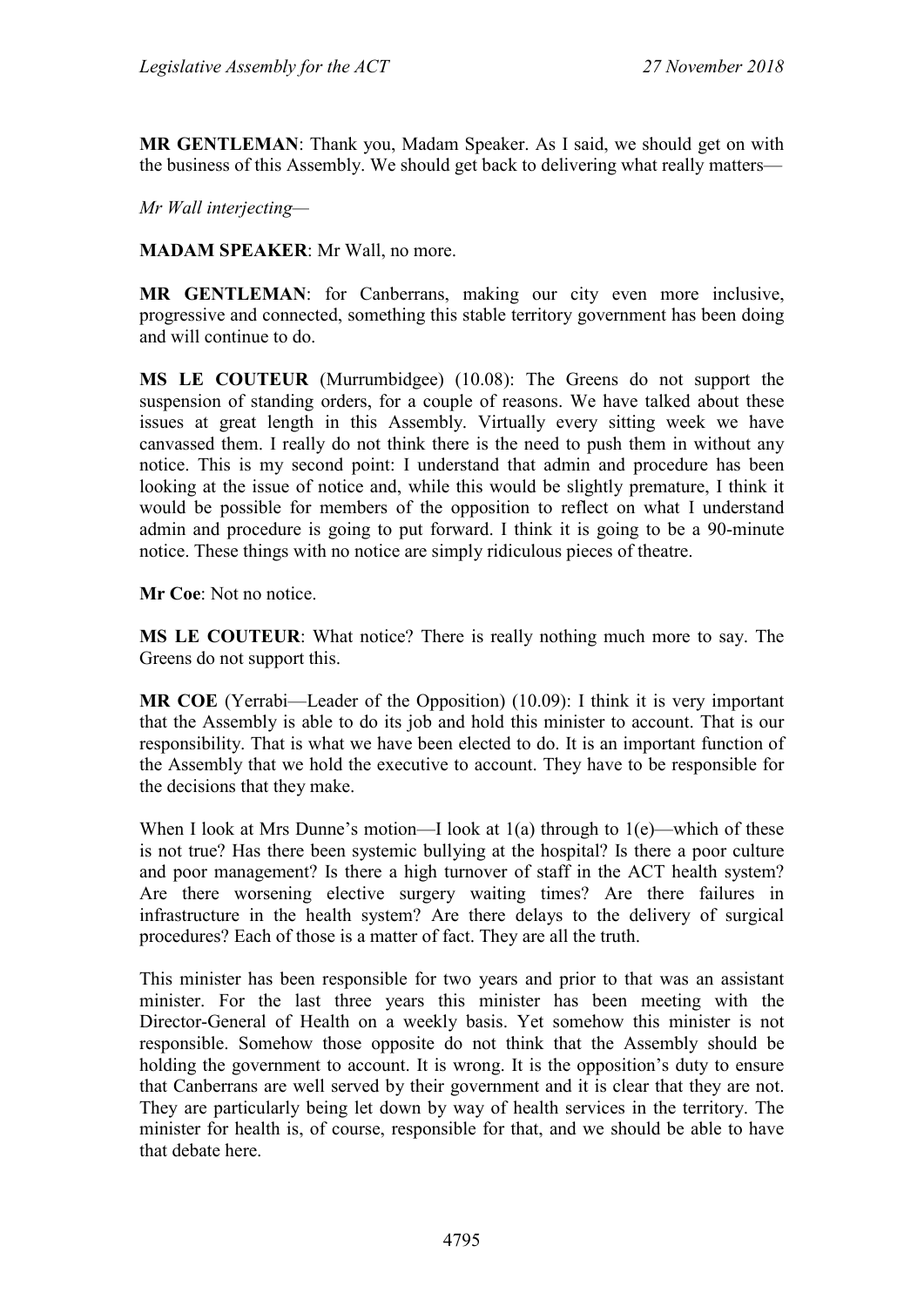**MR BARR** (Kurrajong—Chief Minister, Treasurer, Minister for Social Inclusion and Equality, Minister for Tourism and Special Events and Minister for Trade, Industry and Investment) (10.11): The government will not be supporting the suspension of standing orders, but I indicate to the opposition that, should they wish to bring this motion on tomorrow in private members' business, the government will support debate tomorrow. There is too much important business on the agenda today. Tomorrow, private members' day, knock yourselves out! We will support the suspension of standing orders to debate this first thing tomorrow morning. The government will not be supporting the suspension of standing orders today.

**MRS DUNNE** (Ginninderra) (10.12), in reply: To conclude, there is a strange concession from the Chief Minister that the number of hours that he is prepared to let this stand on the notice paper and let it go unaddressed shows just how much confidence he has in the Minister for Health and Wellbeing. This motion will go on the notice paper and it will be there as a reproach of the Minister for Health and Wellbeing.

**Mr Barr**: And it will be defeated tomorrow.

**MRS DUNNE**: The Chief Minister may anticipate debate as much as he likes, and he may, if he wants to, run interference for the Minister for Health and Wellbeing, but the people of the ACT know, and will continue to see, the failings of the Minister for Health and Wellbeing. This matter should be addressed now.

In response to Ms Le Couteur's address, there was not five minutes notice. The minister was given the sort of notice that is customary in this place. At the time of giving notice to the minister, which was about 9 o'clock—it may have been a few minutes either way—I also notified, so that the chamber could run more smoothly, both the Speaker and the Clerk. So there was notice given. There was not five—

**Ms Cheyne**: Did you email me just before we went into caucus? You know when we meet. You did that on purpose.

**MRS DUNNE**: The Assembly and the opposition have control over when they wish to censure. It does not have to give any notice under the standing orders but, as is always the case, if this matter does arise, the opposition does give notice. And on this occasion notice was given, not only to the member but to the Clerk and to the Speaker. There are a number of reasons why standing orders should be suspended, the main one being the failure of the minister and the fact that this motion, standing on the notice paper as it will, is an ongoing reproach of the minister, and that is why it needs to be addressed.

Question put:

That the motion be agreed to.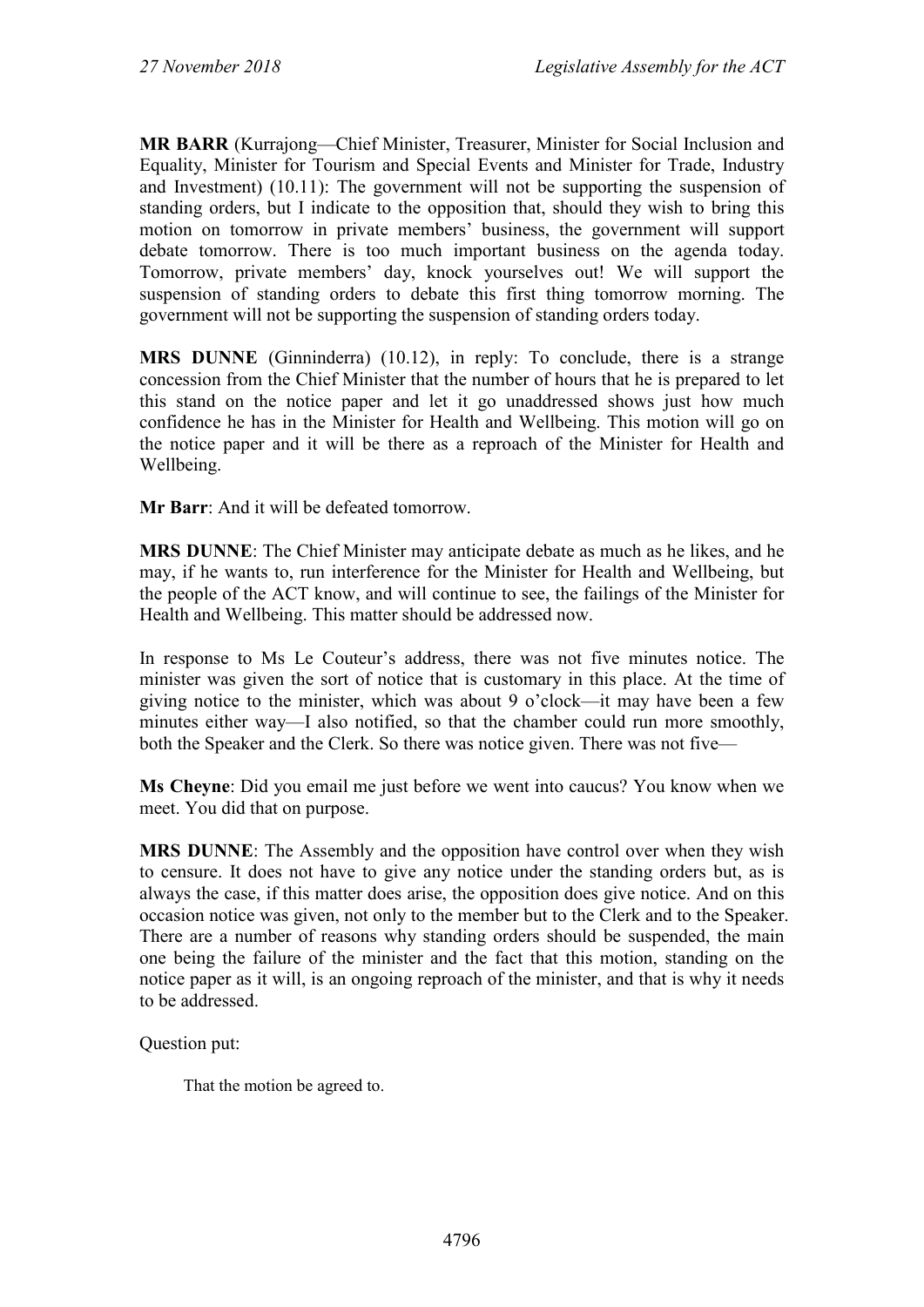The Assembly voted—

Ayes 11 Noes 14

| Miss C Burch | Ms Lee      | Mr Barr       | Ms Le Couteur    |
|--------------|-------------|---------------|------------------|
| Mr Coe       | Mr Milligan | Ms Berry      | Ms Orr           |
| Mrs Dunne    | Mr Parton   | Ms J Burch    | Mr Pettersson    |
| Mr Hanson    | Mr Wall     | Ms Cheyne     | Mr Ramsay        |
| Mrs Jones    |             | Ms Cody       | Mr Rattenbury    |
| Mrs Kikkert  |             | Ms Fitzharris | Mr Steel         |
| Ms Lawder    |             | Mr Gentleman  | Ms Stephen-Smith |

Question resolved in the negative.

# <span id="page-7-0"></span>**Petition—ministerial response**

The following response to a petition has been lodged:

#### <span id="page-7-1"></span>**Workers' rights—petition 21-18**

By **Ms Stephen-Smith**, Minister for Employment and Workplace Safety, dated 21 November 2018, in response to a petition lodged by Ms Cody on 25 October 2018 concerning support for the Government Procurement (Secure Local Jobs) Amendment Bill 2018.

*The response read as follows:*

Thank you for your letter of 25 October 2018 regarding petition No 21-18 lodged by Ms Bec Cody MLA providing support for the *Government Procurement (Secure Local Jobs) Amendment Bill 2018*.

I am pleased to advise that this Bill was passed by the Legislative Assembly on 25 October 2018.

The Secure Local Jobs reforms help give effect to the government's commitment to use its market and procurement power to positively influence the behaviour of employers and to ensure that workers are safe, treated fairly and have their rights at work upheld.

I thank you for bringing this petition to my attention. I am encouraged by the support of members of the community for the amending legislation and its objectives.

# <span id="page-7-2"></span>**Papers**

**The Clerk** presented the following papers:

Icon Water Contracts with ActewAGL—

Corporate Services Agreement (redacted), dated 27 June 2012.

Customer Services and Community Support Agreement (redacted), dated 27 June 2012.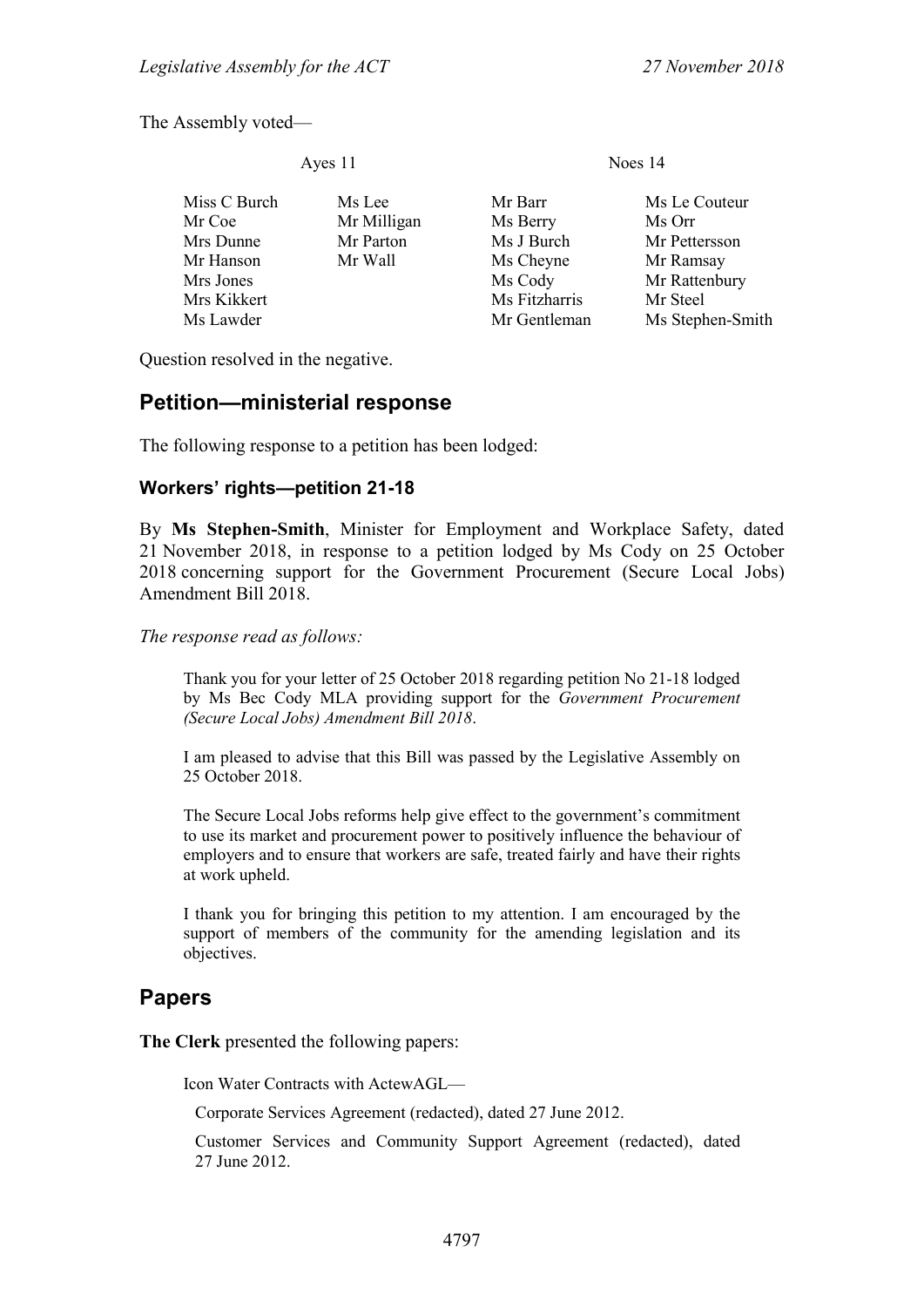# <span id="page-8-0"></span>**Justice and Community Safety—Standing Committee Scrutiny report 24**

**MRS JONES** (Murrumbidgee) (10.18): I present the following report:

Justice and Community Safety—Standing Committee (Legislative Scrutiny Role)—Scrutiny Report 24*,* dated 20 November 2018, together with a copy of the extracts of the relevant minutes of proceedings.

I seek leave to make a brief statement.

Leave granted.

**MRS JONES**: Scrutiny report 24 contains the committee's comments on nine bills and one piece of subordinate legislation. The report was circulated to members when the Assembly was not sitting. I commend the report to the Assembly.

#### **Scrutiny report 25**

**MRS JONES** (Murrumbidgee) (10.18): I present the following report:

Justice and Community Safety—Standing Committee (Legislative Scrutiny Role)—Scrutiny Report 25*,* dated 23 November 2018, together with a copy of the extracts of the relevant minutes of proceedings.

I seek leave to make a brief statement.

Leave granted.

**MRS JONES**: Scrutiny report 25 contains the committee's comments on the draft Integrity Commission Bill 2018. I draw the attention of the Assembly to the tight turnaround time in which the committee was asked to consider this draft bill. The committee received the draft bill late on the afternoon of Friday, 16 November 2018 and met on the morning of Friday, 23 November 2018 to consider a report. This gave the committee's legal adviser less than a full week—around four working days—to consider the draft bill and explanatory statement, both of which are lengthy and complex. The arrangement is far from ideal, particularly as this is such an important piece of legislation for the ACT.

While the committee undertook this work, it is the view of the committee that, in future, only bills and subordinate legislation should be referred to the committee, in accordance with the committee's resolution of appointment. The committee asks that the Assembly take note of the purpose and function of the scrutiny committee and work towards ensuring that it is provided with sufficient time to scrutinise bills, in accordance with its resolution of appointment, rather than facilitating a rushed examination of a draft bill.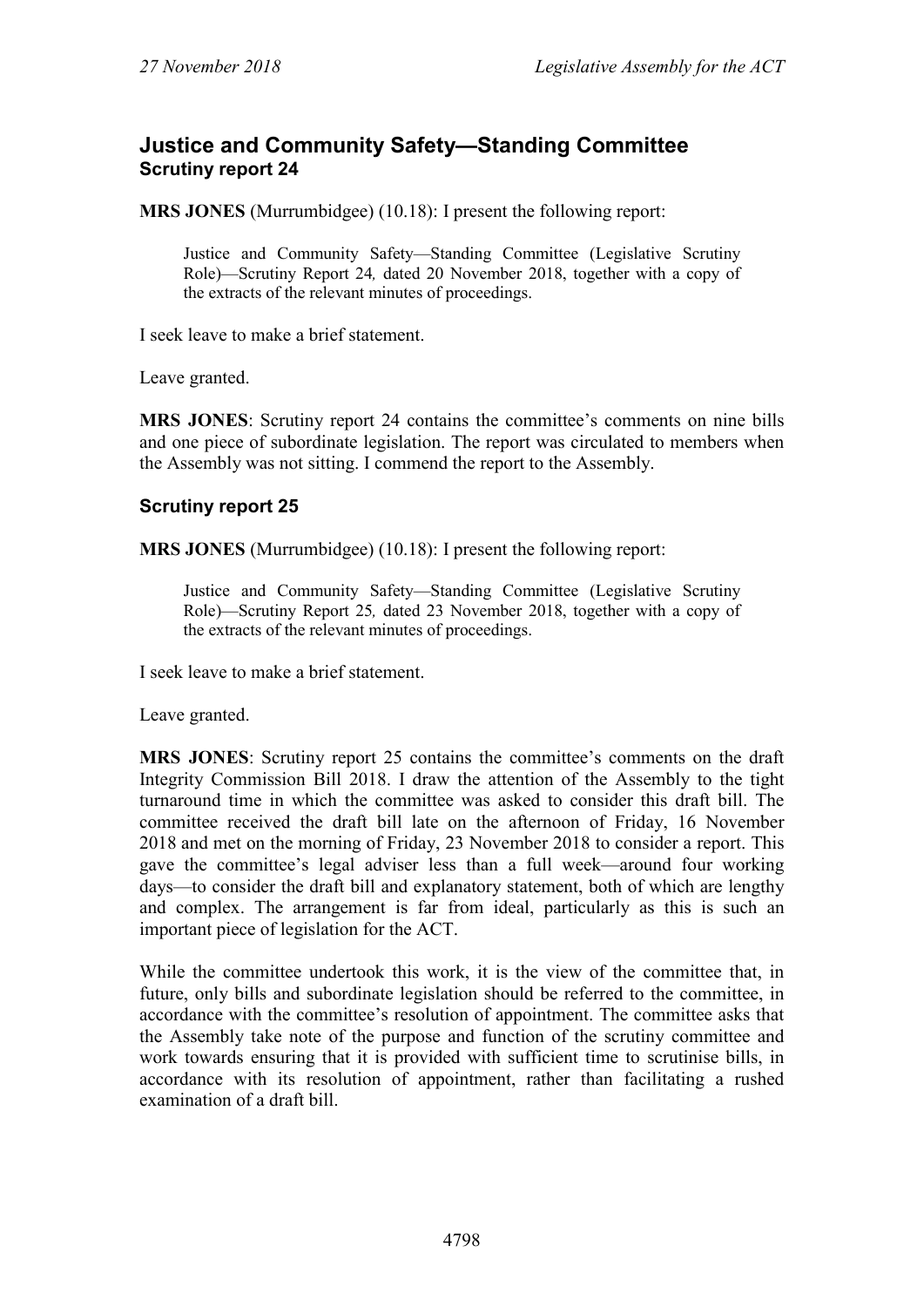I take the opportunity to remind members that the committee has raised, a number of times in the past, the short time frames within which it is generally required to scrutinise bills. The committee remains concerned about the constraint on its ability to provide thorough scrutiny of bills with such tight time frames, which puts additional pressure on the legal advisers to the committee and the committee secretariat. In particular, I draw the Assembly's attention to the fact that our scrutiny committee has some of the shortest time frames in the country.

On behalf of the committee, I thank Mr Daniel Stewart, the committee's legal adviser for the scrutiny of bills, who has gone above and beyond to draft this report, and the committee secretariat for their extra efforts in the preparation of the report. I commend the report to the Assembly.

#### <span id="page-9-0"></span>**Environment and Transport and City Services—Standing Committee Report 7**

**MS ORR** (Yerrabi) (10.21): I present the following report:

Environment and Transport and City Services—Standing Committee— Report 7—*Inquiry into ACT Libraries,* dated 8 November 2018, together with a copy of the extracts of the relevant minutes of proceedings.

I move:

That the report be noted.

This is the seventh report of the Standing Committee on Environment and Transport and City Services. In August the committee commenced an inquiry into ACT libraries. The committee received 84 submissions and heard from eight witnesses during a public hearing.

The report makes 14 recommendations for improvement in public library services in Canberra, including an additional library branch for the Molonglo and Weston Creek region, an electronic booking system for meeting rooms, and after-hours access through parcel collect lockers.

The report also recommends several changes to further strengthen the efforts of Libraries ACT to engage with the community and to be accessible and inclusive to a wide range of community groups with diverse needs, including that the upcoming Libraries ACT strategic plan be developed through a co-design process with the community.

On behalf of the committee, I would like to thank all the witnesses and submitters for their contributions to this inquiry. It was a privilege for the committee to read dozens of personal descriptions of the impact of libraries on people's lives. It is clear that libraries are highly valued in the Canberra community and held in great affection.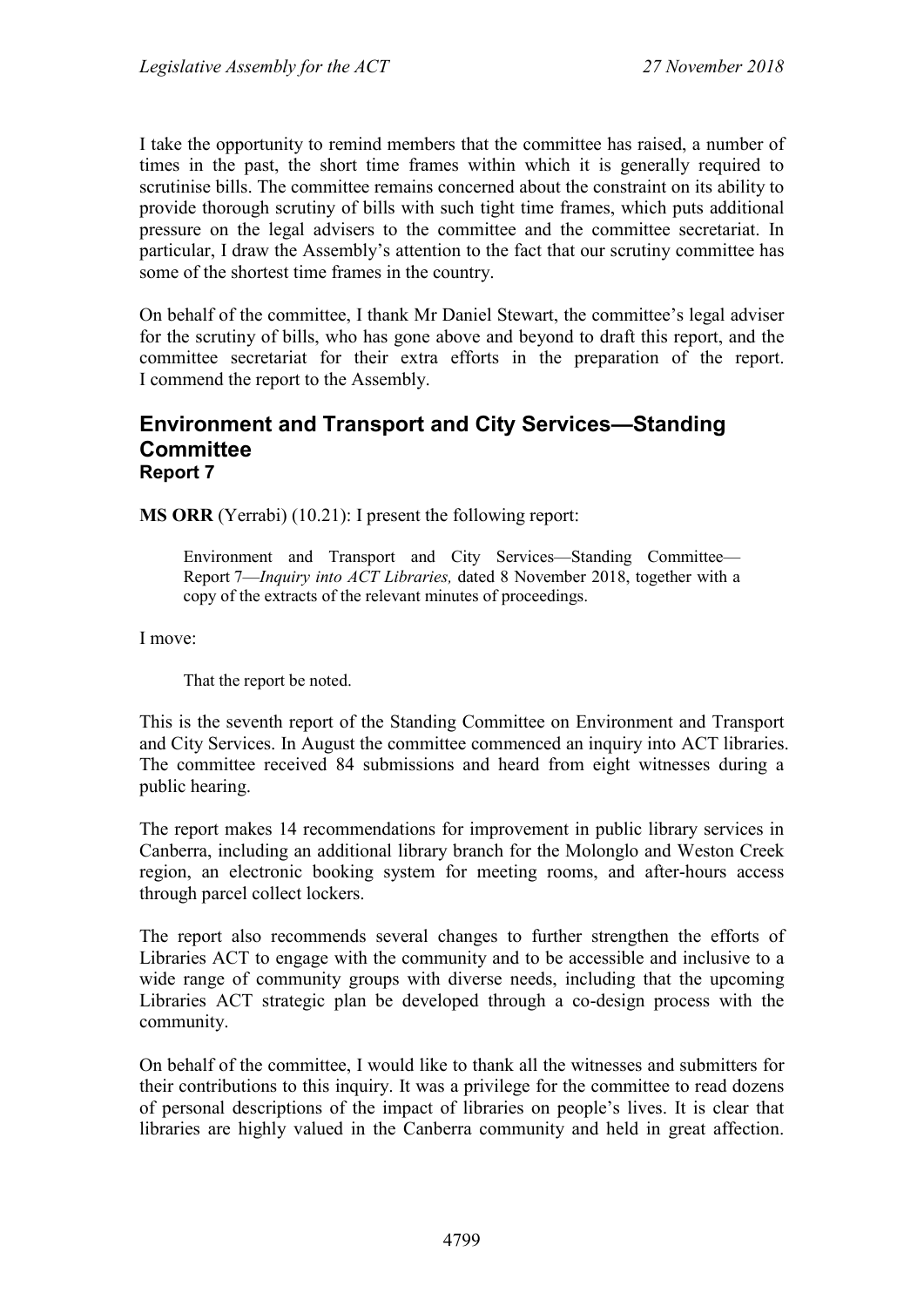Libraries improve quality of life, promote lifelong learning and contribute to social inclusion.

In conclusion, I would like to thank the other members of the committee, Miss Burch and Mr Milligan, as well as Ms Cheyne and Ms Lawder for their contribution to the inquiry before a change in committee membership. I commend the report to the Assembly.

Question resolved in the affirmative.

#### <span id="page-10-0"></span>**Health, Ageing and Community Services—Standing Committee Report 4**

**MS CODY** (Murrumbidgee) (10.23): I present the following report:

Health, Ageing and Community Services—Standing Committee—Report 4— *Inquiry into the Implementation, Performance and Governance of the National Disability Insurance Scheme in the ACT,* dated 23 November 2018, together with a copy of the extracts of the relevant minutes of proceedings.

I move:

That the report be noted.

Today the Standing Committee on Health, Ageing and Community Services is tabling its fourth report for the Ninth Assembly. This report presents the committee's findings from its inquiry into the implementation, performance and governance of the NDIS in the ACT, which was self-referred in November 2017.

The committee received 70 submissions from a range of peak bodies, NDIS registered service providers, and individuals participating in the scheme and their carers, as well as the ACT government. The committee held seven public hearings, where it received evidence relating to a range of matters, including the operational aspects of the scheme and availability of services to NDIS participants, as well as broad structural matters related to the governance and review of the scheme.

The committee heard very clearly throughout the course of the inquiry that the current planning processes adopted by the NDIA are inflexible and at times inconsistent, which have contributed to the negative experiences of participants, their carers and families. As such, the committee found that further evaluation of the planning process is required to consider the inclusion of family plans, the adoption of a more flexible planning process to allow amendments to plans without triggering a plan review, consistency in funding across plans, and workforce development for NDIA planners to reduce casualisation and improve workforce expertise.

The committee also heard about the impacts of reducing funding for support coordination in participant plans. In particular, the committee heard that reduced support coordination after the participant's initial plan has contributed to the increased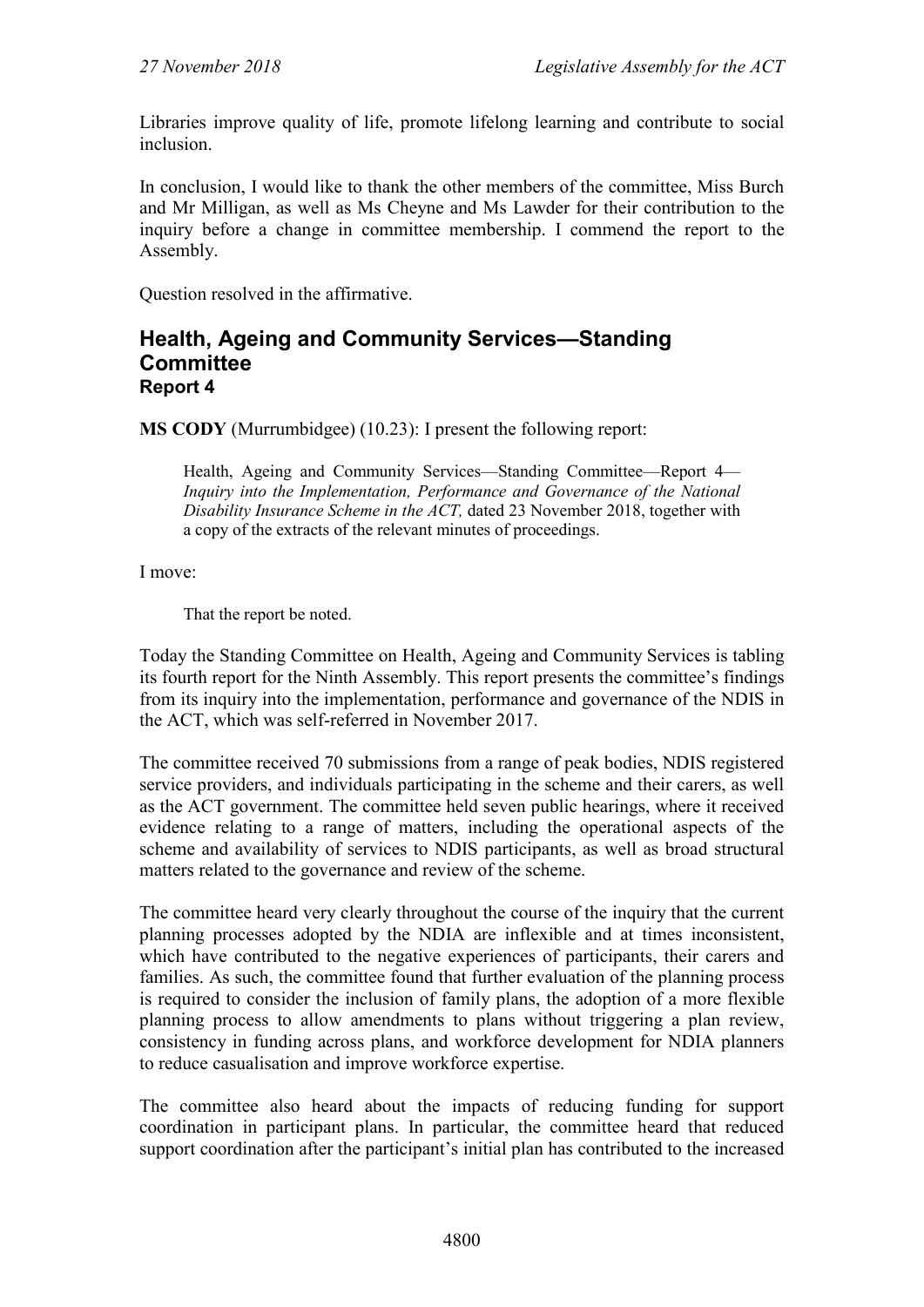need for advocacy services, as well as the increased demand on families and carers to take on the additional role of support coordinator.

Evidence also highlighted that, although the envisaged role of local area coordination was to facilitate support coordination, the current role has placed an emphasis on participant plans. This has resulted in insufficient support coordination being provided by local area coordination. The committee found that further evaluation of support coordination funding and the role of local area coordination is required to consider continued funding for support coordination beyond the participant's initial plan; funding to reflect carers taking on the role of support coordinator; and reviewing the processes utilised by local area coordination to ensure sufficient support coordination is provided to participants.

Evidence received also highlighted concern with the interface between the NDIA and other services. Specific concern was also raised with regard to the early childhood early intervention referral process for children born with hearing loss. In the course of the inquiry the committee became aware that, under the scheme, children born with hearing loss were not being referred to auditory specialists in time to commence therapy before the auditory cortex closed.

Noting the urgency of the issue, the committee wrote to a number of key agencies and ministers, both commonwealth and territory. After all evidence was heard, the committee found that early intervention for children born with hearing loss should be received immediately after diagnosis, the current pricing schedule should be reviewed, and the commonwealth government should retain Australian Hearing as the exclusive provider of paediatric cochlear hearing services. The committee also found that further clarification is required in regard to the roles and responsibilities of the NDIA and mainstream services, including health, education and transport.

After considering the submissions and evidence presented during the public hearings, the committee has made 30 recommendations that consider the relationships and interactions between the commonwealth, the NDIA and ACT government services, current and future funding concerns, and matters that the ACT government should raise with the COAG Disability Reform Council.

The committee also made 40 findings that consider the broader operation of the scheme. These recommendations and findings provide an opportunity for the ACT government, the NDIA and the COAG Disability Reform Council to make a substantial improvement in the quality of life to all those partaking in the scheme.

The committee wishes to thank all of those who have contributed to this inquiry by making submissions or appearing before the committee to give evidence. The committee recognises that a number of submitters and witnesses shared their personal NDIS journey and that this was not always easy. The committee appreciates the efforts taken by individuals and family members to share these personal stories.

I would like to take the time to thank the other members of the committee, both past and present, all of whom contributed to the report that is being presented today. I would also like to thank the secretariat, including Josephine, who came in late to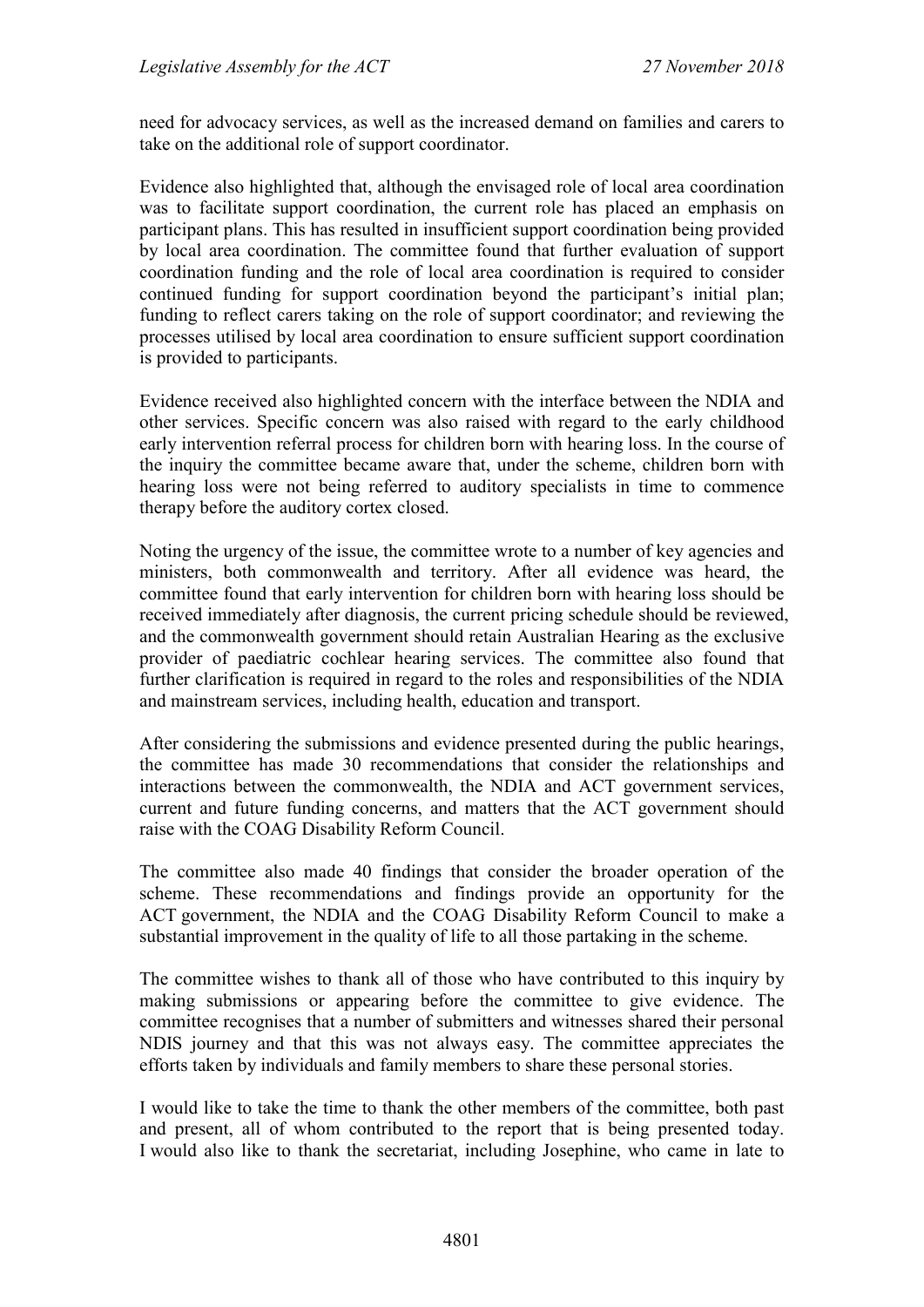write this report, after hearings had been finalised. I commend the report to the Assembly.

**MRS DUNNE** (Ginninderra) (10.29): I would briefly like to add some comments to those of Ms Cody, the committee chair. I begin by paying testimony to the new member of the committee, Ms Cody, and also our new committee secretary. Both of them came to this well into the proceedings. They had a lot of work to do to get across the issues by reading the transcripts and the like, which is a very difficult thing to do. I commend them both for their work and, therefore, the quality of the report that we have presented.

I would like to highlight a couple of things that touched me personally during the inquiry. They were the stories that we heard from the Shepherd Centre about the lack of early intervention, or the fall-off of early intervention, through the introduction of the NDIS. The story that we were told by the Shepherd Centre and by the other hearing organisations is that if children are identified young—they are usually identified by postnatal screening before they leave hospital as to whether they have a problem with their hearing—and have rapid intervention, those children, after a period of probably four to five years of intensive training, go on to school and compete with their hearing peers on an equal playing field. They have the same language development and they succeed at school the same as their hearing peers.

However, if those interventions are delayed, their lifetime outcomes are also impaired. Yes, the early intervention is expensive. It turns out that it is about \$18,000 a year for four to five years. That is a lot of money, but it means that after that those children do not need anything except devices and they will continue with their lives and achieve at the same rate as their hearing peers. That is a symptom of how important early intervention is. It is the canary in the mine, really. If early intervention falls off, we will see children not achieving in the way that they can.

I think the very important recommendations and findings that come out of that relate to early intervention, not just for hearing impaired children but for children across the board. That early invention stream needs to be ramped up to ensure that we get the best outcomes over the long term. Although we have to spend money now, in economically rational terms we will save money in the long term. We will also have better quality of life and better outcomes for those children and their families.

The other issue that I would like to touch on is the issue that Ms Cody also touched on, the workforce issue, particularly the casualisation of the workforce. When the NDIS was announced, it was said that this would be an area not only of great contribution to people with disabilities but also of economic growth. We were told that there would be growth in this sector. It is very hard to see that that is happening, or happening effectively, because of the casualisation of the workforce and the low pay of many of the people who provide essential services in this area. It is going to take some time to work out. But I do not think the NDIS will be sustainable if you have a low paid, casualised workforce providing very essential services in this space.

I think one of the things that probably have not come out so much in the discussion this morning is that the NDIS is a very important policy initiative. I note that we say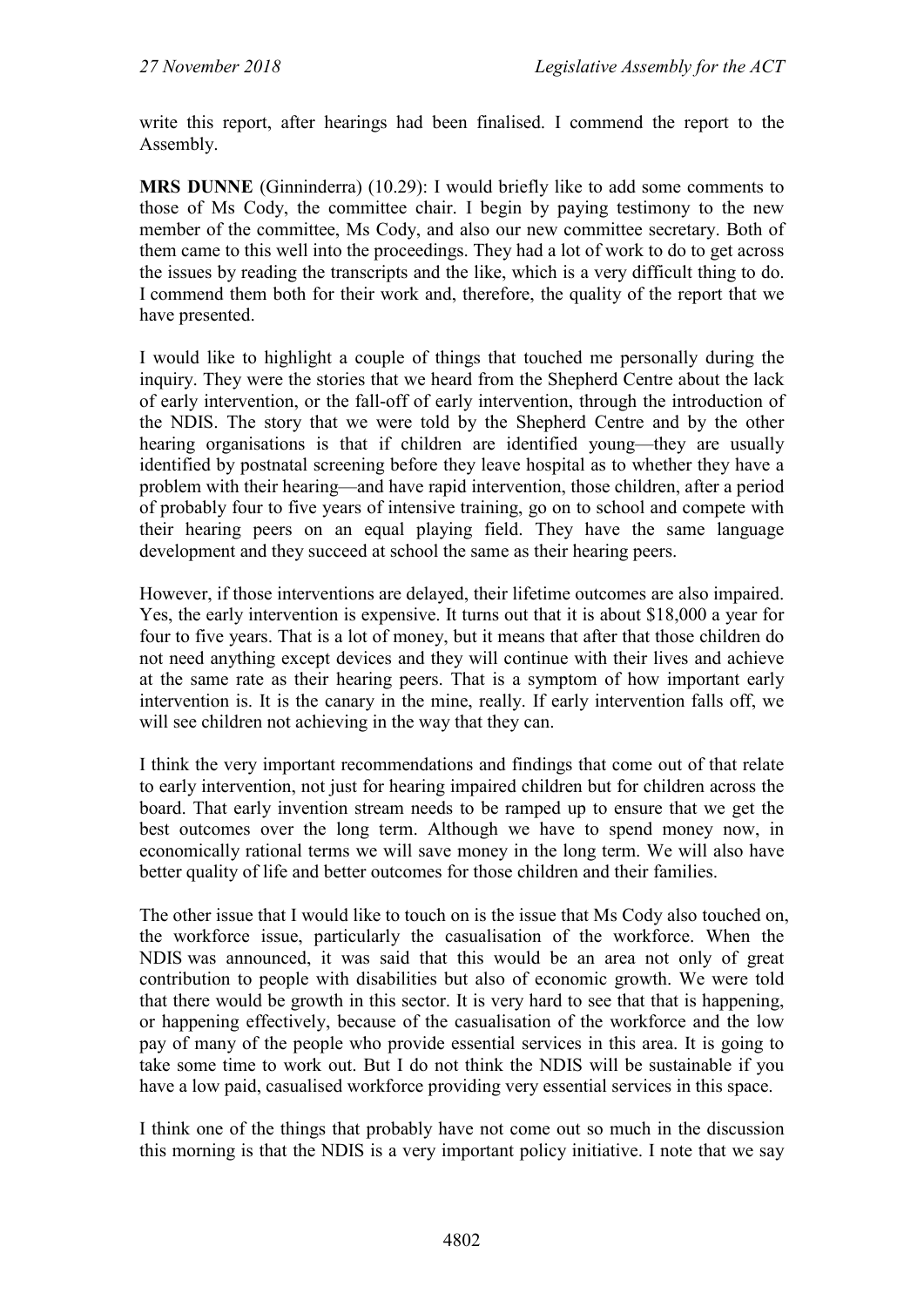as much in a couple of places in the report. It is probably the most significant policy initiative since the introduction of Medicare. It has far-reaching implications. Although this report is filled with recommendations on how to do better, it is underpinned by the knowledge that this is a new policy initiative that is very far-reaching. There is universally strong support for this policy initiative. It is inevitable that in the early stages there will be criticism and recommendations for improvement. It is not a criticism of the policy. What we have drawn out here are lessons to be learnt to make a good policy better. I commend the members of the community who participated in this inquiry. I thank my colleagues for the very collegiate way we worked together on this very important report.

**MS LE COUTEUR** (Murrumbidgee) (10.34): I would like to start where Mrs Dunne ended, by thanking my fellow committee members, in particular our recently arrived chair and our not quite so recently arrived secretary. Both of them had to cope with doing quite a long report and not having been involved in all of the inquiry. I would also like to thank the many submitters, some of whose stories were literally tear-making. It is a very sensitive, emotional and important subject.

This was a somewhat unusual inquiry because, of course, the NDIS is not an ACT government scheme. As a result of that, while we have 30 recommendations, we have made 40 findings. We tried to look at what we could recommend that the ACT government could do. We may well have had strong opinions on the issues, but actually it was way beyond the scope of the ACT government, no matter how ambitious you are for us as a jurisdiction.

As Mrs Dunne said, it is a new scheme. Whatever happens, it is going to take a while before it is bedded down. I am probably not quite as positive as Mrs Dunne about it. I would make two reflections. As we said in the conclusion, the NDIA has highlighted that 52 per cent of NDIS participants did not receive support prior to the scheme. That is great. I assume that those 52 per cent of participants are all happy that the scheme exists. They may or may not have some problems with it. But one has to assume that this has been a good thing for them.

One of the things that gives me cause for more concern is that the National Institute of Labour Studies at Flinders University highlighted that a third of participants felt they were as well off as before. In other words, they were not any better off. Basically, things had stayed the same, and 10 to 20 per cent felt that they were worse off. So if you add up the people who think it was the same as before and the people who are worse off, that is around 50 per cent. I do not know if the conclusion is that the new people thought it was better and the old people thought it was the same as before or worse. We did not have enough statistics to go down that far. But it is a potential conclusion and, if it is the conclusion, it is a very worrying conclusion.

While I am talking about seriously worrying things relating to the whole scheme design, the fundamental change between the NDIS and previous ways of funding disability services was that previously the funding for disability services basically went to the service providers as block funding and they were meant to do as best as they could for the people who were in their cohort. We had lots of organisations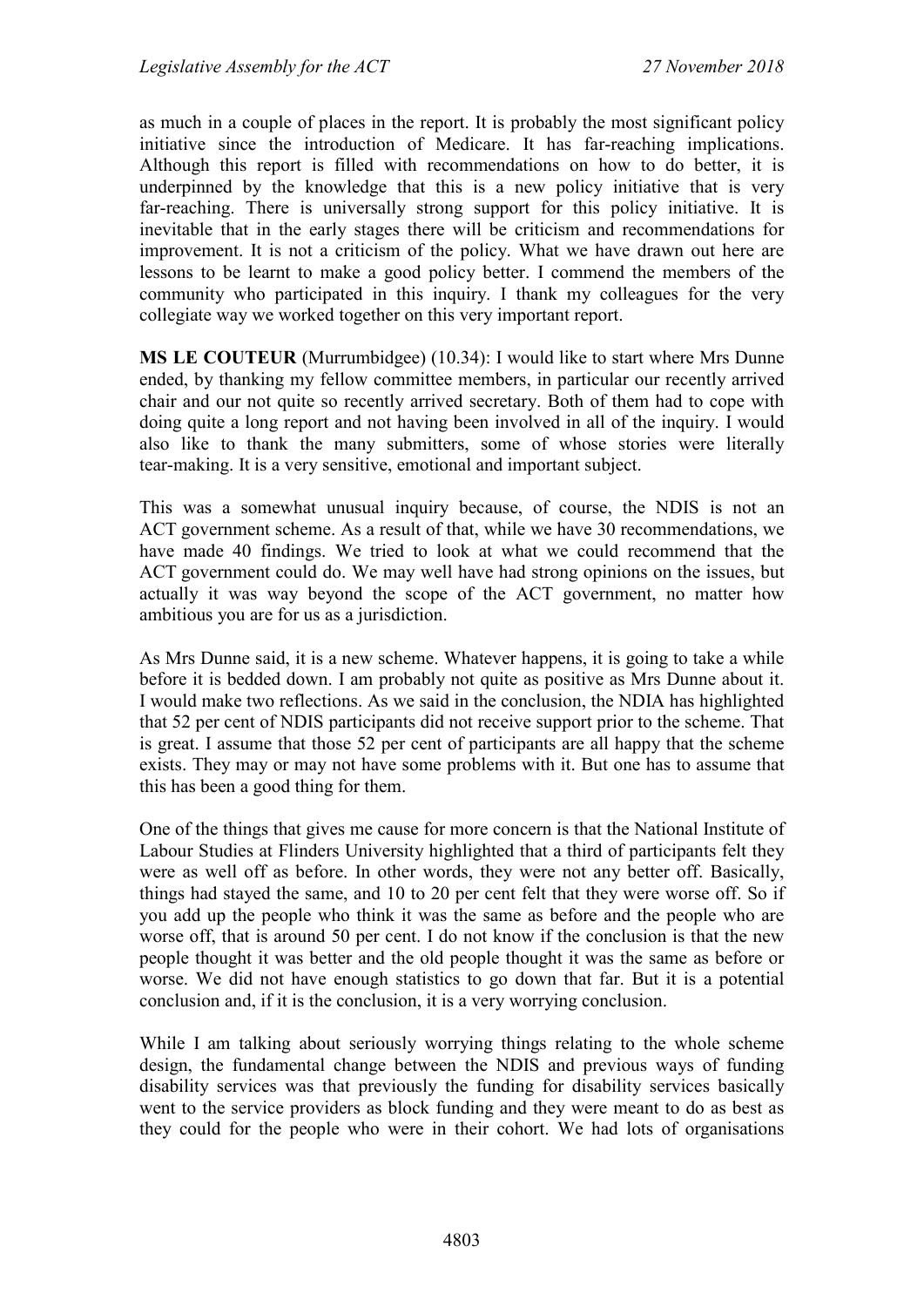providing lots of very high quality care. It was being provided by people who often cared about it.

The new system is market driven. If you are an NDIS participant, the NDIA will say, "Yes, you need X amount of money to do X, Y and Z, and you are at liberty to go out and buy all those services." Of course, there are a number of issues with this. One of them is straightforward: knowledge. The participants may not know nearly as well as the previous block service providers what they actually do need. It is a significant issue in terms of market power. We do not have in any way a well-organised market here. Each individual participant, by definition, has a disability. We know that they are not the people who are most able to fight for their rights in our society. That is why the NDIS is helping them. But if you have one person with a small amount of money trying to find a service in what is now a very fragmented marketplace, you may have real problems.

One of our recommendations was that the ACT government should actually create a provider of last resort. We used to have a provider of last resort when people absolutely needed support and there was not any available. The ACT government used to step in and do that. No-one does it now. If you have run out of funding, it does not necessarily happen. As has been highlighted in a number of respite care cases, you may be someone for whom the NDIS funding is such that the providers all say, "No, we appreciate that you need this, but we cannot provide it for the money that you have." The providers have used up their reserves and there is no provider of last resort. One of our recommendations is that there should be a provider of last resort.

We have another two basic overarching recommendations. One of them is about early intervention. Mrs Dunne talked about this at some length from a hearing point of view but it is also clearly true from an autism point of view. Because of the structure of the NDIS, these are kids in Canberra that are not getting support as quickly as they would under the previous regime, where all that had to happen was for the parent to be told that their child had whatever it was. They would be told, "This is the group of people that has the block funding to deal with kids who have this issue. You go and see them tomorrow. You do not have to think anymore. They have worked out how to do this."

Under the NDIS there is a lot more bureaucracy before the treatment actually happens. For some things, if the treatment does not happen early on you may never be able to solve the problem, as Mrs Dunne talked about in respect of hearing impairment. For other things, it just means a lot more cost and a lot more pain for the kid, their family and society as a whole. We made recommendations which basically say that if the NDIS in some instances does not appear to be capable of funding interventions early enough to be useful, the ACT government should step in and do some targeted early intervention, because this is going to be in the best interests of the ACT as a whole, the babies and their families.

There is another area where it is very clear that there is a systemic gap. It is a systemic gap because the NDIS have said, "No, we do not think this is really our problem to do all of this; it is advocacy." Clearly, the people who have done well out of the NDIS are people who have someone who can advocate for them. That someone may be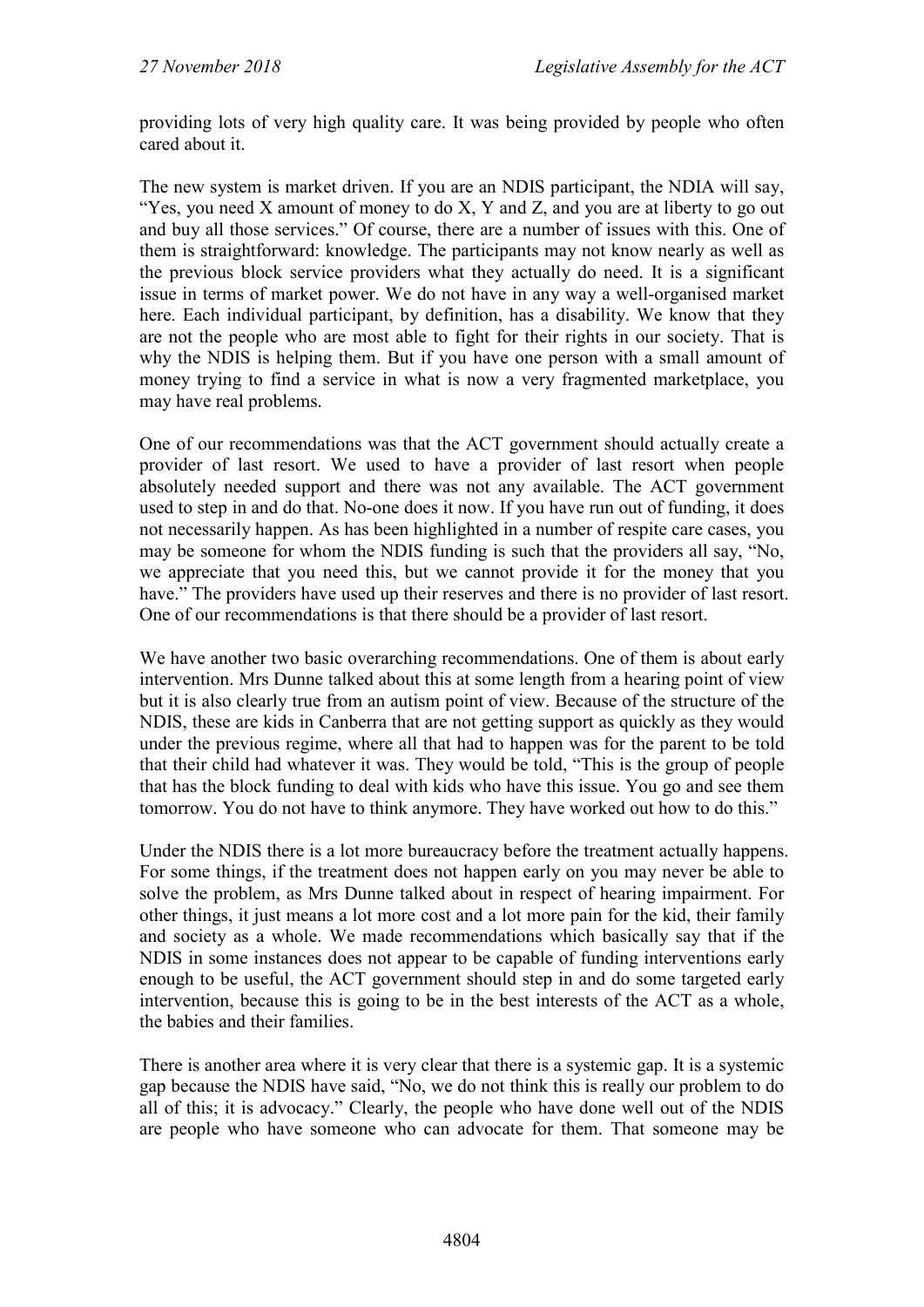themselves when, for instance, they have broken a leg and they are in a wheelchair that sort of thing. They are often in an excellent position to advocate for themselves. But some people are not in a position to advocate for themselves and some people do not have family or friends who are in that position. Those people are not doing as well as they need to be doing. We heard from a number of ACT advocacy organisations that the demand for their services had gone up and that their funding had gone down. I am pleased to say that the last ACT budget included some more money for advocacy. But I fear that that is still not enough.

The other thing I really wanted to highlight, because neither of the previous speakers have highlighted it, goes on from my theme of advocacy. It is clear that some groups are under-represented in the NDIS participants. Culturally and linguistically diverse people are significantly under-represented in NDIS. Believe it or not, so are women. You would have thought we would not have been under-represented, but statistics I have seen suggest that we are under-represented there. I assume also that the Indigenous community is under-represented. I have to say "assume" because we did not even get any figures about Indigenous representation. Based on everything else, you tend to assume that the Indigenous community has not been able to make as good a use of the NDIS as some other parts of the community.

I commend this report's recommendations not only to the Assembly but also to the ACT government and the NDIA. We said that we would send a copy of the report to that organisation. I hope that we, together with many other organisations and many other parliaments that are looking to these issues, will make a positive impact on the NDIS because, as Mrs Dunne said, this is a really important program. We want to do our best to make sure that it works well and that it works better than the previous program. We obviously have an increase in funding. We need to make sure that that funding is well used.

Question resolved in the affirmative.

# <span id="page-15-0"></span>**Administration and Procedure—Standing Committee Statement by chair**

**MS J BURCH** (Brindabella) (10.45): Pursuant to standing order 246A, I wish to make a statement on behalf of the Standing Committee on Administration and Procedure. On Monday, 5 November this year the committee considered a letter from the Commissioner for Standards written to the Clerk of the Assembly in which he raised two matters for the committee's consideration. The commissioner indicated that he had received a complaint against a member of the Assembly that involved words spoken in Assembly proceedings.

The commissioner sought guidance from the committee as to whether it was intended for him to investigate such matters. In considering the matter the committee was mindful that the UK Commissioner for Standards, upon which ours is based, does not have as part of their remit the ability to investigate members' actions in the House of Commons or its committees.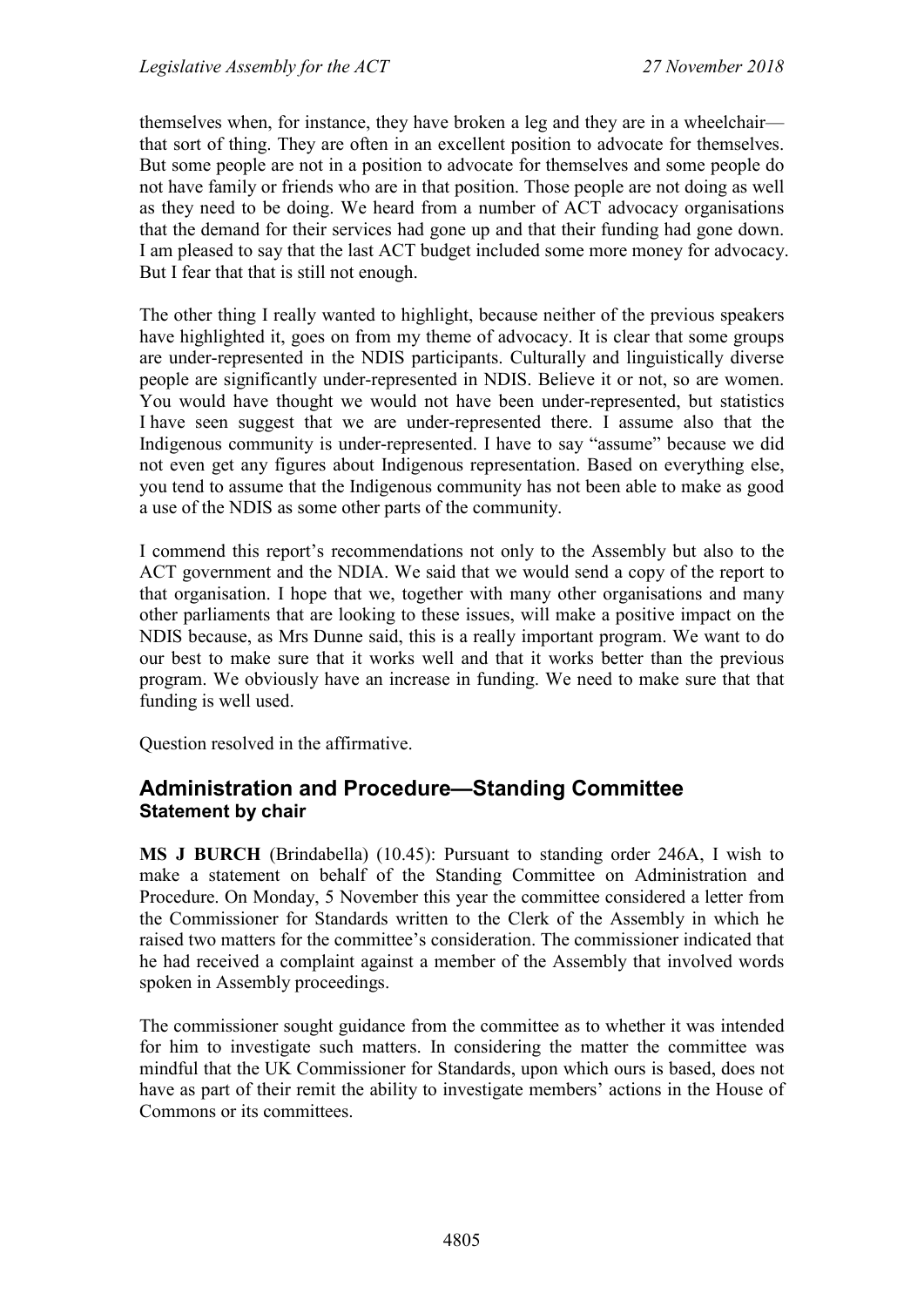The committee agreed that it should be the role of the Speaker, in the case of Assembly proceedings, or a committee chair, in the case of committee proceedings, to regulate members' behaviour and also noted that in the case of statements made in the Assembly there is a citizen's right of reply procedure or in the case of a committee proceedings an adverse mention procedure. I have written to the Commissioner for Standards to clarify this matter.

The second matter the commissioner sought clarification on was whether he was entitled to dismiss a complaint on the ground that the issues raised do not warrant investigation even if the complaint cannot be said to be "frivolous, vexatious or only for political advantage". Having considered the matter, the committee has agreed to the commissioner's suggestion that he be given this discretion. Accordingly, I have lodged a notice of motion to amend continuing resolution 5AA to this effect. I understand that that will come in on Thursday.

#### <span id="page-16-0"></span>**Economic Development and Tourism—Standing Committee Statement by chair**

**MR HANSON** (Murrumbidgee) (10.47): Pursuant to standing order 246A, I wish to make a statement on behalf of the Standing Committee on Economic Development and Tourism. Following the referral by the Assembly on 1 November this year of an inquiry into drone delivery systems in the ACT, the committee has agreed to call for submissions. The committee would like to hear from all parties involved in or affected by the trial, including residents, companies and regulators and anyone else who may be affected by the regulation of commercial drone activities. The committee is requesting submissions by close of business 22 February next year.

#### <span id="page-16-1"></span>**Health, Ageing and Community Services—Standing Committee Statement by chair**

**MS CODY** (Murrumbidgee) (10.47): Pursuant to standing order 246A, I wish to make a statement on behalf of the Standing Committee on Health, Ageing and Community Services. The committee is currently inquiring into maternity services in the ACT and has called for submissions to be received by 7 December 2018. Noting the upcoming Christmas and New Year shutdown, at a private meeting on 20 November 2018 the committee resolved to extend the deadline for all submissions until 31 January 2019. The committee intends to hold public hearings following this date.

#### <span id="page-16-2"></span>**Administration and Procedure—Standing Committee Reporting date**

Motion (by **Ms Cheyne**, by leave) agreed to:

That the resolution of the Assembly of 1 November 2018 which referred the ACT Register of Lobbyists to the Standing Committee on Administration and Procedure for inquiry and report be amended by omitting the words "29 November 2018" and substituting "last sitting day in February 2019".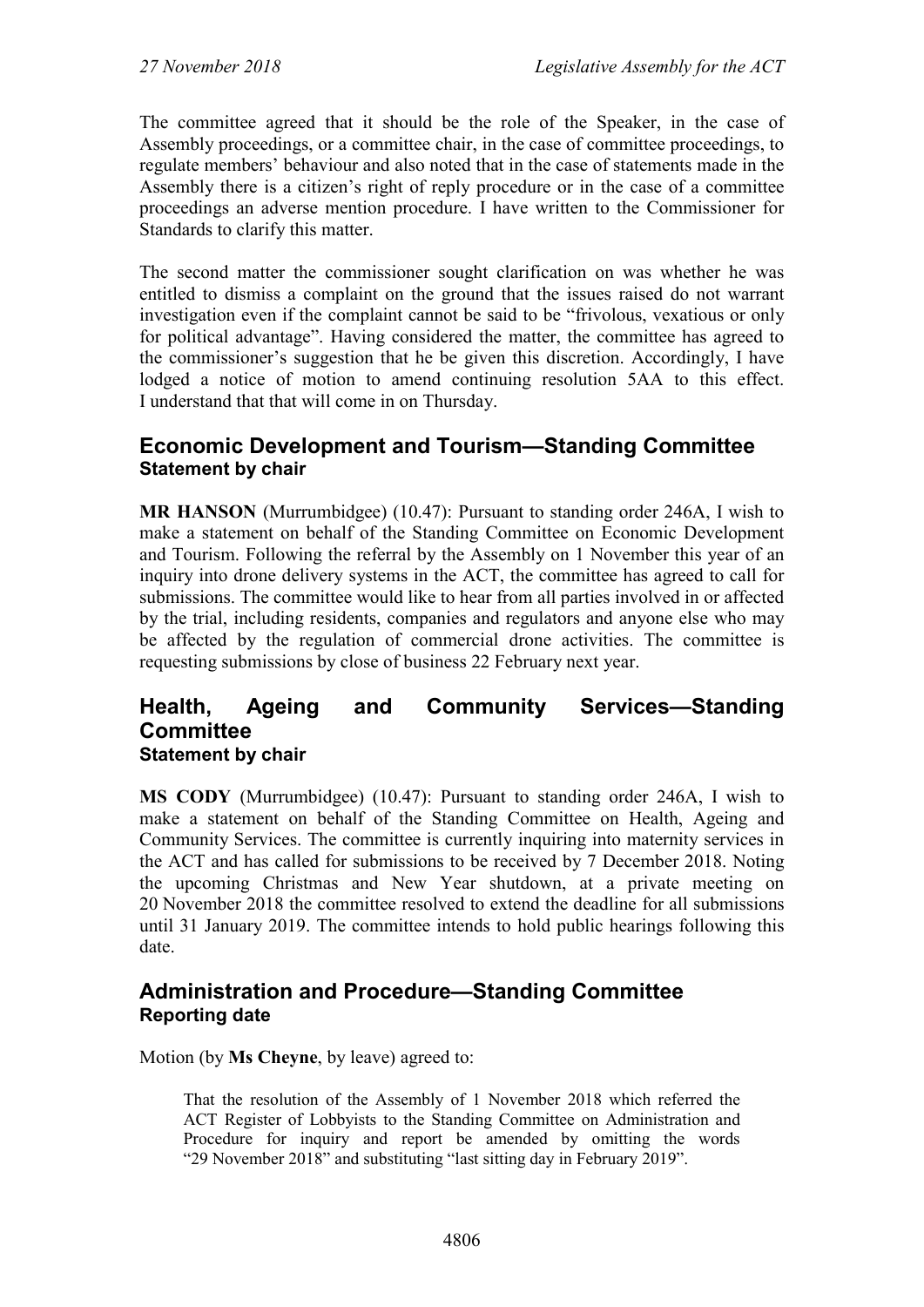# <span id="page-17-0"></span>**End of Life Choices—Select Committee Reporting date**

**MS CODY** (Murrumbidgee) (10.49), by leave: I move:

That the resolution of the Assembly of 30 November 2017, which established the Select Committee on End Of Life Choices in the ACT be amended by omitting the words "last sitting day in 2018" and substituting "last sitting day in March 2019".

I thank the Assembly for their tolerance in granting the committee an extension of time to report. There was an overwhelming number of submissions and the committee believe that to consider all matters raised appropriately we need a little extra time to report. I also take the opportunity to acknowledge that the Clerk has been warning us for the last two years that our enthusiasm for committee inquiries may find us in a little hot water. Unfortunately that seems to be the case, with the volume of work catching up with the committee secretariat.

Question resolved in the affirmative.

#### <span id="page-17-1"></span>**Standing orders—suspension Extension of adjournment debate**

Motion (by **Mr Gentleman**) agreed to, with the concurrence of an absolute majority:

That so much of the standing orders be suspended as would prevent the time allocated for the adjournment debate continuing for 45 minutes for the next three sitting days.

# <span id="page-17-2"></span>**Leave of absence**

Motion (by **Mr Gentleman**) agreed to:

That leave of absence be granted for all Members for the period 30 November 2018 to 11 February 2019.

#### <span id="page-17-4"></span><span id="page-17-3"></span>**Japan trade delegation Ministerial statement**

**MR BARR** (Kurrajong—Chief Minister, Treasurer, Minister for Social Inclusion and Equality, Minister for Tourism and Special Events and Minister for Trade, Industry and Investment) (10.51): I am pleased to report to the Assembly on the recent delegation I led to Japan, in October. Consistent with the ACT government's economic development and international engagement strategies, this delegation aimed to grow Canberra's visibility in key markets and to promote our city as a trade and investment destination.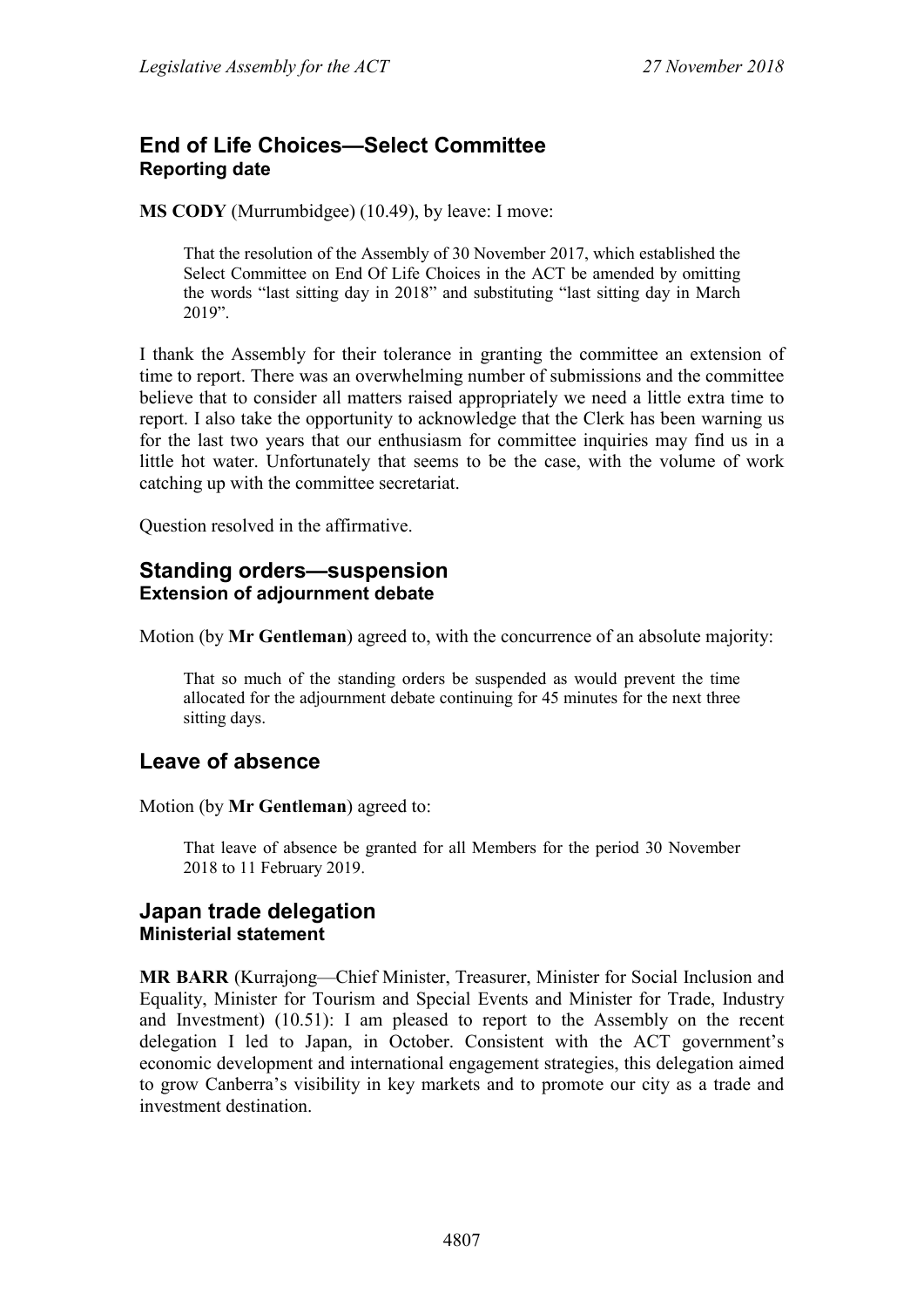There is a very close and longstanding relationship between Australia and Japan, and its importance has extensive cultural, economic and strategic dimensions. Japan is among the top five priority countries in the ACT government's international engagement strategy, and we have cultivated and strengthened our relationship with Japan across many fronts.

During this mission I travelled to Tokyo, Osaka and Nara, meeting government officials, university researchers and business executives, exploring opportunities in research collaboration, investment in city infrastructure, and hotel and property development. I visited our close friends in our sister city Nara to celebrate the 25th anniversary of the sister city agreement between our two cities.

In Tokyo I met with the Ministry of Economy, Trade and Industry, which manages Japan's national innovation strategy and the planning and implementation of their national research and development projects. We discussed Canberra's strengths in research and development in the fields of artificial intelligence, robotics and autonomous systems and explored collaboration opportunities for Canberra universities and researchers. I advise the Assembly that the ACT government and the ministry are working to bring together the ANU's 3A Institute and similar Canberra centres and the Artificial Intelligence Research Centre in Japan.

The space and cybersecurity industries are amongst our city's top growth areas, and the ACT government is actively strengthening these areas in partnership with our higher education and research sector. While in Tokyo the delegation met with university and industry leaders to build stronger links between Japan and Canberra in these two areas.

As members are aware, Canberra is currently the home of the new Australian Space Agency—and so it should remain. Not only does our city have the critical mass of space-related national agencies but we also have a diverse ecosystem of large and small firms and innovative start-ups. I was pleased to meet with Professor Shinichi Nakasuka from the University of Tokyo. The professor is a central player in many of the projects at the Japanese space agency. His teams are developing a constellation of 20 small satellites for low earth orbit that Canberra-based Equatorial Launch Australia and the ANU can support. As a former ANU visiting research fellow, Professor Nakasuka understands Canberra's strong space industry credentials and continues to promote space industry collaboration between Canberra and Tokyo.

At the University of Tokyo I also met Jenny Corbett, Emeritus Professor at the ANU Crawford School of Public Policy and the inaugural Rio Tinto fellow for the Foundation of Australia-Japan Studies. Professor Corbett is establishing a new research fund between Japan and Australia, with the support of the Department of Foreign Affairs and Trade and Rio Tinto. I am pleased to advise that there will be opportunities for Canberra universities and researchers to further our research ties with Japan in our key capability areas.

I also met with Fujitsu senior executive Junichi Saito, head of global cybersecurity business, to present Canberra's cybersecurity strengths and to deepen our engagement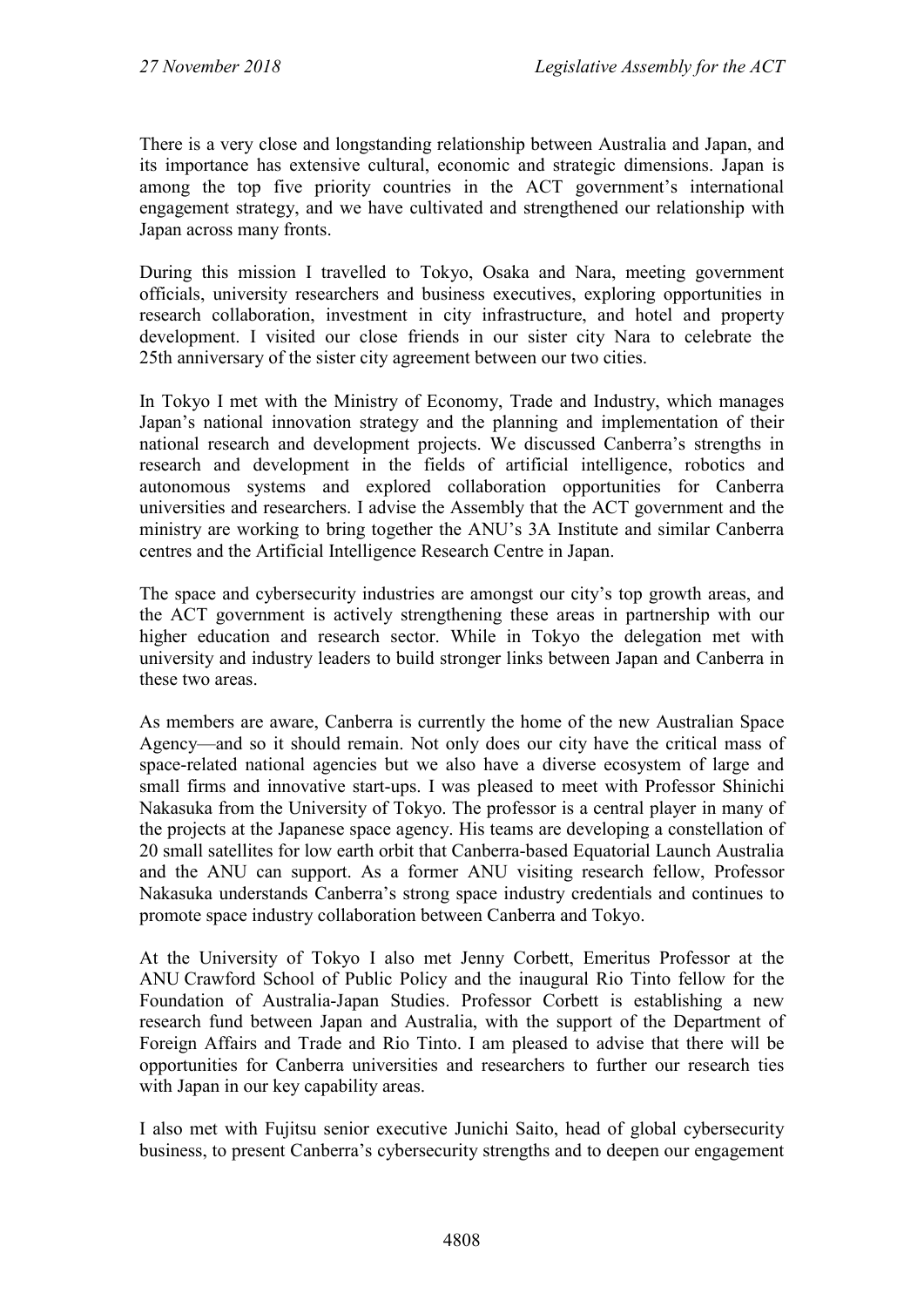with Fujitsu in Canberra. In our city Fujitsu has over 80 cybersecurity professionals in its 750 staff, and I am pleased to advise this will likely increase when its Canberra global security operations centre opens in March of next year.

I also met with the Ministry of Education, Culture, Sports, Science and Technology to promote Canberra as Australia's knowledge capital and to discuss research partnership opportunities. The ministry is currently reviewing the Japanese government's overseas study policy and is internationalising school vocational education and training, and higher education. Through this meeting we gained insights into Japan's changing education landscape and how the ACT's education institutions can be part of Japan's growing offshore study directions.

In Osaka I visited Kansai Electric Power Company—KEPCO—to talk about the ACT government's renewable energy policies and to investigate collaboration opportunities around virtual power plants. KEPCO is Japan's second-largest electricity utility operating in the Kansai region. In April KEPCO partnered with the Australian blockchain-based cryptocurrency and energy trading platform Power Ledger to trial peer-to-peer renewable energy trading and to support the development of virtual power plants in Japan. I am sure members are aware of a promising virtual power plant trial currently being run in Canberra by Reposit Power and Evoenergy. The ability to exchange information regarding the virtual power plant trial experiences will benefit both KEPCO and the ACT.

As light rail stage 1 nears completion the ACT government is progressing the design and business case development for stage 2. I was very pleased to meet again with the leaders of the Mitsubishi Corporation, our major delivery partner in Canberra's light rail development. The meeting provided an update on progress for light rail stage 1 and planning for future stages of the light rail network. We explored new trade and investment opportunities for Mitsubishi Corporation in Canberra and supported the continuing relationship between Mitsubishi Corporation and the ACT.

In both Tokyo and Osaka I met with a range of hotel and property development investment companies interested in opportunities in Australia. There is no doubt that Canberra is emerging as a favourable destination for leisure travellers, all the more from the attention provided by our *Lonely Planet* endorsement for 2018. There is an outstanding pipeline of opportunities for expansion in the ACT hotel and accommodation market, particularly in the five-star and above category. Many of Canberra's key hotel assets are locally owned and managed, and the meetings provided opportunities for major Japanese hotel investors to be introduced to developers and property owners in Canberra for either potential acquisition or, indeed, development partnerships.

An important part of the program was a visit to Nara to celebrate the 25th anniversary of the sister city relationship between our two cities. The delegation attended a lunch reception held by Nara mayor Gen Nakagawa. Both parties acknowledged the achievements over the past 25 years. We continued discussions on further business, trade and cultural links, and confirmed arrangements for the mayor's visit to Canberra that was held in October as part of the Canberra Nara Candle Festival. As members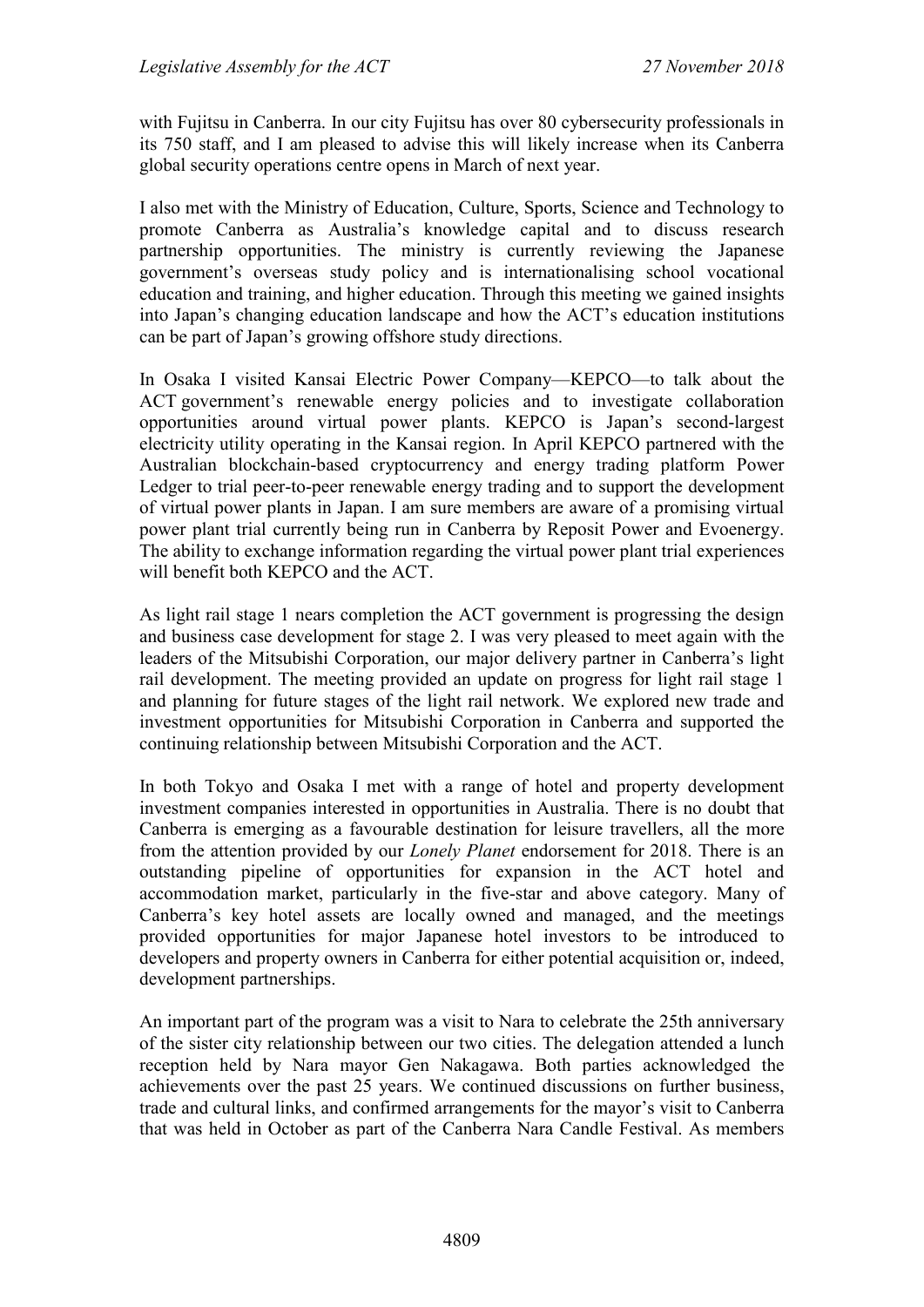would be aware, the 25th anniversary celebration continued when the mayor visited Canberra with a delegation of Japanese officials, educators and students from Nara.

The mission achieved the primary objectives: to promote opportunities for Japanese investment in Canberra, to explore research and technology collaborations with the Japanese government, research institutions and businesses and to grow and enrich the sister city relationship with Nara. The ACT government will work on the new relationships formed and the investment and collaboration leads established during this mission.

Finally, I acknowledge the support provided to the delegation by Australia's Ambassador to Japan, the Hon Richard Court, and his staff, particularly Bassim Blazey, acting head of mission at the Australian Embassy in Tokyo; Mr Brett Cooper, Austrade general manager for north-east Asia; Scott Morriss, trade commissioner at the Australian Embassy in Tokyo; Peta Arbuckle, counsellor in education at the Australian Embassy in Tokyo; and Mr Joe Nakazawa, country manager for Tourism Australia in Japan.

I present a copy of the statement:

Japan delegation—October 2018—Ministerial statement, 27 November 2018.

I move:

That the Assembly take note of the paper.

Question resolved in the affirmative.

#### <span id="page-20-1"></span><span id="page-20-0"></span>**Ambulance demand and crewing Ministerial statement**

**MR GENTLEMAN** (Brindabella—Minister for the Environment and Heritage, Minister for Planning and Land Management, Minister for Police and Emergency Services and Minister assisting the Chief Minister on Advanced Technology and Space Industries) (11.00): I rise to report to the Assembly on the ACT Ambulance Service, ACTAS, review of patterns of ambulance demand and crewing levels. The ACT government gave a commitment that by the end of this year I would report back to the Assembly on the outcomes of an ACTAS review of minimum crewing levels so that they more accurately reflect the minimum crews required during periods of known demand.

The current ACTAS policy on crewing levels originated in 2002, and the current minimum emergency operations crewing level was set in 2013. Under the policy, ACTAS aims for a minimum of 10 emergency ambulance crews during each shift and provides for two additional demand crews in each 24-hour period to assist in the management of peak periods of community demand.

As I have explained previously, and as advised by the Chief Officer of ACTAS, if it is known that there are not enough staff rostered to crew 10 emergency ambulances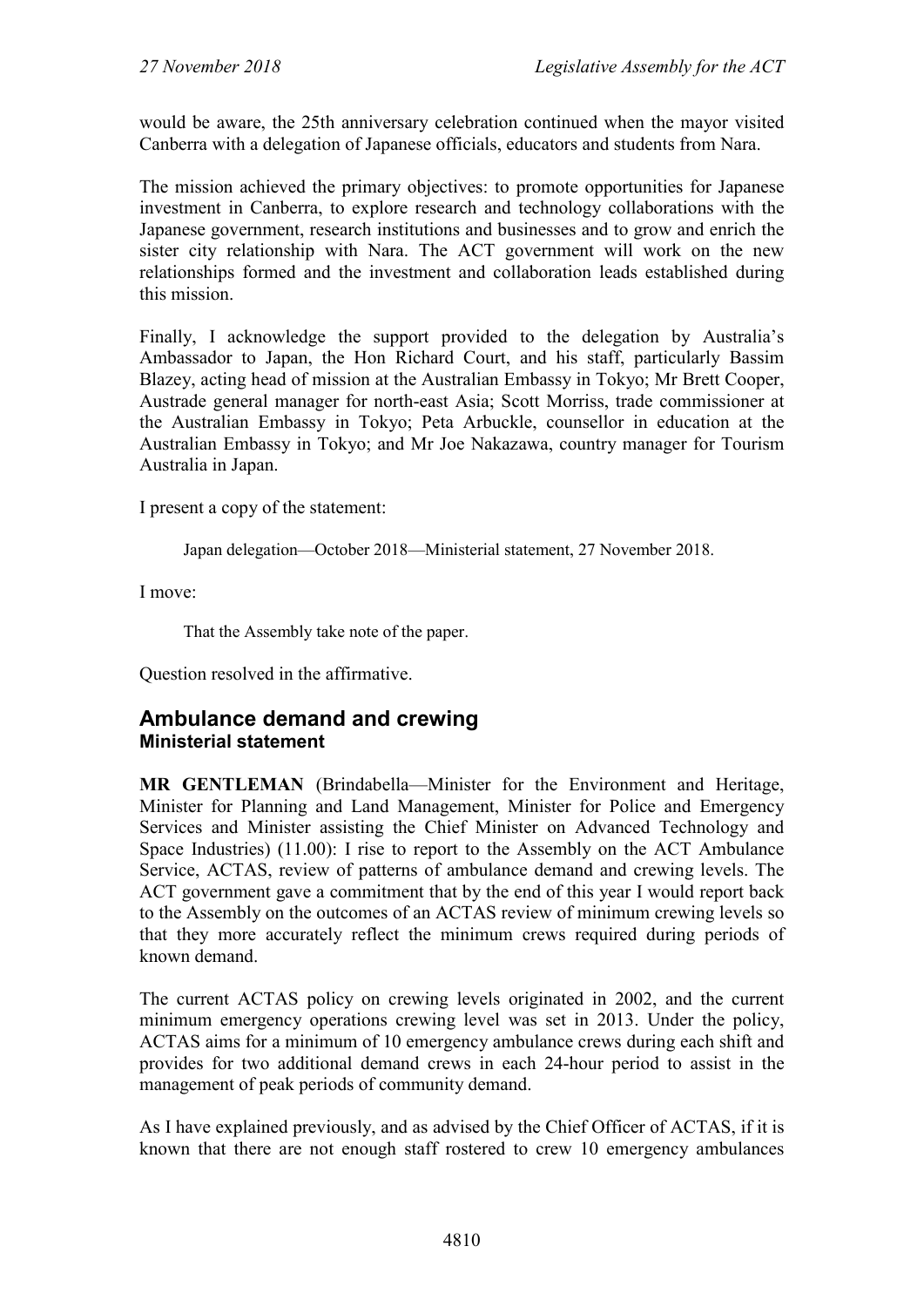during periods of known high demand, every effort is made to backfill the rostered shifts. This is done by offering overtime to paramedics to fill shifts. Overtime is also offered to fill shifts in periods of low demand; however, the same effort to backfill these shifts is not applied. In these instances ACTAS accepts operating with fewer than 10 emergency ambulance crews in the knowledge that the high standard of care for the community is maintained.

While this is how rostering was applied in practice, the flexibility was not documented in the ACTAS policy on crewing levels. Through its rostering efforts and operational performance, for the last six years the territory has benefited from ambulance response times that are amongst the fastest in the country, with the highest level of patient satisfaction. This was achieved despite demand increasing by 25 per cent over this same period. This would not have been possible without appropriately allocating resources across the majority of shifts over this period of time.

It is important to point out that the *Report on government services*, ROGS, data measures response times and patient satisfaction as the key performance indicators. The minimum crewing metric is not routinely used as a key performance indicator for ambulance services. For this reason, ACTAS has not previously reported on minimum crewing levels as a measure of its delivery of service to the community. However, in light of recent interest, ACTAS has been looking at developing an automated report to provide this information. This is currently done manually. I can advise the Assembly that between 1 July 2018 and 31 October 2018, 30 ambulance shifts fell below minimum crewing levels, representing 12 per cent of all shifts.

In relation to the ACTAS review, this was conducted by monitoring updated information on patterns of ambulance demand. Twelve months of recent data was utilised for the review across several ACT Emergency Services Agency sources. Case load information was mapped to area of the city, day of the week and time of day. ACTAS staff then met to analyse the information and determine the crewing levels required to match the demand at different times of the week.

From this work, the ACTAS operations management team have developed an updated ambulance resource plan. This plan is dynamic and flexible. It details variations in the number and location of ambulance resources, according to known patterns of demand. This will allow a more informed and appropriate crewing model, based on the predicted need, rather than just an arbitrary crew number across the whole of the week. The overarching ACTAS policy has been revised to reflect this flexible approach and to provide better guidance to ACTAS staff on how crewing levels should be applied to meet service demands and maintain public safety. The revised policy on crewing levels has been consulted on with the Transport Workers Union, the TWU.

The professionalism of the women and men of ACTAS has ensured that our response times have remained the fastest. Due to increasing demand being placed on ACTAS, the government committed to recruit additional paramedics through its 2016 election commitment. The government delivered on this commitment, announcing a significant funding package in December 2017, resulting in the recruitment of an additional 23 paramedics. An additional mechanic was also funded to enhance capability as we continue to increase the size of the ACTAS fleet.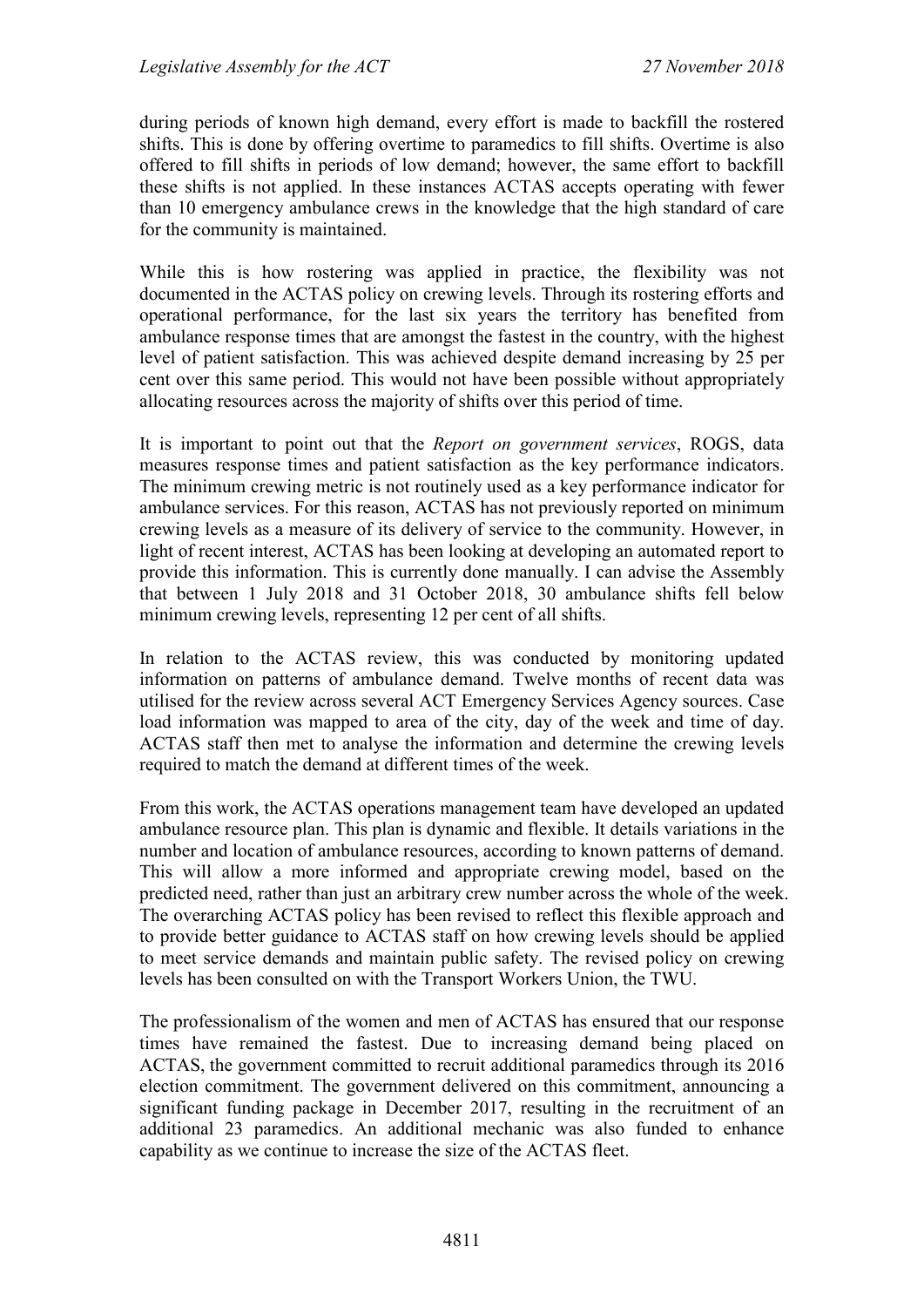Improving the health and wellbeing of all emergency services personnel, including our paramedics, is also a key priority for this government. In support of this, the government has committed to rolling out electric stretchers and power loaders to all ACT ambulances. Five new state-of-the-art replacement ambulances arrived in August 2018, fitted with electric stretchers. A further two ambulances are to be delivered by the end of this year. The rollout for the entire ACTAS fleet is on track to be completed by 2020. The government recognises the stress factors of being a paramedic. It is important that all emergency services personnel are aware of available support services and that they know we fully support them in minimising exposure to stressors and in recovering from any ill effects experienced in their line of work.

I would encourage members to go to the Parliament House website and read the written submissions received in relation to a current Senate inquiry into the role of commonwealth, state and territory governments in addressing the high rates of mental health conditions experienced by first responders, emergency service workers and volunteers. In particular, I draw members' attention to a submission by the ESA commissioner, Mr Dominic Lane, which is consistent with the government's focus on improving support for emergency services first responders. On 7 November 2018 Mr Lane and the ACTAS chief officer, Mr Howard Wren, were invited to give evidence at one of the public hearings in relation to this submission.

I note that the Senate committee is expected to provide a report in February 2019. The ACT government will consider what the Senate committee has to say on this important subject and any recommendations made for how we might better support our first responders. For ACTAS, the initiatives referred to in Mr Lane's submission are being progressed under the blueprint for change program. This ensures that they are underpinned by strong governance and resourcing. The blueprint for change project provides the framework for ACTAS to enhance professionalism by improving cultural standards and addressing workforce concerns around trust, conflict resolution, and leadership.

Following a number of years of hard work and implementation, it is anticipated that the blueprint for change project will transition to a business as usual phase by the end of this year. I have been invited to attend the last blueprint for change oversight committee meeting in the next few weeks to receive an update from the independent chair and committee on this important reform work. Early next year, I intend to provide the Assembly with an update on the blueprint for change project, including the status of all recommendations and the transition to new governance arrangements.

The actions taken by the government demonstrate its commitment to ensuring that Canberra continues to be one of the safest communities in the world to live, while also supporting the professionalism, resourcing and welfare of our dedicated ambulance workforce. I present the following paper:

ACT Ambulance Service (ACTAS) review on patterns of ambulance demand and crewing—Ministerial statement, 27 November 2018.

I move:

That the Assembly take note of the paper.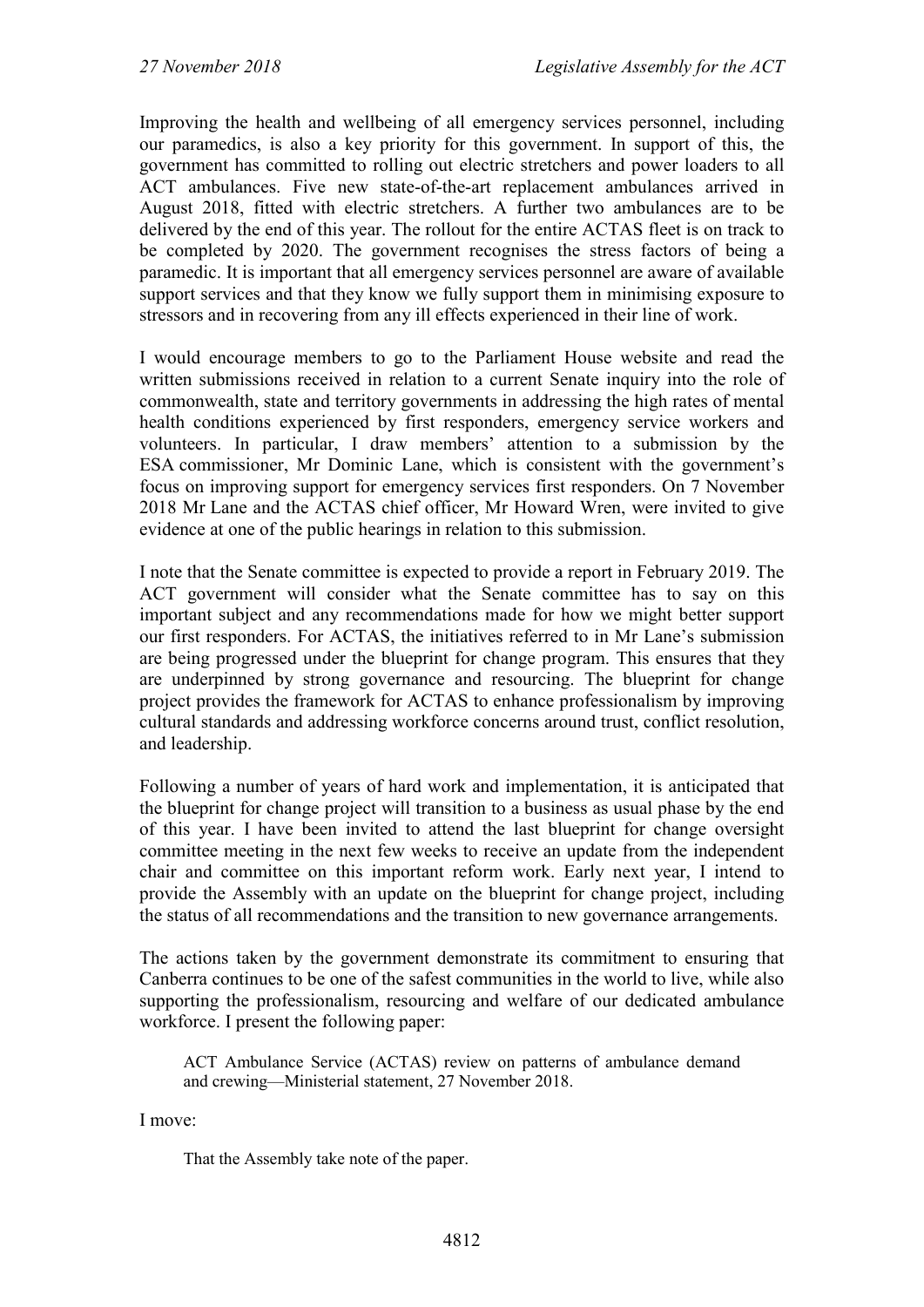**MRS JONES** (Murrumbidgee) (11.08): The statement that the minister has just given is another appalling attempt by the minister to shift the goalposts and hide his failures in the management of his portfolio. As the minister stated, the minimum crew requirement has been in place since 2002. It was updated in 2013. For 16 years, minimum crewing was perfectly fine. But the moment the shadow minister asked a question, which took the minister well over three months to answer, and the minister became aware of his complete screw-ups in this area, he foreshadowed, in debate earlier this year, that he would take away, potentially, the minimum crewing level.

Here we are—surprise, surprise—some months later. A report has been done and suddenly it is the advice of the report that we do not need a minimum crewing level. This provides no certainty, no confidence, to either the people of the ACT or the hardworking ambulance staff who work day and night for our safety. Amazingly, this measure is now suddenly arbitrary. But it was researched and it was put in place, and for over 16 years this government relied on that figure to determine how many ambulances we need. What a disgrace.

The moment that I begin asking questions and show how this minister has failed, things just disappear. It is hard to believe that we do not need more crews now than we did some years ago. It is hard to believe that we now should rely on some obscure number not outlined in the minister's speech. We now have no idea how the minister will be determining how many ambulances Canberra should have—absolutely no idea. And his speech gives us no assurances that there will be any new calculations made, nor explains how those calculations will be made or why.

How did we get here? It was revealed through my questioning earlier this year, and starting last year, showing that there was by no means a will by this government to be transparent or to even know what problems were right under its nose—that 41.5 per cent of all ambulance shifts were crewed below the minimum crew level in 2016-17. That would have been a lot worse if it were not for the very hardworking members of the ACT Ambulance Service, who slog day and night. When they are asked to do overtime, at least some of them are doing a heck of a lot of that overtime. It is exhausting work and they need to be on board. This is no way to manage a workforce.

Not only this; it was revealed through a freedom of information request that the minister had sat on those figures for over 100 days past the due date, in an attempt to avoid or delay warranted public scrutiny. This is not about me; this is about the people of the ACT. This government has become remarkably arrogant in thinking that it can just hide, run away and shift the goalposts when the people of the ACT are asking for answers. It is absolute arrogance. It is not fair to either the members of the ACT Ambulance Service or the people who they willingly serve that this minister's response to such scrutiny is to hide and take away any measure of whether he might be able to improve things or not.

The minister already foreshadowed this. He foreshadowed this in the debate earlier this year. Maybe, he said at the time, it is not the right measure anymore. Surprise, surprise. As I say, here we are today. The minister has form in delaying, holding,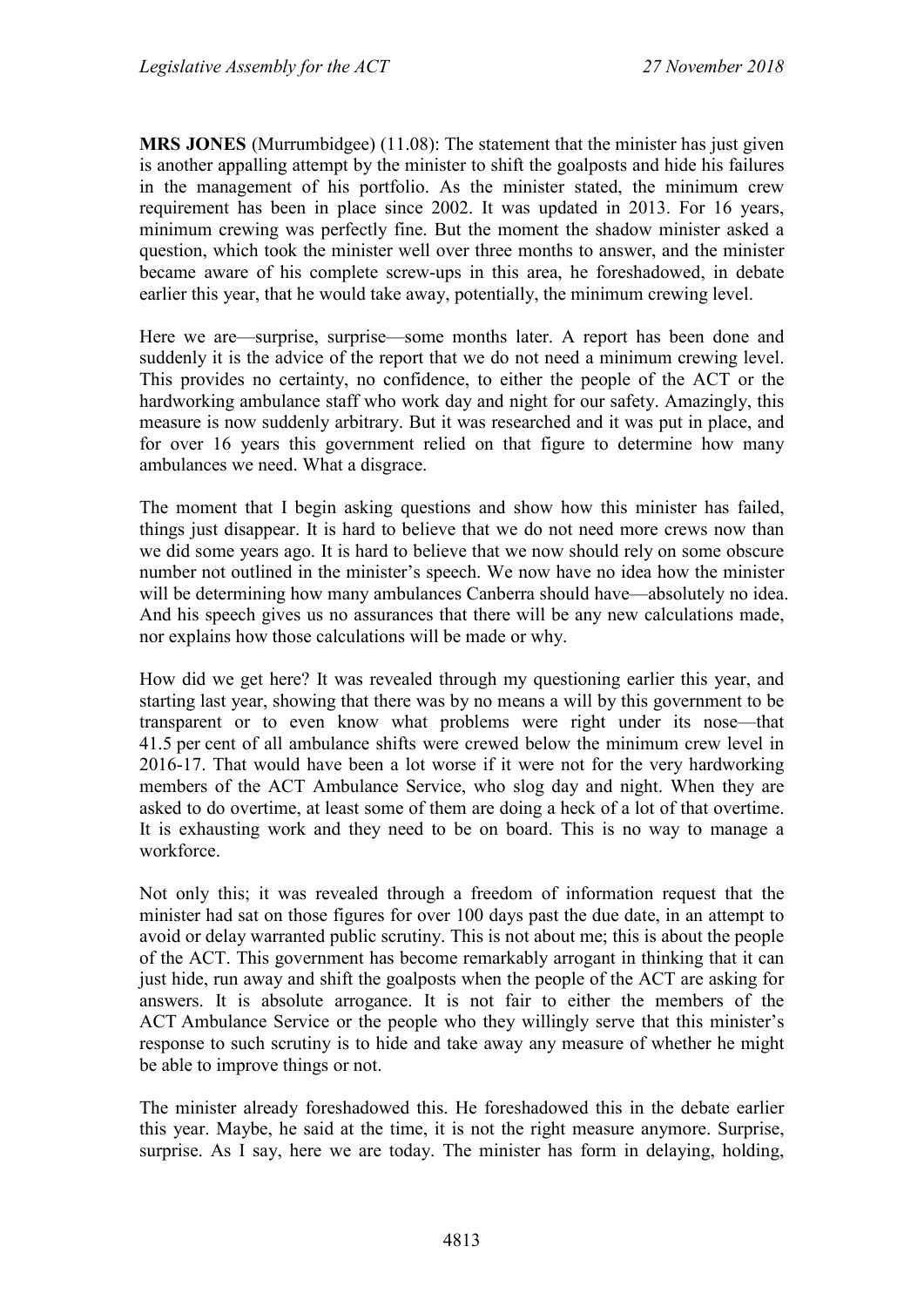hiding and shifting the debate. He now has chosen to do away with this minimum crewing requirement as we know it. The government's mantra seems to be: "If at first you don't succeed, redefine success, shift the goalposts high and find a way of not answering any future questions." How dare the opposition actually hold you to account! How dare the opposition! Rather than face the music and put more effort into resolving the issues facing ACTAS, the minister has opted for the easy route: one round of recruitment and 23 additional staff. That may or may not fix the problems; we will probably never know.

The minister claims to be concerned for the health and wellbeing of our paramedics. Where was he when they were doing thousands of hours of overtime, attempting to fill the drastic shortfall in crewing levels? Where was he, this Labor minister who is meant to stand up for the workers, for the workforce, for those who cannot make determinations about how their system is run. It is ironic, isn't it? The Liberal shadow minister now has to work hard to protect workers from a Labor minister who does not care about the level of staffing until it becomes a political issue. Where was the minister when the system was absolutely reliant on overtime? It still could be; we will not know. It is very difficult to know without the minimum crewing level.

Overworked staff are being asked to do more and more. Until I raised it, nobody seemed to care. The government claim that they are behind this workforce. But their actions show that they are only behind their own maintenance of power. This change to do away with the measure of minimum crewing has no justification. Nothing in the minister's statement has justified either the removal of the minimum crewing level or its replacement, about which there are no details in the minister's statement. It is a very strong sign that the minister does not want to be shown up again. Shame on the minister. Shame on him for caring more about his own reputation than the workers he is here to defend. If he put half as much effort into managing ACTAS better, maybe we would have a properly functioning ACTAS. His mismanagement in this area has been significant. Our ambos and our community deserve better.

Question resolved in the affirmative.

#### <span id="page-24-1"></span><span id="page-24-0"></span>**Active ageing framework 2015-2018 Ministerial statement**

**MR RAMSAY** (Ginninderra—Attorney-General, Minister for the Arts and Cultural Events, Minister for Building Quality Improvement, Minister for Business and Regulatory Services and Minister for Seniors and Veterans) (11.15): I am pleased to provide members with an update on what has been achieved under the ACT active ageing framework 2015-18. In 2015 the ACT Labor government made a clear statement of our support for older Canberrans. This was in recognition of the importance to this city of our population aged 65 years and over. We had a vision for those senior Canberrans. We wanted them to lead active, healthy and rewarding lives as valued members of our community. We developed the ACT active ageing framework in consultation with the community to provide guidance to ACT government agencies in order to achieve this vision.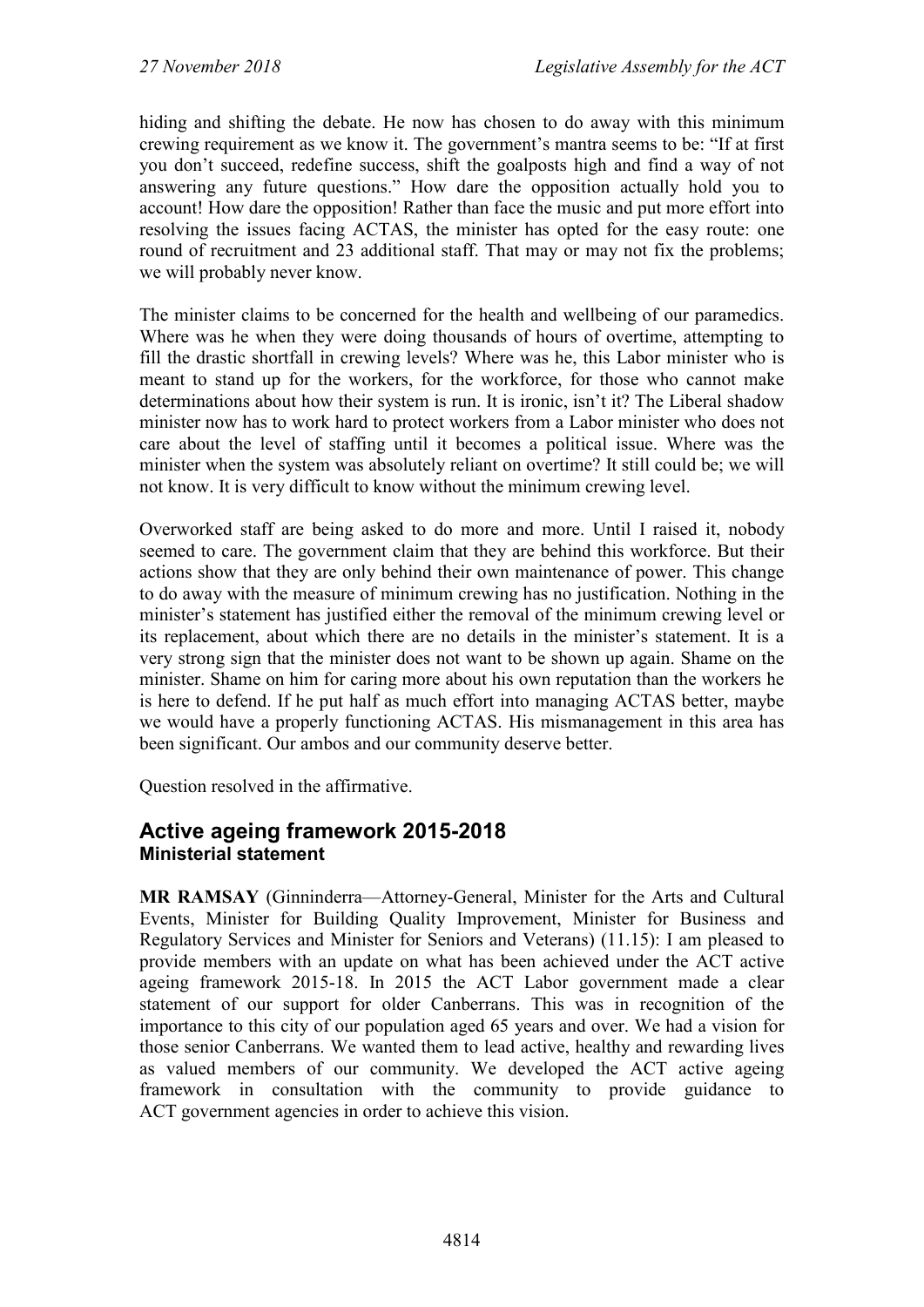For the past three years the framework has provided direction to the work of government to take us forward as we seek to create an age-friendly city—a city in which older people are valued, respected and actively engaged in their community. This 2018 update is the third such update provided to the Assembly and the final one for our active ageing framework. The framework identified six areas of priority. These six areas were: civic participation and employment; communication, information and social participation; community and health services; housing, outdoor spaces and buildings; transportation; and respect and social inclusion.

To address these priorities, a set of actions has been identified each year in order to practically implement the framework. In 2017-18 we identified 10 actions for completion during the year. I am pleased to report that all 10 actions are either complete or equivalent work has been undertaken to meet the intent of these actions. A detailed report outlining progress against each of the 10 actions is available on the Community Services Directorate website.

Today I provide members with the highlights of that report. We committed to providing access to ongoing education and training opportunities for sustainable, alternative employment options for seniors. In April 2017 the government removed the limit on the number of subsidised Australian apprenticeships that a Canberran can access over their lifetime, improving access to traineeships and apprenticeships for older Canberrans. We also paid approximately \$600,000 in extra training subsidy payments for Canberrans aged 45 years and older to upskill or reskill through an apprenticeship or traineeship. As a result of these initiatives Australian apprenticeship commencements for Canberrans who are 45 years or older have increased by more than 200 per cent, compared with 2014-15 commencement numbers.

The 2017-18 ACT budget included \$1 million over four years to assist mature age workers to upskill and reskill. It also provided for the development of initiatives to boost the number of women working in trades. Drawing on this funding, Skills Canberra launched its mature workers grants program. Through this program Skills Canberra will fund activities that reduce barriers to participation in work-related training and associated support services that aim to improve the employment outcomes of mature workers. Under the mature workers grants program, businesses will also be provided with information about supports that are available to them to recruit and retain skilled, experienced workers to deliver the services, infrastructure and other major projects our city needs, now and in the years ahead.

In the second priority area, "communication, information and social participation", the government funded the Council on the Ageing ACT to deliver Seniors Week celebrations. Over 4,000 people attended the Seniors Week expo, where they were able to find out about a range of services, programs and recreational activities on offer for older Canberrans.

The veterans and seniors grants provided \$80,000 for projects in the ACT, while other grants rounds, such as the multicultural grant program, the digital communities grant program and the community support and infrastructure grant program, included older Canberrans as beneficiaries. These grants often deliver small but life-improving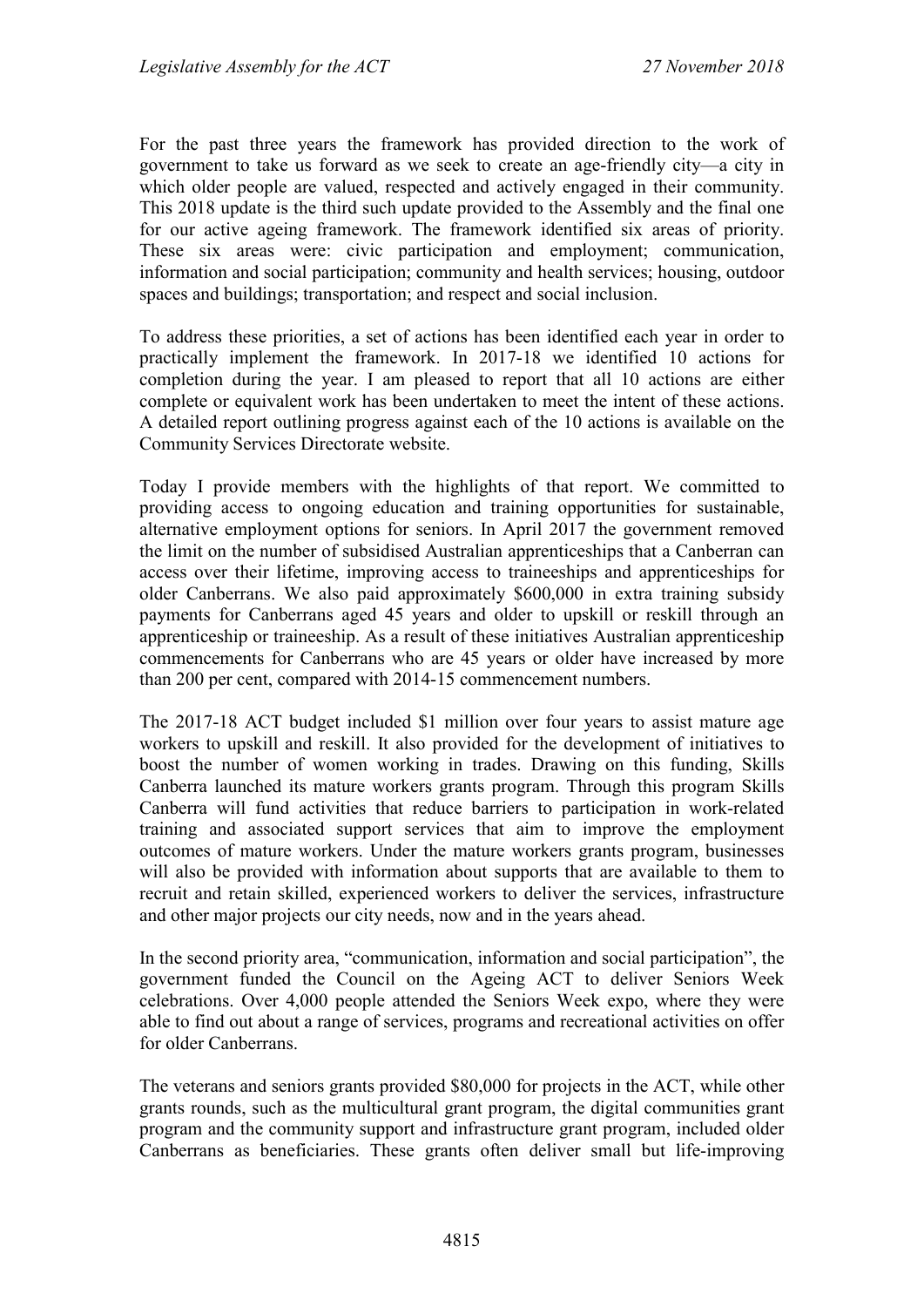outcomes. ArtSound will use a grant to provide its *Senior Memories* radio program to three RSL Life Care facilities. The Belconnen community men's shed was able to buy a scroll saw for the use of its members. Woden Seniors was able to provide 20 members with skills training in handling food safely for their volunteer roles.

The projects funded through these grant programs are contributing towards older Canberrans being connected and active in their local communities. While most older Canberrans have the access and skills to find information and engage online, there are some older Canberrans who require help with this. Older Canberrans are able to access such support through a number of community and government funded initiatives. Libraries ACT provided 268 technology training sessions to the community, teaching participants to be smart, safe and responsible citizens in the digital world.

The 2017-18 veterans and seniors grants program also funded projects to build older Canberrans' digital literacy. Through the grant program, COTA ACT were able to deliver the GRIT—getting right into technology—program for seniors. Communities @Work were able to purchase a set of iPads which they are using to build seniors' skills in using technology while participating in their community garden project. The north Canberra branch of National Seniors was funded to provide technology training.

"Community and health services" was the third priority area under the framework. As evidence of this local commitment, the 2018-19 ACT budget includes an allocation of \$640,000 over four years for Legal Aid ACT to establish the Older Persons ACT Legal Service, which will be known as OPALS. OPALS has already commenced operations as a specialist legal service for older people in the ACT who are experiencing, or are vulnerable to, elder abuse. OPALS has also commenced working with agencies and community organisations in the sector to improve community awareness of elder abuse. It is doing this through community legal education and outreach, as well as by improving pathways for clients seeking assistance and support. The government also provided funding of more than \$177,000 to COTA ACT for the provision of information, advice and referral of older persons in the ACT community, including in regard to elder abuse.

ACT Health also provides services which build health resilience and independence for older Canberrans. The falls and falls injury prevention program works with individuals and with community organisations to raise awareness of how to prevent falls by older Canberrans. The transitional therapy and care program is a collaboration between ACT Health and BaptistCare NSW and ACT and assists to improve an older person's functional capacity and independence after a hospital stay.

Importantly, on 16 June this year, the new University of Canberra Hospital was opened. The University of Canberra Hospital is a dedicated and purpose-built rehabilitation facility which includes the Majura inpatient unit. This unit provides targeted rehabilitation for older Canberrans to assist their return to the community. It is very pleasing to be able to report on just how much this government is doing to support health resilience.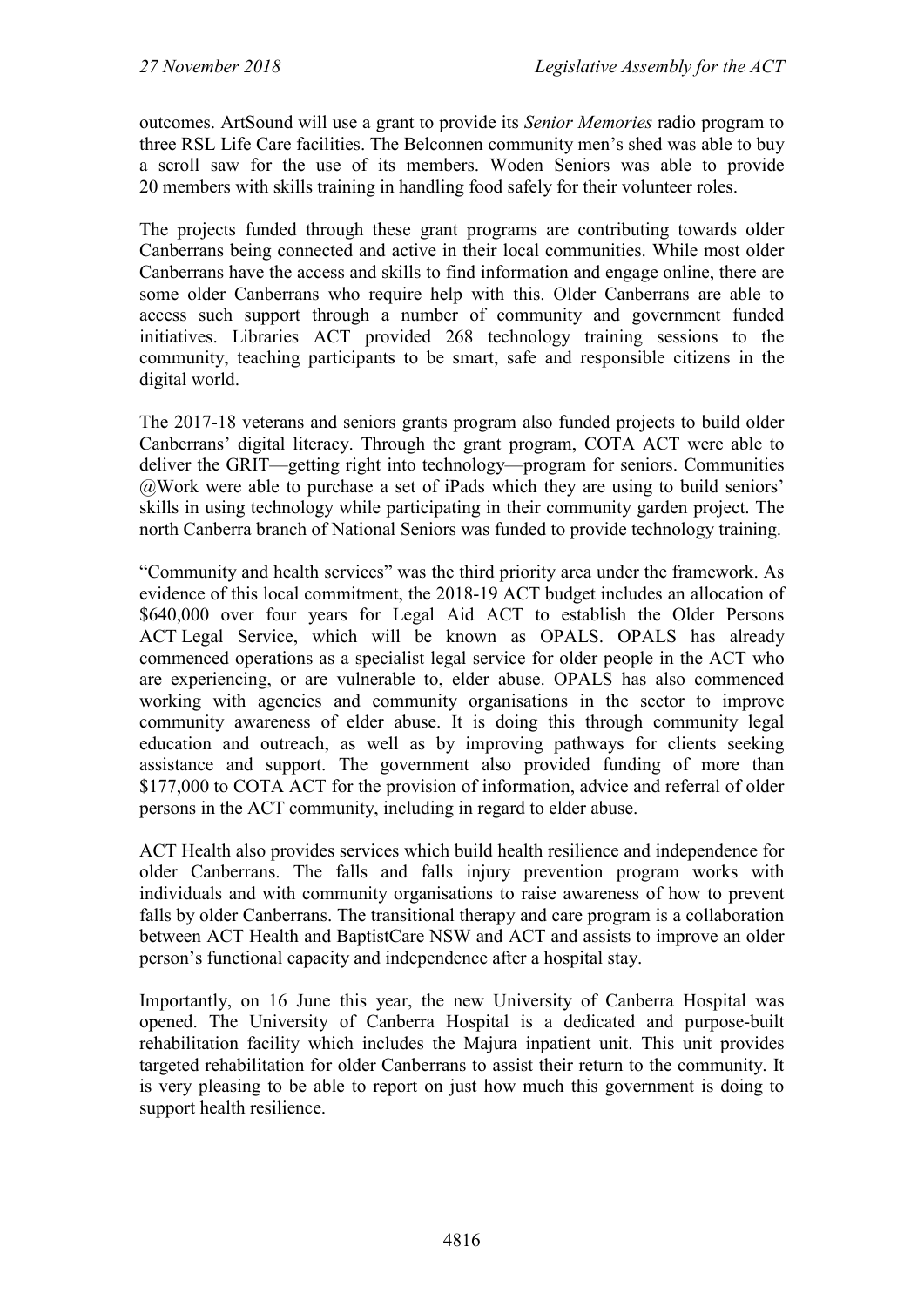Under "housing, outdoor spaces and buildings", the age-friendly suburbs program has been rolled out in Ainslie, Weston, Kaleen and Monash, bringing improved footpaths, additional ramps and upgraded lighting. Consultations on the age-friendly suburbs program continued in 2017-18 for the rollout of the program for Page and Hughes. The community's feedback is being used to determine the priority upgrades in each suburb, and these were delivered in 2017-18.

Under "transportation", priority, improvement works have been carried out on 68 per cent or 1,500 of the total 2,200 bus stops in Canberra, including making a number more accessible for older Canberrans. This work will continue in 2018-19, with priority bus stop infrastructure upgrades planned across the ACT to facilitate the expansion of rapid bus services across Canberra.

The final priority area for the framework was "respect and social inclusion". During 2017-18 there were a host of key consultation forums which specifically targeted older Canberrans, including the age-friendly city review, the Retirement Villages Act review, the development of the ACT's new housing strategy, the better suburbs community engagement, and the ACT movement and place framework.

Three thousand printed surveys were distributed during Seniors Week events as part of the age-friendly city survey. They were delivered to various community locations, including ACT public libraries, community centres and seniors centres. The survey was also available and promoted online through the your say website. There was a strong response to the survey, with 768 survey responses received. The survey results highlighted the important voluntary and caring roles that older Canberrans play and that most older Canberrans are active and healthy. The survey also highlighted the importance of tackling discriminatory and disrespectful attitudes and behaviours towards older Canberrans and raised access to public transport, affordable parking and safe walkways as important factors to Canberra as an age-friendly city.

Older Canberrans were also a target audience of consultation work done to prepare the ACT's new housing strategy. In particular, the housing and homelessness summit in 2017 included a focus on the housing and support needs of Canberra's ageing population, particularly older women. What emerged from this summit was that older people want greater housing choice. People also want access to affordable and secure housing that suits the needs of older people through investment in a broad range of housing models and incentives for co-housing and group share models, and more affordable rental models.

Older women with limited financial resources and at risk of homelessness were also a focus of discussions during the summit. In response to the issue, the government committed over \$1.7 million in the 2018-19 budget to establish a new service to better support older women who are experiencing financial stress to maintain their tenancies or identify more suitable sustainable housing before they reach crisis. The service will also look at the support needs of older women who are homeless and address homelessness gaps in services.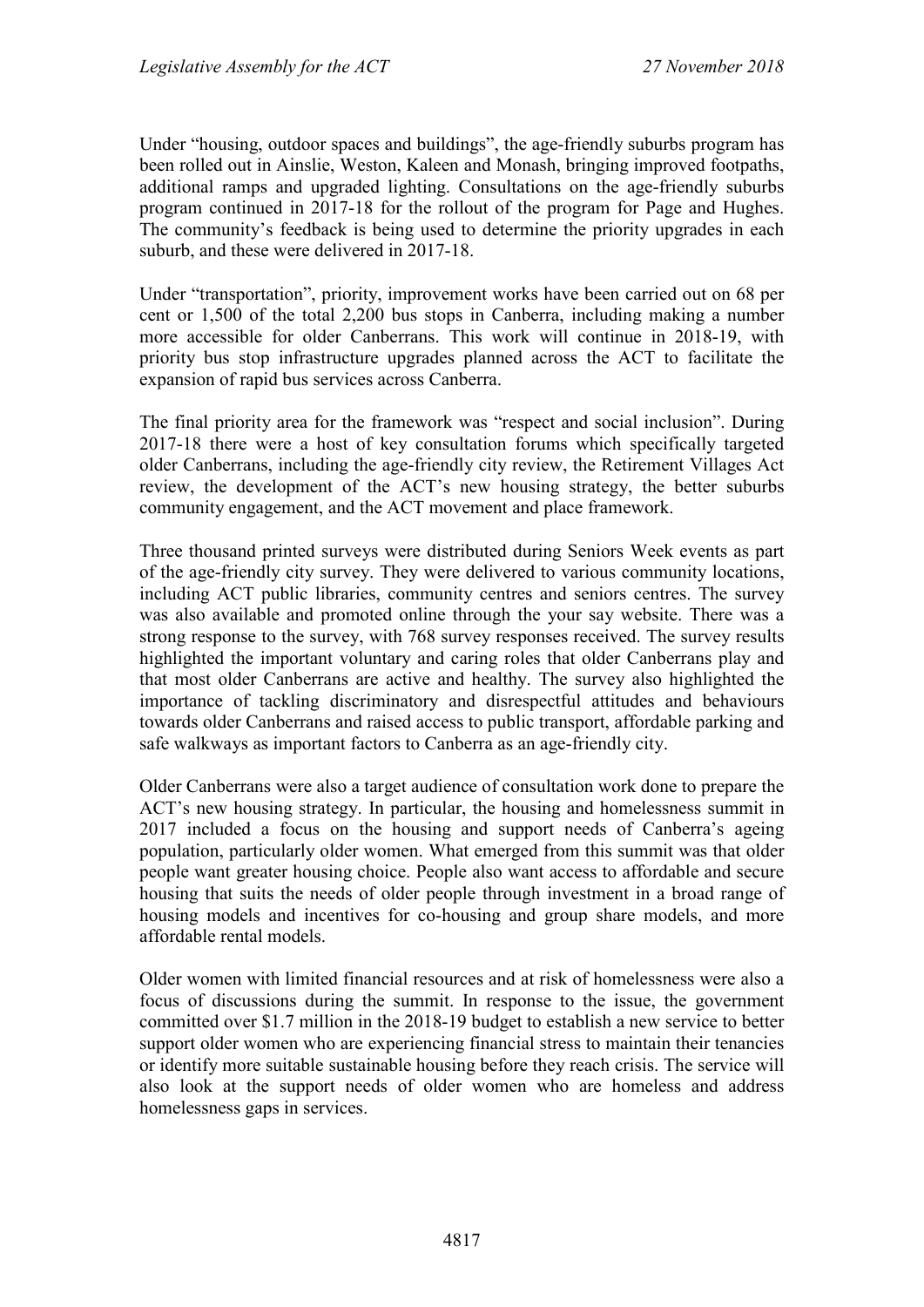Under the housing strategy, the government has identified, as an action, the design and delivery of purpose-built housing that adapts to the needs of older people and people living with disability, including access to transport and amenities.

Our city is set to increasingly benefit from the wealth of experience and contributions of older Canberrans. As the number and proportion of the population of older Canberrans continue to grow, it is even more important that our city continues to advance as an age-friendly city. While the 2015-18 active ageing framework has drawn to a close, our work to advance Canberra as an age-friendly city is continuing. What we have heard from consultations with older Canberrans during 2017-18 is being used to inform the development of an age-friendly statement of intent.

The statement of intent will align with other key pieces of planning work, including the healthy and active living strategy for all Canberrans, the new transport strategy and the ACT planning strategy refresh. The statement will outline priorities and principles for an age-friendly Canberra which will serve as a platform for our continued action to advance Canberra as an age-friendly city. I look forward to presenting that statement early next year.

I present the following paper:

ACT Active Ageing Framework 2015-2018—Final update on progress— Ministerial statement, 27 November 2018.

I move:

That the Assembly take note of the paper.

Question resolved in the affirmative.

# <span id="page-28-1"></span><span id="page-28-0"></span>**Multicultural affairs framework 2015-2020 Ministerial statement**

**MR STEEL** (Murrumbidgee—Minister for City Services, Minister for Community Services and Facilities, Minister for Multicultural Affairs and Minister for Roads) (11.28): Thank you for the opportunity to provide the Assembly with a progress report on the implementation of the ACT multicultural framework 2015-2020. In August 2017 the former Minister for Multicultural Affairs, Rachel Stephen-Smith MLA, updated the Assembly on the government's achievements in 2016-17. Today I am pleased to provide a further update concerning progress on the achievements from August 2017 to date. Together with the Canberra community, we have made significant progress on the three themes of the multicultural framework, and this work will continue in 2019-2020.

People from culturally and linguistically diverse backgrounds make up 21 per cent of Canberra's population, contributing significantly to our economy and fostering social cohesion. Every year the territory welcomes thousands of new arrivals, the highest proportion under the skilled migration scheme, as well as through humanitarian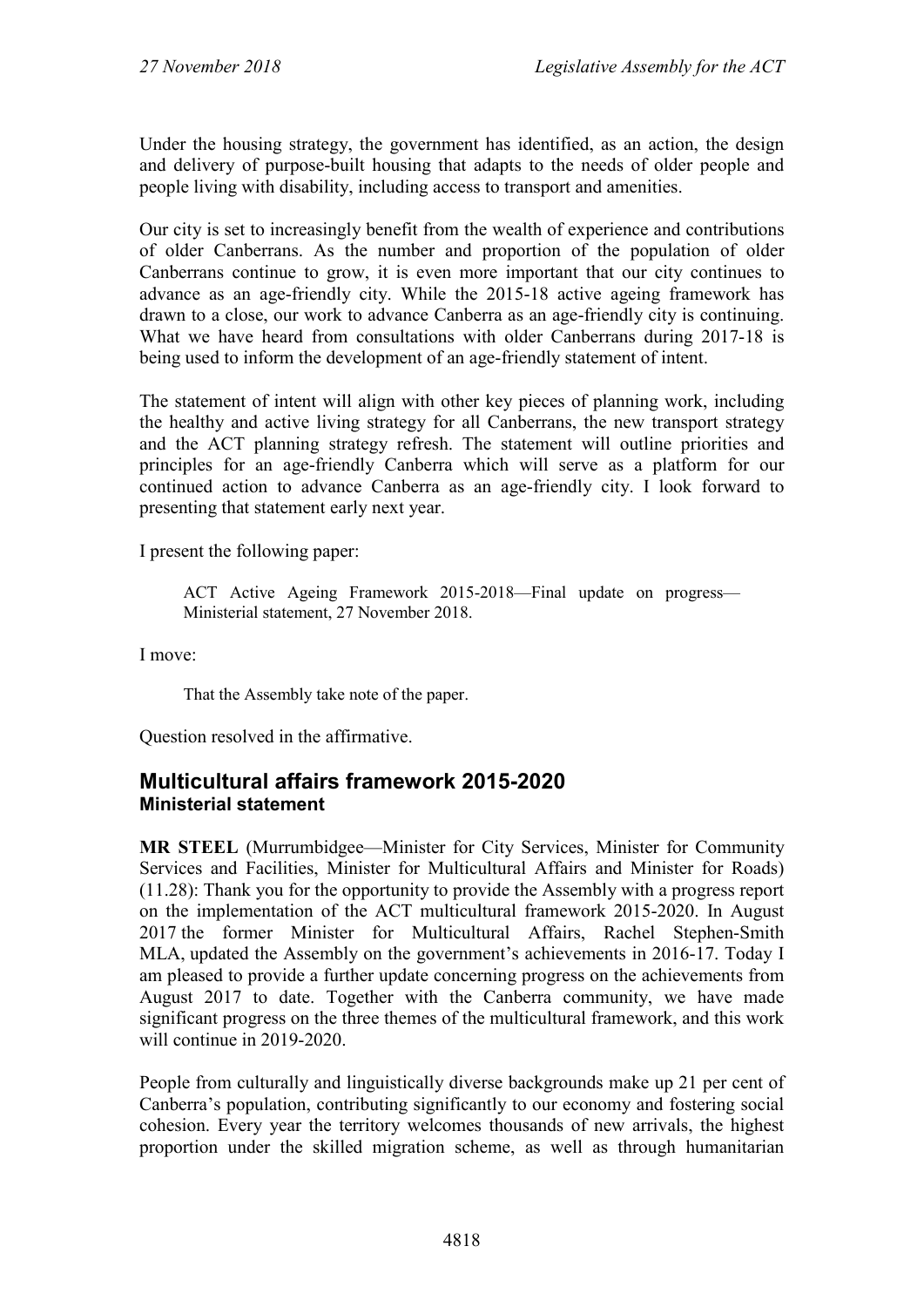settlement programs, education institutions or family migration streams. Each of these people is a unique individual valuing their ethnicity, personality, socioeconomic background and aspirations. Because of this diversity Canberra's multicultural community, while essentially harmonious, is not homogenous. The purpose of the ACT multicultural framework is to strive for a connected community where everyone is respected, included and valued.

Both the ACT multicultural framework 2015-2020 and the first action plan 2015-2018 were established as a result of extensive community consultation. Under the framework, the government committed to deliver 28 actions under three main objectives. Those objectives are: accessible and responsive services, citizenship participation and cohesion, and capitalising on the benefits of cultural diversity. Over the past year the ACT government has continued to deliver on these objectives. According to 2016 census data, of the 76,000 Canberrans from multicultural backgrounds almost 10,000 stated that they do not speak English very well or at all, and that is why the government is committed to the use of accredited interpreters at service delivery points across the ACT.

Under the first objective of the multicultural framework, ensuring accessible and responsive services, the government committed to identify and support suitable people willing to undertake national accreditation to become qualified interpreters particularly in the languages spoken by new and emerging community groups. I am pleased to say that the Canberra Institute of Technology, through CIT Solutions, offers training to become an accredited interpreter. Skills Canberra is also working closely with Access Canberra to support and encourage the use of accredited interpreters across both government and community organisations.

The ACT government is working hard to ensure that information and advice are available for people with low English fluency. Across government, in Health, Education and Access Canberra, it is important that information is accessible and available to all Canberrans. To increase awareness of and access to ACT health services for newly arrived migrants and refugees in the Gungahlin area, Gungahlin community health centre is promoting the use of interpreters, conducting tours and delivering information sessions called using health services in the ACT.

The recently revised and updated ACT language services policy is based on best practice regarding the use of interpreters, multilingual staff and translated material and provides consistency across jurisdictions. English language support is provided to all refugee and asylum seeker students from preschool through to year 12 who live in the ACT. Surveys show that 47 per cent of our migrant community come to Australia for a better quality of life, followed by 32 per cent who are pursuing better career opportunities. Small businesses account for 33 per cent of Australia's GDP, and migrants own almost one-third of Australian small businesses. In the ACT we have supported many migrants through the ACT micro credit program run by Lighthouse Business Innovation Centre in making their business ideas come to life.

To further achieve the multicultural framework's first objective of accessible and responsive services, the work experience support program, WESP, supports people from culturally and linguistically diverse backgrounds who face significant challenges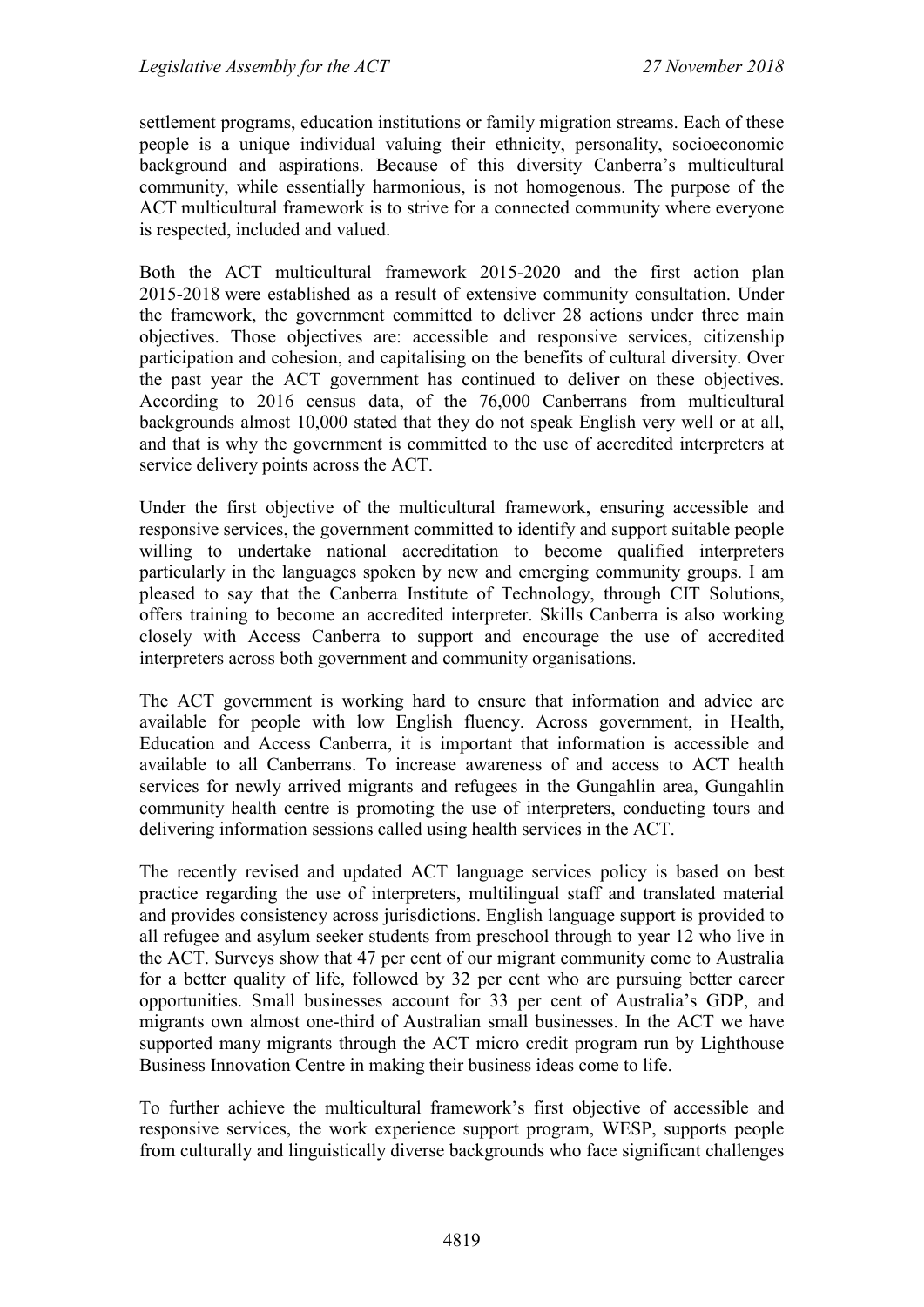to gain meaningful employment. The ACT government is working with Randstad, a commercial recruitment agency, to extend employment opportunities to WESP participants into the private sector in Canberra.

In April 2018 Multicultural Employment Services was granted funding to work with other ACT and regional settlement services to provide individual, case-managed employment support services. Further, in May 2018 the Migrant and Refugee Settlement Services and the CIT were contracted to deliver English language programs for refugees, asylum seekers on bridging visas and ACT services access card holders living in the ACT.

The second objective of the framework relates to citizenship, participation and cohesion. Participation in the workforce is a significant enabler for people from multicultural backgrounds settling in Canberra. This is why the ACT government provides opportunities for people from multicultural backgrounds to be job ready or for those with international work experience to find meaningful employment that recognises their expertise. CIT has a dedicated cultural diversity coordinator to guide and provide advice on tutorials and inclusive activities for students from culturally diverse backgrounds and, importantly, career advice on training and employment needs.

West Belconnen is a significant population growth region for people from a culturally and linguistically diverse background. The Ginninderry community, which crosses the ACT and New South Wales border in west Belconnen, established SPARK, an employment and training initiative, to provide targeted employment support to the growing population in that region. SPARK programs are aimed at key disadvantaged groups: youth, Aboriginal, mature aged, long-term unemployed and culturally and linguistically diverse people who are disconnected from the labour force.

SPARK has partnered with a number of ACT agencies and the community sector to deliver a range of programs including accredited training within the horticulture and conservation land management sector, the hospitality sector and the early childhood education and care sector. Ginninderry is part of the wider community in west Belconnen. SPARK provides the opportunity for people living in the region to learn new skills and become economically independent.

The government is also committed under the second objective of the framework to providing opportunities for people from multicultural backgrounds to be informed of and included in decision-making processes related to policy and practice. The recently launched diversity register encourages participation by people with diverse experiences and backgrounds to consider joining a board or committee. The online platform allows boards and committees with vacancies in the community, businesses, private sector and ACT government to be advertised and provides training and networking opportunities.

Another example of the government engaging with multicultural communities in decision-making is the commitment to establish the Multicultural Advisory Council. It was established in November 2017, comprising 10 community members and five representatives from peak bodies, bringing their expertise and relationship skills to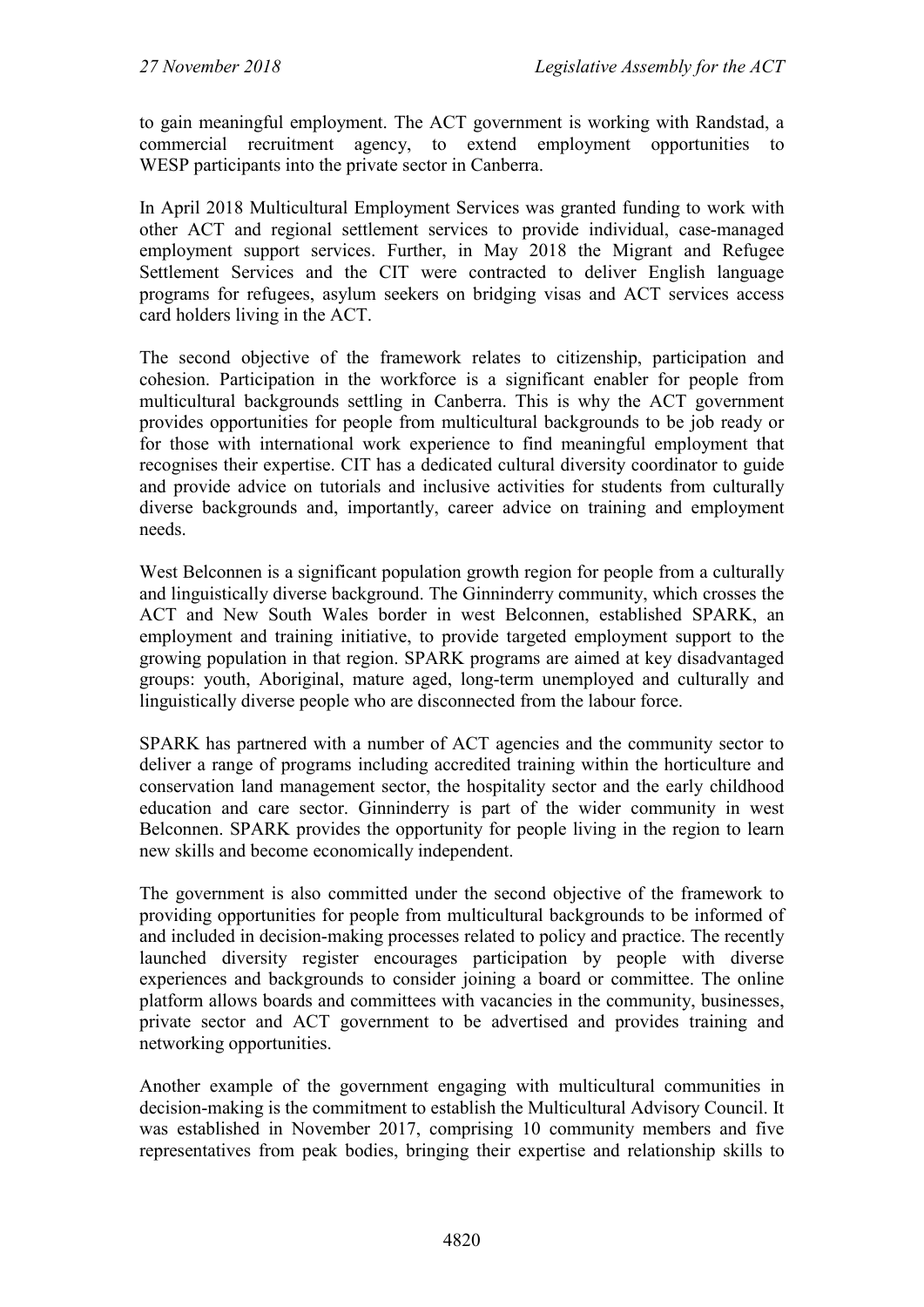advance the lives of members of Canberra's multicultural community. Members from Canberra's community sector include culturally and linguistically diverse communities and they were invited to provide input to the future of education conversation this year which has led to the publication of the future of education strategy.

As our community continues to grow and diversify it is vital that we encourage cross-cultural and interfaith exchanges. These interactions break down barriers and clarify misunderstandings about people from cultural, religious and linguistic backgrounds that may be different from their own.

Canberra's diversity is exhibited through many events and celebrations such as the Diwali Festival of Light just passed, the World Curry Festival, Ramadan, Chinese Lunar New Year, the National Multicultural Festival, to name a few. All these celebrations promote interfaith and cross-cultural dialogue between people who are practising those cultures and people who are learning about them.

The Theo Notaras Multicultural Centre serves as a venue for multicultural organisations and cultural groups to support their respective members throughout the year. It is home to Muslim prayers on Fridays and the Chinese Seniors Group as well as the Tongan Language School, Italian choir, English language classes and a multicultural youth centre, to name a few.

The last objective of the multicultural framework is about capitalising on the benefits of cultural diversity. It has two current actions. One is to ensure that older people from culturally and linguistically diverse backgrounds enjoy a high quality of life including that their physical health and social wellbeing are supported through our service delivery system. The office for seniors and veterans, through the Ministerial Advisory Council on Ageing, disseminates information and encourages aged care facilities to embed good practices to ensure that all older Canberrans receive care that is respectful and culturally appropriate.

Canberra is growing its international partnerships including the recent commencement of two international flights into and from areas where many people from our city lived. We have our city relationship with Beijing in China and Nara in Japan, cities that we will continue to build relationships with, as well as with Dili in the Democratic Republic of Timor-Leste and with Hangzhou in China, all of which indicate growing partnerships in government, business and culture. I believe that members of Canberra's multicultural community have been great ambassadors in presenting our city to their relatives and friends from their countries of origin as well as to other countries.

The achievements made to deliver on the multicultural framework speak not only to the commitment of the ACT government but also to the wealth of expertise, wisdom and values that our migrant communities bring to Canberra. The objectives of the multicultural framework could not have been achieved without coordinated and cooperative implementation across ACT government directorates and the community.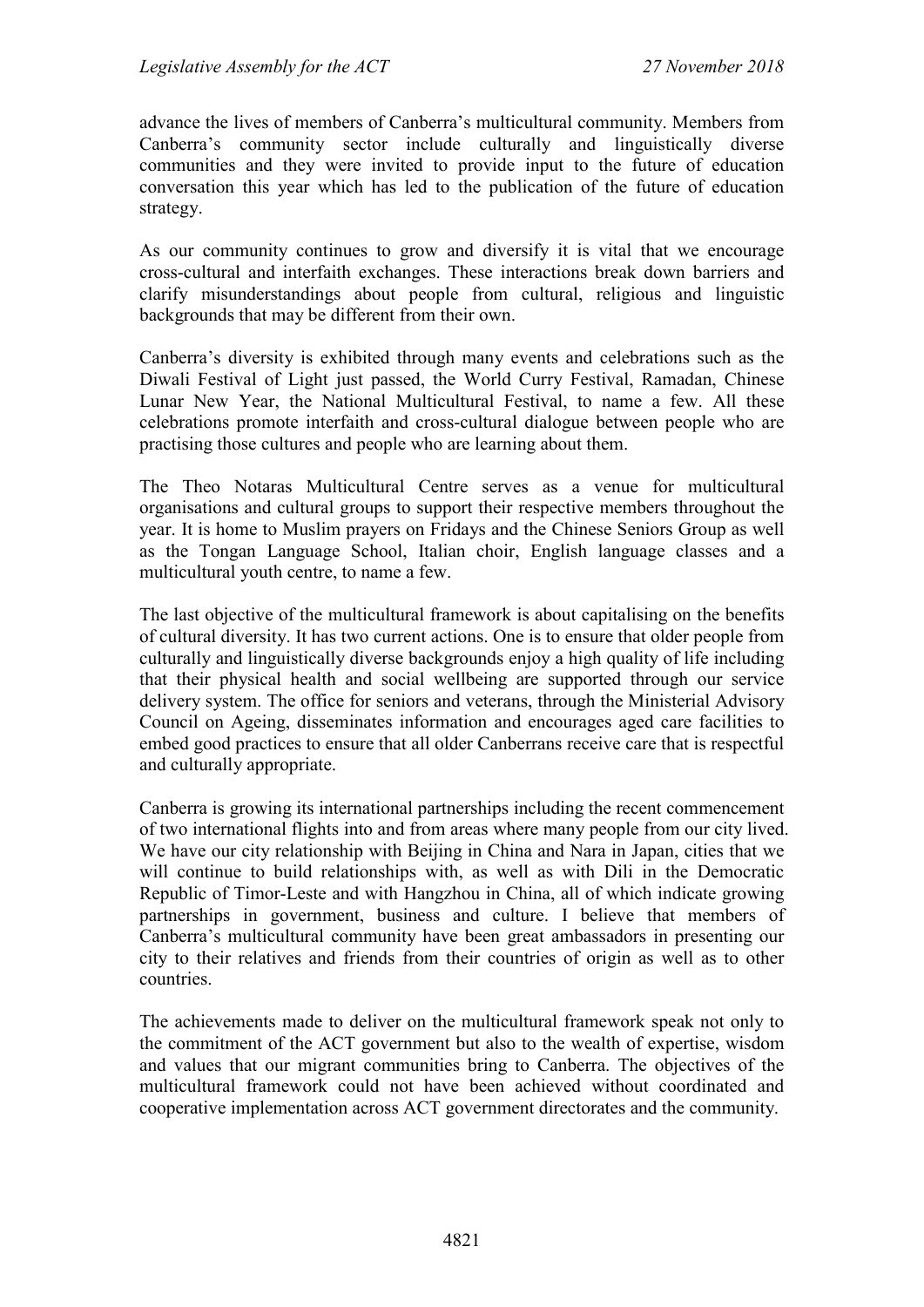We are now halfway through the 2015-2020 ACT multicultural framework and while much has been achieved there is still more work to be done. And our vision for Canberra is for the city to be an inclusive and cohesive place which draws on our diverse social, economic and cultural heritage, and that is not limited to the immediate actions under the framework.

The Multicultural Advisory Council and members of the culturally and linguistically diverse community in Canberra have been provided many opportunities to engage in discussions to develop a vision of a city for all Canberrans throughout 2018. One of those was held last week when the council partnered with the ACT government to deliver the ACT multicultural summit, which was the platform to inform our ongoing commitment to multiculturalism and was a commitment that Labor brought to the last election and was reflected in the parliamentary agreement.

As a precursor to the summit, a series of community consultation roundtables was held. Feedback from the roundtables contributed to a final discussion paper and formed the basis of the breakout sessions that were held at the summit. A significant outcome of the summit will be the development of the second action plan from 2018- 2020. This inclusive approach to policymaking is in line with the governance approach to engaging with the community including providing a framework to ensure that Canberrans from all walks of life are included in informing policy decisions and service delivery.

I present the following paper:

ACT Multicultural Framework 2015-2020—Implementation and outcomes (First Action Plan 2015-2018)—Third update—Ministerial statement, 27 November 2018.

I move:

That the Assembly take note of the paper.

**MRS KIKKERT** (Ginninderra) (11.40): I thank the minister for the update provided on the ACT multicultural framework's first action plan 2015-2018. As the shadow minister for multicultural affairs I have frequently been asked about the progress in implementing the specific actions committed to under this action plan. As a consequence, in August this year I moved a motion calling on the ACT government to provide detailed and frank reporting on the progress of each action therein.

This is important because for many culturally and linguistically diverse Canberrans these are not just interesting ideas to talk about. These residents are eagerly awaiting the completion of these actions in order to fully access basic government services and fully participate in community life.

When I spoke in August I shared concerns raised by multicultural community leaders amongst others regarding lack of adequate translations for basic government publications and lack of accredited interpreters especially in new and emerging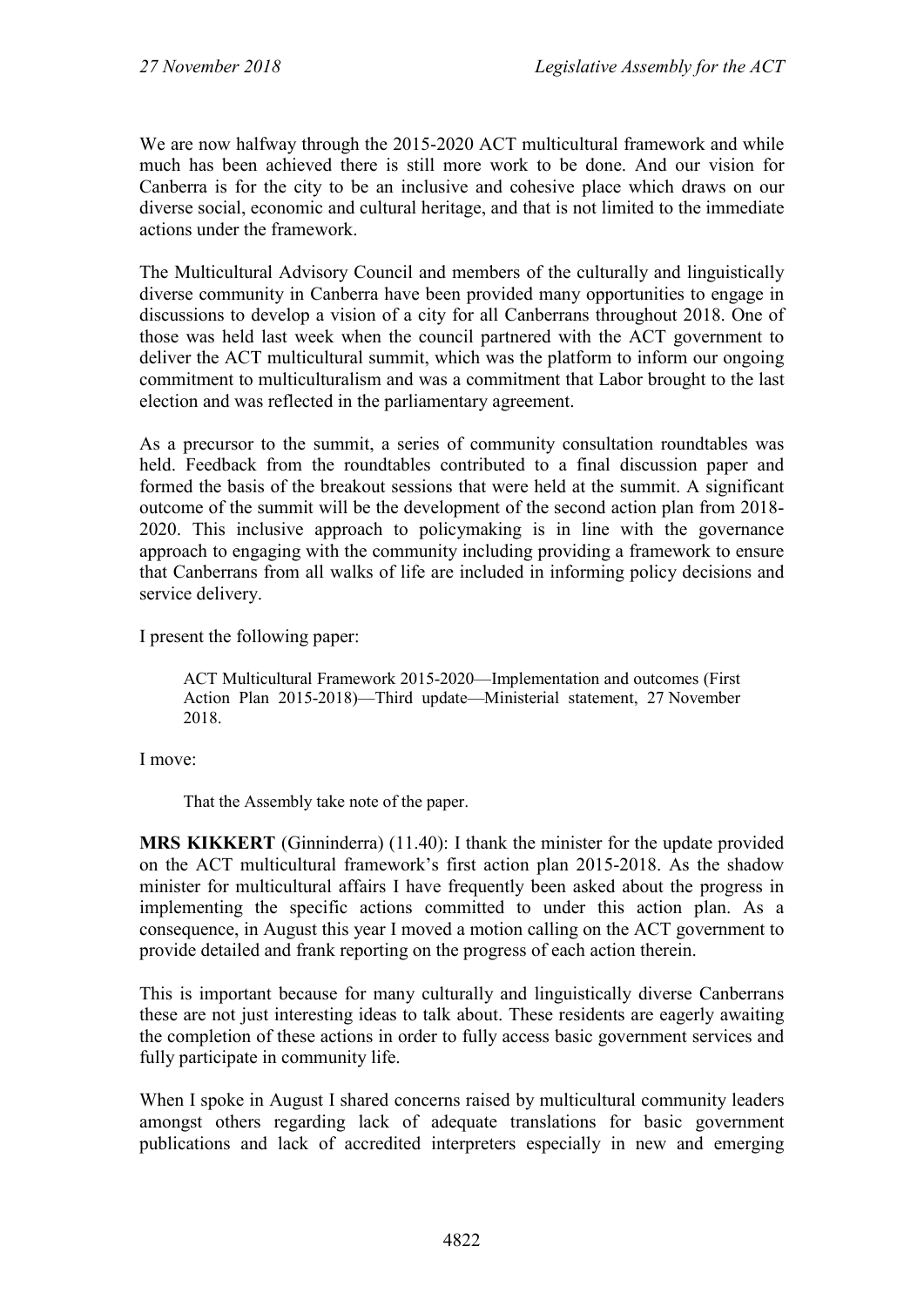language communities, both things this government promised to improve as part of its first action plan. Ms Stephen-Smith, the then Minister for Multicultural Affairs, amended the motion which was then passed.

The motion called on this government to provide an update on the implementation of the multicultural framework in a ministerial statement no later than the last sitting day of 2018. It also stated that this update should include which actions and outcomes have been fully achieved and when, which actions and outcomes are in progress, and which actions and outcomes have not been progressed, the reasons for any delay and projected completion dates.

In his update just now Minister Steel noted that the government committed to deliver 28 actions under three main objectives, I think I am safe in saying that having listened to the minister's update today no-one in this chamber would know better than we did first thing this morning which actions and outcomes have been fully achieved and when, which actions and outcomes are in progress, and which actions and outcomes have not been progressed, the reasons for any delay or projected completion dates.

I am happy to hear that the Canberra Institute of Technology is now offering training to become an accredited interpreter. This appears to be a new development. When I asked the former Minister for Multicultural Affairs less than four months ago what courses in the ACT were endorsed by the National Accreditation Authority for Translators and Interpreters she responded to my question on notice by referring me to the authority's website without providing more information. So I cannot be 100 per cent certain if this is a new development.

More to the point, no-one yet knows whether this government has kept its commitment to our multicultural communities to identify and support suitable people willing to undertake accreditation as formal interpreters to build a large pool of local interpreters, particularly in those languages for new and emerging multicultural community groups—a quote taken directly from the multicultural framework—and, if so, how many and in what languages. Nor do we know if any of this is in progress, the reasons for any delay or when we can expect to see results.

In short, what we heard just now was an update that is long on nice platitudes but short on any updating. It is certainly not the detailed and frank assessment this Assembly unitedly called upon the government to provide. This raises the obvious question: is this government hiding something or is it not competent enough to follow up on the reporting called for in a unanimously supported motion? Either choice suggests some kind of failure when it comes to keeping commitments with the multicultural community.

I am sorely disappointed that the minister would respond to the expectations of culturally linguistically diverse Canberrans in this way. A pat on the head and a smiling assurance that this government is "doing very well, thank you" is not the detailed or honest information that our community wants or needs to hear.

This is not what this Assembly agreed to in August. This is a snub to multicultural communities and makes a joke of the whole motion process in this Assembly. This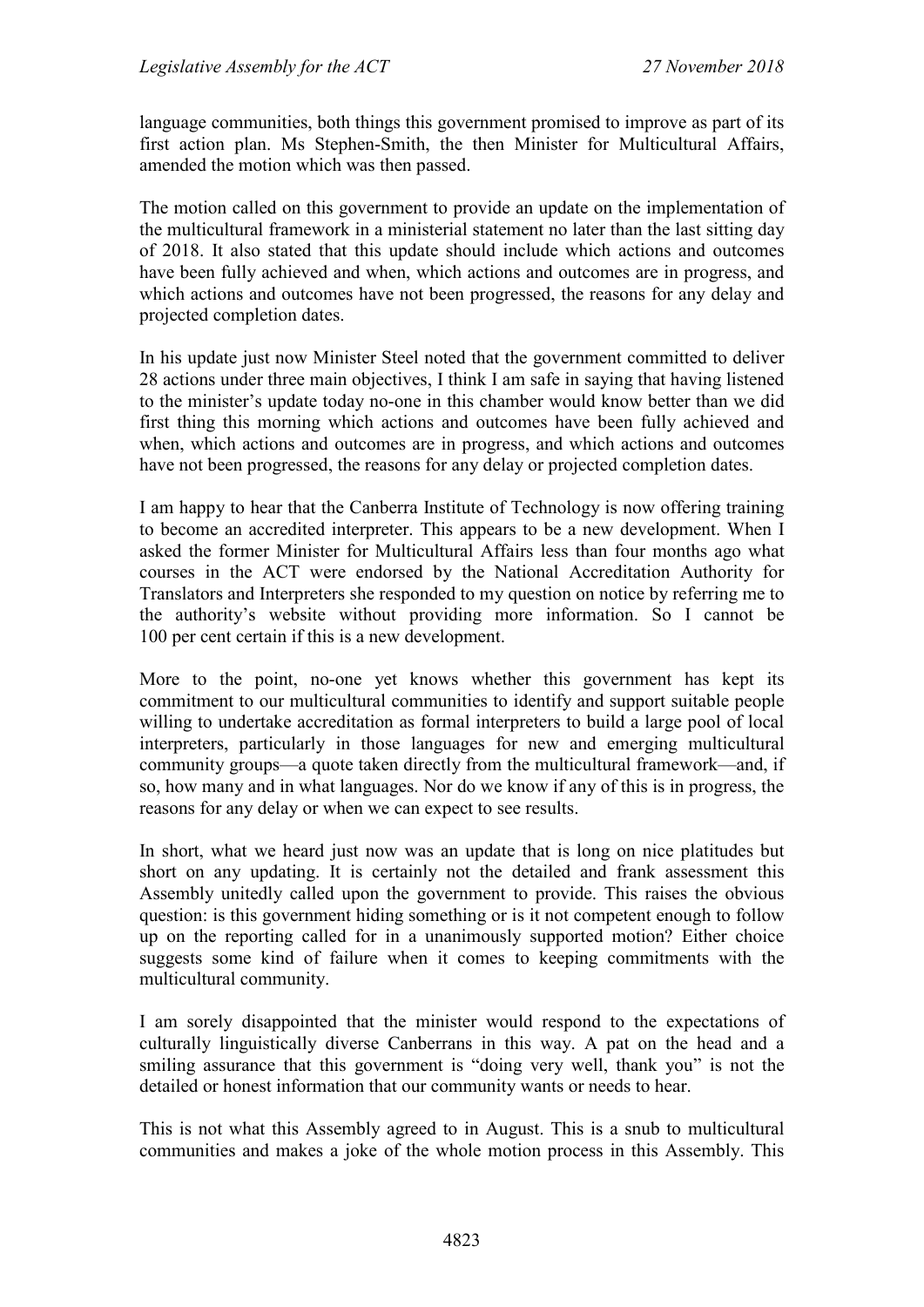government must do better in this space, and I invite them to work with me to avoid these kinds of mistakes going forward.

Question resolved in the affirmative.

# <span id="page-34-1"></span><span id="page-34-0"></span>**Mount Taylor—access and safety Ministerial statement**

**MR STEEL** (Murrumbidgee—Minister for City Services, Minister for Community Services and Facilities, Minister for Multicultural Affairs and Minister for Roads) (11.46): I am pleased to update the Assembly on the commitment the government has shown regarding access to the popular Mount Taylor Nature Reserve. The number of people using Mount Taylor for recreation is continuing to increase, with the walking trail now attracting around 4,000 visitors per month.

It is fantastic to see so many people being active and making use of the nature reserve for recreational purposes. However, this has consequently seen an increase in the number of cars parking along Sulwood Drive, creating safety issues for road users. Providing safe and clearly designated areas for people to access the Mount Taylor recreation area was an important issue raised by the community. With up to 80 cars parked along Sulwood Drive next to Mount Taylor, upgrades to the verge are required to make sure that the area is safe and accessible for visitors and local residents.

The combination of the intersection of Mannheim Street and Sulwood Drive and the informal car park necessitates work to ensure safety for visitors and locals. In August 2017 I sponsored a petition in the Legislative Assembly on behalf of Canberra residents who requested traffic improvements around Mount Taylor. Following the petition and various requests from the community for improvements to parking and access provisions to the Mount Taylor Nature Reserve, representatives from the Transport Canberra and City Services Directorate met on site with concerned residents in early 2018 to discuss their concerns and explore possible solutions. The feedback provided by local residents was valuable, and I particularly acknowledge Taryn Langdon, the principal petitioner, for her constructive feedback and advocacy which helped to inform the design of the traffic improvements.

Our government is aware that the walking trails accessing the summit of Mount Taylor attract a large number of visitors every week. Access to the nature reserve is available from a number of suburbs on its perimeter, but the car park at Sulwood Drive in particular is the major access point for people wishing to access the mountain.

In September I was thrilled to announce that the ACT government has committed \$200,000 to convert part of the verge on Sulwood Drive into a car park, providing safer access for the many visitors to Mount Taylor. I am very pleased to report that works are now underway and include: a smooth, recycled asphalt surface that manages erosion and suppresses dust caused by the existing dirt surface; defined entry and exit points approximately 150 metres away from the intersection at Mannheim Street; new kerb barriers on the road's edge to prevent vehicles entering and exiting the car park directly around Mannheim Street and the intersection.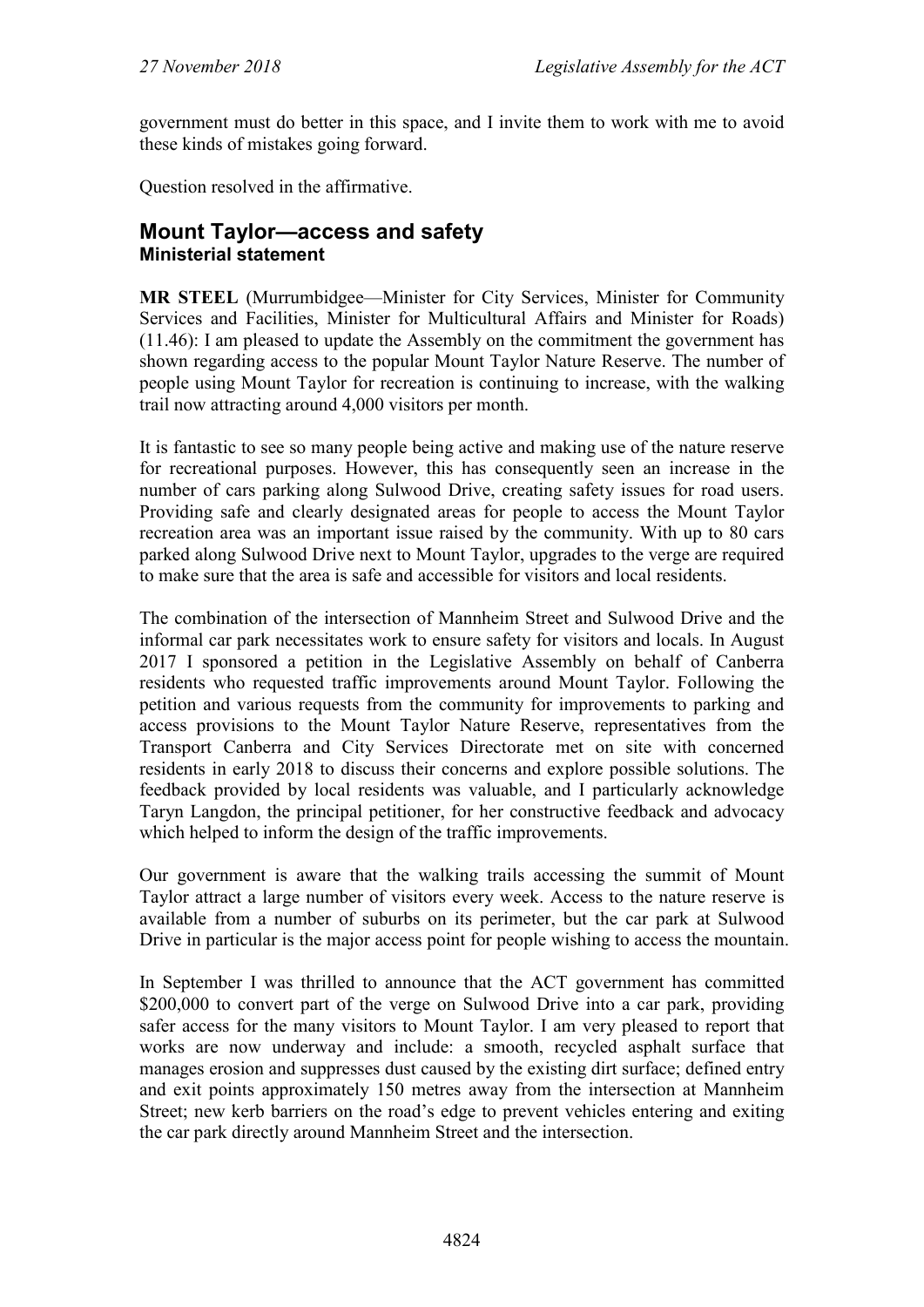The car park will be constructed in two stages to allow parking access to be maintained for the duration of construction. Motorists are advised that the speed limit will be reduced to 40 kilometres an hour during work hours and 60 kilometres outside of work hours. Construction is expected to be completed in early 2019, weather permitting.

In addition to the improvements made to the car park, under our investment we will also be looking at safe pedestrian and cyclist access including: the investigation of shared path connections on the southern side of Sulwood Drive; possible modification of the intersection with Mannheim Street; and provision of a storage lane for vehicles turning right onto Sulwood Drive from Mannheim Street. Signs to other entrances on Sulwood Drive to Mount Taylor are also being considered.

I look forward to seeing these works completed in the new year and I hope to see more of our community safely enjoying Mount Taylor Nature Reserve in the future.

I present a copy of the statement:

Mount Taylor—Better access and safety—Ministerial statement, 27 November 2018.

I move:

That the Assembly take note of the paper.

**MR PARTON** (Brindabella) (11.49): I do not get many opportunities to heap praise on my colleague Mr Steel. I was thinking this morning that I do not know when the next one will be so I thought I would take this opportunity to do that. Credit where it is due: I applaud the minister and his predecessor for finally moving on this most needed work at the base of Mount Taylor. It has been far too long in coming. How we have not had a tragedy on Sulwood Drive is more about good luck than good planning. This work was needed years ago, but we should celebrate its commencement.

These works have been applauded right across the valley. I must say I am genuinely surprised when I go doorknocking in Tuggeranong by the number of people who bring up the whole Mount Taylor parking situation and how they are pleased that we are moving forward. They want to talk about the push to improve safety at the base of Mount Taylor.

I am pleased to have played a part in this process with the motion that I brought to this chamber in September of last year. I applaud those, including Mr Steel, who were responsible for bringing the petition he mentioned late last year. As was the case when I brought that motion forward in September last year, all this has the support of all three parties here.

I will be personally checking on the progress of the work on Mount Taylor, and I will be pushing the minister regarding the additional improvements he has mentioned in his statement. I look forward to seeing the minister on the mountain sometime soon.

Question resolved in the affirmative.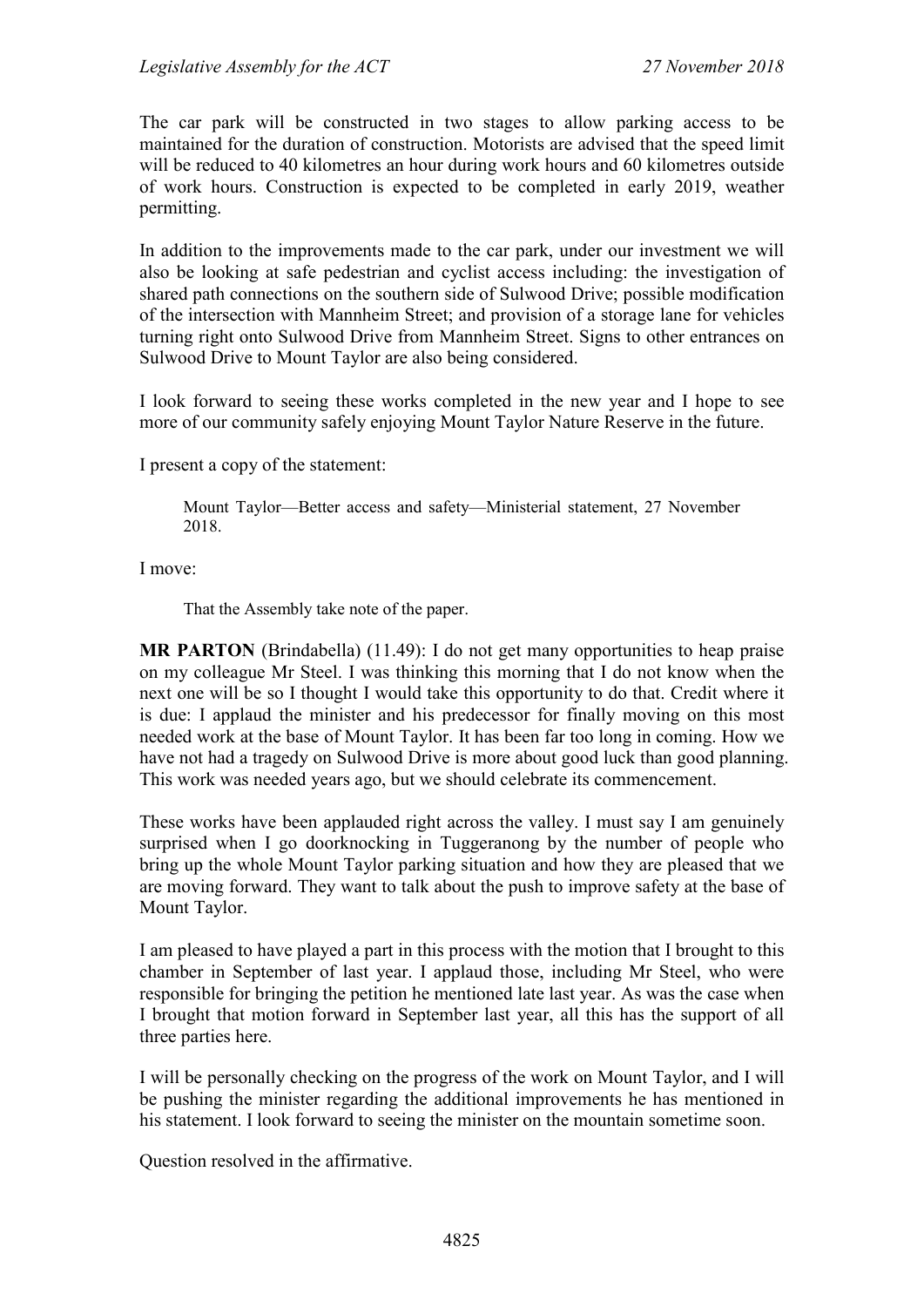## **Independent Integrity Commission 2018—Select Committee Report—government response**

**MR BARR** (Kurrajong—Chief Minister, Treasurer, Minister for Social Inclusion and Equality, Minister for Tourism and Special Events and Minister for Trade, Industry and Investment) (11.51): For the information of members I present the following paper:

Independent Integrity Commission 2018—Select Committee—Report—*Inquiry into the establishment of an integrity commission for the ACT*—Government response, dated October 2018

I move:

That the Assembly take note of the paper.

Question resolved in the affirmative.

### **Independent Integrity Commission 2018—Select Committee Report—response of the Standing Committee on Administration and Procedure**

**MADAM SPEAKER**: For the information of members I present the following papers:

Independent Integrity Commission 2018—Select Committee—Report—*Inquiry into the establishment of an integrity commission for the ACT*—Response of the Standing Committee on Administration and Procedure, dated 27 November 2018.

Draft continuing resolution for dealing with claims of parliamentary privilege that arise during the exercise of the ACT Integrity Commission's powers and function, including explanatory material and practice notes.

# **Integrity Commission Bill 2018**

**Mr Barr**, pursuant to notice, presented the bill, its explanatory statement and a Human Rights Act compatibility statement.

Title read by Clerk.

**MR BARR** (Kurrajong—Chief Minister, Treasurer, Minister for Social Inclusion and Equality, Minister for Tourism and Special Events and Minister for Trade, Industry and Investment) (11.53): I move:

That this bill be agreed to in principle.

I am very pleased to introduce the Integrity Commission Bill 2018 to establish the ACT integrity commission. The creation of an ACT integrity commission delivers on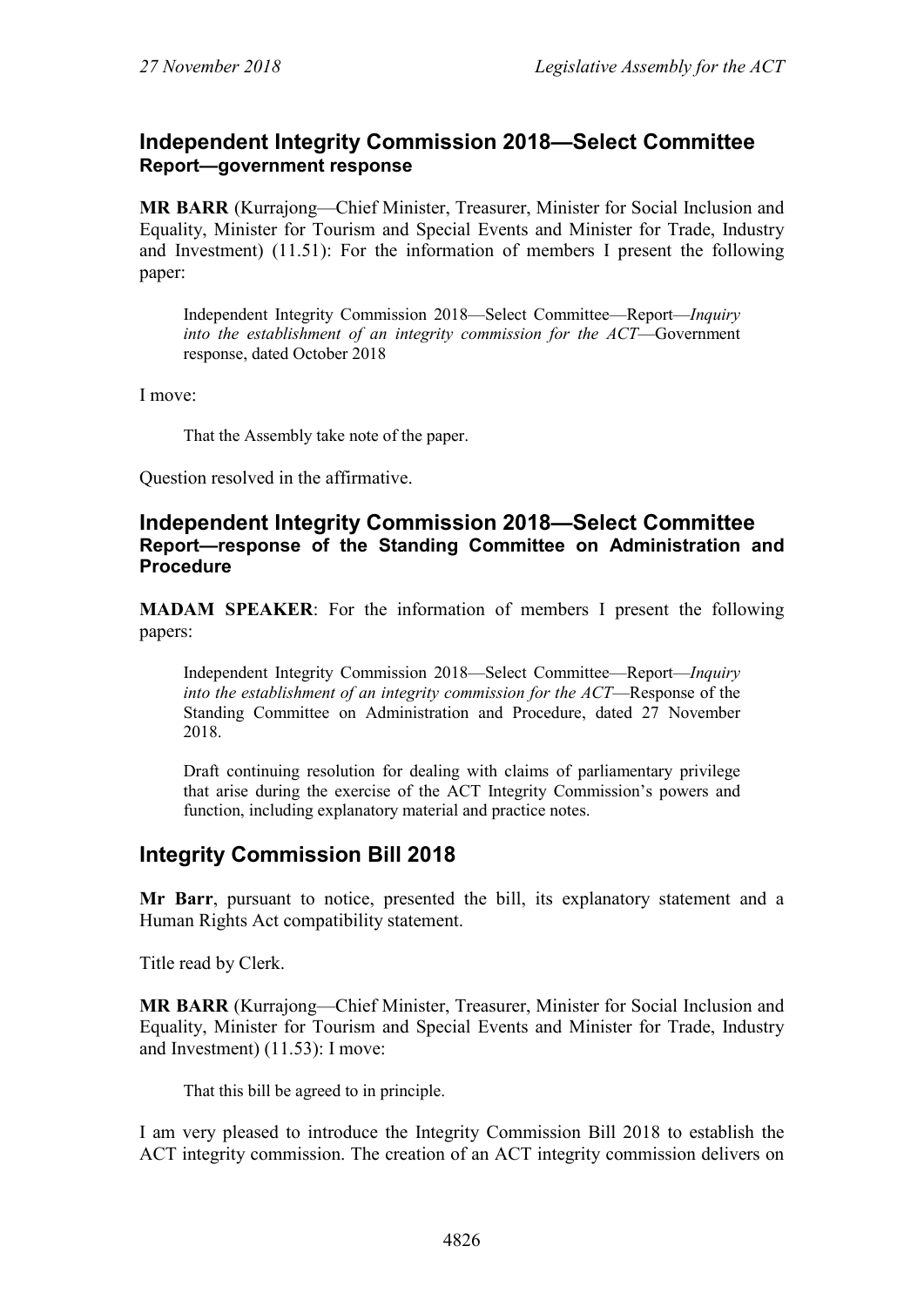a central election commitment for the government. It is a core feature of the integrity and transparency package the government took to the community in the 2016 election. It is also an important commitment contained within the parliamentary agreement of the Ninth Legislative Assembly.

This bill is the result of a very extensive development and consultation process involving input from external experts, collaboration across government, and a select committee recommending and then reviewing the structure of proposed legislation. As a result, the government considers that the resulting legislation is best practice; incorporates the strongest aspects of legislation operating in other jurisdictions, including human rights compatibility; and will provide an effective and enduring way to deter, investigate and root out conduct that has no place in the ACT public sector.

As members are aware, on 31 October 2018 the Select Committee on an Independent Integrity Commission 2018 tabled its report. The committee recommended that the ACT government table a bill based on the Integrity Commission Bill 2018 exposure draft, incorporating amendments recommended in their report, and that the Assembly debate that bill. The committee also recommended that the Assembly not proceed with the private member's Anti-corruption and Integrity Commission Bill.

The government welcomes these recommendations from the select committee and thanks the committee for its work over past few months. The government carefully considered each of the 57 new recommendations of the select committee report. The bill that I am introducing today incorporates 52 of the 57 recommendations. Only one recommendation, which did not relate to the substance of this bill, has been disagreed with, while four other recommendations relate to a non-legislative response or action and are matters, rightly, for the Assembly as a whole.

Recommendation 3 of the select committee's report provided for a detailed process to enable the passage of the bill in this last sitting week of 2018. In order to meet this time frame, the government publicly released its response to the select committee report, along with a revised bill and an explanatory statement, on 16 November 2018. These documents were provided directly to members and the Standing Committee on Justice and Community Safety in its scrutiny role.

I have appreciated the significant interest in and engagement on this piece of legislation from many members of this place and particularly the scrutiny committee. Constructive discussions have taken place over the last week with the Liberal and Greens parties to refine the bill. Some of the comments received during this time related to existing issues, while others were newly raised. Possible areas of amendment have been considered, and requests for further information responded to, with the aim to reduce the areas of difference. I am pleased to advise that the bill I am tabling today includes amendments made through these discussions, reflecting the good faith approach the government took to these talks, and our recognition—and this is an important recognition—that all parties should have ownership in the effectiveness of this new body.

Considerable time and effort has gone into considering and incorporating as many of these suggested amendments as possible while retaining the effectiveness and internal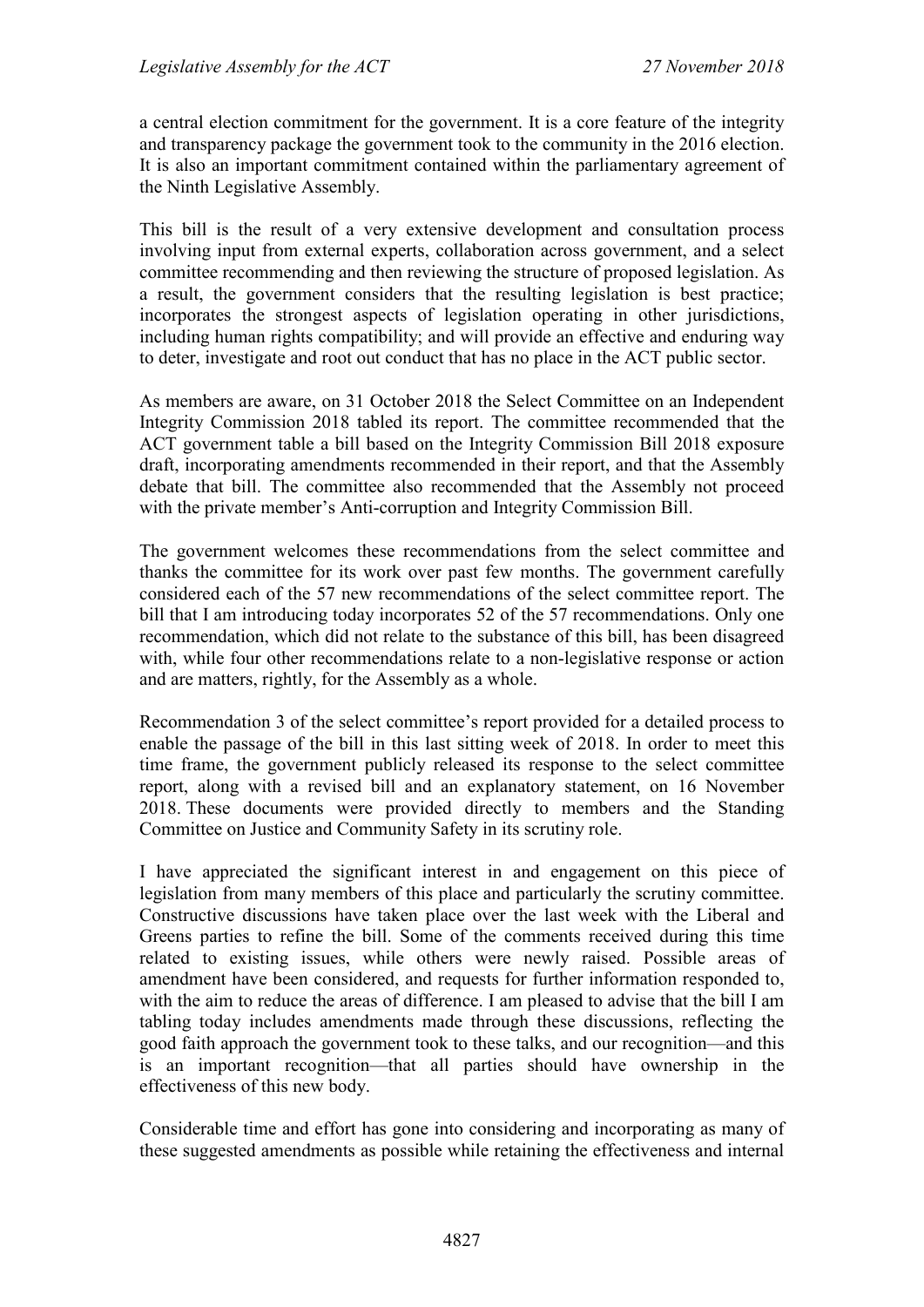coherence of the new commission. I would like to put on the record now my thanks to Assembly members for the way in which we have been able to work together across party lines through this process. Of course, given the different approaches and perspectives of the parties, it was not always possible to incorporate all proposed amendments. But I am sure MLAs who contributed to this process will be able to see many of their suggestions incorporated into the bill.

I am confident that the bill I am presenting today will establish a commission that will be effective in deterring and combating any risk of corrupt conduct in public administration, while also strengthening confidence in ACT governance and decision-making processes. The government also considers that the bill strikes the right balance between creating a commission with the necessary significant coercive and intrusive powers and being compliant with obligations under the Human Rights Act 2004. A significant number of provisions in the bill are based on the Victorian Independent Broad-based Anti-corruption Commission, IBAC, and its legislation. This is the case because the ACT and Victoria are the only jurisdictions which have human rights legislation.

I would like to address some of the key aspects of the bill. The government has considered the committee's recommendation in relation to the definition of corrupt conduct and has amended its definition to more closely reflect the New South Wales Independent Commission Against Corruption definition.

I note that the committee agreed with the government that the commission's focus should be on serious and systemic corrupt conduct. The government remains of the view that minor misconduct or allegations of inappropriate behaviour should not be within the commission's jurisdiction. This position is consistent with the 2017 select committee report. There are numerous existing provisions and oversight mechanisms in place for dealing with the misconduct of, for example, members of the Legislative Assembly, statutory office holders, ACT public sector employees and third-party contractors. These mechanisms, we believe, sufficiently deal with these matters.

The commission's principal focus should be on the sort of conduct that would bring the ACT's decision-making processes and reputation into serious disrepute. The commission should not be a clearing house for extremely low-level internal misconduct complaints. The government considers that the right test has been developed and included in this bill, following extensive discussions across parties.

The bill requires mandatory reporting by all senior public servants and members of the Assembly, as well as ministerial and opposition leader chiefs of staff, and creates an offence for failing to comply with this mandatory reporting requirement, following a recommendation from the 2018 select committee. It is important to note that this mandatory reporting provision is not in effect in any similar pieces of legislation in other jurisdictions. The government, in agreeing to the committee's recommendation, intends to send a clear message to every senior public official that an obligation rests with them to maintain the highest ethical standards themselves and within their teams and that, if they suspect serious wrongdoing in their own areas or across government, they are beholden to report it to a body with the powers to fully investigate it.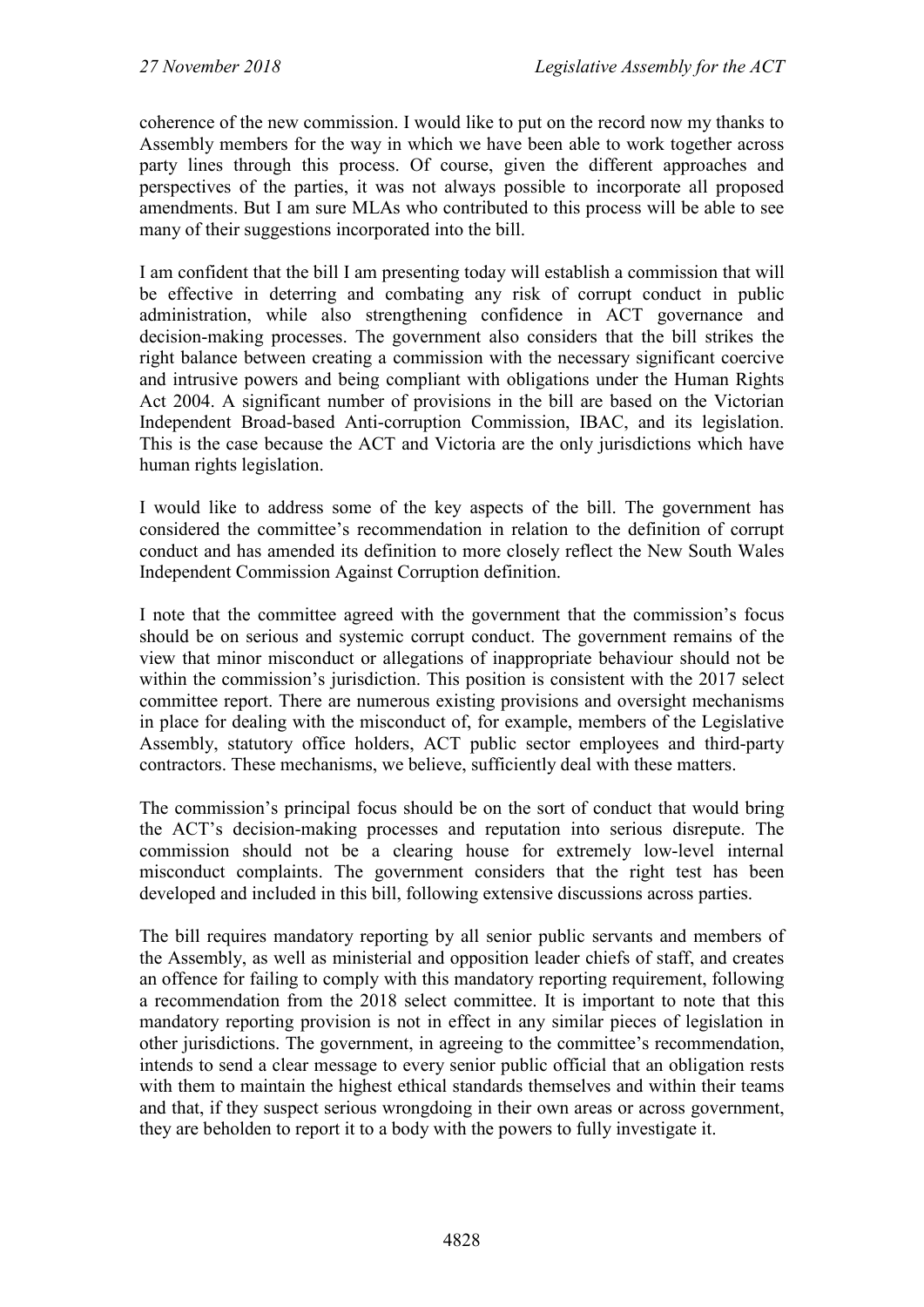This bill will further strengthen the ACT community's confidence in the integrity of the Legislative Assembly and of the public sector. As flagged, it is one important component of a broader government integrity package being introduced in the Assembly this week, which includes electoral reform to ban political donations from property developers and to close other loopholes potentially used to circumvent the spirit of ACT election rules. The government also recently moved for the Standing Committee on Administration and Procedure to inquire into the expansion of the lobbyist register to capture more individuals, companies and industry associations.

This bill has been drafted to ensure the protection of a person's human rights under the Human Rights Act 2004. Where a human right may be limited by the operation of the bill, sufficient safeguards have been incorporated to reduce any undue impact. The commission will have extensive powers of entry, search and seizure, set out at part 3.5. It will have the power to hold examinations, which may be public or private. Determination on whether a particular examination will be public or private will be made by the commission after applying a public interest test and other considerations set out in the bill.

Another key aspect of the bill is that it allows the commission to investigate alleged corrupt conduct in relation to all ACT public sector entities, their employees and contract staff in government directorates and territory-owned corporations. It covers judicial officers, members of the Legislative Assembly and their staff. Its jurisdiction will also extend to those performing functions of a public nature. Importantly, any conduct since the commencement of self-government, back to 1989, will be able to be investigated by the commission, even if it has been the subject of a previous investigation.

Earlier this year the government indicated its initial view that judicial officers need not be within the jurisdiction of the integrity commission, on the basis that there was already sufficient oversight through the Judicial Council and Judicial Commission. However, I can advise today that the government has further considered the matter, following the select committee's recommendations and, in agreement with all parties in the Assembly, has included judicial officers within the scope of the commission.

To ensure that the separation of powers is maintained, the integrity commission will not be able to investigate complaints made about judicial officers that directly relate to a judicial decision or process. The power to impose a sanction against a judicial officer will remain with the Judicial Council or here with the Legislative Assembly. This approach retains the independence of the judiciary, encourages a collaborative approach between the integrity commission and the Judicial Council, and is consistent with the approach taken in other jurisdictions such as New South Wales, Victoria and the Northern Territory.

Madam Speaker, the ACT's integrity commission will be independent. It will be led by an officer of the Legislative Assembly, appointed by the Speaker. The open and competitive appointment process in the bill requires that a former judge be considered in the first instance, with the field being open to experienced lawyers after former judges have been considered. It is the government's view that the appointment bar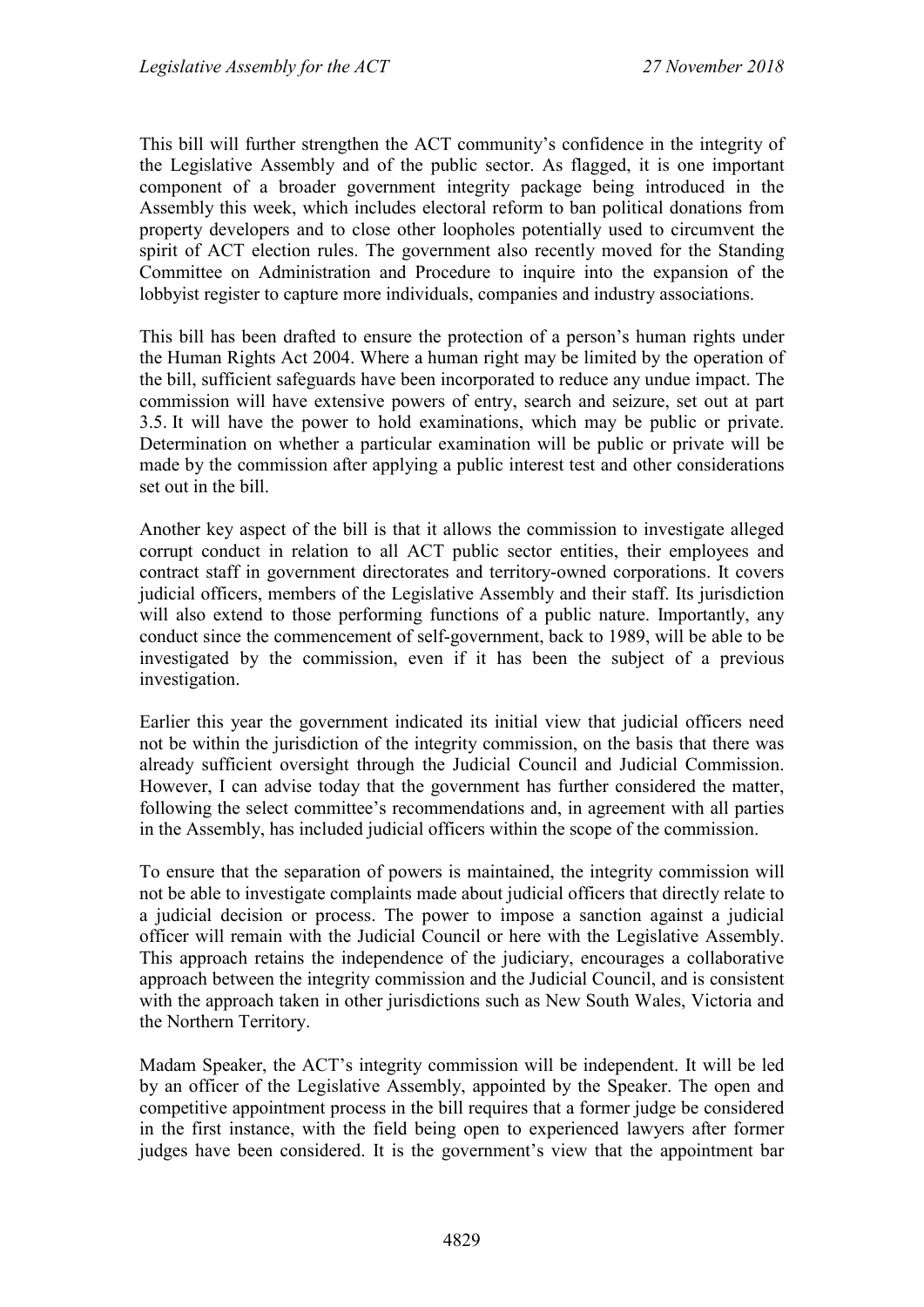should be set at a high level and that a former judge would be appropriate to be the territory's first integrity commissioner, if such a suitable candidate is available, particularly given that the commission will have coverage of judicial officers.

The commissioner cannot ever have served as an ACT MLA or as an MP of the commonwealth parliament or the parliament of another state or territory. This is to avoid any perception of political bias. To be eligible for appointment, commission staff must also not have served in the ACT public service for at least five years. Again, this is to avoid any perception of bias in the involvement in an investigation into former colleagues. This is a change from an earlier version of the bill, and this change was made on a balance of factors, noting that in a small jurisdiction such as ours, this may limit the number of suitable and qualified applicants for roles within the commission.

The bill also establishes the role of inspector, at chapter 5. This has an important oversight function over the commission. In the current bill, the commission will be required to make a monthly report to the inspector on its use of powers to ensure that the commission is not overstepping its legislatively authorised role. The bill has been amended to provide for the ACT Ombudsman to be the inspector until such a time as an appointment is made. It is the government's view that the ACT Ombudsman is well placed to be the inspector, as these functions are complementary and consistent with the ACT Ombudsman's existing role.

There are challenges in establishing and appointing a further statutory officer in a small jurisdiction like the ACT to provide oversight over the commission, particularly in the early stages of the commission commencing operations. As members would be aware, the government has appropriated funding of \$8.4 million over four years in the 2018-19 budget to establish the ACT integrity commission, which also includes funding for the inspector. It is anticipated that the integrity commission will be operational from 1 July 2019. However, the commissioner and other staff appointments can be made prior to this time.

Madam Speaker, I would also like to highlight that I will table today on behalf of the government the Integrity Commission (ACT Policing) Amendment Bill exposure draft. The exposure draft provides that the commission's jurisdiction extends to members of ACT Policing. As I am sure members are aware, the Assembly does not currently have legislative power under the self-government act to make laws in relation to ACT Policing. However, the government firmly believes that ACT Policing should be included within the scope of the integrity commission, just as the police forces of other jurisdictions are covered by their integrity commissions.

However, due to the unique nature of the ACT's policing structure, and the restrictions on the ACT's capacity to bind federal organisations, it is not possible at this time to include ACT Policing provisions within the bill, absent of the legislative power to do so. Instead, the government has prepared the exposure draft to signal to the Assembly, to ACT Policing and to the commonwealth government that we are committed to the integrity commission having oversight of ACT Policing.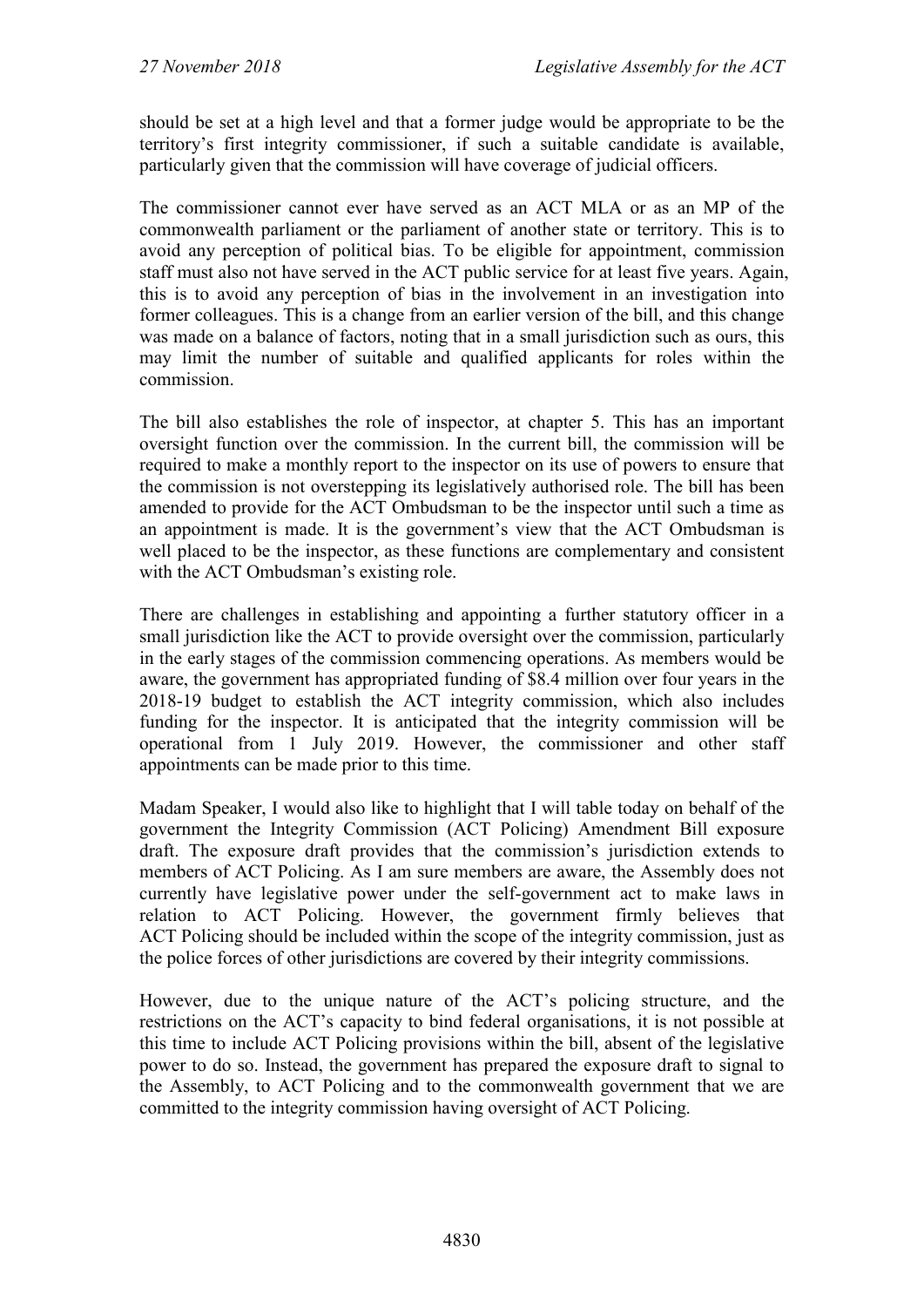Members would be aware—indeed, the broader community would be aware—that the establishment of a national integrity commission is currently being very rigorously debated in the commonwealth parliament. There are certainly a broad range of opportunities open to different levels of government to ensure that ACT Policing is covered by a strong integrity framework.

The ACT has, over the past several months, been actively pursuing a commitment from the current federal government to amend the ACT self-government act to allow commission coverage of ACT Policing. However, progress at the federal level on integrity matters is somewhat slow, so I am yet to receive any formal agreement from the current Prime Minister about these necessary amendments. While this amendment does not appear to have been a high federal priority thus far, we will continue to negotiate to amend relevant commonwealth legislation to include ACT Policing within the scope of the ACT integrity commission. The commencement provisions in the exposure draft have been delayed by 12 months to allow for these negotiations to progress.

Madam Speaker, members will also be aware that on 23 November this year the Standing Committee on Justice and Community Safety released the scrutiny report on the draft Integrity Commission Bill 2018. The government has considered the issues raised by the standing committee, primarily around the potential limitation of rights under the Human Rights Act 2004 and some significant procedural fairness and natural justice matters. I can advise that the government has agreed with the committee's recommendations. These issues that have been raised are significant, and amendments are incorporated into the tabled bill. Of course, we will go into further detail in the debate on the bill on Thursday.

I have placed on the public record a number of times that, subject to the views of the Assembly, it is the government's intention that standing orders be suspended on Thursday to allow for this bill to be debated, so I will be seeking the Assembly's support to allow the bill to be passed this week. Debate and passage of the bill this year will allow recruitment to commence for key roles within the commission. This in turn gives the commission the best opportunity to commence full operations by mid-2019. As evidenced by the early funding appropriation, the government is determined to allow the commission to become operational as quickly as possible.

Madam Speaker, I would like to thank the select committee once again for its comprehensive and constructive reports. I would also like to thank members of the Assembly for their commitment to further strengthening public confidence in parliamentary and public sector integrity.

It goes without saying that it has been an enormous effort to produce a government bill of such complexity within such a short period of time, incorporating recommendations from two detailed select committee reports, and with such strong Assembly stakeholder interest. I would certainly contrast the approach here in the ACT with what is playing out federally at the moment on exactly the same issues. They are exactly the same issues, yet we have been able, through a collegiate and collaborative approach, to work together to produce a very detailed piece of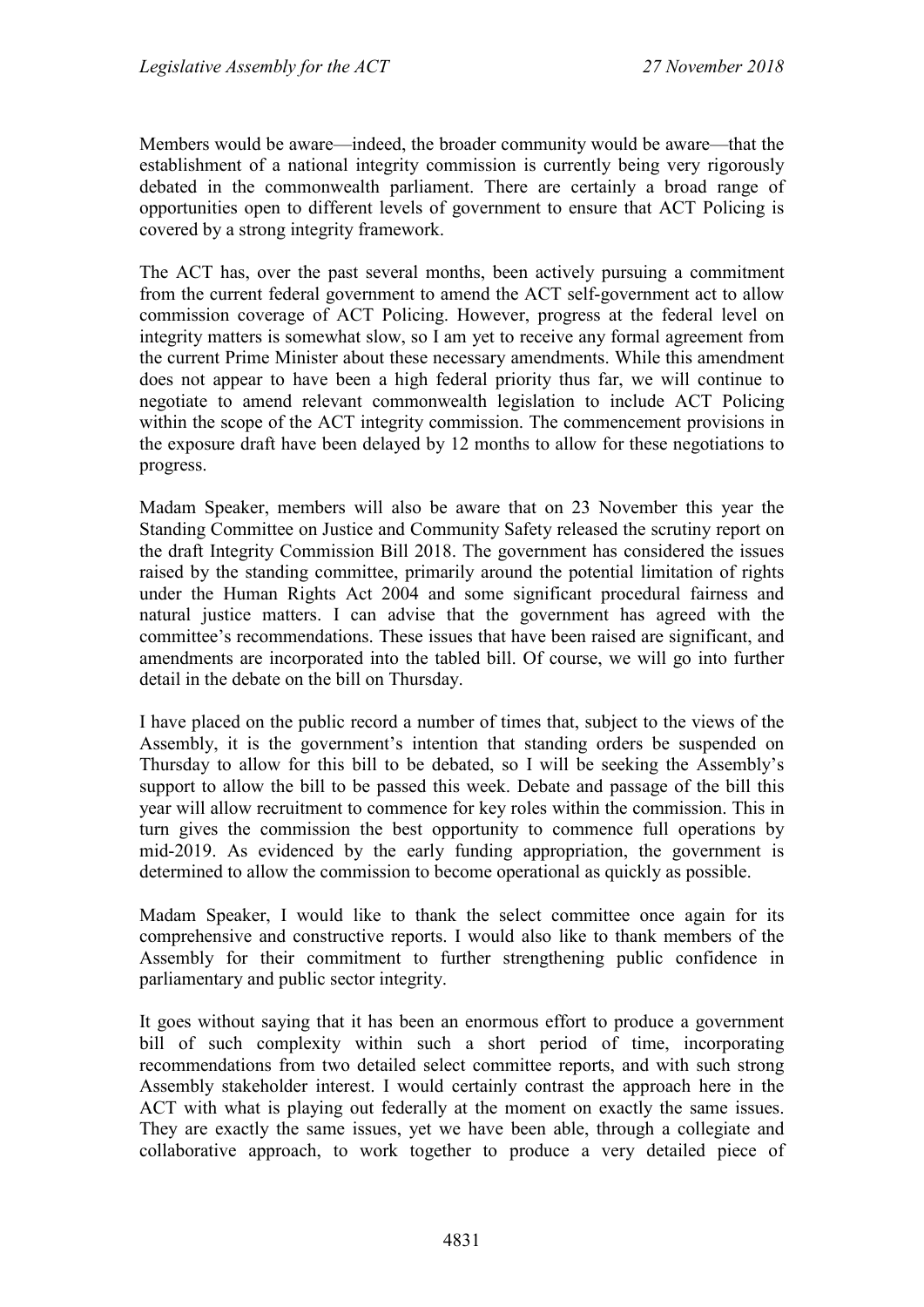legislation that has gone through considerable scrutiny and engagement across all parties in this chamber. Frankly, it is a testament to the more constructive nature of this chamber, as opposed to what we see in the federal arena, that we are where we are today.

With the introduction and passage of this bill, the government and this Assembly will demonstrate their commitment to strengthening integrity and transparency measures and, I think, on delivering on our collective election platforms. I am looking forward to debate on this bill later this week. I am confident that the legislation will pass the Assembly with the tripartisan, unanimous support of all parties. This would be a demonstration that all sides of politics are committed to strengthening our territory's governance frameworks.

Having said all of that, Madam Speaker, I thank the parliamentary drafters and the chief minister's directorate in particular. They have worked incredibly hard on this legislation. I commend the bill to the Assembly.

Debate (on motion by **Mr Coe**) adjourned to the next sitting.

### **Integrity Commission (ACT Policing) Amendment Bill 2018 exposure draft Paper and statement by minister**

**MR BARR** (Kurrajong—Chief Minister, Treasurer, Minister for Social Inclusion and Equality, Minister for Tourism and Special Events and Minister for Trade, Industry and Investment) (12.14): For the information of members, I present the following papers:

Integrity Commission (ACT Policing) Amendment Bill 2018—Exposure draft, together with an explanatory statement.

I ask leave to make a brief statement in relation to the papers.

Leave granted.

**MR BARR**: As I just mentioned, I am now tabling the Integrity Commission (ACT Policing) Amendment Bill exposure draft, alongside the Integrity Commission Bill 2018. The exposure draft provides that the commission's jurisdiction extends to members of ACT Policing.

The government firmly believes that ACT Policing should be included within the scope of the integrity commission, just as the police forces of other jurisdictions are covered by their integrity commissions. However, as is very clear, the Assembly currently does not have legislative power under the self-government act to make laws in relation to ACT Policing. The tabling of this exposure draft signals the government's intention to cover ACT Policing within the jurisdiction of the ACT integrity commission. However, it is not possible at this time to include ACT Policing provisions within the bill without sufficient legislative power under the self-government act.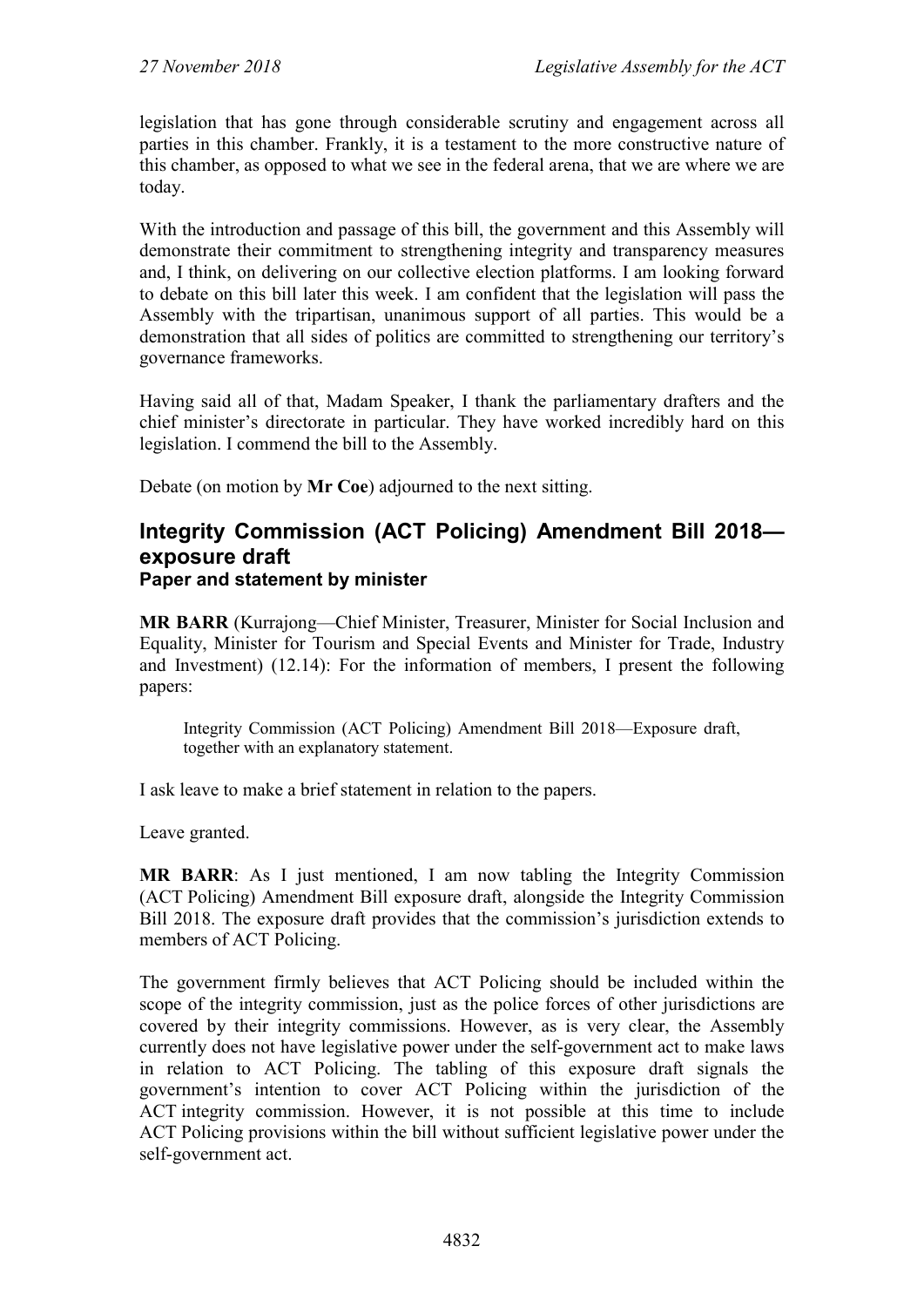I trust that this exposure draft provides a commitment to the Assembly, to ACT Policing and to the commonwealth government that we are continuing to progress this issue so that the territory's integrity commission can have oversight of the territory's own police force.

# **Gaming Legislation Amendment Bill 2018**

Debate resumed from 1 November 2018, on motion by **Mr Ramsay**:

That this bill be agreed to in principle.

**MR PARTON** (Brindabella) (12.16): The Canberra Liberals will not be supporting this bill. Everyone from the community clubs sector is watching this with their head in their hands because we are seeing the slow execution of the clubs sector, and this legislation is another blow. We should not expect anything less from Labor's power-sharing partners, the Greens. The Greens and their base have never understood clubs, they have never understood this sort of community and they certainly have never understood the concept of wagering on anything.

What is most disappointing to me, and to all of those in the community clubs sector, is that this bill and others before it in this space have the signature of a Labor minister on them. Mr Ramsay's understanding of the gaming space is all one-sided. I am sure he means really well, but he cannot concede that there can be any benefit whatsoever from someone having a punt. Mr Ramsay has never had a bet on anything in his life and he finds it impossible to relate to anyone who does.

Every single piece of legislation that this minister has presented in this space is underpinned by ignorance and revenge. Mr Ramsay has no idea how this space works and he does not ever want to find out, because those evil clubs fought to remove the government in 2016 and, according to Mr Barr and Mr Ramsay, they must be punished; they must be isolated, bullied and punished.

I am dismayed. Like you, Madam Speaker, I live in the Tuggeranong Valley. For the benefit of Mr Barr, Mr Rattenbury and Mr Ramsay, it is a faraway land south of Hindmarsh Drive. We use the same currency as the rest of Canberra. You do not need a passport check to get in there and, by and large, despite quite a few nuanced differences, we speak the same language. I am sure Mr Barr, Mr Ramsay and Mr Rattenbury could understand a Tuggeranong conversation if they happened across a group in the street or in a club—not that they would find themselves in a club.

It is a magical place surrounded by rolling hills. Most of the people live in stand-alone houses on big blocks with these curious clothes drying structures known as Hills hoists in their backyards. If they do not wear hi-vis at work, they all know someone who does. They tend to have a bet on the Melbourne Cup and they can tell you who won Bathurst this year—and, for Mr Ramsay's benefit, it was Craig Lowndes in a Holden this year.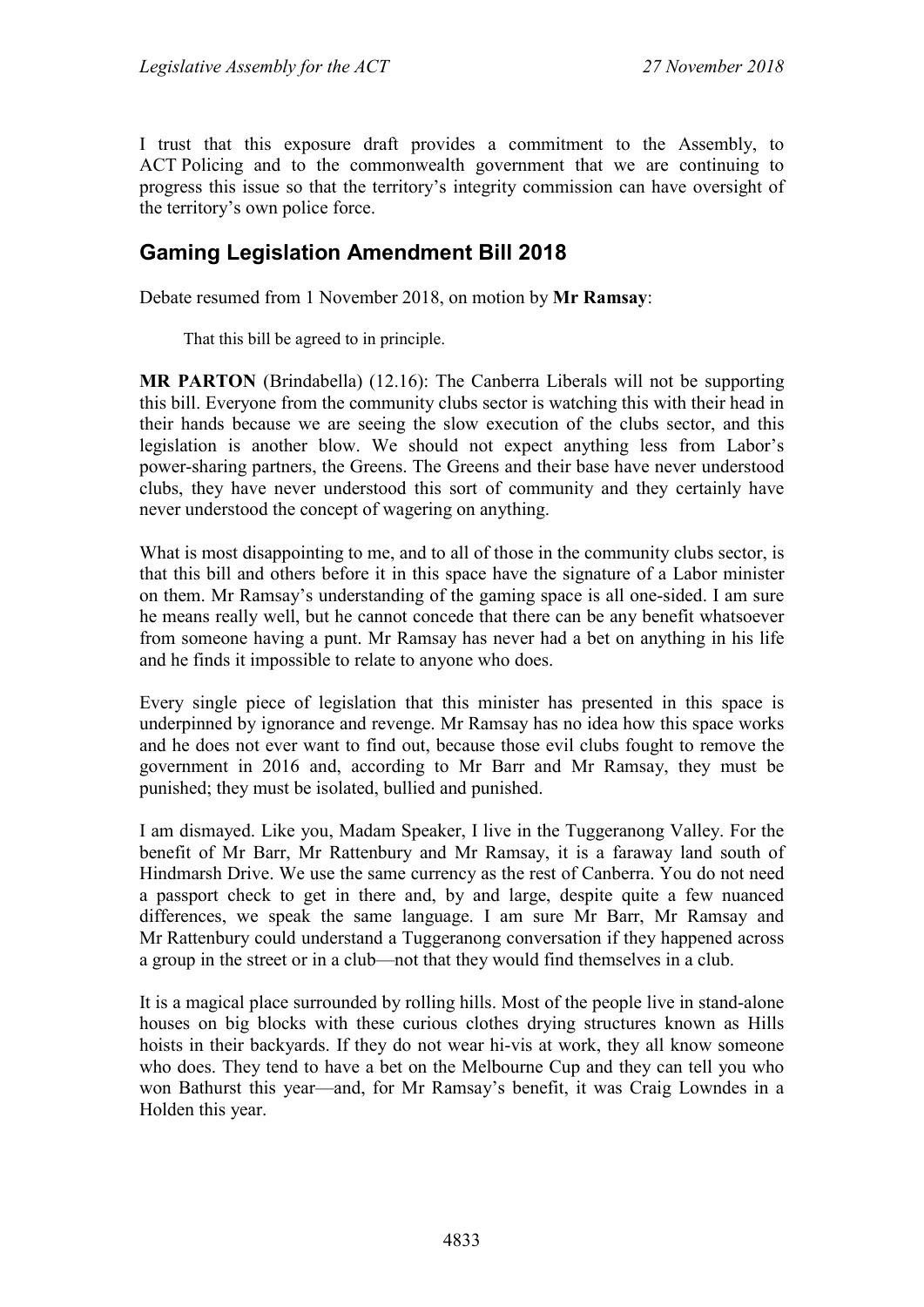Someone once said to me that Tuggeranong is the place in Canberra which is most like the rest of Australia, and I think they would be right. Madam Speaker, the point that I am trying to make is that, compared to Mr Barr's vision of a soy latte sipping, solar panelled, non-gender-specific, cool little compact capital, Tuggeranong is vastly different. Community is different in the valley, and that community is often based around the local club. The Vikings in four different locations, the Southern Cross Club in the town centre, the Calwell Club: these are places where working people, retired people, young people and families are brought together under all sorts of banners, whether it be sport, community organisations or just a great meeting place.

Mr Barr, Mr Rattenbury and Mr Ramsay do not understand that concept of community, and they will do whatever they can to destroy it. And it will not just affect Tuggeranong; it will affect Woden, Belconnen, Weston Creek, the inner north, the inner south and Gungahlin. They will all be hit.

Let me quantify that hit for you. Let me explain it in pure, raw numbers. The raw number I am going to focus on is \$2 million. And please understand, Madam Speaker, that that figure is not entirely about this bill; it is about changes made over a year or so, but most of it is contained in this bill. Let us start with the problem gambling assistance fund. The contribution was raised from 0.6 per cent to 0.75 per cent as at July 2017. This change saw an additional \$250,000 levied across the clubs sector. That was on 1 July 2017. On 1 July 2019 the contribution to the Chief Minister's fund in this bill will be introduced at 0.4 per cent, and a separate harm minimisation fund will be introduced at 0.4 per cent. At current net gaming revenue levels, that equates to an additional \$750,000. This money is not discretionary for the club; it is not a charity; it is a tax—three-quarters of a million dollars. Our tally is up to \$1 million.

On 1 July 2019, additionally, a new levy will be introduced—and this is the biggest kicker in this bill—on each gaming machine owned by a club, at \$20 per machine per month on the first 99 authorisations, and then \$30 per machine per month thereafter. This tax equates to around a million dollars across the clubs sector.

If you add them all up, we are talking about two million extra dollars that this sector has to find from nowhere. We are not talking about corporations. We are not talking about rich individuals here. We are talking about not-for-profit organisations, effectively. We are talking about organisations that are in stress, and some of them are teetering on the verge of unviability.

I can tell you, Madam Speaker, that one club board member said to me recently, "Can't you just explain to Mr Rattenbury," that these changes may well bring about the closure of his club. He was going to give me accounting sheets to take in to Mr Rattenbury. I said to him, "The problem is that Mr Rattenbury doesn't see the closure of your club as necessarily a bad thing." Indeed, Mr Rattenbury would quietly celebrate the closure of any club. I think one of his fantasies is the prospect of every club becoming unviable, then they can all close down and he can race off to his progressive base and claim victory. He can say, "I haven't just closed the greyhound industry; I've closed the clubs. All of those people who were doing the right things, all of those sporting and community organisations, they've been punished, but at least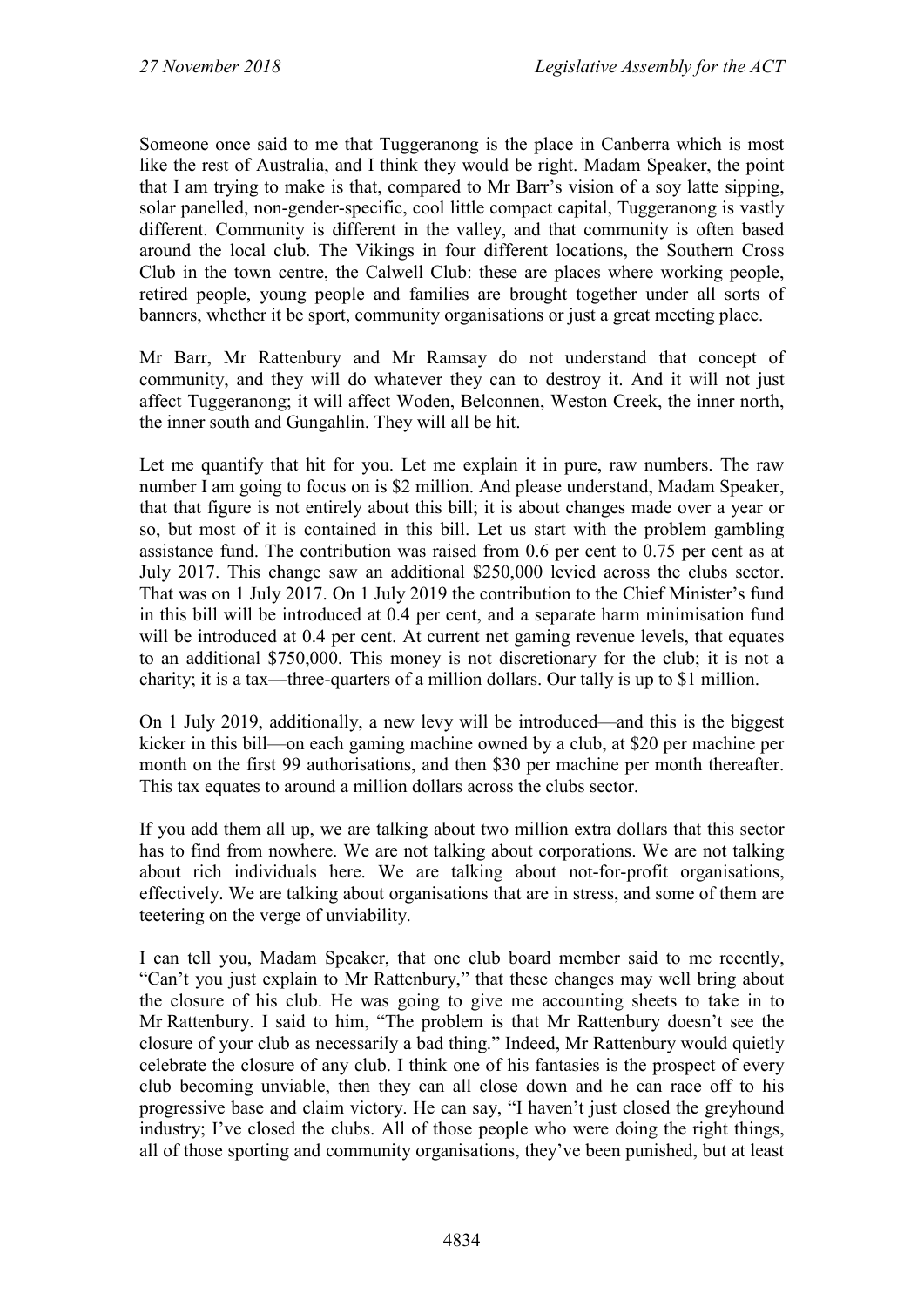we've forced the problem gamblers to jump in their cars and drive to Queanbeyan. At least we forced that change, and what a great win that is!"

I know Mr Rattenbury is aware of those figures in terms of the decline in gaming revenue in the ACT and the fact that that decline is absolutely mirrored by an increase in Queanbeyan. That is all that is going on here. Most of these clubs are run by volunteer boards who commit their private time to steering a path for their club. The time frames given to these volunteer boards under this bill, to make the most complex decisions around the various proposals for surrender of authorisations, is ludicrous. We are virtually already in December. These boards have until the end of January to meet and discuss these most complex options.

Christmas is just around the corner. The whole town is pretty much going to be on holiday. They have until the end of January to meet and discuss these very complex options, to come up with a decision that will potentially impact their club forever. If the bill itself is unfair, the time frame is also extremely unfair. Astoundingly, the clubs, through their peak body, have written to the minister for regulatory services to request an industry-wide briefing, and blow me down if he has not refused. Is the minister so petrified of the clubs sector that he does not wish to meet them publicly?

I just do not get it. The time frame for the implementation of this policy is far too short, and the incentives offered for authorisation surrender are manifestly inadequate, Madam Speaker. In the government's proposed reforms there are five genuinely small clubs that get a really raw deal, despite what the government would have you believe. These clubs will have to hand back physical, operating machines. The government is poised, therefore, to strip these clubs of important cash-generating assets and will not be paying anything near what these machines would be worth if they were left to market forces.

Worse still, they are asking these clubs to effectively come up with a business statement about how, after taking this cash-generating asset, they are supposed to remain viable. And that is not the worst of it. The ACT Labor-Greens government will let one club in this town not give up a single operating machine. This club will just hand back numbers on pieces of paper. Not a single operating machine will leave that venue. It will be business as usual. It will be just another day for Canberra's largest gaming venue. Which club are we talking about? Blow me down if it is not the Tradies club—the CFMEU Tradies club.

The minister could have helped these small clubs. He could have raised the threshold that currently protects clubs with under 20. He could have raised that threshold to 50, thereby protecting those genuinely small clubs as well. These clubs could then have had a choice about agreeing to the government's terms or they could continue to use their machines to generate income.

What about the Tradies? The minister says he wants clubs to diversify, that he wants clubs to focus on their other operations. Why are we leaving an option for a mega club in this town? Why didn't this minister enforce a maximum number of machines per club? It could be one of the few things that Mr Rattenbury and I agree on in this space. We would have gone with that. How about a maximum number of 300 machines at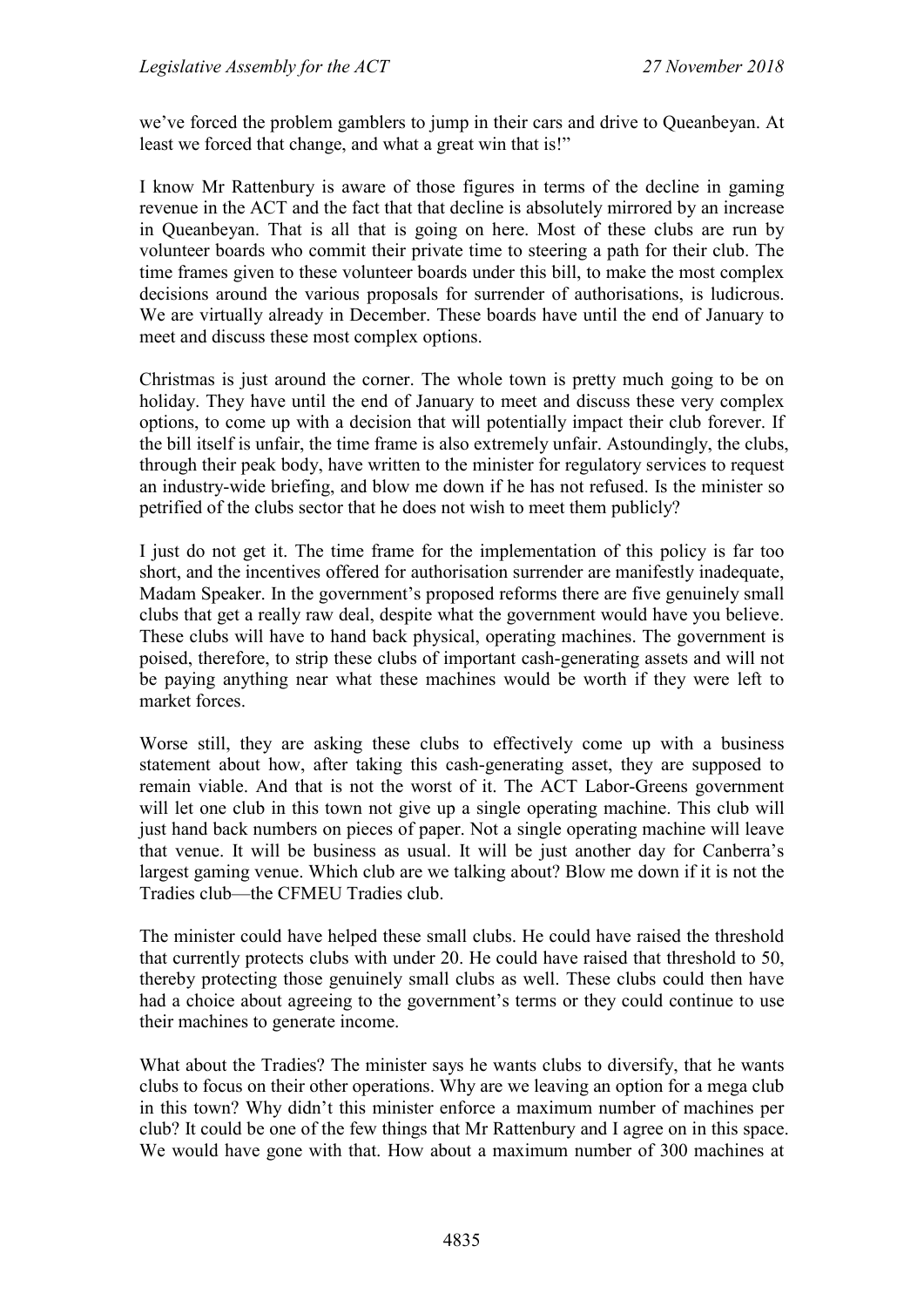any one club—reduce any club's capacity to a maximum of 300 machines? In that scenario the only pain that would have been borne by the Tradies would have been nine machines; that is it. Not 10, like those at the RUC, or eight at the Canberra Deakin Football Club.

As we look to the future and we see club closures on the horizon—and you can mark my words on that, Madam Speaker; some clubs will close as a consequence of the burden of this bill, combined with others before it—when those clubs do close, what is to stop the creation of a super-mega club as they take up the authorisations? I have no doubt that the machine reduction program is not finished. Seriously, Madam Speaker, do we really want to get to the point where we are down to 3,000 machines in Canberra and 2,000 of them are at just two clubs?

We will not be supporting this bill because it will lead to the closure of some clubs. It will not lead to any great change in harm minimisation outcomes. It will lead to a number of community organisations missing out on funding that was coming to them from their club, and it is just bad government.

*Debate interrupted in accordance with standing order 74 and the resumption of the debate made an order of the day for a later hour.*

### **Sitting suspended from 12.27 to 2.30 pm.**

### **Questions without notice Canberra Hospital—cleaning**

**MR COE**: My question is to the Minister for Health and Wellbeing. Minister, on 21 November the media reported that two workers employed by the Canberra Hospital's cleaning contractor had been sacked. Apparently they had fallen asleep during an unpaid break in their duties, having worked for five to six hours straight in the lead-up to that unpaid break. Minister, there are increasing complaints about the standard of cleaning at the Canberra Hospital. There are cases where wards were not cleaned for several days at a time. Doctors have told patients to get out of hospital as soon as they can for fear of contracting infections. Minister, what are you doing to enforce the terms of the contract with the cleaning company?

**MS FITZHARRIS**: I thank Mr Coe for the question. I know that ACT Health and Canberra Health Services ensure that contracts are actively managed. I would request that Mr Coe provide any evidence relating to the issues that he raised in his earlier comments, because a number of those matters have not been brought to my attention.

**MR COE**: Minister, why is it that under your watch you are allowing patients and visitors to the Canberra Hospital to endure dirty and unhygienic conditions and risk contracting infections as a result?

**MS FITZHARRIS**: I am not, and I think we are reaching new levels in seeing the Canberra Liberals continue to denigrate our public health services. The assumptions made in Mr Coe's question are fairly outrageous. We have seen all year constant political, negative attacks and I would request that the Canberra Liberals think very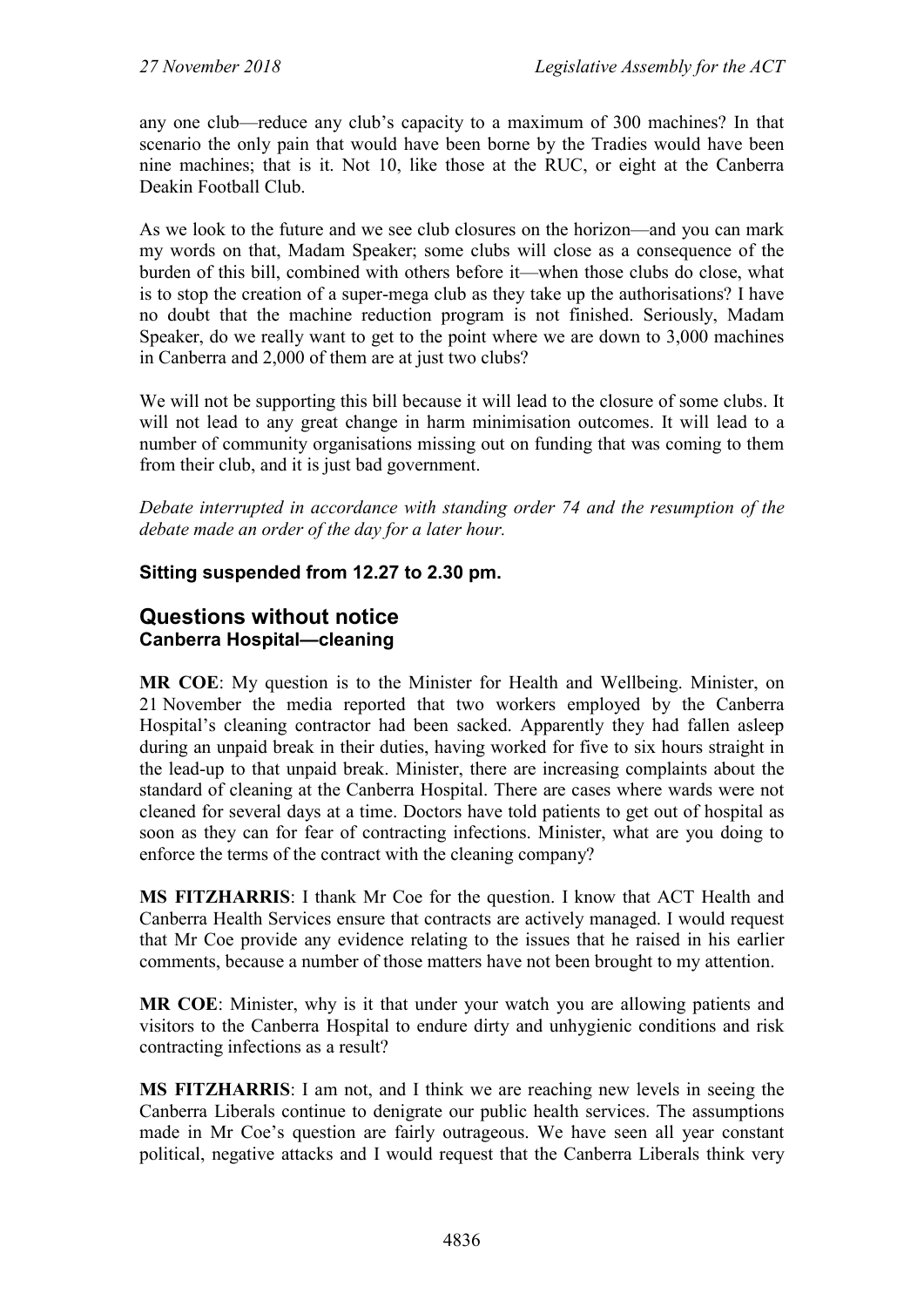carefully about the way that they denigrate our public health services and our public healthcare workforce.

**MRS DUNNE**: Minister, what are you doing to support the two women who appear to have been sacked by the Canberra Hospital's health cleaning contractor?

**MS FITZHARRIS**: I asked Canberra Health Service to look into the matter.

### **Health—abortion**

**MS LE COUTEUR**: My question is also to the health minister, and it is about the commencement of my abortion access legislation. Minister, have you notified the commencement date for this legislation? If not, could you please outline why, and do you have a commencement date in mind?

**MS FITZHARRIS**: I thank Ms Le Couteur for the question. No, I have not yet. I understand there are a couple of implementation issues that are being worked through. I will take the rest of the question on notice.

**MS LE COUTEUR**: What consultation and education work has been done with medical practitioners and pharmacists in the ACT?

**MS FITZHARRIS**: That is exactly the work that is being planned now.

**MR COE**: Minister, to the best of your knowledge, what are the implementation issues that you are working through?

**MS FITZHARRIS**: A number of issues, including, exactly as Ms Le Couteur's question implied, education and awareness-raising amongst GP practices—a number of whom have already expressed an interest in providing this service; some of whom I have met with—and also working with community pharmacies about the dispensing obligations under this new legislation which will allow more Canberra women to access safe abortion care right here in the territory.

### **Health portfolio—workplace culture**

**MRS DUNNE**: My question is to the Minister for Health and Wellbeing. I refer to a report on staff incident reporting trends for the first quarter of 2018 for mental health, justice health and alcohol and drug services. It shows that there were 122 incidents of mental stress reported in the 12 months to March this year. Why is there such a high level of mental stress in the areas associated with mental health, justice health and drug and alcohol services?

**MR RATTENBURY**: Madam Speaker, I will take responsibility for this question. Obviously, the question Mrs Dunne has asked cuts across areas that both the minister for health and I are responsible for, because in respect of mental health, justice health and alcohol and drug services, I have the first two parts of that and Minister Fitzharris takes responsibility for alcohol and drug services.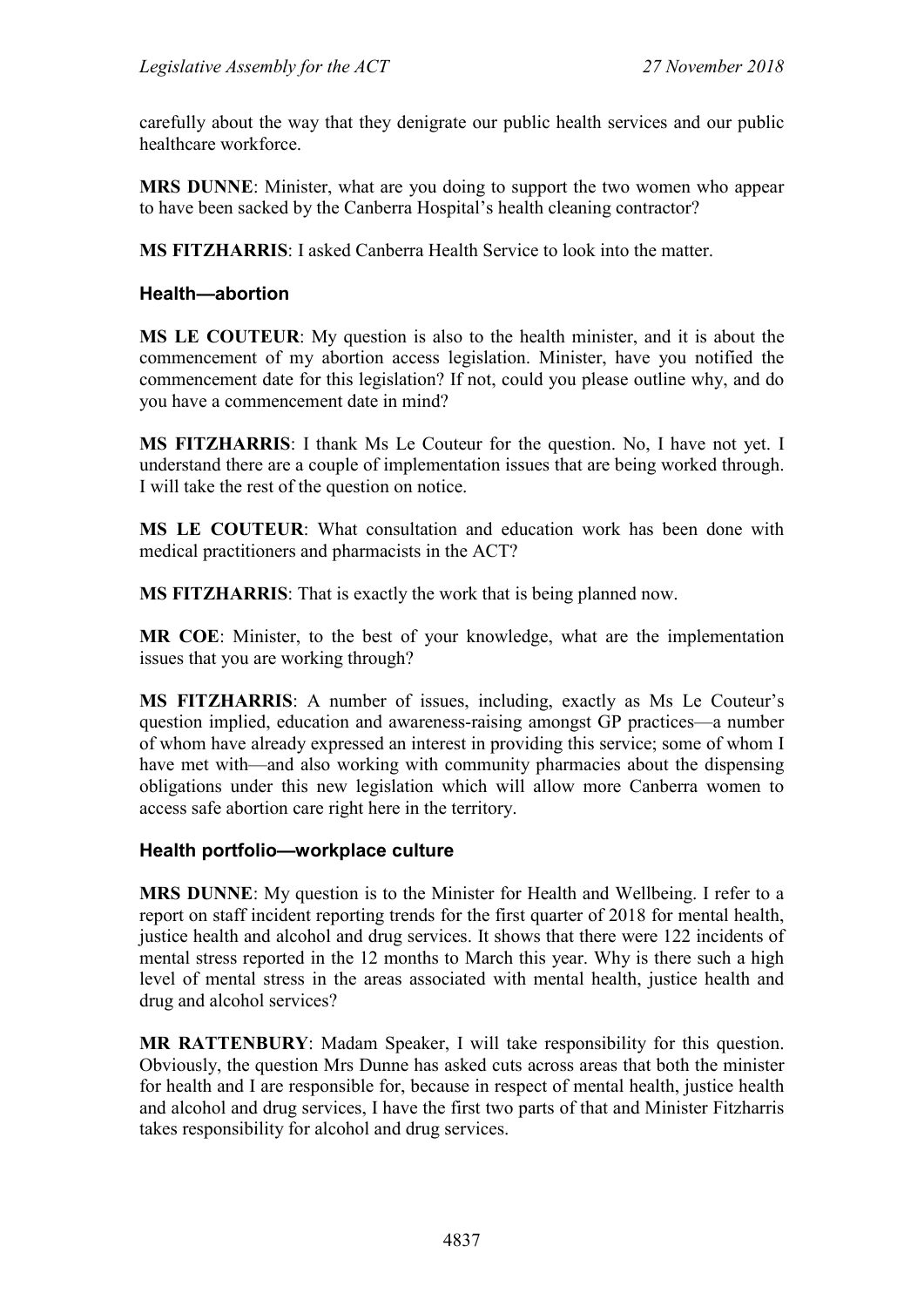Mrs Dunne has cited figures around staff incidences and levels of mental stress. I think that there are a number of reasons for that. One is that these are extremely difficult areas to work in. We have had significant discussion in this place particularly about the challenges of working in a mental health environment. Of course, justice health is dealing with forensic clients both in custody at the AMC and also at community facilities, particularly here in Moore Street in the city. Alcohol and drug services, of course, are dealing with people with significant addiction issues.

These are all stressful environments. Certainly in the mental health space, it has also been openly discussed in this place that we have had some staff shortages and there is no doubt that that has, at times, exacerbated the level of stress for staff.

I think that we have been successful in responding to that through our recruitment efforts through the creation of a retention agreement. We now have more permanent staff on our roster than we did earlier in the year. I think that is a testament to the recruitment efforts. It is creating greater stability, providing less reliance on locums and, I think, overall has been seen very positively in terms of morale amongst the staff.

**MRS DUNNE**: This supplementary question really is for the Minister for Health and Wellbeing. Minister, are there other areas of the hospital that are showing similarly high levels of mental stress?

**MADAM SPEAKER**: I remind you, Mrs Dunne, that the executive can determine who is the most appropriate to answer a question.

**MS FITZHARRIS**: I will take the question on notice.

**MR WALL**: I daresay this will be taken on notice as well: minister, which areas of Canberra's health services have the highest incidence of staff suffering from mental stress?

**MS FITZHARRIS**: I will take the question on notice.

### **Health portfolio—staff safety**

**MS LAWDER**: My question is to the minister for mental health and corrections. I refer to a document titled "Staff incident reporting trends for mental health, justice health, alcohol and drug services for the first quarter of 2018". It shows that there were 75 incidents of staff being hit by moving objects in the 12 months to March 2018. Minister, why were there so many reports of staff being hit by moving objects in the year between April 2017 and March 2018, and what is being done?

**MR RATTENBURY**: Without wanting to be flippant, that is because that is the number of incidents that were reported. I am happy to provide on notice, if Ms Lawder would like, the definition of that; I think that it goes to part of the question.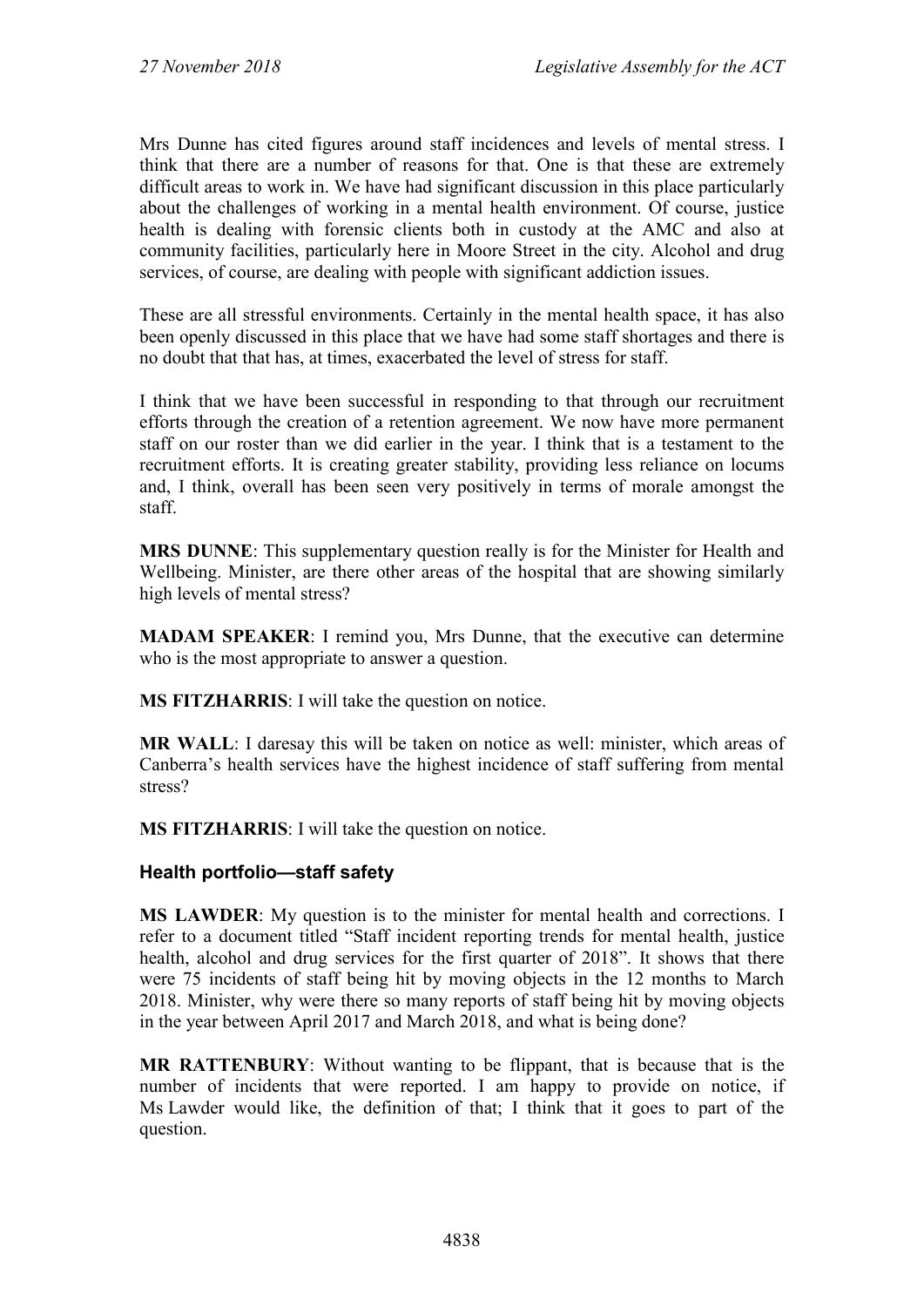Staff are encouraged to report these incidents. The Riskman system is there to record these incidents. That enables management teams, right through from on the floor to senior management, to get data on these matters, to identify trends and to seek to remedy them. For example, this data will be used to inform the nurse safety strategy, which I have spoken about before in this place. That data is also informing work that is being done through the ACT Health work health and safety strategic plan being led by the CEO of Canberra Health Services. So that data is very important. I absolutely encourage staff to report incidents so that we do know what is happening in the workplace.

**MS LAWDER**: This may go to a different minister: which areas of ACT Health have the worst or highest number of problems of staff being hit by moving objects? I will repeat part of my earlier question: is there anything being done to reduce the incidence of staff being hit by moving objects?

**MR RATTENBURY**: In terms of the second part of Ms Lawder's question, I just addressed that specifically. We have two particular pieces of work going on: the nurse safety strategy—towards a safer culture project; and the ACT Health work health and safety strategic plan. These things are targeted more broadly at occupational violence, and the specific category that Ms Lawder is asking about will be part of that. They are two specific pieces of work that are happening at the moment.

There is other ongoing work: general training of staff around dealing with occupational violence, and the range of ongoing efforts that go into making the workplace as safe as possible, apart from the two specific pieces of work.

In terms of the first half of Ms Lawder's question, the Minister for Health and Wellbeing and I will take that on notice and provide that information.

**MRS DUNNE**: Minister, does the directorate keep separate statistics for clients or visitors being hit by moving objects?

**MR RATTENBURY**: I believe so. I will take that on notice and check and I am happy to provide that information later.

#### **Centenary Hospital for Women and Children—maintenance**

**MRS JONES**: My question is to the Minister for Health and Wellbeing. Minister, I refer to media reports on 18 November about problems in birthing suites at the Centenary Hospital for Women and Children. Extensive work has been done on the 15 delivery suites and bathrooms due to water leaking into the wall cavities.

Minister, why were prospective mothers not told about the problems with the birthing suites so that they could make an informed choice about where they would go to give birth? When was repair work done on the birthing suites at the Centenary Hospital for Women and Children?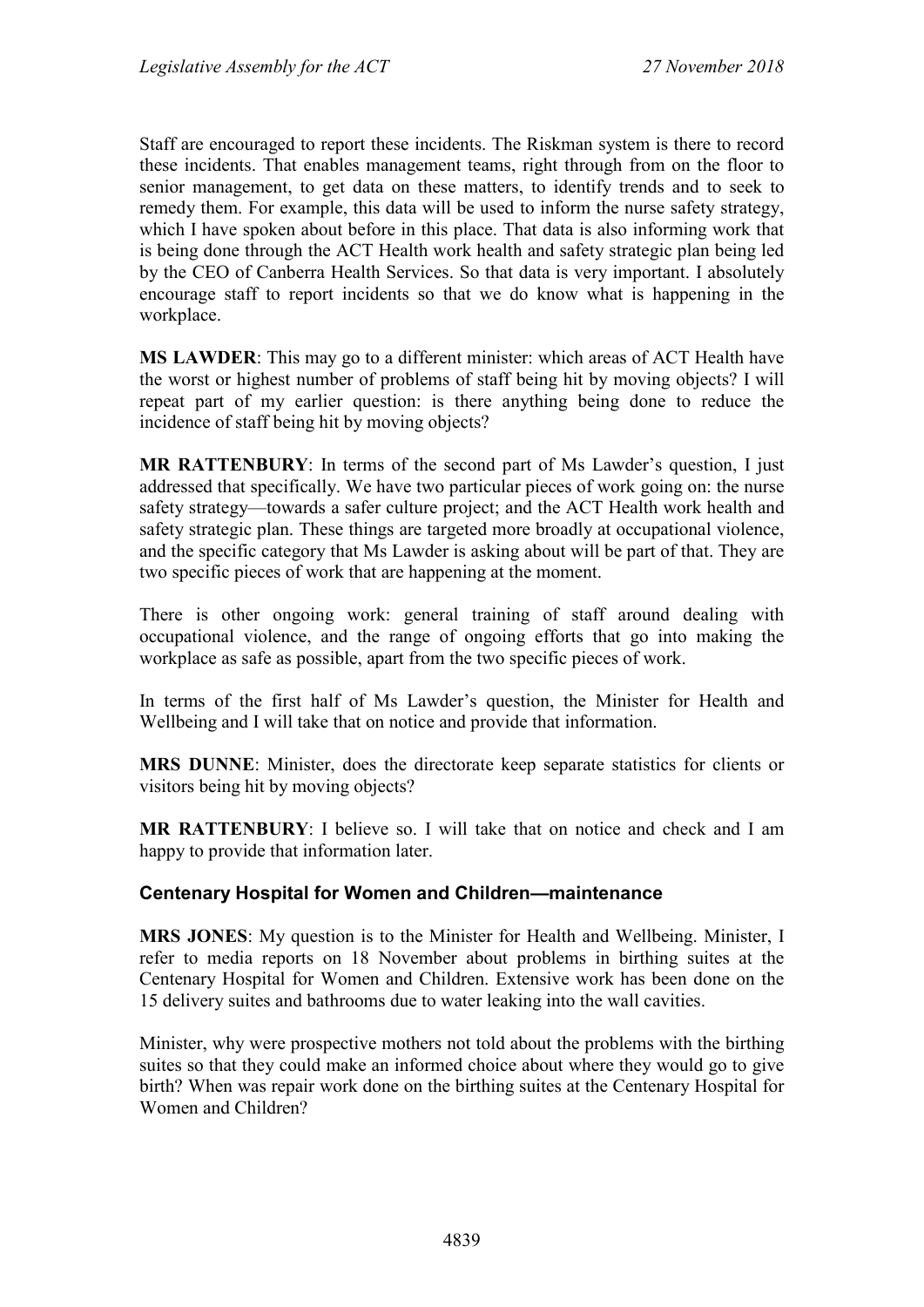**MS FITZHARRIS**: Women are given lots of information about their birthing options at both Centenary hospital and Calvary hospital. That would include, at Centenary hospital, the prospect of being involved in a home birth. Regarding the second part of Mrs Jones's question, which was quite unrelated, these matters were covered at annual reports but I will take the question on notice as to specific dates.

**MRS JONES**: Minister, was the repair work that was done on the birthing suites at the Centenary Hospital for Women and Children done under warranty?

**MS FITZHARRIS**: I believe I answered these questions in the last sitting and we also covered them during annual reports. The answer to that is: that is being investigated and if there is warranty available we will certainly pursue that. But those matters are being looked at right now.

**MRS KIKKERT**: Why has there been such a litany of maintenance issues at the Centenary Hospital for Women and Children, given that it is only six years old?

**MS FITZHARRIS**: I disagree that there has been a litany. It is, of course, a busy place, as are all the hospitals, which contain over 1,000 beds here in the ACT. They are certainly very busy buildings, and, of course, we need to make sure that we maintain them and upgrade them, and build new health facilities, just as we have done this year, particularly with opening a new walk-in centre and the University of Canberra Hospital. Of course, there will be things to fix, and we are getting on and doing exactly that.

### **Economy—performance**

**MS CHEYNE**: My question is to the Chief Minister. Chief Minister, the Australian Bureau of Statistics recently released economic performance data for states and territories for the 2017-18 financial year. What does this data show about the state of our local economy?

**MR BARR**: I thank Ms Cheyne for the question. Once again the ABS data shows what we can see and feel: that our city is growing, going from strength to strength. When it comes to economic growth we are at the top of the class around this nation. In the 2017-18 financial year, Canberra's economy experienced the strongest growth of any state or territory in the country. Our gross state product grew by four per cent. This is well above our 15-year average growth rate of 3.3 per cent. It represents an improvement on last year by a further 0.4 percentage points and reflects the ongoing growth of the territory's economy as we continue to diversify and grasp new economic opportunities.

Professional, scientific and technical services continued to be the stand-out sector of our economy, growing by 11.2 per cent and contributing 0.9 percentage points to our four per cent real GSP growth. Health care grew by 8.5 per cent, consistent with the ramp-up of the NDIS, while administrative and support services and the construction sector grew 19.9 per cent and 5.4 per cent respectively. Public administration showed no growth during the 2017-18 financial year. This diversification of the territory's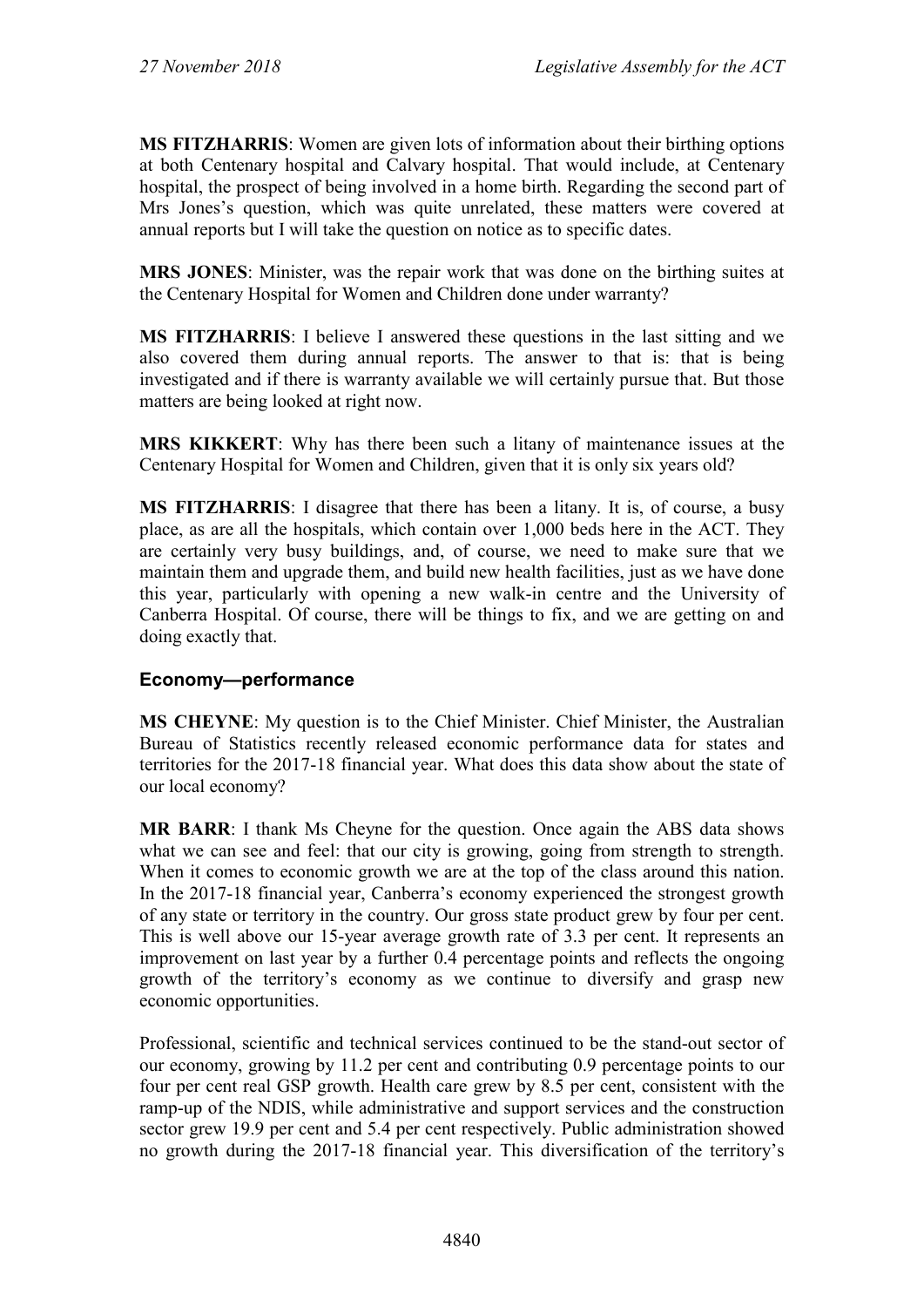economy is pleasing. We should be very proud of these results. It certainly has been a big year for our city, and the government is determined to keep working hard to see this economic growth continue.

**MS CHEYNE**: Chief Minister, what do these strong ABS figures mean for services right across Canberra?

**MR BARR**: As our city grows, the ACT government is ensuring that the benefits of this growth are shared by all Canberrans. A prosperous Canberra must also be an inclusive Canberra, and that is why we continue to invest in our public healthcare system, delivering better health care where and when Canberrans need it. We are hiring more doctors and nurses to help cut emergency department and elective surgery wait times. We are opening more walk-in centres and supporting more GPs to bulk-bill.

It is why we are investing in public education across the territory to make sure that every local school is a great school and it is why we are designing a new public transport system that will make catching the bus or light rail a real option for more Canberrans.

Our ability to make these important investments is because of the strength of our economy. But this does not come about by accident. It is the result of a long-term, considered and deliberate strategy by the government to deliver an inclusive, progressive and connected agenda for our city.

**MS CODY**: Chief Minister, what do the ABS figures mean for people living and working in Canberra?

**MR BARR**: This strong economic growth means more and better job opportunities for Canberrans. Importantly, the latest ABS data shows that in 2017-18, growth in real GSP per capita in the ACT was 1.8 per cent. That was the second highest rate in Australia. That per capita growth is important. It demonstrates that not only is the economy growing because of increased population but also that our productivity is improving and, as is very clear, our GSP per capita is increasing.

Canberra continues to have the lowest unemployment rate of any state or territory in Australia according to the latest data and, at 3.7 per cent, is well below the national average. Youth unemployment over the year to October decreased and is well below the national average. This means that even though more and more people are choosing to make Canberra their home, living standards and employment opportunities continue to improve.

I am very proud of the work that we have undertaken to improve our city and to make a positive difference in the lives of people living here. But these consistently good economic results do not mean that our task is complete. We will continue to work every day to deliver on our vision for this great city into the new year and through the remainder of this parliamentary term.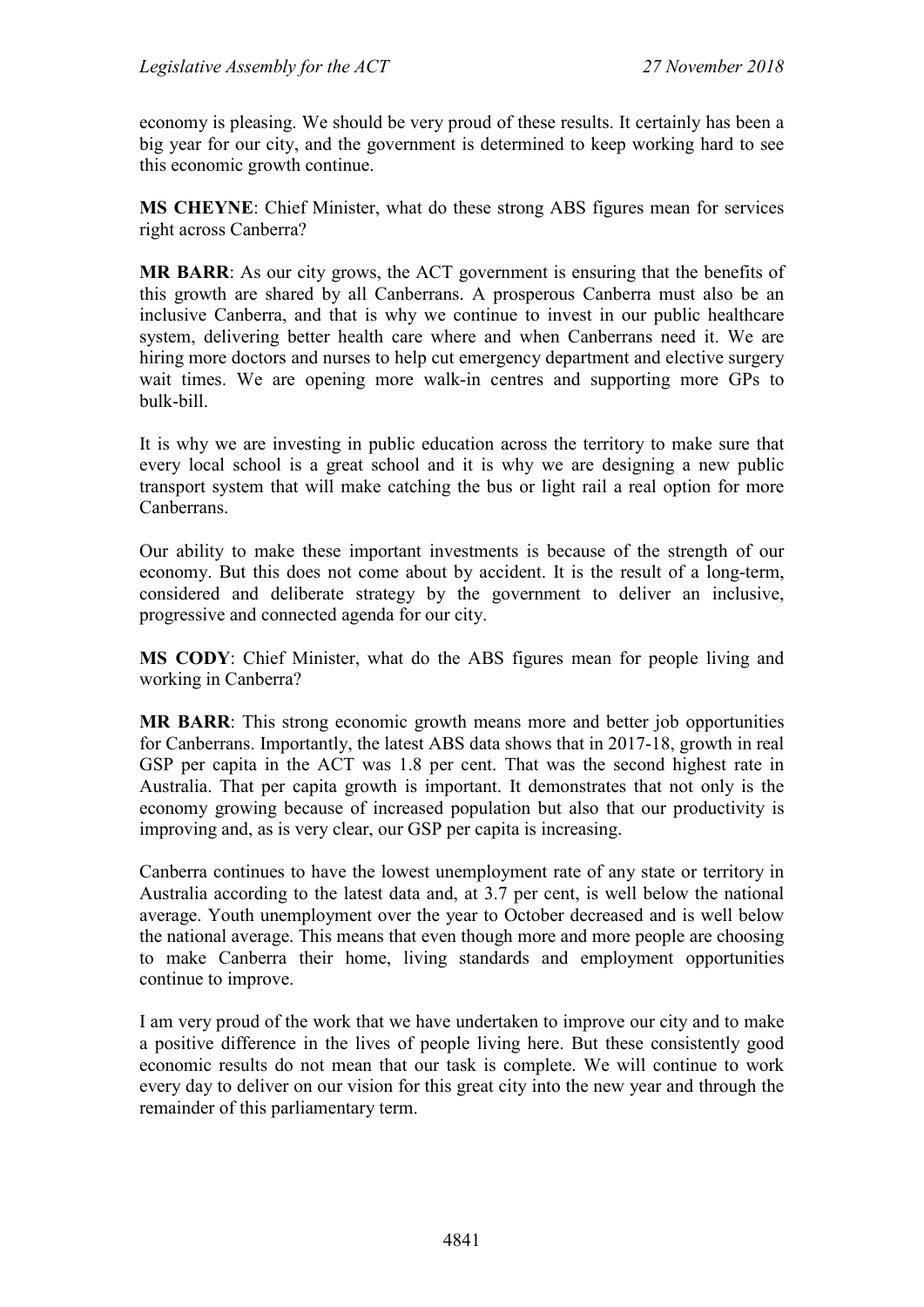### **Centenary Hospital for Women and Children—maintenance**

**MR WALL**: My question is to the minister for health. Minister, I refer to a letter from nurses and midwives at the Centenary Hospital for Women and Children sent to you in April. This letter said:

Due to the lack of available beds, women and babies are discharged home inappropriately early with feeding, pain or health concerns.

On 19 November 2018, the *Canberra Times* reported that extensive work has had to be done on the 15 delivery suites and bathrooms at the Centenary hospital due to water leaking into the wall cavities. Was the lack of available beds earlier this year related to the extensive work that needed to be done in the 15 delivery suites and bathrooms in the Centenary hospital?

**MS FITZHARRIS**: It certainly had an impact on services. Yes, it did, of course, because at certain points there had to be birthing suites which were unavailable. But as I have indicated previously in extensive debate in this place on these matters, the letter that was received in April has subsequently and very comprehensively been worked through with staff of the Centenary Hospital for Women and Children. I note, of course, that there is a maternity services review underway by this Assembly as well as considerable work being done on a maternity model for the ACT to provide a truly territory-wide maternity service to ACT women.

**MR WALL**: Minister, when were you first briefed about the water issues in the delivery suites and bathrooms; also when were you likewise briefed about a strategy for remediation of the 15 delivery suites and bathrooms at the Centenary hospital?

**MS FITZHARRIS**: I believe that these issues were identified prior to my becoming the minister for health, and I have been briefed on a number of occasions on progress to remediate them.

**MRS JONES**: Minister, if the letter of complaint has been comprehensively addressed, why did a nurse say to me in the Canberra Hospital this year, "They got one of the people who wrote this letter and she's out, but they didn't get the other one"?

**MS FITZHARRIS**: I do not believe that to be correct.

#### **Canberra Hospital—asbestos**

**MR HANSON**: My question is to the minister for health. Minister, is there asbestos in the Canberra Hospital that is currently being, or has recently been, renovated or remediated?

**MS FITZHARRIS**: I am sorry; could Mr Hanson repeat the question?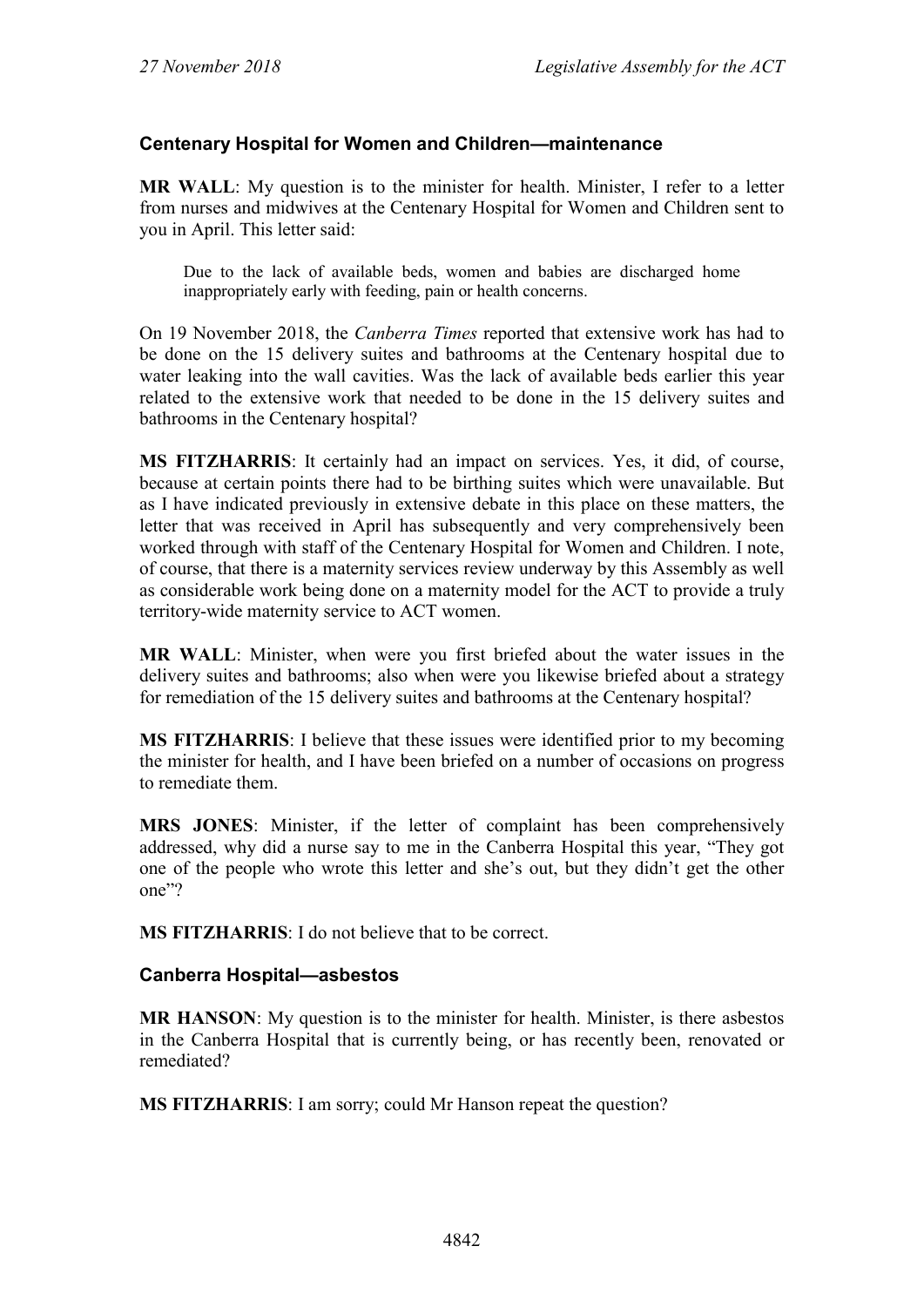**MR HANSON**: Sure. Is there asbestos in the Canberra Hospital that is currently being, or recently has been, renovated or remediated?

**MS FITZHARRIS**: I am sorry; did Mr Hanson say "is there" or "is the" asbestos?

**MR HANSON**: Minister, is there asbestos in the Canberra Hospital that is currently being, or has recently been, renovated or remediated?

**MS FITZHARRIS**: I will take the question on notice.

**MR HANSON**: Minister, is there any asbestos anywhere in the hospital that you are aware of?

**MS FITZHARRIS**: I do not believe so but I will take the question on notice.

**MRS DUNNE**: Minister, have you had any briefings about asbestos in the Canberra Hospital or other health facilities run by ACT Health?

**MS FITZHARRIS**: I will check the records but I would note the prevalence of asbestos in buildings of a particular age throughout the ACT. I will assume that yes, there is asbestos in a facility operated by ACT Health or Canberra Health Services. I will also ensure, as I would assume, that it is being properly managed relevant to all handling of asbestos-related materials particularly when it comes to renovations or upgrades.

#### **Domestic and family violence—family safety hub**

**MS CODY**: My question is to the Minister for the Prevention of Domestic and Family Violence. Minister, you recently joined with Minister Fitzharris to launch the first family safety hub pilot service, which provides legal advice to pregnant women and new parents. Minister, why did the government decide that we needed this service, and how will it operate?

**MS BERRY**: I thank Ms Cody for her interest in domestic and family violence. It is timely to talk about this issue because, as members will know, the 16 days of activism against gender-based violence started on Sunday. I encourage everyone in this place who cares about ending violence against women to participate in the campaign where they can. Minister Fitzharris and I jointly launched this new pilot program along with our community partners, the Women's Legal Service and Legal Aid ACT, and our health partners, Calvary Public Hospital, the Centenary Hospital for Women and Children and the Gungahlin Child and Family Centre.

There is a one-in-five risk of women experiencing violence from their partner during and after pregnancy. Of these women, a quarter experience violence for the first time when they are pregnant. These statistics are alarming. They are not acceptable. This is why the family safety hub took this matter up as its first challenge. The program has been co-designed through the work of the family safety hub, by stakeholders. It is designed to help pregnant women and new families who are experiencing or at risk of domestic and family violence to access free legal services.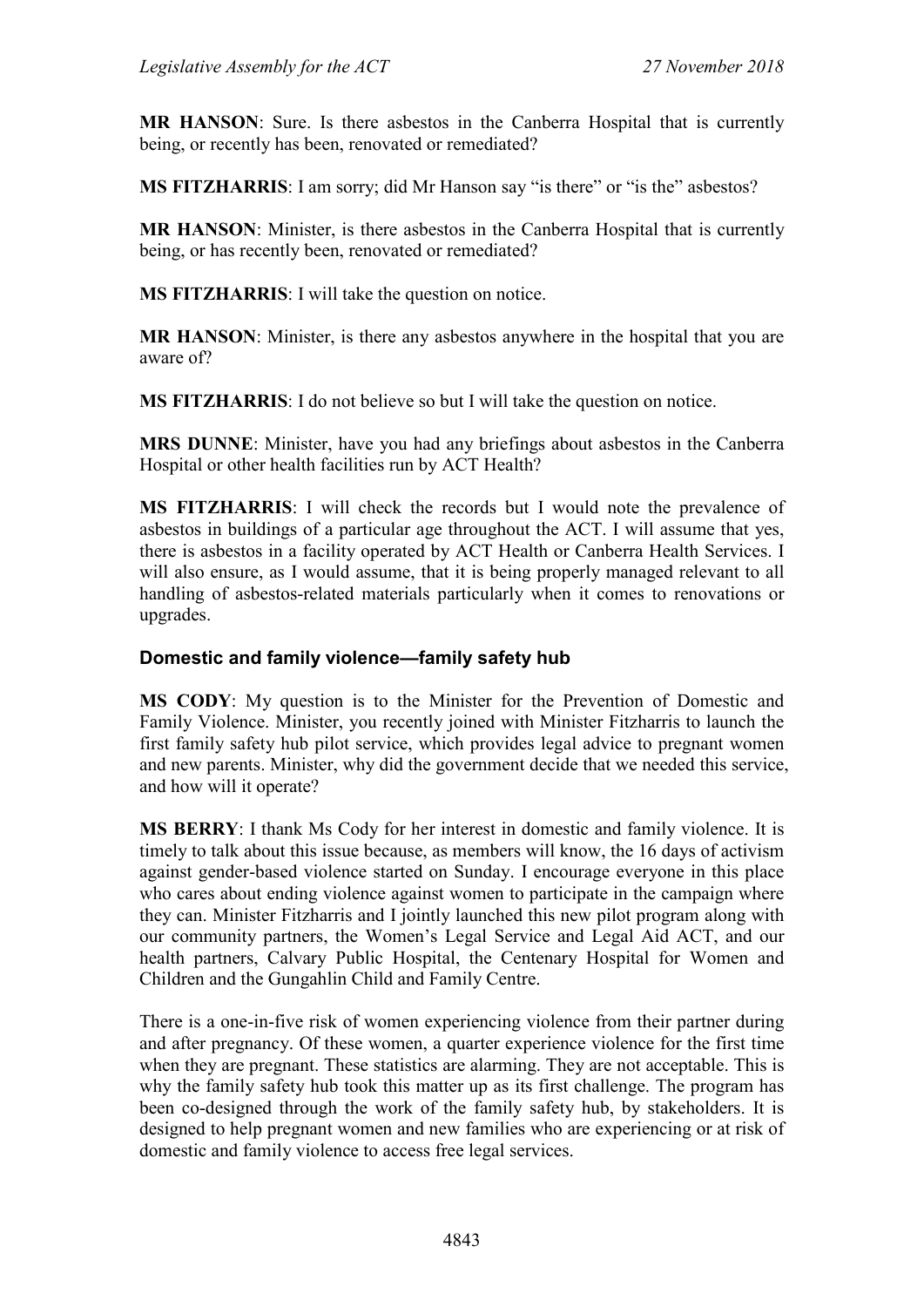As a result of the pilot, people who are accessing the health services at either of the hospitals or using the services of the Gungahlin Child and Family Centre will now have access to free, confidential legal services, which we envisage will make it easier for those who may feel that their movements or interactions are being restricted already because of their personal situation. We know that some women may be afraid or unable to access services because they may not want a police or legal response or are just not able to physically get to a service. This legal advice will help them to decide what options they may have according to their personal circumstances.

**MS CODY**: Minister, are there other similar services that are designed specifically for women who are experiencing violence in the ACT?

**MS BERRY**: I thank Ms Cody for the supplementary. There are other critical services in the ACT that provide legal support and advice for women who are experiencing violence, but they are not quite like this one. The concept of a health-justice partnership is not entirely new, and similar models have already been working very successfully in other jurisdictions. This provides us with an existing evidence base and an opportunity for support and engagement as our pilot progresses.

What is important for this pilot is that it is located at the source of the health service; so for those women or families who are looking for some advice but, perhaps due to their own circumstances would not be able to travel to a legal service, this service provides another available option from a trusted source.

In terms of other local services, the women's legal service domestic violence unit is a service that is primarily funded by the commonwealth government through the women's safety package which was announced in 2015. This unit provides women experiencing domestic and family violence with legal representation and holistic wraparound support, including post-crisis support to women to establish and formalise appropriate care arrangements, which limits exposure to the risk of re-victimisation from an ex-partner, as well as obtaining a just and equitable property settlement.

I am cautiously heartened that the federal minister last week announced a continuation of this funding for another period, to 2020. But states and territories are still anxiously awaiting some real new funding for domestic and family violence. This is not an isolated issue that states and territories alone can solve. It is expensive, it is hard and it must be sustained with federal funding.

We eagerly await an announcement of what additional funding the commonwealth will commit to the delivery of the fourth action plan, which is due to roll out in 2019.

**MR PETTERSSON**: Minister, what are the next steps for the remainder of this family safety hub challenge?

**MS BERRY**: In terms of this particular pilot, we will always look for ways we can build future capability in our hospitals and child and family centres to make sure that we are supporting women and families at risk, and that we make support occur earlier. Indicators of the pilot's success will include service usage, referrals and the type of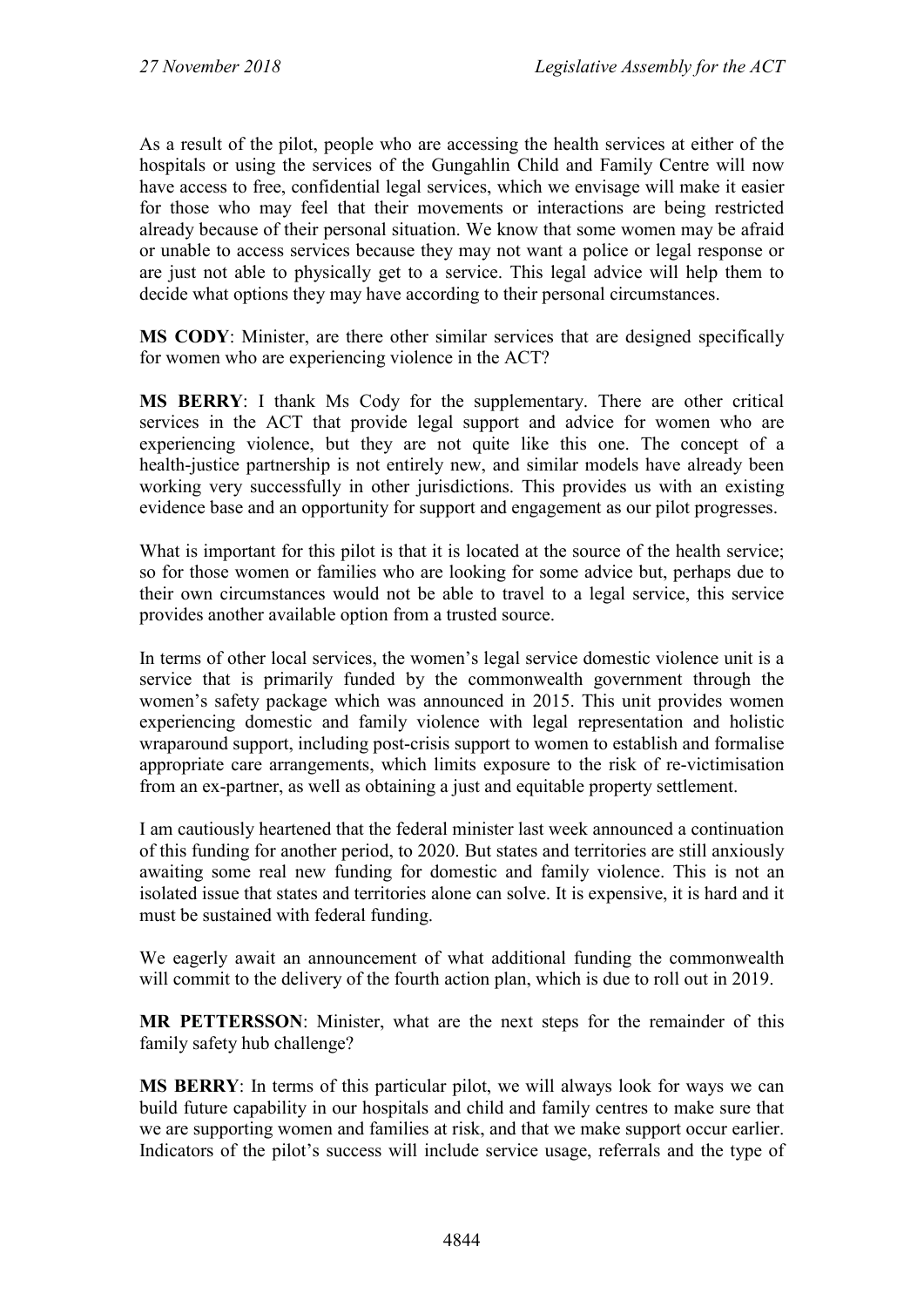advice people want in this setting. This will be monitored to understand how well the pilot is operating. Depending on the outcomes, the service will end, be extended or scaled up.

The bulk of the family safety hub efforts remain focused on this trial as we learn what it takes to move from the idea stage of the challenge process to implementation. A second project to reduce the stigma around seeking help is the initial testing phase, with feedback indicating that the idea should shift from a top-down general campaign, to a bottom-up grassroots campaign. Further testing will be taking place in the coming months. Another project around the development of prevention activities—by engaging fathers in pregnancy—is at the research stage with early findings being completed.

Finally, a project looking at how to prevent or minimise reproductive coercion is currently in the research stage. Further research is required and there are a number of emerging elements to his area of focus. I also note that, over the weekend, Marie Stopes Australia released a policy white paper on this issue, which coincides with the 16 days of activism against gender-based violence.

### **ACT Health—catering expenditure**

**MISS C BURCH**: My question is to the Minister for Health and Wellbeing. On 14 August ACT Health paid \$13,600 for ACT Health staff to attend a leadership forum at the National Museum at \$80 a head. ACT Health officials also enjoyed a choice of afternoon tea and morning tea. Why was this level of catering expenditure deemed appropriate and who approved it?

**MS FITZHARRIS**: I do not have the detail of who approved it. I will take it on notice.

**MISS C BURCH**: How does the expenditure per person for lunch, morning tea and afternoon tea compare to the expenditure per hospital patient for breakfast, lunch and dinner?

**MS FITZHARRIS**: I will see if I can answer that question.

**MRS DUNNE**: Minister, are there plans to hold future leadership meetings with a similar level of expenditure to what we saw for the event last August?

**MS FITZHARRIS**: I certainly hope that there continues to be ongoing and deep collaboration and engagement with staff. As any professional would understand, it is vitally important to work and engage with staff. It is particularly important in a period of change to enable staff to come together, particularly those staff who have leadership roles right across delivering our public health care here in the ACT. It is essential that they do this.

I will continue to support ACT Health, Canberra Health Services and, indeed, any organisation in supporting their staff to develop their leadership skills, to develop collaboration skills and to find an opportunity outside the day-to-day business of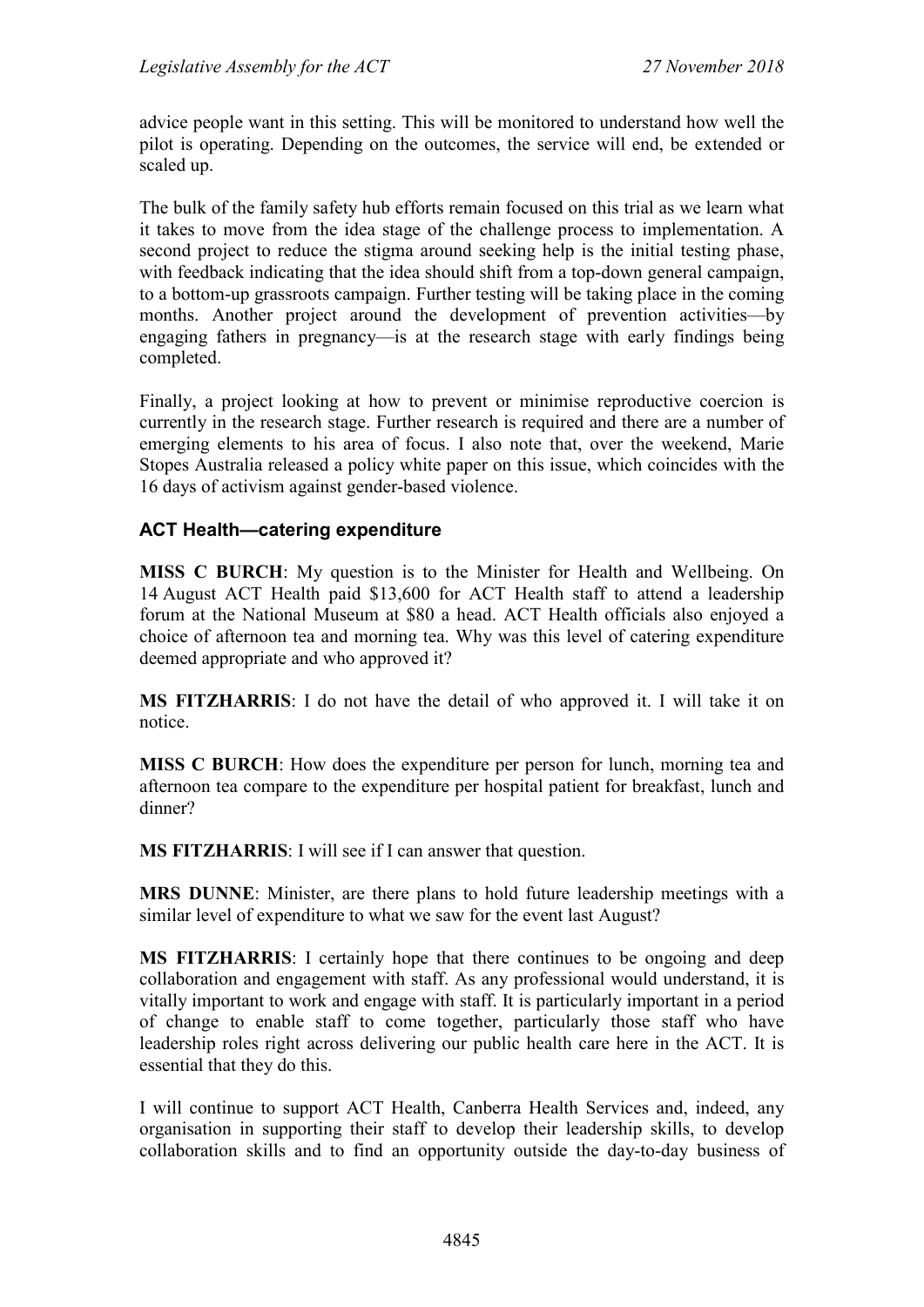running our public healthcare system to collaborate further, to engage with one another, and to develop their leadership skills. This is good practice, recognised good practice, in developing a leadership team that is responsible for the delivery of our public health services to the ACT, public health services that this community highly values.

### **Canberra Hospital—HEPA filter maintenance**

**MR PARTON**: My question is to the Minister for Health and Wellbeing. It refers to the draft accreditation report that noted:

At the time of survey, the most recent HEPA filter maintenance report—

and for the benefit of the Assembly, HEPA stands for high efficiency particulate air—

was reviewed and it was noted that in comparison to a 2016 report, not all Canberra Hospital HEPA filters in the theatre complex were listed as tested. The anomaly was reported to the health service and despite a 48 hour search no record or explanation could be given for the missing HEPA filters on the recent test record.

It was reported in the media on 19 November that theatre 14 was closed after mould was found in one of the HEPA filters. Have all the problems with the HEPA filters in the operating theatre complex been fixed?

**MS FITZHARRIS**: Matters in the draft accreditation report, again, are the subject of considerable debate. I remind members that subsequent to the first draft accreditation report, ACT Health received full and complete accreditation, including on matters related to HEPA filters and subsequently in July—

**Mrs Dunne**: On a point of order, Madam Speaker, the question, while mentioning the survey, was about the HEPA filters in the theatre complex, and what the survey pointed out was that not all the HEPA filters in the theatre complex had been tested. Mr Parton's question was directly: have all issues with HEPA filters been fixed?

The minister, according to the standing orders, needs to be directly relevant to the question.

**MADAM SPEAKER**: Whilst I notice that I managed not to stop the clock, I think the minister was less than 30 seconds into the answer. Minister you have time to complete your answer and provide that information.

**MS FITZHARRIS**: Thank you, Madam Speaker. I believe it was about 20 seconds. What I would say is that I believe this was also covered in annual reports hearings last week, as there is an ongoing and required schedule of monitoring HEPA filters. That will continue. If there are issues identified in the HEPA filters they will be fixed with priority to make sure that clinical services can continue.

**MR PARTON**: Minister, has theatre 14 had any problems since June with its HEPA filters?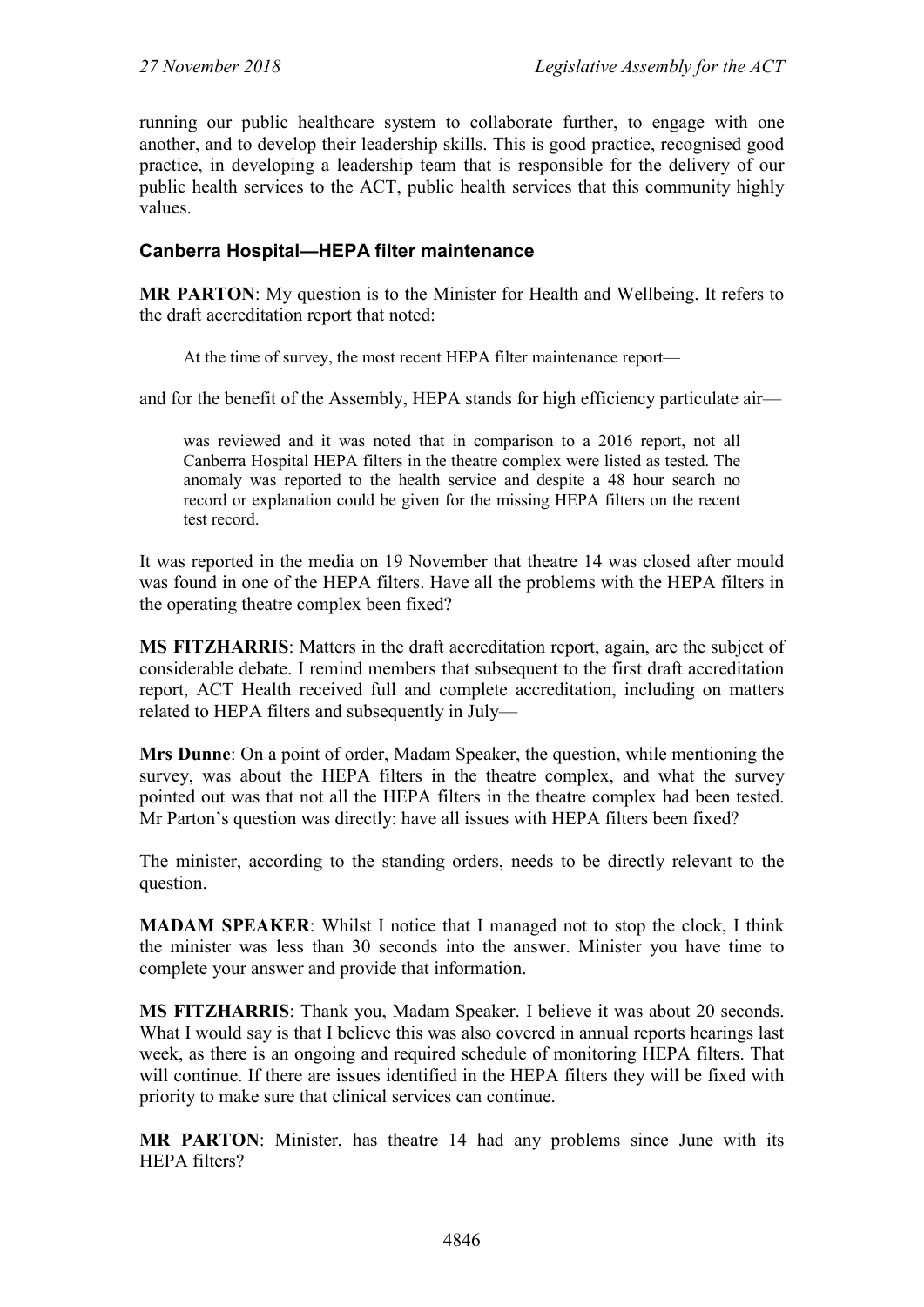**MS FITZHARRIS**: Not that I am aware of.

**MRS DUNNE**: Minister, was theatre 14 one of the theatres that did not have a recorded test result in the accreditation survey? Have the missing HEPA filter records been found?

**MS FITZHARRIS**: I am not sure, in answer to the first question; and in relation to the second question, given that the accrediting team and the draft accreditation report indicated that that was something that they felt was not met, to the extent that they then gave Canberra Hospital and ACT Health full accreditation for three years I believe indicates that all the issues they raised had been satisfied.

#### **Health—hydrotherapy**

**MS LEE**: My question is to the Minister for Health and Wellbeing. On 21 June 2018, during estimates, you stated that "the Stromlo pool that the government is building will have a hydrotherapy pool in it". The Minister for Sport and Recreation has since advised Mrs Dunne, in a letter dated 26 October 2018, that "the Stromlo leisure centre does not include a stand-alone hydrotherapy pool but will include the multi-purpose program pool that will cater for some types of aquatic therapy". Minister, why did you advise the estimates committee that the Stromlo leisure centre would have a hydrotherapy pool in it?

**MS FITZHARRIS**: These matters were covered in annual reports hearings. I indicated that I had clarified that advice that hydrotherapy services would be available. There have since been, as was covered in the annual reports hearings, a number of different views around the temperature of the water. But it has been made clear now that there will not be a hydrotherapy pool in the definition of a pool that I believe, from memory, is heated to 33 degrees. That will not be provided at Stromlo.

**MS LEE**: Minister, what action will you take to ensure that all people living in the south of Canberra will have access to a hydrotherapy pool?

**MS FITZHARRIS**: We are working, again as was discussed at annual reports hearings, with a range of different organisations and individuals on providing access to warm water pools, to hydrotherapy pools and to hydrotherapy services wherever people live in the ACT.

**MRS DUNNE**: Minister, will you review the statement you made in estimates on 21 June, and will you correct the record and apologise to the Assembly and the committee for misleading the Assembly and the community in your statement of 21 June?

**MADAM SPEAKER**: Mrs Dunne, I caution you that the language "misleading" needs to be in a substantive motion.

**MS FITZHARRIS**: I believe that the advice I gave in estimates was based on advice I had received. I subsequently clarified with the annual report committee last week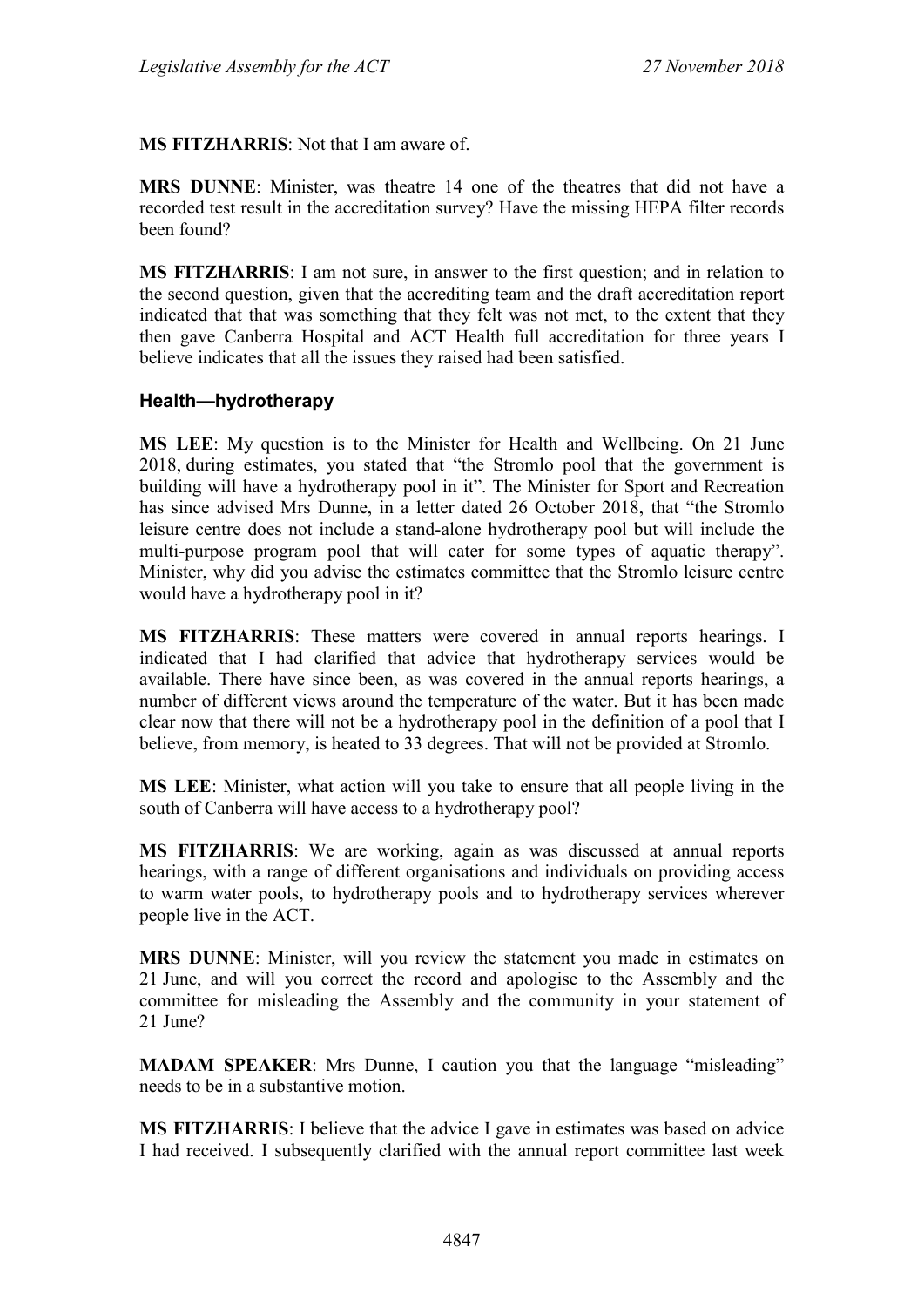that there was a difference of opinion on the definition. I made clear then, as I have made clear now and as Minister Berry has made clear, that there will not be a pool heated to a certain temperature at Stromlo park. But there will be a range of other hydrotherapy services, warm water pools and hydrotherapy pool services available to people right across the ACT.

**Mrs Dunne**: I think that the Chief Minister might have misled people on Chief Minister's talkback.

**MADAM SPEAKER**: Mrs Dunne, that is enough from you.

### **Gungahlin—nurse-led walk-in centre**

**MR PETTERSSON**: My question is also to the Minister for Health and Wellbeing. Minister, the Gungahlin nurse-led walk-in centre has been open for over two months now. How is the centre helping to address the health needs of the Gungahlin community?

**MS FITZHARRIS**: I thank Mr Pettersson for the question and also for joining us at the opening of the fantastic Gungahlin walk-in centre. As we know, Gungahlin is full of busy families and working people who want good access to public health care where and when they need it. It is a key priority of this Labor government to expand access to affordable health care right across the whole of our growing city.

Gungahlin is one of the fastest growing areas of Canberra. The Gungahlin walk-in centre demonstrates significant investment in Gungahlin's healthcare needs now and into the future. The Gungahlin walk-in centre provides free treatment of minor injuries and illness for anyone over two years of age. Like our other walk-in centres in Tuggeranong and Belconnen, it is run by a team of highly skilled nurse practitioners and advanced practice nurses, and it is open from 7.30 am to 10 pm every day of the year.

More children are attending Gungahlin compared to our other walk-in centres, which reflects the number of families living in Gungahlin. The walk-in centre is also quite busy in the evenings, which means that we think Gungahlin residents are getting treatment at a time that suits them. Since it opened in early September, 3,674 people have used this service, which is an average of 48 people per day.

We believe that this is servicing a previously unmet need, as we have not seen a corresponding drop in the presentations at the other walk-in centres in Belconnen and Tuggeranong. This is a clear signal of the value that walk-in centres are bringing to the community. They are popular and they are effective.

The most common presentations to the Gungahlin walk-in centre include colds, sore throats, musculoskeletal problems, wounds and lacerations, skin conditions, and ear, eye and gastrointestinal conditions. There have been no significant differences in the top presentations between the three walk-in centres since the Gungahlin walk-in centre has been opened.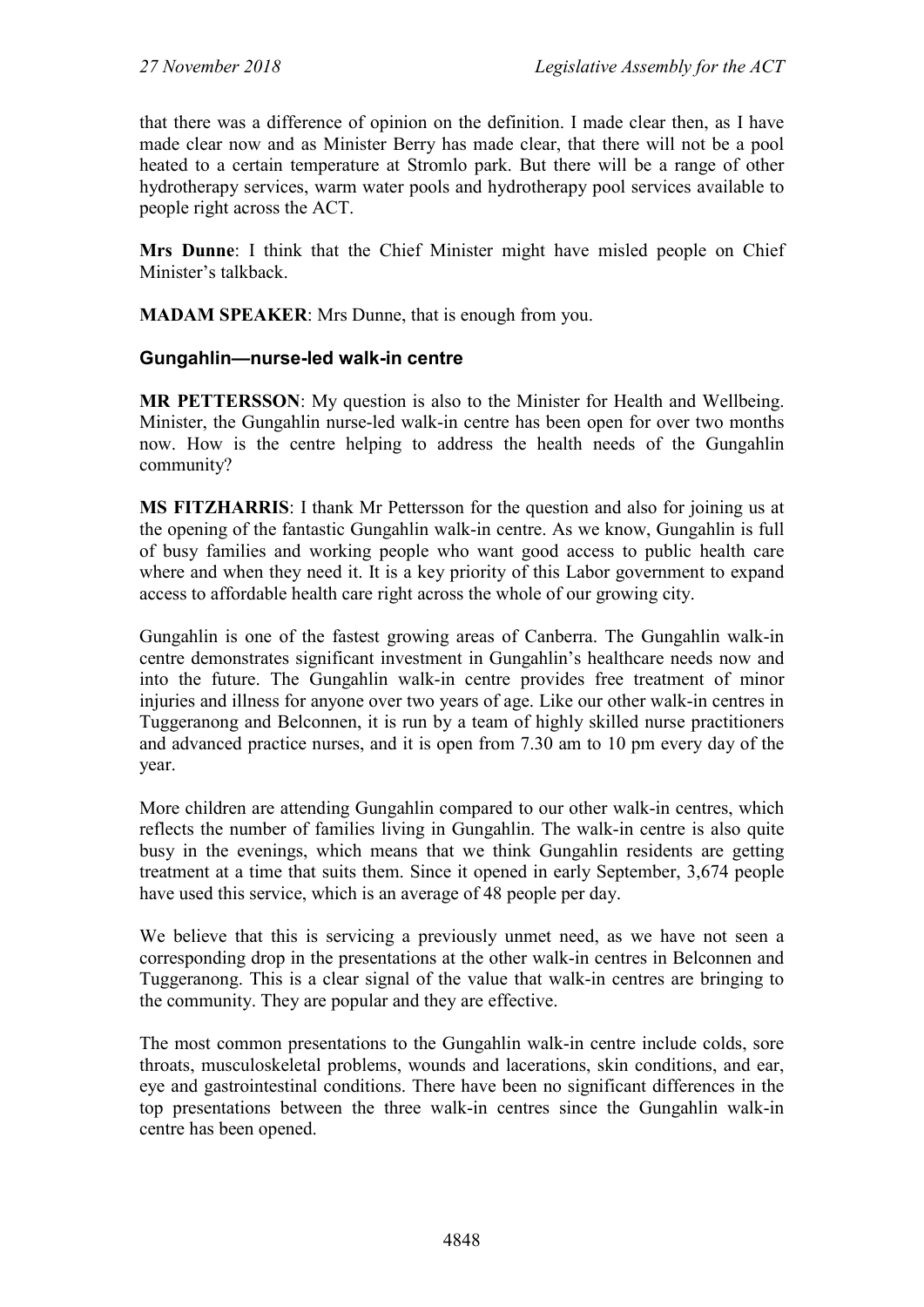**MR PETTERSSON**: Minister, how do walk-in centres work with other health services across the territory?

**MS FITZHARRIS**: Walk-in centres play an important role in Canberra's primary healthcare network. They play a valuable role particularly after hours and for those who want free, local, easily accessible health care.

Nurse practitioners and advanced practice nurses at walk-in centres regularly interact with other health services. Where required, they refer patients to the emergency department or to a local GP, and will provide reports to the patient's GP where the patient has consented to this.

Walk-in centres work closely with a range of services across Canberra to make sure that we provide easy pathways to effective health treatments. For example, walk-in centres have worked successfully with the fracture clinic, the ophthalmology clinic and both X-ray departments in ACT public hospitals. The Gungahlin walk-in centre has also been working hard, since opening and before, to develop relationships with GPs in the region.

The Canberra Sexual Health Centre recently piloted a successful program for sexual health screening in the evenings and will look for opportunities to provide more support with sexual health services and contact tracing. They are also currently developing a dental pain pathway so that patients can be assessed and provided with interim treatment.

An experienced and highly skilled physiotherapist is commencing a trial in the Belconnen walk-in centre this week to treat patients with musculoskeletal injuries. If this trial is successful, it may be considered for further rollout across all of our walk-in centres.

**MS ORR**: Minister, how have nurse-led walk-in centres been received by the community?

**MS FITZHARRIS**: We have had a very positive response to the walk-in centres and regularly receive compliments from the community on both the availability of the walk-in centres and also the care and professionalism of the staff. I certainly know that for Gungahlin the 3,674 people who have accessed the services in just two months are a demonstration of just how well received they are by our community.

Our research shows that 86 per cent of Canberrans were satisfied with the service they received at our walk-in centres. For example, in just the past week, a parent has written on social media: "Outstanding patient care! Can't speak highly enough of our experience with my son." Another said: "… we've used this service and cannot fault it. Staff are great with a caring attitude … Don't clog up the ED's and opt for this service first."

Madam Speaker, contrast this with the attitude of those opposite towards walk-in centres. The opposition have labelled them "a criminal waste of taxpayers' money"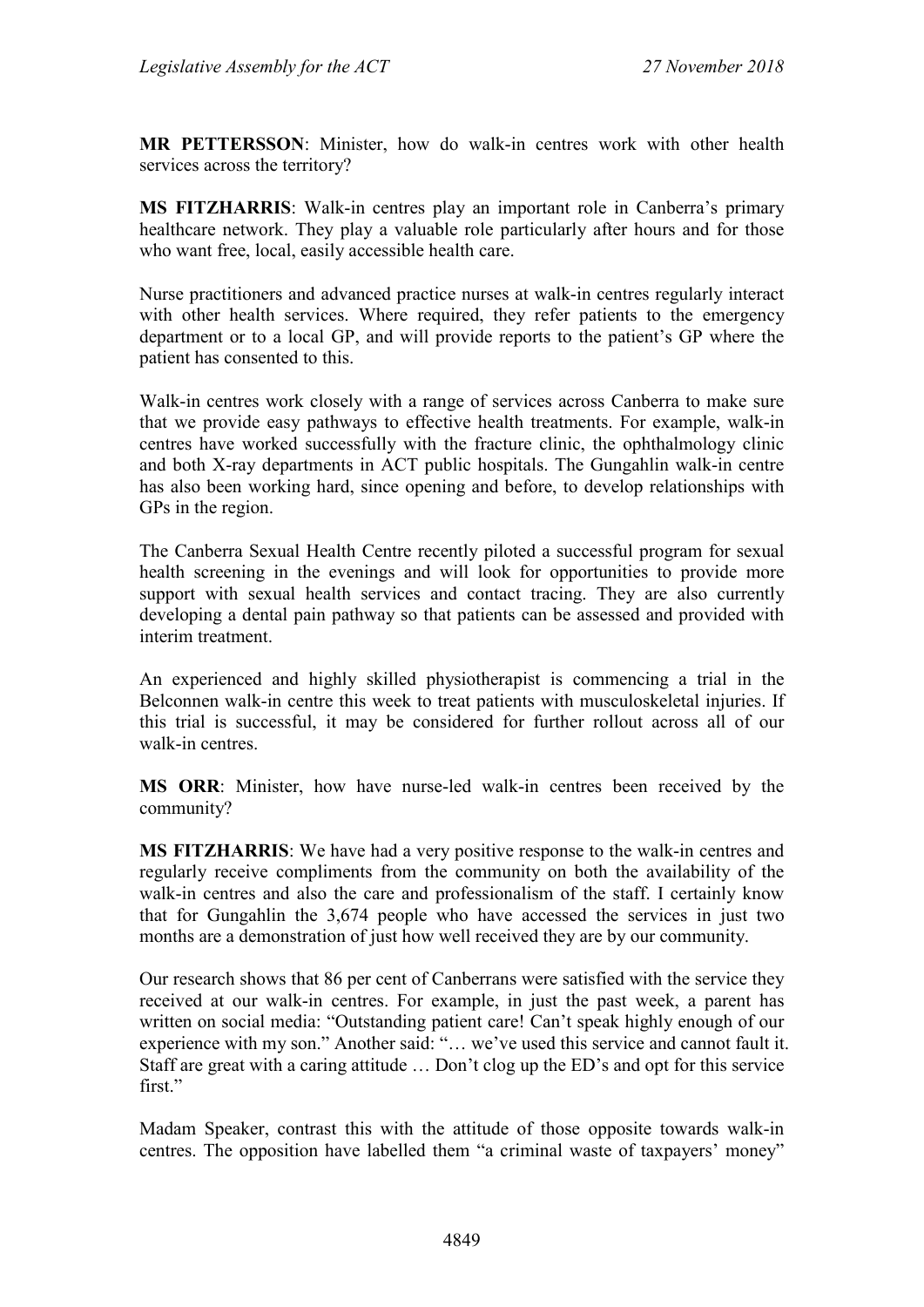and they have never supported them. It just shows how out of touch they are when it comes to the healthcare needs of Canberrans. Canberrans cannot trust that the Canberra Liberals would keep these centres open. It is time for the Liberals to admit that they were wrong and to support our walk-in centres that have been so clearly embraced by our community.

### **Canberra Hospital—radiology department**

**MRS KIKKERT**: My question is to the Minister for Health and Wellbeing. In November 2017 and February 2018 a number of doctors in the Canberra Hospital radiology department made public interest disclosures about their department. The first disclosure was made on 3 November last year. ACT Health decided in October 2018 that four of the complaints might amount to disclosable conduct and would be investigated further. It is claimed that one of the public interest disclosures was incorrectly classified as spam and that was why the Deputy Director-General of ACT Health did not see it. Why did it take 11 months to acknowledge that four of the complaints in the public interest disclosures amounted to disclosable conduct?

**MS FITZHARRIS**: As members opposite are aware, while these matters are the subject of some media reporting and obviously questioning by the opposition, that does not mean that I am able to divulge details of those. In fact, as members will also be aware, a number of those matters would not be brought to my attention. So I cannot answer those questions.

**MRS KIKKERT**: Minister, why did it take so long for ACT Health to recognise the seriousness of the first public interest disclosures lodged by doctors in November last year?

**MS FITZHARRIS**: I do not believe that it did. They have subsequently been the subject of extensive investigation.

**MRS DUNNE**: Minister, what processes have ACT Health and the Canberra Hospital put in place to ensure that such important messages are not lost and are given more timely consideration in the future?

**MS FITZHARRIS**: The necessary processes.

### **Canberra Hospital—radiology department**

**MR MILLIGAN**: My question is to the minister for health. I refer to claims in the media on 13 September that there is a backlog in processing CT scans for outpatients at the Canberra Hospital due to a shortage of radiologists. Is there still a backlog in processing CT scans for Canberra Hospital outpatient clinics and, if so, why?

**MS FITZHARRIS**: I do not believe so, no.

**MR MILLIGAN**: Minister, what impact did the backlog in processing CT scans for outpatients at the Canberra Hospital have on clinical care?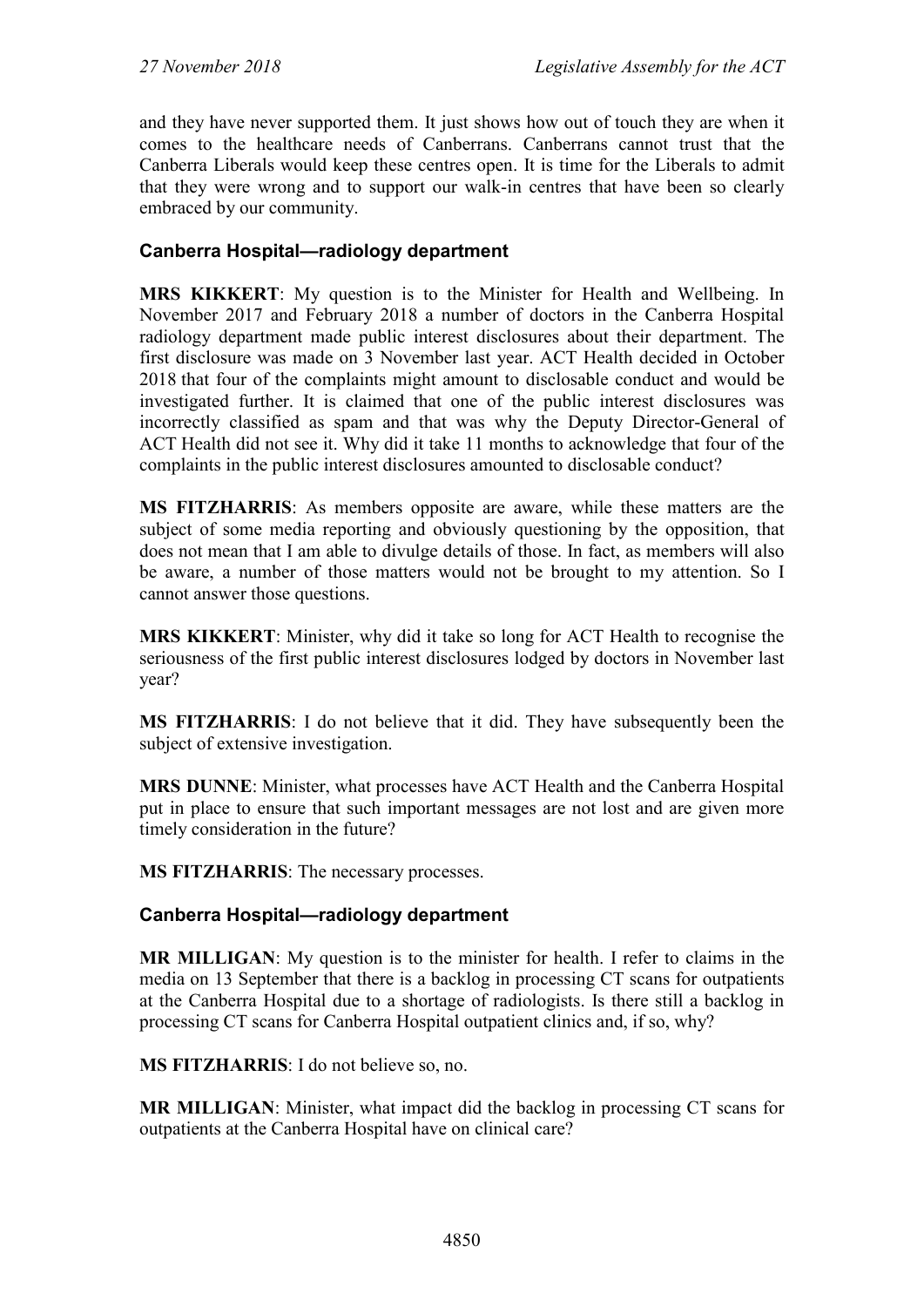**MS FITZHARRIS**: I do not believe that there was any, but I will take the question on notice.

**MRS DUNNE**: Minister, you say that there is no longer a backlog. How long did it take to clear the backlog, and what processes have been put in place to ensure that a backlog does not arise again?

**MS FITZHARRIS**: There is high demand for diagnostic services. I will take Mrs Dunne's question on notice.

#### **Bushfires—preparedness**

**MS ORR**: My question is to the police and emergency services minister. What update can the minister provide about the upcoming ACT bushfire season?

**MR GENTLEMAN**: I thank Ms Orr for her interest in the safety of all Canberrans as the season gets closer. Madam Speaker, as you may be aware, the ACT is facing an increased risk from severe bushfire weather this coming summer in addition to increased risk from severe heatwaves and windstorms.

The predicted weather and ongoing drought across much of eastern Australia will continue to contribute to dry fuels, strong winds and predicted severe heatwaves. The ACT, along with surrounding regions of New South Wales, will face difficult conditions this summer.

After consulting with the ACT Bushfire Council at their meeting on 1 August this year, and discussing the risks presented to the ACT and the seasonal outlook, the Commissioner of the ACT Emergency Services Agency declared that the bushfire season for 2018-19 would commence early, on 1 September 2018.

The recent Pierces Creek fire was a strong reminder of the risks that Canberra faces as the bush capital. I note the warning of the ESA commissioner that, with the influence of climate change, our fire seasons are getting longer. In the past, incidents such as the Pierces Creek fire, which was in early November, would not normally have been seen until after the Christmas period. This reinforces the importance of the public messages that the ESA has been issuing to the community: "Canberra be bushfire ready."

Let me assure members that the ACT government, including the ESA, is better prepared for a bushfire emergency than ever before. The ACT's emergency plans and policies, warning systems and governance arrangements lead emergency management practice on a national level. The ACT community can be confident that they continue to live in one of the safest cities in the world, with well-funded, well-resourced and well-governed emergency services.

**MS ORR**: How has the government prepared and what should Canberrans be doing to prepare for the bushfire season?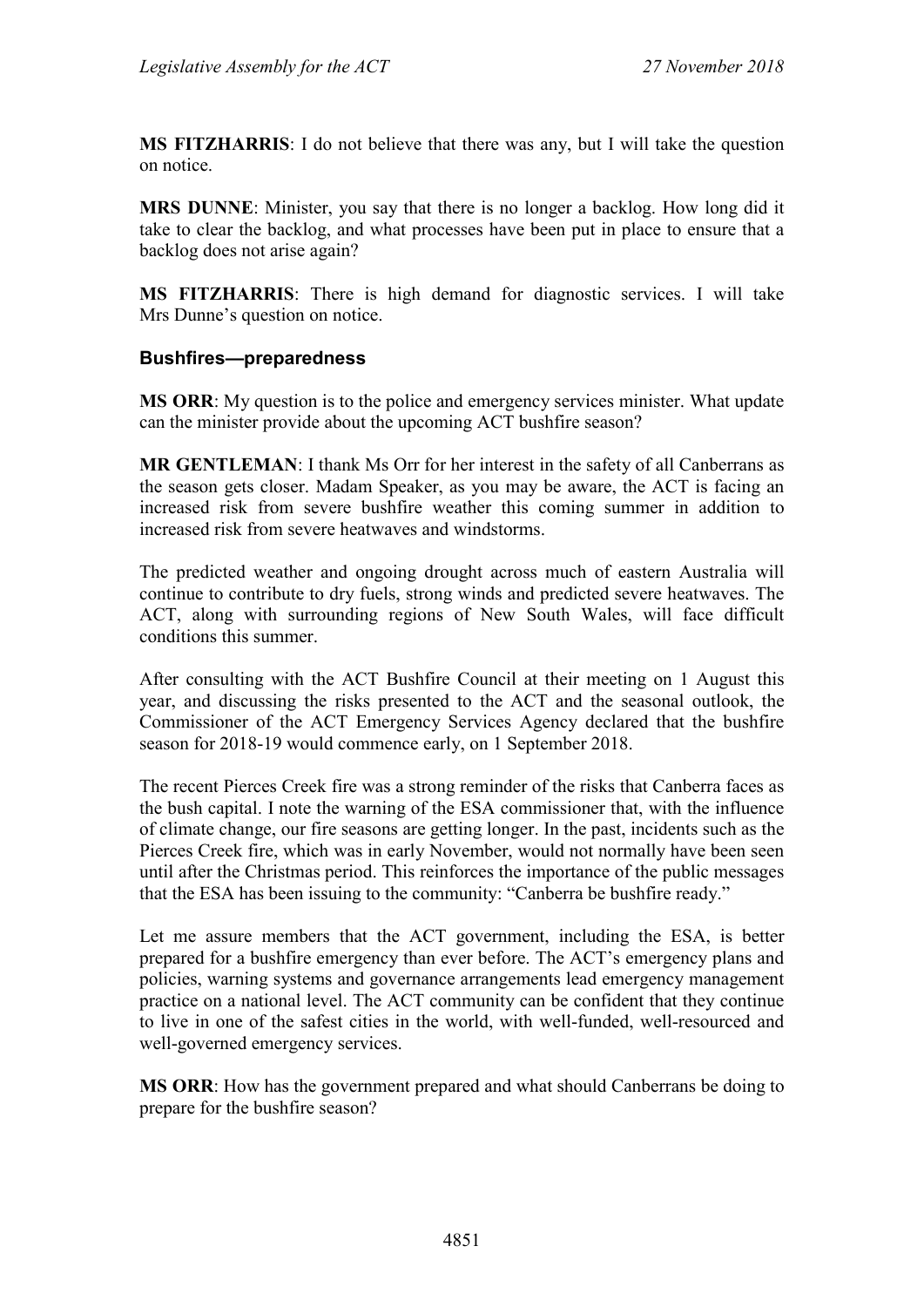**MR GENTLEMAN**: The ACT's emergency framework is viewed as best practice in emergency management. The ESA commissioner must prepare a strategic bushfire management plan setting out the strategies through which the government and the community will reduce the risks of bushfire in the ACT.

Hazard reduction burns are one of many important activities undertaken and since the 2003 fires a comprehensive program of hazard reduction burns has been implemented across the ACT by the parks and conservation service. Other mitigation activities undertaken by PCS and other agencies include slashing, grazing, mowing, physical removal of vegetation and trail upgrades and maintenance. Overall, 97 per cent of the activities in the bushfire operational plan were completed for the 2017-18 year, and this year's plan is being implemented.

While the ESA and government directorates are well prepared for the risks that the ACT may face, preparation for bushfire, storms and heatwaves is everybody's responsibility. The ESA conducts a range of community education preparedness activities under the banner of the Canberra be ready campaign, providing practical ways in which every Canberra resident can prepare themselves, their families and their homes for the dangers of an Australian summer.

As we approach what is anticipated to be a hazardous bushfire season I would encourage the community to visit the ESA website and download the bushfire survival plan. This will take you through the four simple steps to be ready for a bushfire. They are: discuss what to do if a bushfire threatens your home; prepare your home and get ready for the bushfire season; know the bushfire level alerts; and keep all the bushfire information, numbers, websites and smartphone apps at hand.

**MS CHEYNE**: Minister, what contribution do our emergency services personnel and volunteers make in preparing and keeping our city safe from bushfires?

**MR GENTLEMAN**: I thank Ms Cheyne for her interest in our volunteers. Our city is kept safe because of the dedication and hard work of our front-line personnel, both paid staff and volunteers. This comprises the ESA team made up of about 450 ACT Rural Fire Service members, over 300 ACT Fire & Rescue firefighters, 13 ACT Fire & Rescue staff, and nearly 200 firefighters in the parks and conservation service.

In support of our crews, we have fire weather analysts, media liaison officers, mapping specialists, communications specialists and a wide logistical and support capability, which all help to support our emergency women and men in the field to protect our community. As we contemplate our summer break, these individuals will continue working hard to make our city safer and, of course, respond to any emergencies that may arise.

I am proud of the support and services that this government has delivered to help our emergency services personnel. In terms of equipment, the ACT has access to heavy and medium tankers, light units, a bulk water carrier, urban pumpers, helicopters, and heavy plant and support vehicles. The ESA and PCS also have contracts in place for additional resources.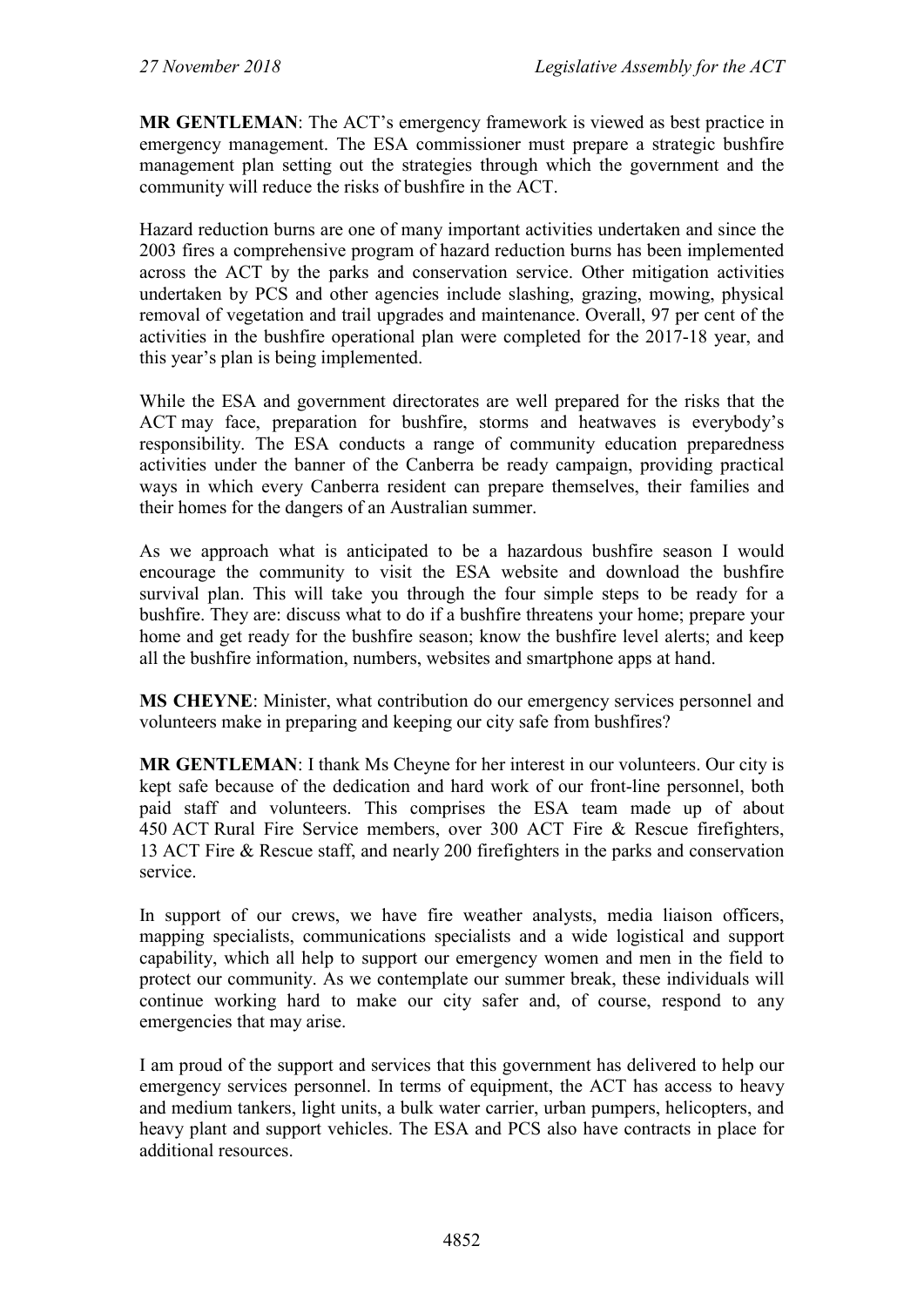On my behalf and that of the government and all Canberrans, I want to wish all our front-line personnel, including our ACTAS staff and ACT Policing, best wishes for this festive season and I hope that it is a quiet and uneventful period.

**Mr Barr**: Madam Speaker, I ask that all further questions can be placed on the notice paper.

## **Paper**

**MR STEEL** (Murrumbidgee—Minister for City Services, Minister for Community Services and Facilities, Minister for Multicultural Affairs and Minister for Roads) (3.22): Madam Speaker, I present the following paper:

ACT Multicultural Framework 2015-2020—First Action Plan—Summary of actions 2015-2018.

The document is an attachment to the ministerial statement I provided this morning.

## **Papers**

**Madam Speaker** presented the following papers:

Ombudsman Act, pursuant to subsection 21(2)—Ombudsman complaint statistics—Quarterly report for the period 1 July to 30 September 2018, dated 31 October 2018.

Freedom of Information Act, pursuant to section 67—Report on the operation of the *Freedom of Information Act 2016*—1 January to 30 June 2018, dated 21 November 2018.

Report of the Independent Arbiter—Icon Water Contracts with ActewAGL— Disputed Claim of Privilege—

Report, dated 2 November 2018, prepared by The Hon Richard Refshauge SC.

Supplementary report, dated 8 September 2018.

Inspector of Correctional Services Act, pursuant to subsection 30(2)—Report of a Review of a Critical Incident by the ACT Inspector of Correctional Services— Assault of a detainee at the Alexander Maconochie Centre on 23 May 2018, dated 22 October 2018.

Auditor-General Act, pursuant to subsection 17(5)—Auditor-General's Report No 11/2018—2017-18 Financial Audits Overview, dated 21 November 2018.

Standing order 191—Amendments to:

Crimes Legislation Amendment Bill 2018, dated 6 November 2018.

Government Agencies (Land Acquisition Reporting) Bill 2018, dated 8 November 2018.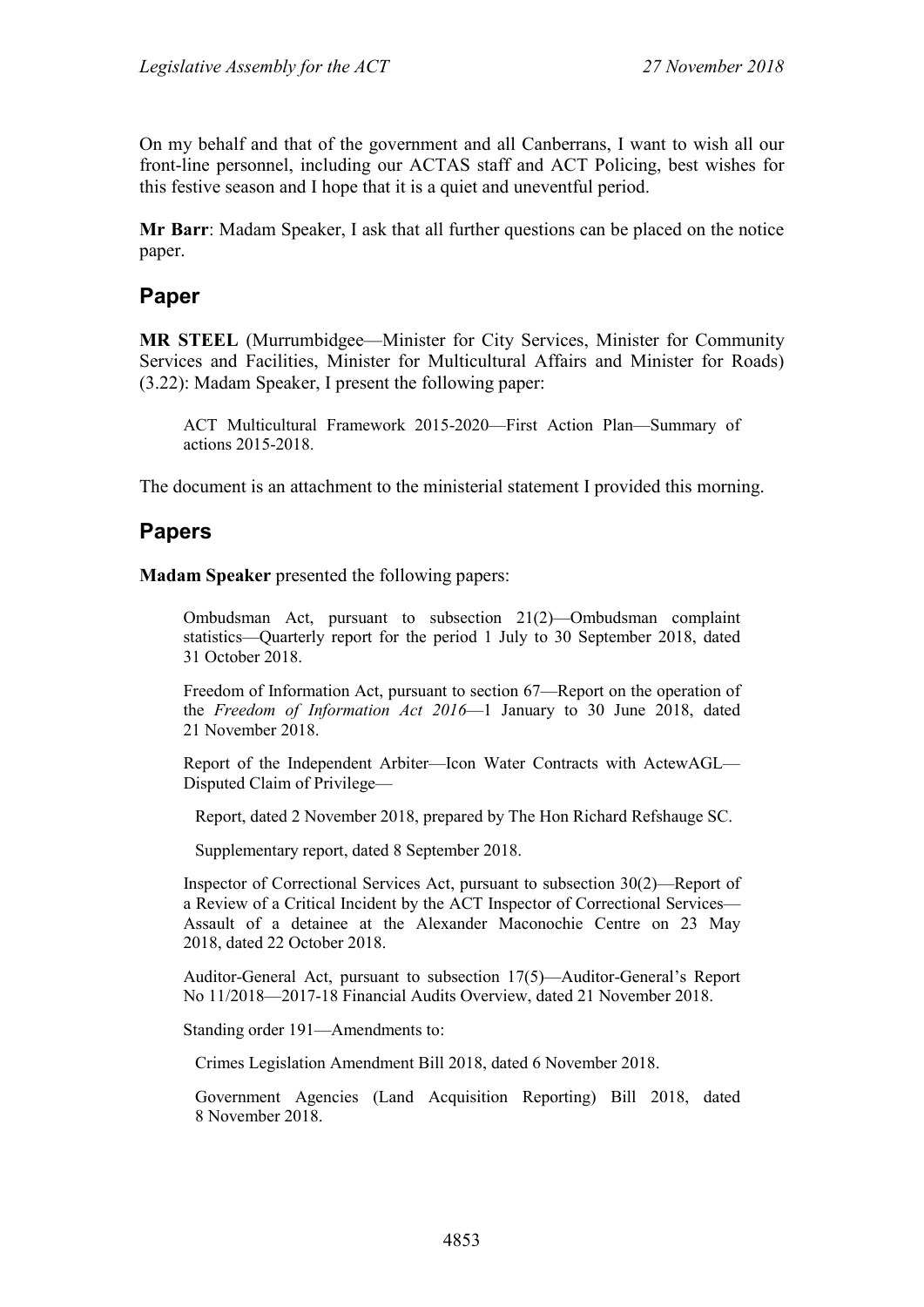Government Procurement (Secure Local Jobs) Amendment Bill 2018, dated 6 November 2018.

#### **Mr Barr** presented the following papers:

Trans-Tasman Mutual Recognition Act, pursuant to section 7—Trans-Tasman Mutual Recognition (Permanent Exemption for Emissions-controlled Products) Endorsement 2018 (No 1)—Notifiable Instrument NI2018-627, dated 13 November 2018.

Remuneration Tribunal Act, pursuant to subsection 12(2)—Determinations, together with statements for:

ACT Civil and Administrative Tribunal—Determination 12 of 2018, dated November 2018.

ACT Magistrates Court Judicial Positions—Determination 11 of 2018, dated November 2018.

ACT Supreme Court Judicial Positions—Determination 10 of 2018, dated November 2018.

Director of Public Prosecutions—Determination 14 of 2018, dated November 2018.

Part-time Public Office Holders—Determination 15 of 2018, dated November 2018.

Principal Registrar and Chief Executive Officer, ACT Courts and Tribunal— Determination 13 of 2018, dated November 2018.

### **Financial Management Act—consolidated financial report Paper and statement by minister**

**MR BARR** (Kurrajong—Chief Minister, Treasurer, Minister for Social Inclusion and Equality, Minister for Tourism and Special Events and Minister for Trade, Industry and Investment) (3.25): For the information of members, I present the following paper:

Financial Management Act, pursuant to section 26—Consolidated Financial Report—Financial quarter ending 30 September 2018.

I ask leave to make a statement in relation to the paper.

Leave granted.

**MR BARR**: I am delighted to present to the Assembly the September quarter 2018 consolidated financial report for the territory. As members are aware, this report is required under section 26 of the Financial Management Act 1996.

Madam Speaker, the September quarter headline net operating balance for the general government sector was a surplus of \$491 million. This result was \$76.2 million higher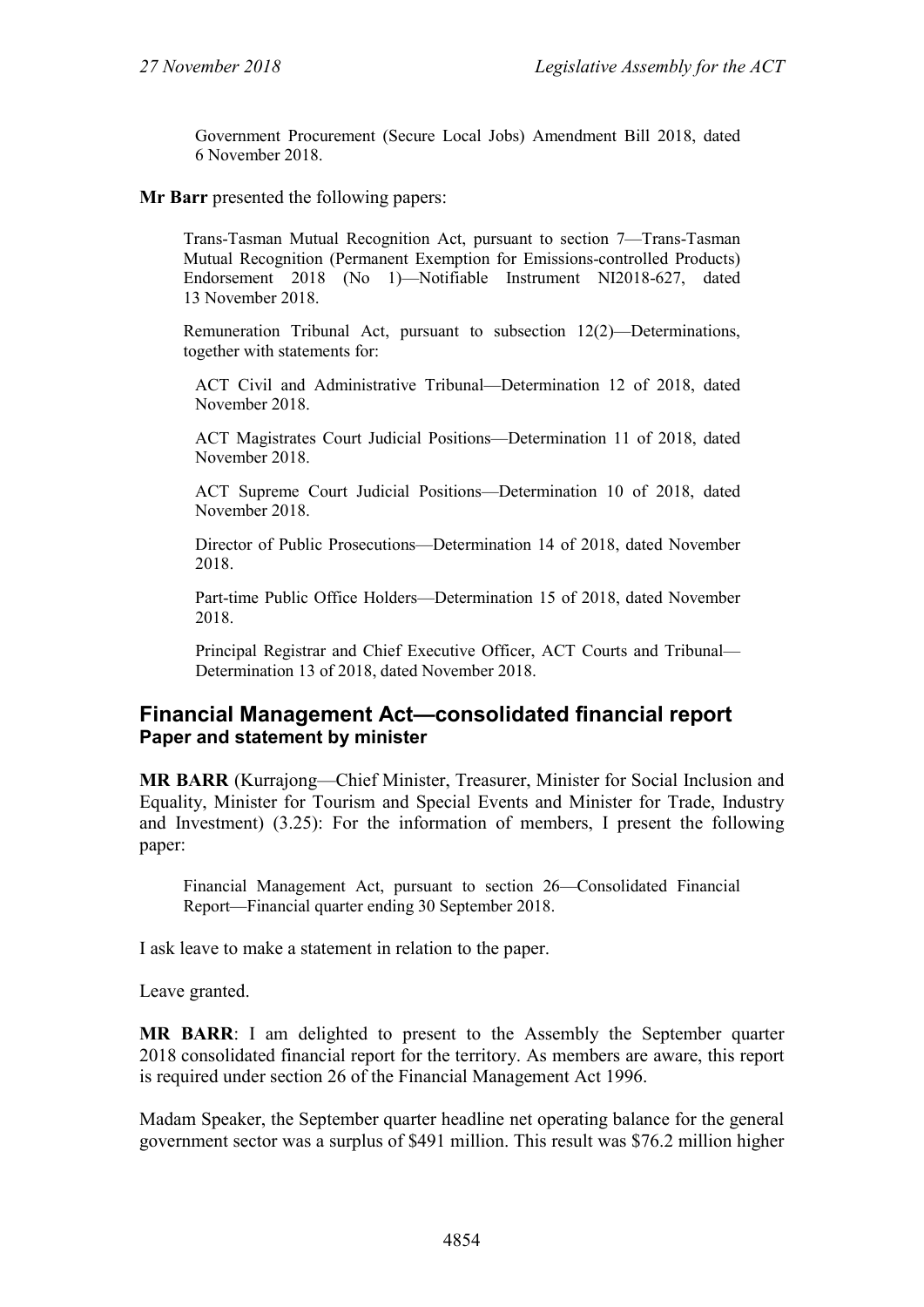than the year to date budget of \$414.8 million. This improvement mainly reflects the higher than estimated revenue due to the timing of land settlements for Denman Prospect stage 2 and lower than estimated expenditure associated with the timing of project and grant expenditure.

I can advise members that net debt for the general government sector as at 30 September 2018 was \$1,198.6 billion, which is \$103.6 million lower than the June 2018 result of \$1,302.2 million.

Net financial liabilities decreased, compared to 30 June 2018, by \$2,792.7 million, largely reflecting the change in the defined benefit superannuation liability estimate for 30 September 2018, based on a discount rate of five per cent compared to 3.11 per cent as at 30 June 2018. Madam Speaker, I commend the September quarter headline net operating balance surplus of \$491 million to the Assembly.

### **Financial Management Act—2018-19 capital works program progress report Paper and statement by minister**

**MR BARR** (Kurrajong—Chief Minister, Treasurer, Minister for Social Inclusion and Equality, Minister for Tourism and Special Events and Minister for Trade, Industry and Investment) (3.28): For the information of members, I present the following paper:

Financial Management Act, pursuant to subsection 30F(3)—2018-19 Capital Works Program—Progress report—Year-to-date 30 September 2018.

I ask leave to make a statement in relation to the paper.

Leave granted.

**MR BARR**: I present to the Assembly the September quarter 2018-19 capital works progress report. The 2018-19 budget committed to a capital works program with \$773 million available for expenditure. The government has successfully delivered \$146 million worth of capital investment: \$125 million on infrastructure development and \$21 million on information communications technology and plant and equipment. This included \$135 million spent on works in progress and \$11 million spent on new works.

The report being tabled today outlines projects that reached physical completion in the September quarter. For those in Tuggeranong, the Ashley Drive duplication, Ellerston Avenue to Johnson Drive, is operational while the contractor is rectifying any defects and landscaping areas. Ashley Drive duplication stage 2 is now operational while minor defects are being rectified. The Federal Highway and Old Well Station Road intersection upgrade is complete. The replacement of polyethylene aluminium composite panels at the Centenary Hospital for Women and Children, something that has been the subject of some debate in this place, was physically completed in the September quarter. I commend the full report to the Assembly.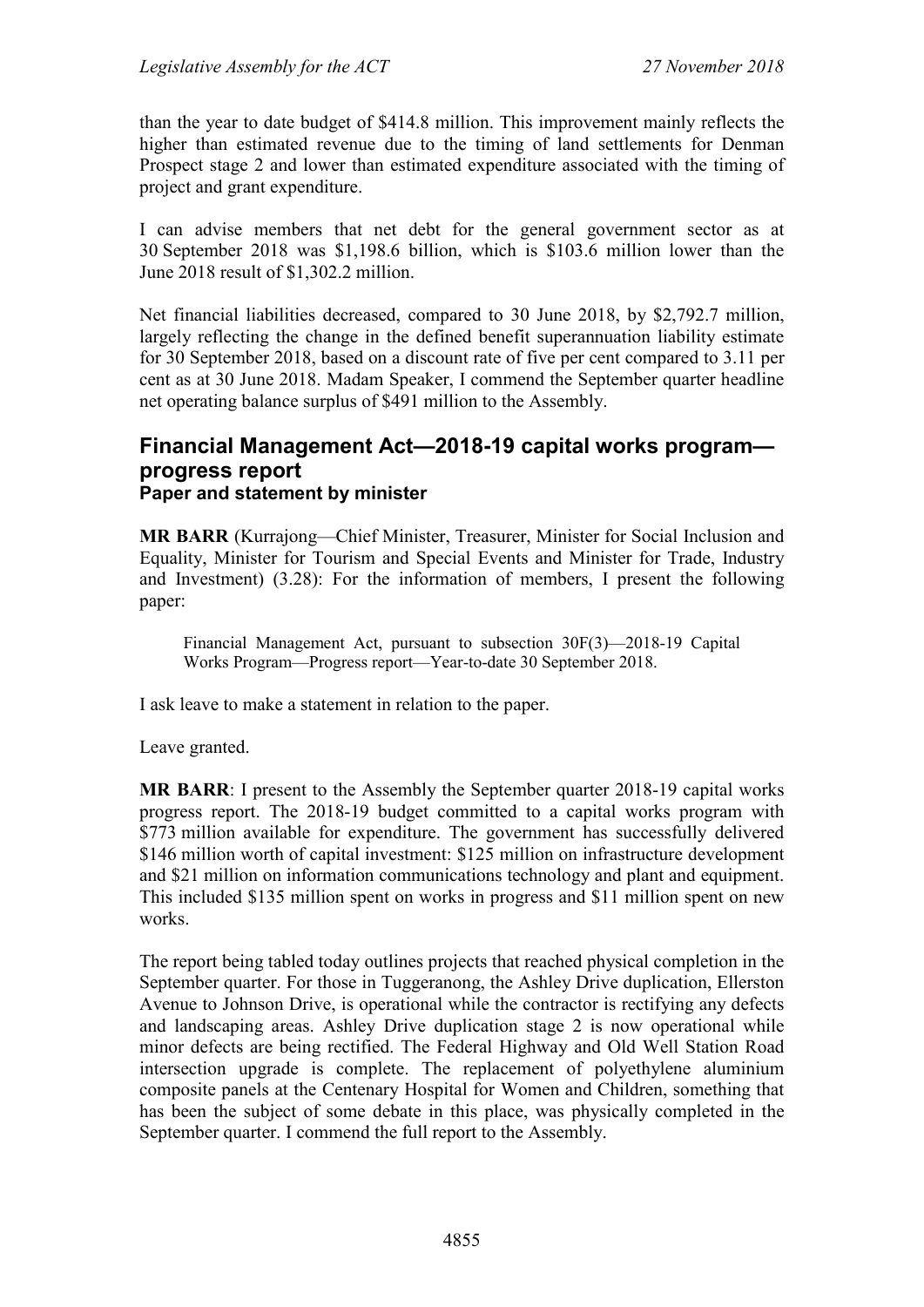#### **Supplementary answers to questions without notice Health—hydrotherapy Canberra Hospital—asbestos**

**MS FITZHARRIS**, by leave: With regard to questions from you, Madam Assistant Speaker Lee, and others seeking clarification on the hydrotherapy pool, I did make that clarification, through the Speaker, in October, in the last sitting period. The Speaker tabled the letter that I sent to her, so that clarification has been made.

Regarding asbestos, I was advised about asbestos removal works in July 2017 in ward 11A, which was being refurbished at the time. There is asbestos known to be in the Canberra Hospital campus, and this has been appropriately managed, in line with relevant workplace safety regulations and proceedings, codes of practice, and guidelines. Asbestos removal is a common activity in major refurbishment works.

# **Papers**

**Ms Fitzharris** presented the following papers:

Health Practitioner Regulation National Law—Health Practitioner Regulation National Law Regulation 2018 (No 166/2018), dated 12 October 2018, together with a general outline.

National Health Practitioner Ombudsman and Privacy Commissioner—Annual report 2017-18.

Australian Health Practitioner Regulation Agency and the National Boards, reporting on the National Registration and Accreditation Scheme—Annual Report 2017/18

Annual Reports (Government Agencies) Act, pursuant to section 13—Annual Reports—Transport Canberra and City Services Directorate—

2016-2017—Corrigendum, dated November 2018.

2017-2018—Corrigendum, dated November 2018.

### **Planning—call-in powers Paper and statement by minister**

**MR GENTLEMAN** (Brindabella—Minister for the Environment and Heritage, Minister for Planning and Land Management, Minister for Police and Emergency Services and Minister assisting the Chief Minister on Advanced Technology and Space Industries) (3.32): For the information of members, I present the following paper:

Planning and Development Act, pursuant to subsection 161(2)—Statement by Minister—Exercise of call-in powers—Development applications Nos 201732485 and 201732500—ACT Second Electricity Supply Project, dated 8 November 2018.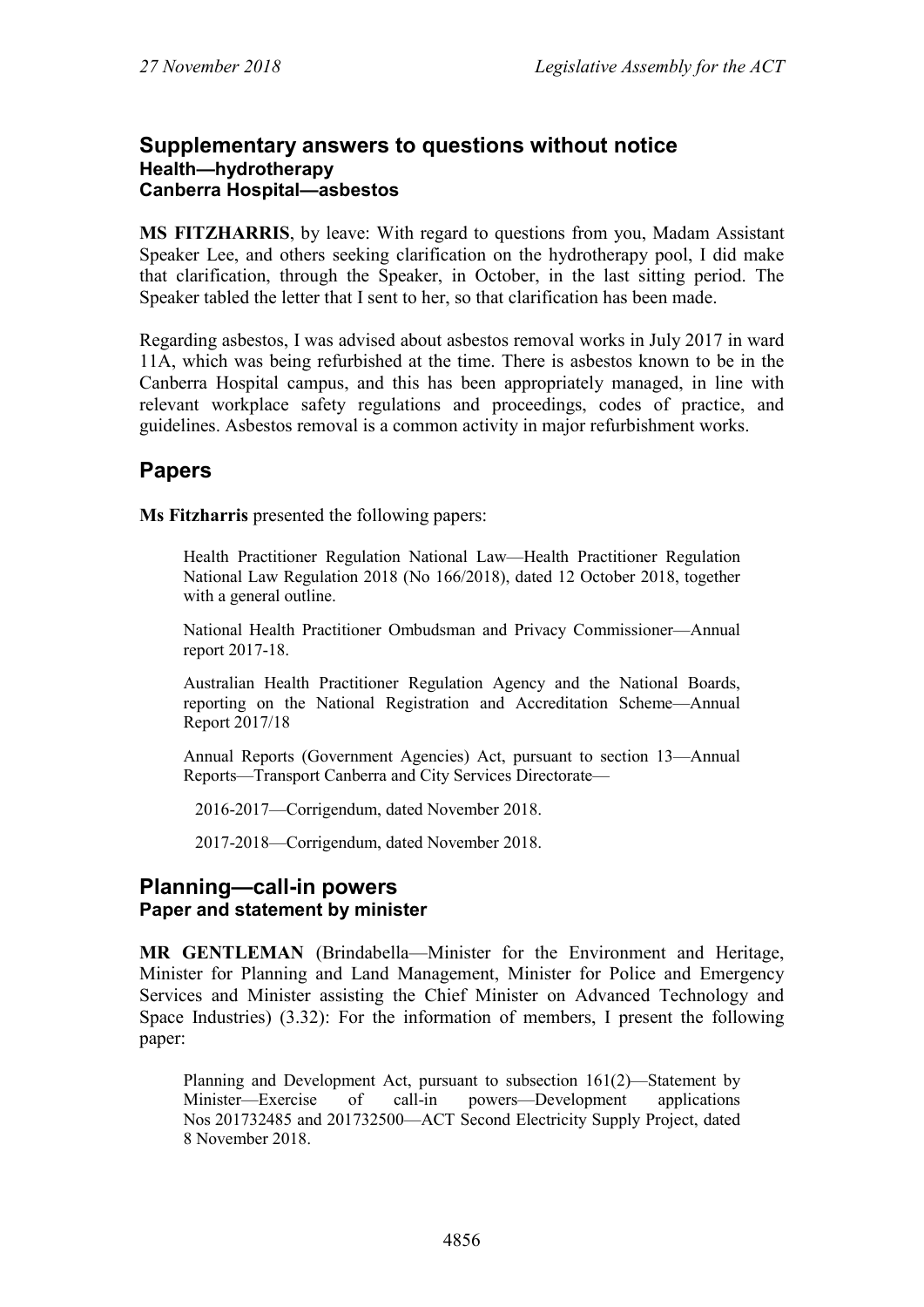I ask leave to make a statement in relation to the paper.

Leave granted.

**MR GENTLEMAN**: I am pleased to table this statement detailing my decision to give development approval to the ACT's second electricity supply project. This is a very significant infrastructure project for the territory and brings a benefit to each and every resident in ensuring a stable and secure electricity supply.

As required by section 161 of the Planning and Development Act 2007, I have tabled a statement that provides a description of the proposed development, details of the land where the development is proposed to take place, details of my decisions on the applications, the reasons for my decisions, and a summary of the significant community consultation that has occurred.

On 22 and 23 February 2018, WSP Australia formally lodged development applications for a proposed second electricity supply on behalf of TransGrid and Evoenergy. These utilities are required to construct a second electricity supply for the ACT under the ACT's electricity transmission supply code 2016. The code requires a second connection, with a separate substation, to ensure that the ACT has an ongoing and secure electricity supply. This requirement was put into place to protect against interruptions to the electricity network through matters such as severe storm events, bushfires or foul play.

The proposed works will include the construction of a new substation and associated transmission line works to connect to the existing electrical infrastructure and to create a geographically separate electricity supply. The proposed works are located across various blocks immediately to the west and south-west of the suburbs of Holt and Macgregor and consist of rural land largely used for grazing purposes. The works are in proximity to future residential estates that are currently under construction. However, the works are predominantly located within existing easements and parallel to existing infrastructure.

On 18 October this year, I directed the planning and land authority to refer to me the two development applications for the project: DA201732485 and DI201732500. On 8 November 2018 I approved the applications, subject to conditions under section 162 of the Planning and Development Act 2007, utilising my ministerial call-in powers. I am providing copies of the notices of decision for each development application as attachments to the statement I am tabling today.

In deciding the applications, I gave careful consideration to the requirements of the Territory Plan, the advice from expert referral entities, and the outcome of community consultation. I note that the proposal has been through significant community consultation processes, both for the environmental impact statement and for the development applications.

I have attached a summary of the community consultation undertaken for the EIS to the statement of decision that I am tabling today. Also, representations that were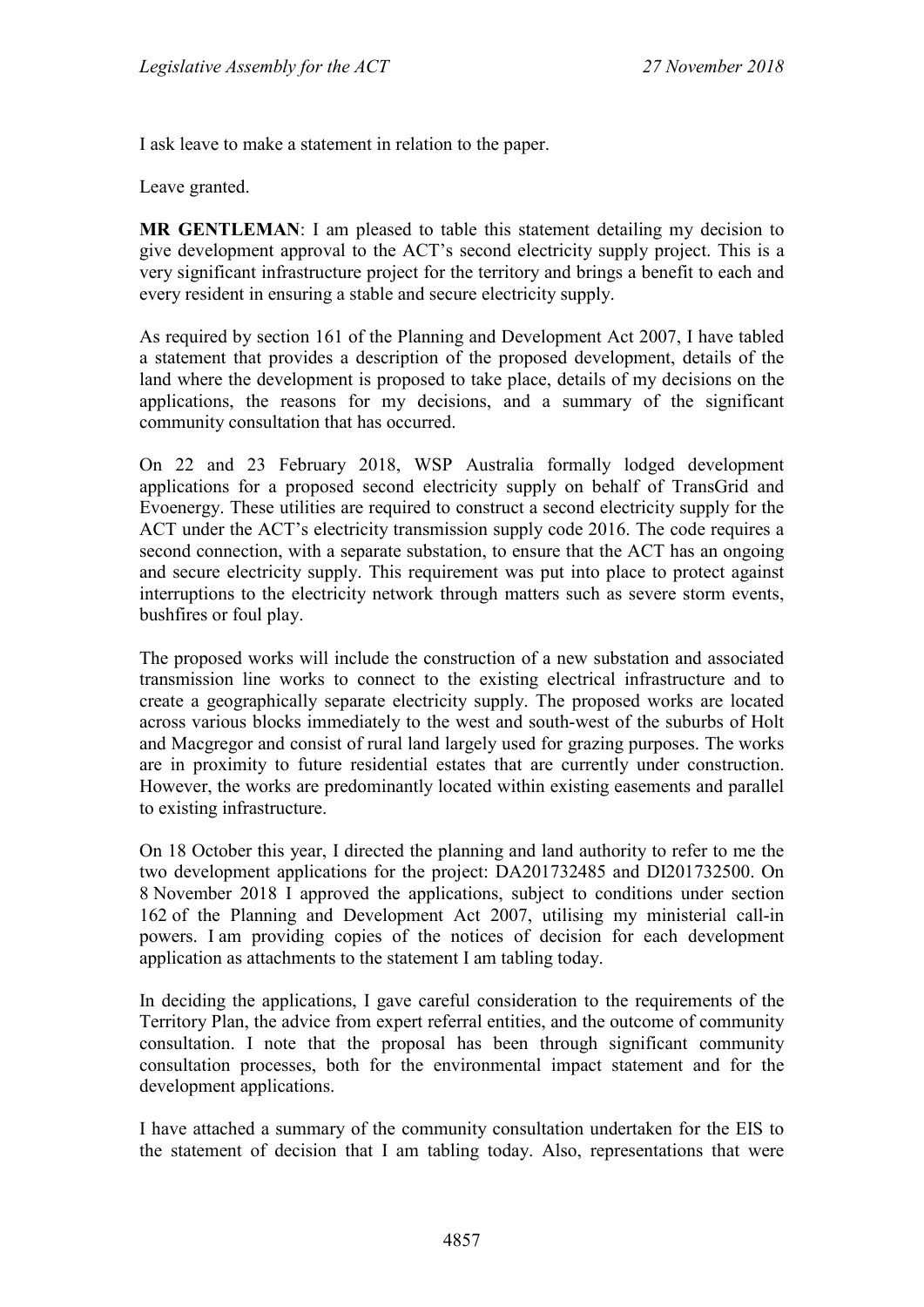received by the Planning and Land Authority during the public notification period for the development applications were given thorough consideration. Public notification for both development applications occurred between 5 March and 26 April 2018.

The notices of decision that I am tabling today provide a summary of the key issues raised during public notification and how I have considered these issues. In relation to my decision to approve the development applications, I have conditioned the approvals to address the requirements of entities and current legislation, among other things, such as requiring a construction and environmental management plan, the protection of land with environmental and heritage value, continual communication with surrounding landholders, and independent review and compliance.

I have utilised my call-in powers in this instance as the construction of a second electricity supply will provide a substantial public benefit to the Canberra community by ensuring the energy security of the territory and protecting against future disruptions to the network. This will have benefits for all members of the community and ensure that critical services, such as hospitals and emergency response, and government agencies have a reliable electricity supply. Energy security is a major policy issue facing governments around the world. I am happy to be able to give development approval to such an important project for the future of the territory.

In conclusion, I am pleased to have been able to make this important decision for the second electricity supply project. I table a statement outlining the details of my decision, including a copy of each notice of decision and a summary of the community consultation undertaken as part of the EIS process.

## **Papers**

**Mr Gentleman** presented the following paper:

Apollo 11 Mission—50th Anniversary—Response to the resolution of the Assembly of 11 April 2018.

#### **Mr Ramsay** presented the following papers:

Annual Reports (Government Agencies) Act, pursuant to section 13—Annual report 2017-2018—Public Trustee and Guardian—Corrigendum, dated 31 October 2018.

Crimes (Controlled Operations) Act, pursuant to subsection 28(9)—Australian Criminal Intelligence Commission—Controlled Operations—Annual report 2017/18, dated 8 August 2018.

Crimes (Surveillance Devices) Act, pursuant to subsection 38(4)—Australian Criminal Intelligence Commission—Surveillance Devices—Annual report 2017/18, dated 8 August 2018.

Energy Efficiency Rating Scheme—Proposed review—Response to the resolution of the Assembly of 1 August 2018.

Gaming Machine Act, pursuant to section 168—Community contributions made by gaming machine licensees—Report by the ACT Gambling and Racing Commission—2017-18, dated 30 October 2018.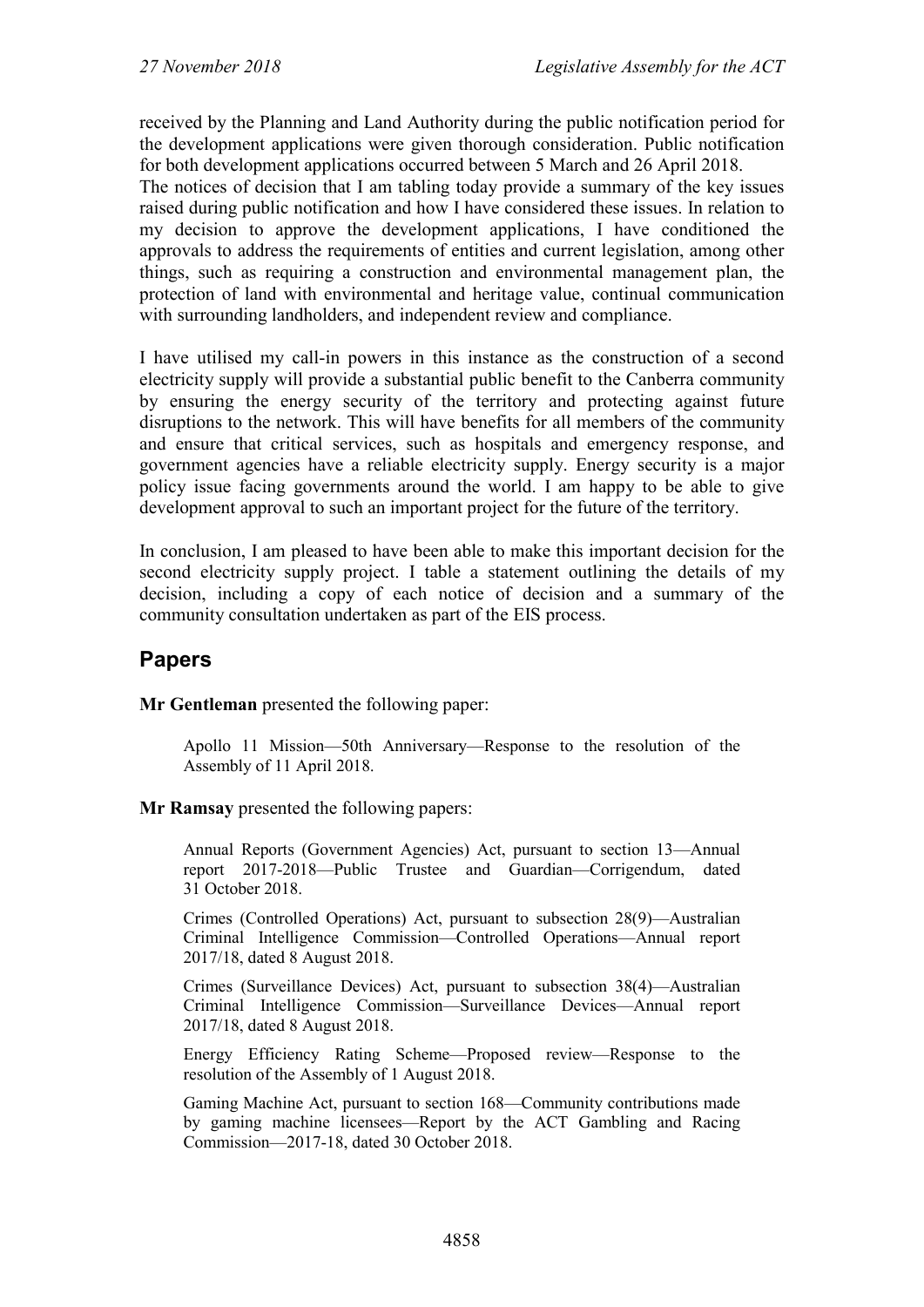**Mr Rattenbury** presented the following papers:

Heavy Vehicle National Law as applied by the law of States and Territories—

Heavy Vehicle (Registration) National Regulation (2018 No 298), together with an explanatory statement.

Heavy Vehicle National Legislation Amendment Regulation 2018 (2018 No 299), together with an explanatory statement.

**Mr Gentleman** presented the following papers:

#### **Subordinate legislation (including explanatory statements unless otherwise stated)**

Legislation Act, pursuant to section 64—

Adoption Act—Adoption (Fees) Determination 2018 (No 2)—Disallowable Instrument DI2018-267 (LR, 1 November 2018).

Civil Law (Wrongs) Act—Civil Law (Wrongs) The Institute of Public Accountants Professional Standards Scheme 2018—Disallowable Instrument DI2018-268 (LR, 5 November 2018).

Food Act—Food (Fees) Determination 2018 (No 1)—Disallowable Instrument DI2018-261 (LR, 25 October 2018).

Government Procurement Act—

Government Procurement (Secure Local Jobs Model Contract Terms) Determination 2018, including a regulatory impact statement—Disallowable Instrument DI2018-282 (LR, 22 November 2018).

Government Procurement (Secure Local Jobs) Amendment Regulation 2018 (No 1), including a regulatory impact statement—Subordinate Law SL2018-22 (LR, 22 November 2018).

Government Procurement (Secure Local Jobs) Code 2018, including a regulatory impact statement—Disallowable Instrument DI2018-283 (LR, 22 November 2018).

Housing Assistance Act—

Housing Assistance Rental Bond Program 2018 (No 1)—Disallowable Instrument DI2018-270 (LR, 15 November 2018).

Safer Families Assistance Program 2018 (No 1)—Disallowable Instrument DI2018-271 (LR, 15 November 2018).

Major Events Act—Major Events (Domain Cricket Test Match) Declaration 2018 (No 1)—Disallowable Instrument DI2018-280 (LR, 22 November 2018).

Medicines, Poisons and Therapeutic Goods Act—Medicines, Poisons and Therapeutic Goods (Fees) Determination 2018 (No 1)—Disallowable Instrument DI2018-262 (LR, 25 October 2018).

Public Health Act—Public Health (Fees) Determination 2018 (No 1)— Disallowable Instrument DI2018-260 (LR, 25 October 2018).

Race and Sports Bookmaking Act—Race and Sports Bookmaking (Sports Bookmaking Venues) Determination 2018 (No 3)—Disallowable Instrument DI2018-263 (LR, 25 October 2018).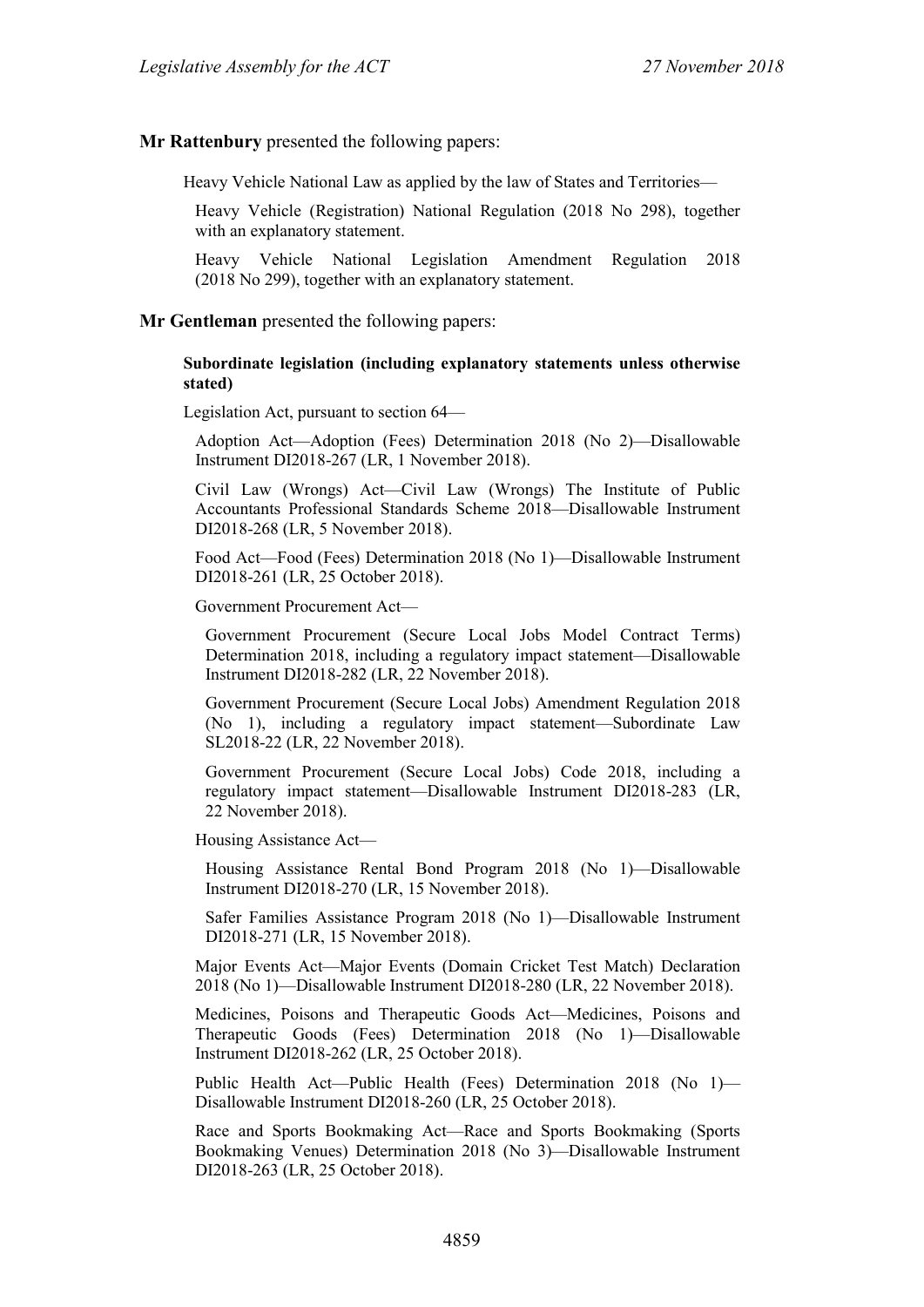Radiation Protection Act—Radiation Protection (Fees) Determination 2018 (No 1)—Disallowable Instrument DI2018-259 (LR, 25 October 2018).

Territory Records Act—

Territory Records (Advisory Council) Appointment 2018 (No 1)— Disallowable Instrument DI2018-264 (LR, 29 October 2018).

Territory Records (Advisory Council) Appointment 2018 (No 2)— Disallowable Instrument DI2018-265 (LR, 29 October 2018).

University of Canberra Act—

University of Canberra Council Appointment 2018 (No 1)—Disallowable Instrument DI2018-272 (LR, 15 November 2018).

University of Canberra Council Appointment 2018 (No 2)—Disallowable Instrument DI2018-273 (LR, 15 November 2018).

University of Canberra Council Appointment 2018 (No 3)—Disallowable Instrument DI2018-274 (LR, 15 November 2018).

Victims of Crime (Financial Assistance) Act—Victims of Crime (Financial Assistance) Amendment Regulation 2018 (No 1)—Subordinate Law SL2018-20 (LR, 30 October 2018).

# **Gaming Legislation Amendment Bill 2018**

Debate resumed.

**MR RATTENBURY** (Kurrajong) (3.39): The Greens are pleased to support this bill which legislates for some key items in the parliamentary agreement, including the pathway to get down to 4,000 gaming machines in the ACT by 2020. This bill is a reflection of the Greens' longstanding commitment to reduce harm from poker machines and the shift we have seen in this Assembly to take a public health approach to gambling policy.

The bill provides a range of other significant changes, including amendments to the community contributions scheme in response to the Auditor-General's report and the recent consultation process. The bill will improve harm minimisation by increasing penalties for a breach of the code of conduct and allow for the use of undertakings under the Gaming Machine Act 2004 as an enforcement measure. The bill also includes an important symbolic change, with references to "problem gambling" changed to reflect a harm reduction approach, taking the shame and stigma away from those who have experienced gambling harm.

For a long time the Greens have said that a business model that relies on revenue from problem gambling is a broken business model. We want to support clubs and our community to move away from poker machines and start taking problem gambling seriously, and this package is a crucial step in that process. Since the inclusion in the parliamentary agreement of a commitment to reduce the number of poker machines in the ACT to 4,000 the government has been engaging with clubs, community groups and people with lived experience to develop a pathway to achieve that goal.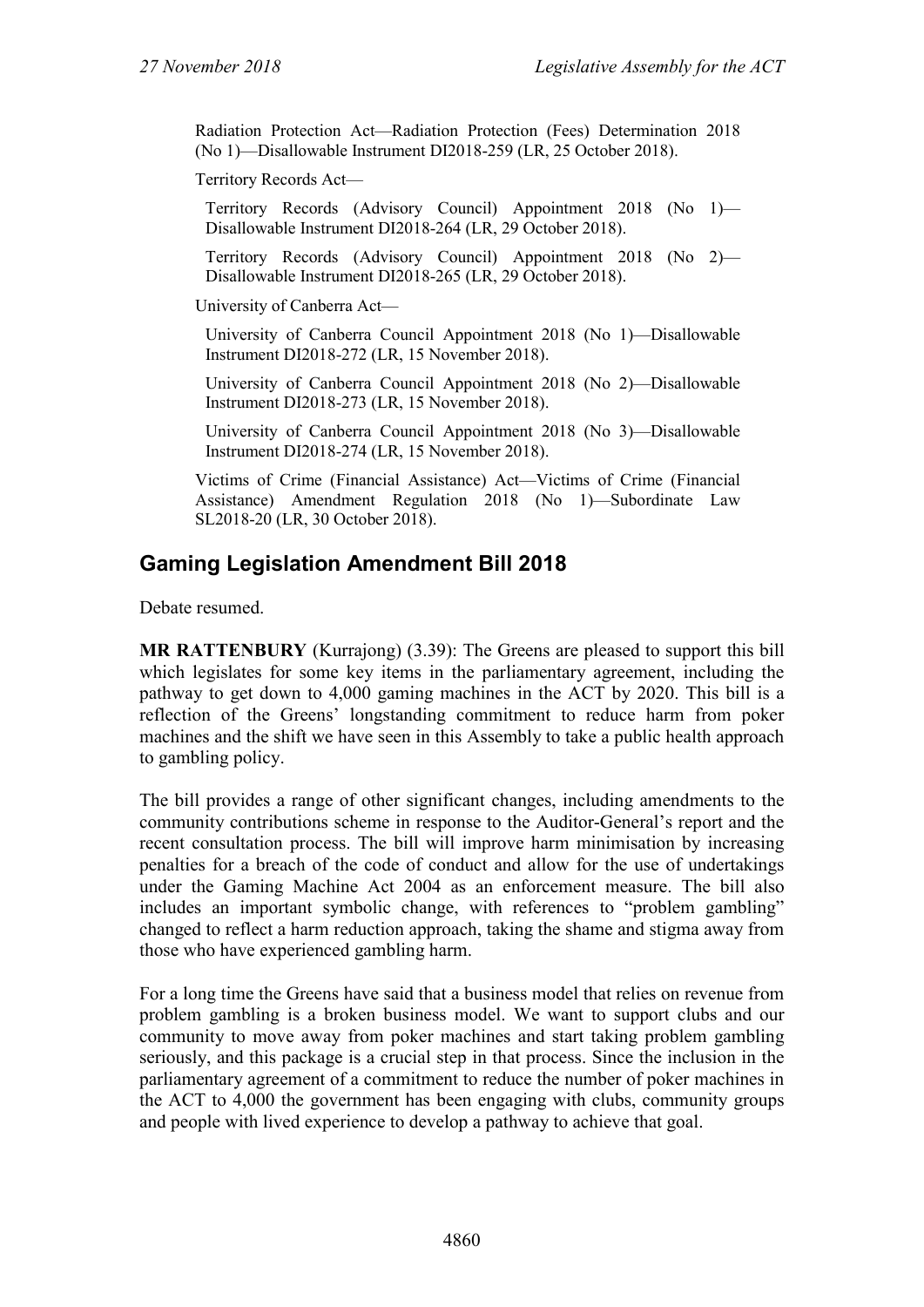This is probably a moment to recall that the first set of harm minimisation round tables started back in July 2017, and an options paper with a range of different models was released in August 2017. In April this year the government engaged Mr Neville Stevens AO to help develop the final model which would provide a pathway to 4,000 machines and provide enough support for clubs to manage that process. Mr Stevens's final report and the government's response to it were tabled in the Assembly in August this year.

The Greens recognise that this is a significant change for the clubs industry and that the circumstances of each club will be different. That is why Mr Stevens's engagement has been so critical to this process, to provide an individualised approach with each club, rather than assuming that one size fits all would be an effective strategy.

The passage of this legislation today will give effect to some key elements of the authorisation surrender process. However, Mr Stevens has been working with clubs since August to identify how they can best take advantage of the incentives on offer through the voluntary surrender process. This legislation puts in place a scheme that offers a range of monetary and offset incentives to encourage voluntary surrender but also sets a deadline for compulsory surrender if required. While this is a significant time of change for the clubs industry, these are important reforms for the ACT community. Gambling harm is a real and serious issue and the saturation of machines across Canberra is resulting in more harm for many people in our community.

The latest research shows the ACT having the second highest gaming machine density in Australia, a density of 14.8 machines per 1,000 adults. We have 2½ times the density of Victoria, twice that of Queensland, and, other than New South Wales, which has 15.5 machines per 1,000 adults, we have a higher density than all the other states and territories. In 2015-16 real expenditure from poker machine gambling in the ACT was \$168.5 million, accounting for 73 per cent of all gambling expenditure in the territory. Estimates suggest there were around 62,300 poker machine users at that time, with each spending an average \$2,667 per annum. This is an amount that some people cannot afford to lose—and, of course, that being an average, many are losing more than that.

Based on prevalence data, about 17,000 people or 5.4 per cent of adults in the ACT were directly affected by gambling harm in the territory in 2015-16. About 4,700 of these people experienced harms at moderate or high levels. And while internet gambling does represent an emerging issue of concern for gambling harm, experts continue to say that the major priority for gambling harm prevention must be to remain focused on electronic gaming machines.

Over the past few years we have had a very public and important conversation with the ACT community, and it is clear that they believe we can no longer turn a blind eye to the harm that pokies are causing here in Canberra. A recent report published by ACTCOSS and the Canberra Gambling Reform Alliance called *Stories of Chance* highlighted the human impacts of the figures I have just quoted—and they are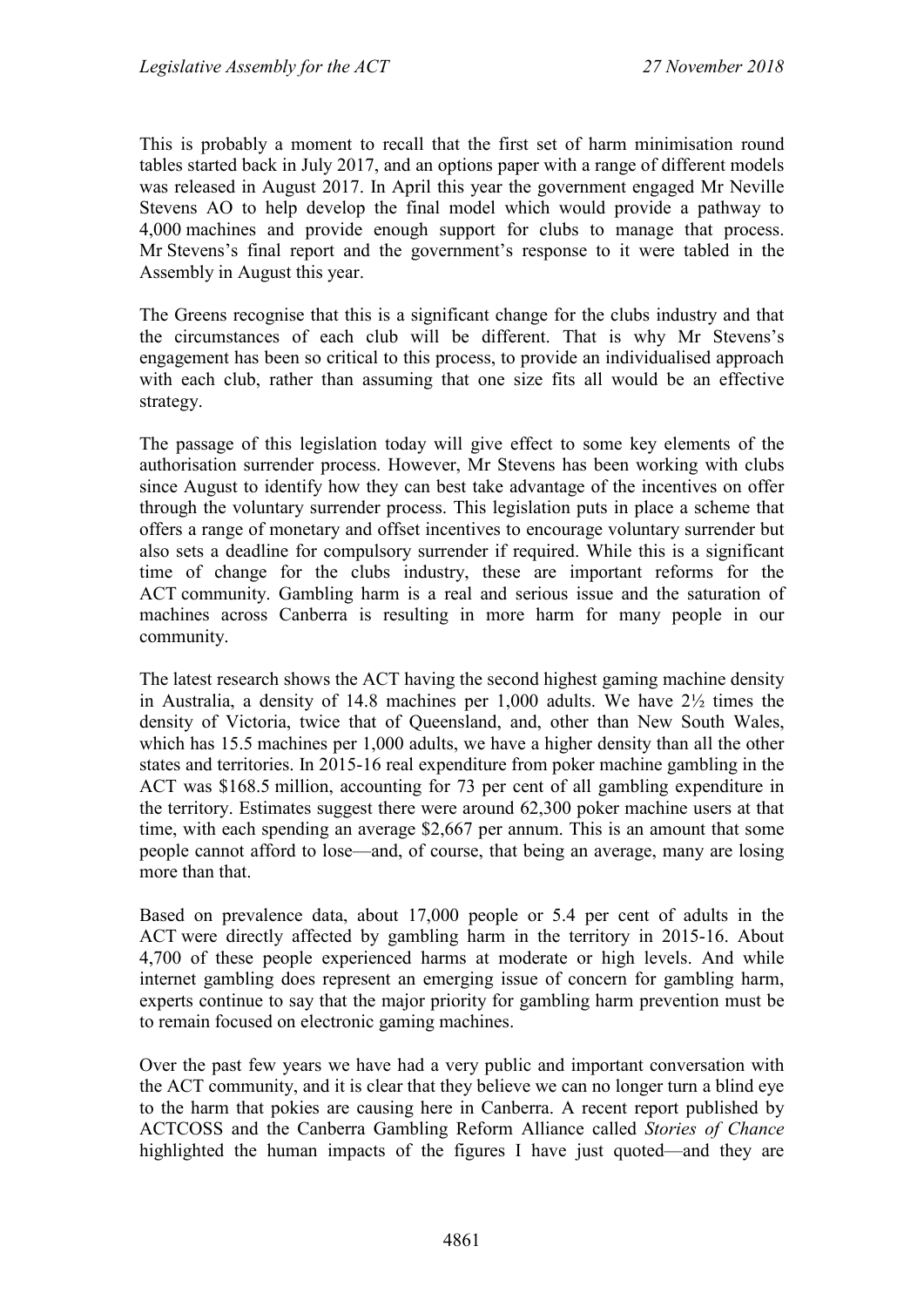figures—and it is hard to put a human face to them. That is, I think, the strength and power of this report. To put it simply, we have too many machines doing too much damage to too many people with too few limits.

Reducing the number of machines in the ACT is one significant step we can take to start to turn this around. Of course, it is not the only way to reduce harm, and I have spoken before in this place about harm minimisation measures such as \$1 bets and mandatory precommitment that are also important parts of a suite of harm reduction approaches. These are changes the Greens will continue to advocate for, but that is not to downplay the potential impact of this legislation and the measures that we are taking today, which will have an impact when it comes to reducing gambling harm.

I also want to note that, while the pathway to 4,000 machines outlines a need for all clubs to reduce their poker machine numbers and provides an incentive for those that wish to go pokies free, the majority of machines will come from the biggest clubs. This is part of an evidence-based approach, as research has clearly established that large venues are associated with relatively high expenditure and greater levels of harm. The average number of poker machines across ACT venues is 93, which is well above that for most other states and territories. The average number of machines in New South Wales venues is 36—broken down, it is 62 in clubs and 15 in hotels—in Victoria it is 53 and in Queensland it is 38. This is not an area where we want to be leading the nation.

What we also know is that problems derived from gambling are often viewed as a source of significant stigma. Gamblers blame their lack of self-control and see themselves as failures. Those affected by a loved one's gambling are often deeply embarrassed as well as financially imperilled. This makes it difficult for people to articulate their experiences.

I want to be clear that the Greens' view is that this is an issue of addiction, and it should be treated as such. Blaming the individual is damaging to them and it does not prevent further harm to others in the future. We are lucky in the ACT that a number of people with lived experience have chosen to come forward and tell their stories to help the community fully understand how this issue can affect people. As Mitch, in the *Stories of Chance* report, said:

The long-term damage problem gambling can cause and the impact it can have on an individual, their family and friends is profound. It can ruin your life and be the start of other problems like substance abuse, violence, crime or even homelessness.

Fewer poker machines in Canberra is one way we can start to reduce this kind of harm, and I am proud that the Greens have led the debate on this important issue.

This bill is also significant for the changes it proposes to the community contributions scheme. Our clubs do a great job of supporting many community organisations, in particular local sport, but it was clear from the Auditor-General's report that the scheme needed to be reviewed and tightened up to allow us to better understand the exact nature of the expenditure and the community contribution claimed.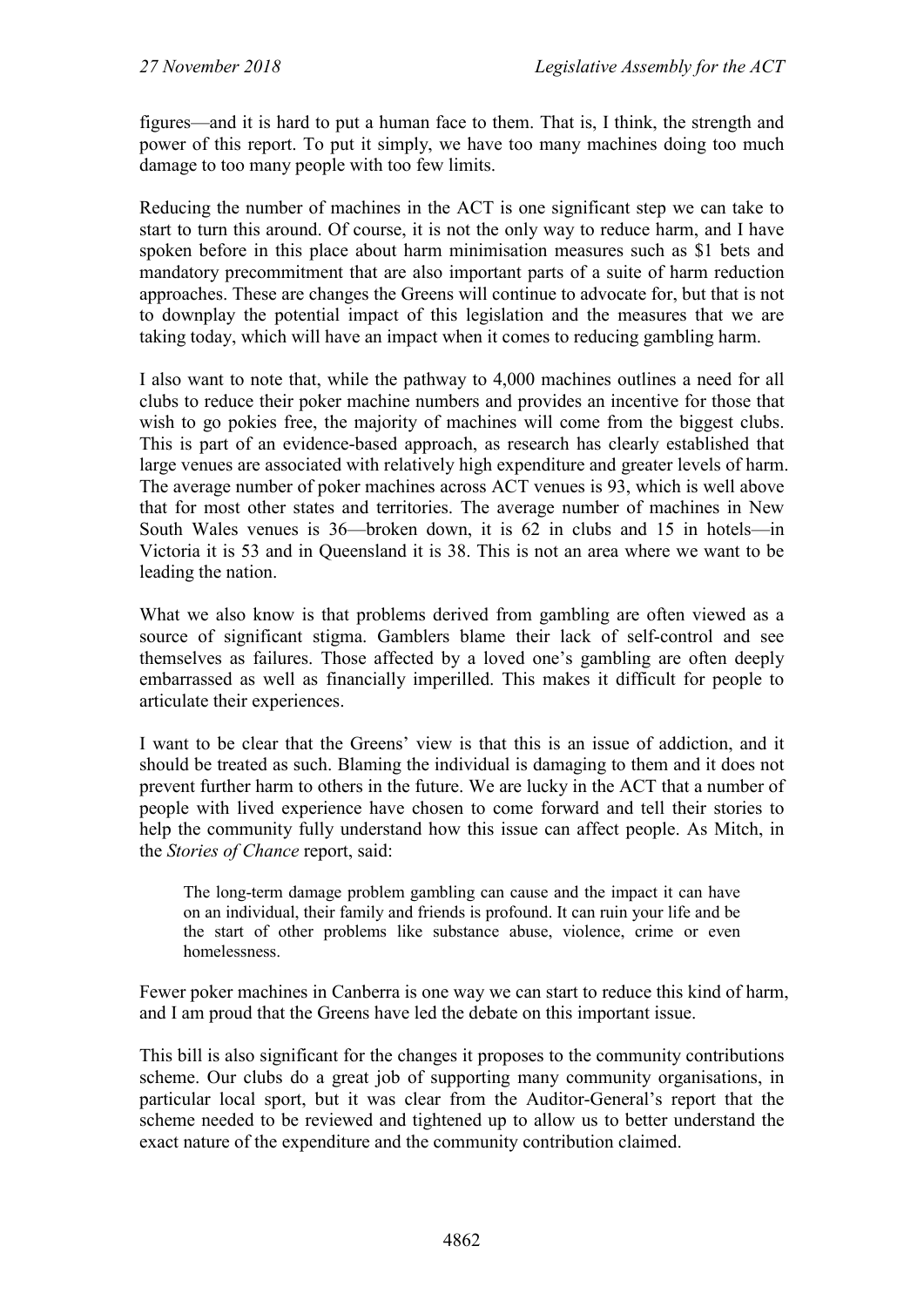The reforms proposed through this bill are modest, with a small increase in funds for gambling harm reduction and a similarly small amount to go to the Chief Minister's charitable fund to broaden the reach of the scheme to more community groups. The reforms also propose clearer criteria for claiming contributions. I understand that some of these details are still being worked out through the regulations, which are still open for public consultation.

I know there are some in the community who believe that that the central focus of the scheme should be on gambling harm minimisation, in recognition of where its funding comes from. As Mitch in *Stories of Chance* noted:

When the clubs talk about their contributions to the community that means nothing to a gambling addict. If you've lost thousands and thousands of dollars, what does that mean to you?

I think Mitch asks an important question and it is one I have reflected on in discussions with people who say to me, "But my child gets a subsidised football jumper." That is welcome for that individual, but one cannot simply accept that and the many other things that are doled out without reflecting on the impact on the other side of the equation.

At the same time, I do acknowledge that the contributions from the scheme are significant and they are of great benefit to many people across our community. These changes seek to find a balance that continues to support sport and cultural activities, community activities and charity activities whilst also not accepting those funds at the expense of gambling harm to others. Finding that balance is difficult, and I think this needs to be an area we continue to look at, particularly as I hope we start to see club revenue sources diversify from a reliance on poker machines.

I also want to speak briefly on the changes in this bill to improve enforcement and transparency, including higher financial penalties as disciplinary action and the ability to enter into enforceable undertakings where breaches of the code of conduct are identified. If we are genuine about taking gambling harm seriously then there need to be serious penalties for those who breach the rules.

In particular I want to acknowledge Professor Laurie Brown, whose advocacy through this process has created this momentum for change. We often hear about the need for personal responsibility on these issues but this fails to acknowledge the addictive nature of gambling products. Personal responsibility has to be matched by the responsibility of industry to be open about the intentional addictive design of their machines and to respond by providing adequate protections for the people playing them.

We know that harms from gambling affect more than simply the gambler. Research estimates that each high-risk gambler affects six others on average, each moderaterisk gambler three others, and each low-risk gambler one other person. On that basis we can estimate that over 47,000 people in the ACT are affected by gambling harm at any one time. This is equivalent to 11.8 per cent of the total ACT population,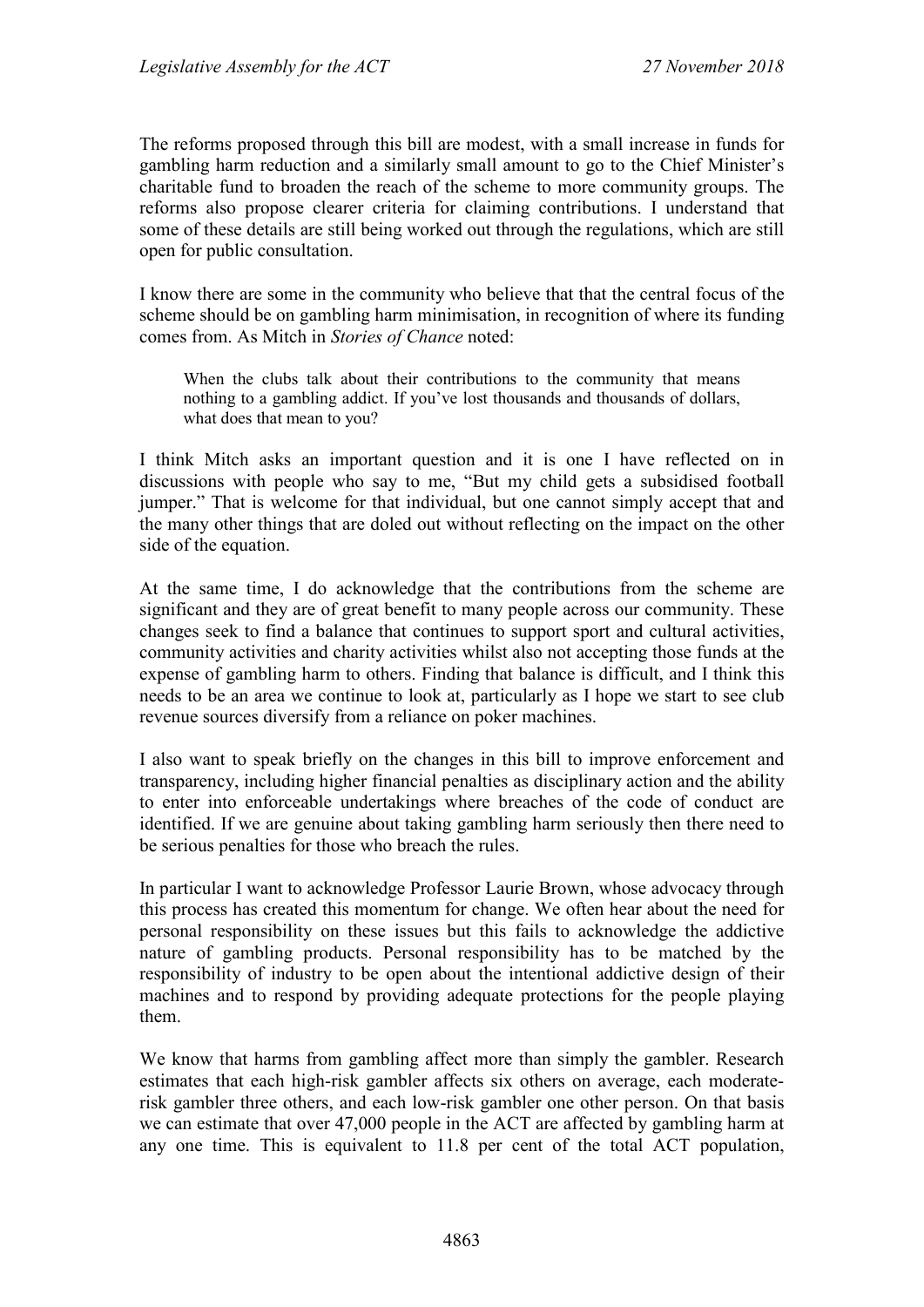essentially one in eight people. This is a real and significant issue and the vast majority of this harm comes from poker machines. Whilst we still have some way to go, this legislation is an important step towards reducing the saturation of poker machines across the ACT and minimising the harm that comes from them.

I do encourage all clubs to continue to engage with Mr Stevens in the lead-up to the voluntary and compulsory surrender deadlines so that this process can be as smooth as possible. And I will take this opportunity to once again, on that point, reiterate my desire to see clubs continue to operate in this territory. I have said many times on the public record that our beef is not with clubs. Our beef is the fact they have built a business model that relies on the excessive use of poker machines that has the impacts in our community that I have just described.

One of the more extraordinary things in today's debate, and frankly that I have heard for a while in the Assembly, was Mr Parton standing up earlier this afternoon and boasting that he had told people in clubs that I fantasised about the closure of clubs. He went on to regale them with the other things I apparently hold a view on. It is not true. If Mr Parton were to take the time to research the public record he would know that I have stated time and again that we want to see clubs in our community. We see clubs as important social venues. We recognise the role that they can play in our community but we also recognise the harm they can inflict in our community with their current business model.

The fact that Mr Parton is willing to go out in the community and wilfully misrepresent my position on these matters demonstrates an extraordinary lack of integrity that Mr Parton brings to politics. He cannot just go out and claim that somebody else says something that they have never actually said. We can have political contests. We can have differences of view. But this is not a joke. This is not a bit of buffoonery on radio. These are real issues being debated here in our community. I invite Mr Parton to reflect on his personal conduct because I think conducting himself in the way he described today in the chamber—it is not me presenting what he did; it is him boasting about what he did—does no credit to ACT politics.

The ACT Greens are very pleased to offer our support for this bill today. We believe it will make an important difference for our community and we think that is a discussion that will need to keep going because this is an evolving space. But I think that what is being put forward here is a sensible pathway for our clubs in our community to start to play a different role to what they have played over the last decade or so as the cash has been poured into the poker machines and has distorted their view of their financial model.

**MR MILLIGAN** (Yerrabi) (3.55): I rise today as it is important to speak as the shadow minister for sport and rec on the proposed changes to community contributions. I am appalled at the lack of transparency the government has shown in relation to this issue and their blind ambition to dismantle clubs and build their own empire by bolstering the Chief Minister's own charitable fund. If you went out to any of the community clubs on any given day and talked to the patrons, the staff and the community groups that they support, you would abandon your attack on these Canberra institutions.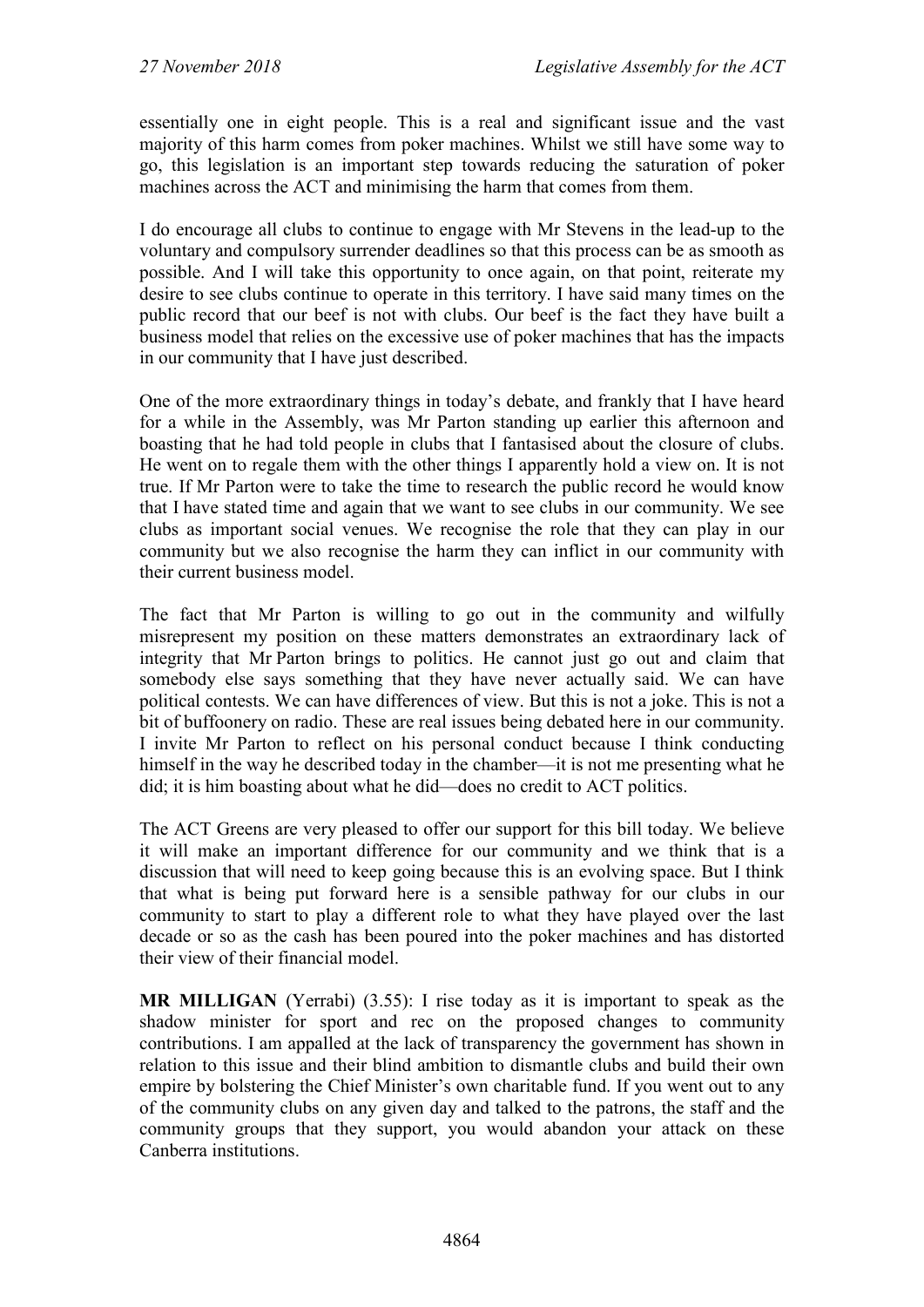Before I go any further, I thank my colleague Mark Parton, the shadow minister for gaming and racing, for his fierce advocacy and his ability to turn up the heat. He has really helped to rally and mobilise the community and give clubs a voice. I am also here to help give the thousands of sports and recreation users and groups a voice.

The community contributions scheme provides millions of dollars in support to local sport and recreation—\$11 million, in fact. The attack on this contribution has been the largest driver behind public outrage at these changes. During the community consultation the government received hundreds of submissions, websites were established, forums were held, clubs repeatedly invited the government to meet with them, and yet here we are. The government has retained the contribution level at eight per cent, but there is an additional 0.8 per cent tax on top of that, half of which goes to assist problem gambling and half of which goes to the Chief Minister's charitable fund. This is on top of the 0.75 per cent already paid by clubs towards problem gambling. Tax upon tax upon tax.

Ten clubs have closed in the last decade and you can guarantee that these changes will result in more closures. Added to this, the current exposure draft offers no real certainty under the new scheme. No definition for "professional sport" is provided as yet and there is a real fear about how this will be applied. How will this impact sports facilities maintained by clubs for all Canberrans but played on by professional sports teams? What does this mean for semi-professional athletes and coaches who receive some remuneration but are by no stretch paid on the scale of the AFL or NRL? In most cases it is not a living wage. The cap of two per cent on in-kind contributions will also have a massive impact.

Meeting room hire might not seem to be a big deal to this government, but again I urge you to go out to a local club and chat to the recreational groups who meet there. They cannot afford commercial facilities, libraries are full and, most important of all, clubs make them feel at home. They look after them and provide that important social connection.

Whilst I support efforts to increase sports participation, why has the new scheme focused so heavily on female sport when it seems this will be at the expense of efforts made to support sporting groups as a whole? Taking away facilities maintenance as a community contribution unless it is for women's sport is lunacy. Only allowing payments for wages, coaches and other staff if it is for women's sport is just crazy. Ask any athlete, coach or support staff at a local club and you will know none of them factor gender into their decision-making.

Sport, by its nature, is inclusive, and implementing this message will make it divisive. Facilities are there for everyone; they are not segregated into gender spaces. Coaching and support staff often cross into both men's and women's sport. I am frustrated by this entire issue and I do not understand how we go from trying to improve the reporting of community contributions to seeing ACT Labor impose social engineering on local clubs and local sport.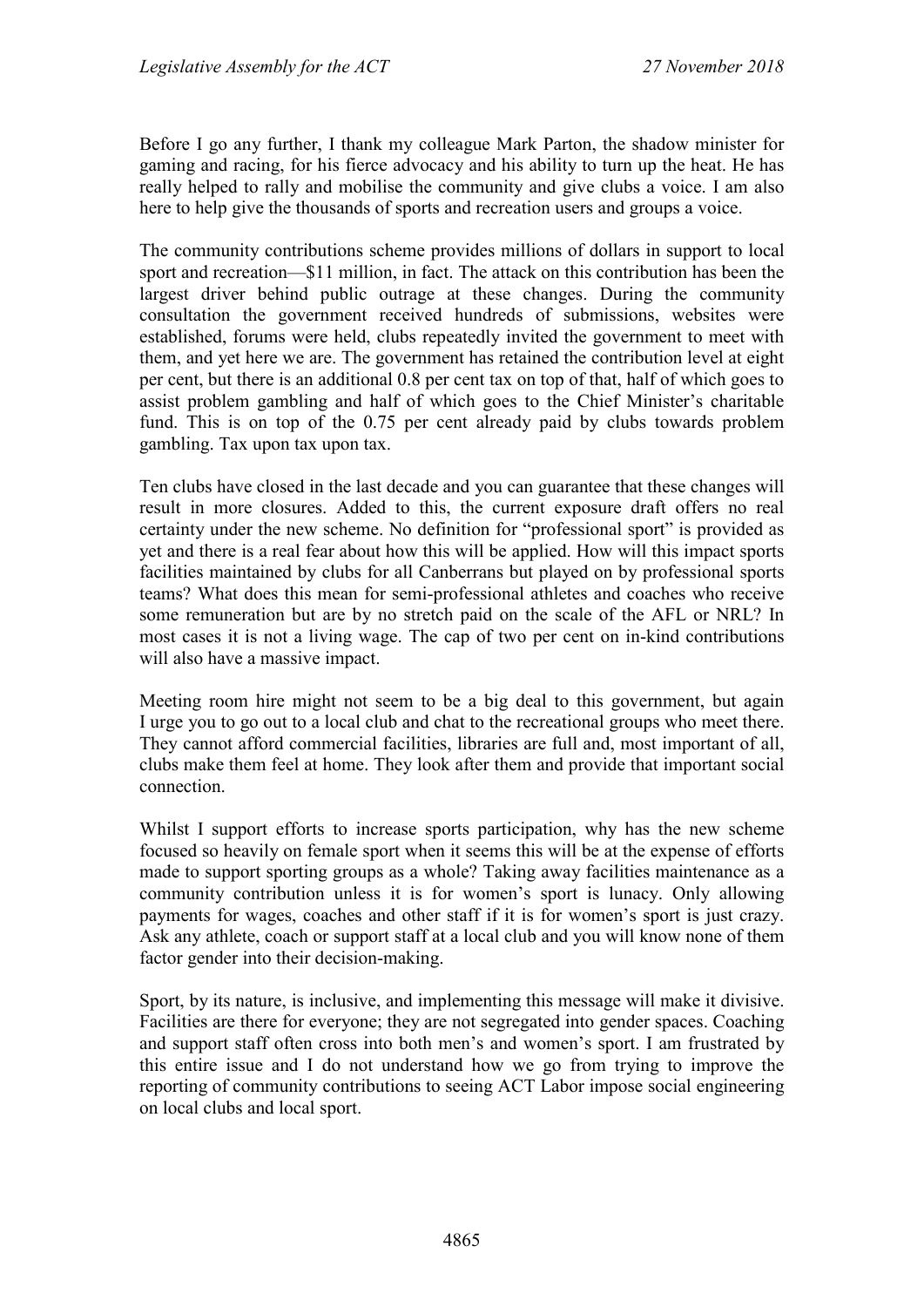Once again I thank Mr Parton for his efforts in campaigning for the community clubs, and I ask those opposite to reconsider their agenda and put themselves in the shoes of the sports and recreation clubs that these changes will impact.

Before I finish I want to tell you a short story. Last week I had the privilege of having a coffee and a bowl of wedges with Reg Bates at the Tuggeranong Vikings. Reg recently won the heart of the community award from ClubsACT for his service to Tuggeranong Vikings Lawn Bowls Club. Reg has given 25 hours per week every week for the last 17 years and also works on a range of local charities and causes as a member of the Vikings. His passion and spirit for his club is outstanding.

Chatting about his beloved club, Reg was genuinely worried about what the future holds. Lawn bowls is already heavily subsidised by the Vikings, and we are talking about big numbers. Hundreds of thousands of dollars is spent on maintaining the greens, employing greenkeepers, providing facilities for the club and spaces for events, and keeping food and beverage costs as low as they can. What happens to Reg and his team mates now?

They give prize money for some of their competitions. Does that make them professional sportspeople? The greens are used by both men and women, so does that mean they cannot claim maintenance and facility costs? The bowls club has a clubhouse in the building. Does that mean this space can no longer be counted? What about their Christmas parties and presentation nights when they are gifted function space? Will these be lost or will members, mostly pensioners, need to find extra cash to book these spaces?

This is the everyday reality of what this government is doing. This is not about problem gambling or making clubs more accountable; there are other ways to do that. If you will not listen to me and you will not listen to Mr Parton, listen to Reg and show a little respect for the time, energy and passion of so many people in our community who rely on this scheme to keep their sports and recreation clubs going.

**MR RAMSAY** (Ginninderra—Attorney-General, Minister for the Arts and Cultural Events, Minister for Building Quality Improvement, Minister for Business and Regulatory Services and Minister for Seniors and Veterans) (4.02), in reply: I am pleased to close the debate on the Gaming Legislation Amendment Bill 2018. I am disappointed at the hyperbole, the inaccuracies and the scare campaign that has been continued by those opposite and by some people in the community. This bill shows that we can strengthen the community benefits that come from our club sector at the same time as reducing gambling harm by working together.

We have delivered a package that was crafted through working with clubs, workers and our community to support clubs whilst strengthening our already robust gambling harm prevention framework. Our commitments in this package were clearly outlined in August 2018; nothing has changed since then. We are investing in our clubs and in our communities to support this reform.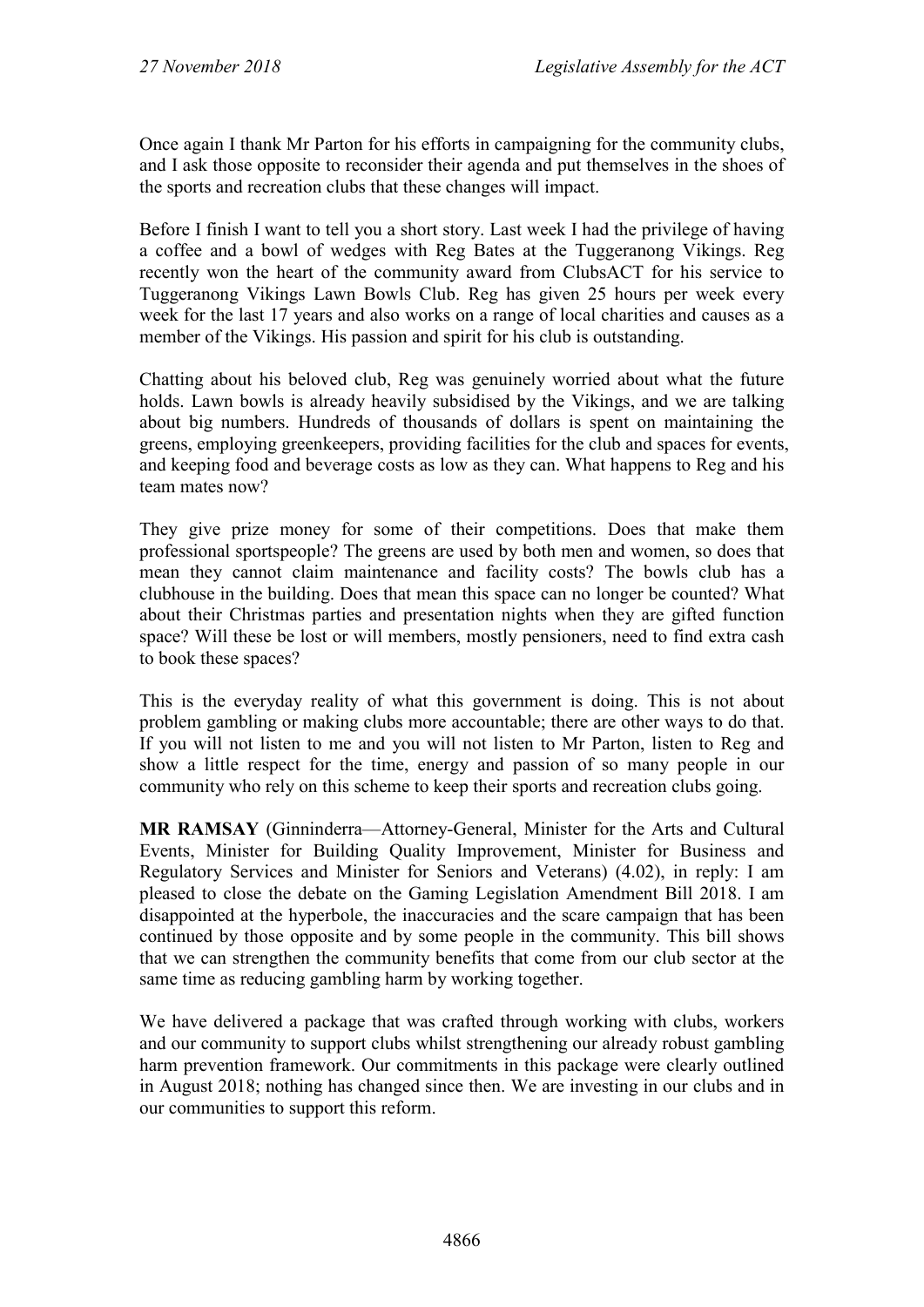The charge has been made by the Canberra Liberals spokesperson today that we are shutting down the clubs industry. In the same speech he recognised that gaming machine revenue is going down. There is nothing new about the Liberal spokesperson holding two counter positions at the one time and even in the one speech. The government, on the other hand, recognise—and many clubs acknowledge—that there is no future in relying on gaming machines as a sole source of revenue, and that is why we are delivering incentives to invest in new business models and lines.

New businesses will mean more options for club members to take advantage of. It will mean continued employment for club workers and it will mean a sustainable future for clubs. That is why we are also consulting closely on how our community contributions scheme can return an even greater amount of revenue to the community.

The government are adopting a public health approach to gambling because we recognise that gambling harm is not just a problem for the individual. I have personally seen too often and in too much depth and too much detail that it affects others around the gambler—the bills that are not paid on time, the child who is left at home for hours, the family who are evicted from their home. Early research in Victoria indicates an association between accessibility to gaming machines and domestic and family violence. These effects are real and they can be felt right across our community. The government is committed to reducing the number of gaming machine authorisations in the ACT, and this legislation delivers the pathway to achieve that.

I am pleased that in 18 months no more than 4,000 gaming machines will be able to operate in the ACT. Over the past year we have heard the brave and strong voices of those with personal, lived experience of the harm that gaming machines can cause. We are introducing a positive obligation on club directors to act as far as practicable in a way that reduces gambling harm. Where licensees do not meet their obligation to reduce harm and protect consumers, the ACT Gambling and Racing Commission will now have an expanded regulatory toolbox. We are introducing enforceable undertakings as well as a public register of those undertakings and disciplinary action taken. The maximum penalties for breaches by gaming machine licensees are also being increased.

Throughout this year we have heard about the importance of clubs supporting the Canberra community. Clubs indeed provide a diverse range of facilities and activities to their members and their guests and they support a great many people across the broader community through the community contributions scheme. But it has become clear that the scheme could become more effective, and this bill implements two key government commitments to improve the direct community benefit of the scheme.

Under the revised scheme more money will be distributed to the community from the proceeds of gaming machines and the contributions will reach more of Canberra's community. The new transparency and reporting requirements for the scheme mean the community will have better information about where clubs' community contributions are going and who and what they are supporting. Clubs do a lot of good in our community, but under the current reporting regime it can be difficult to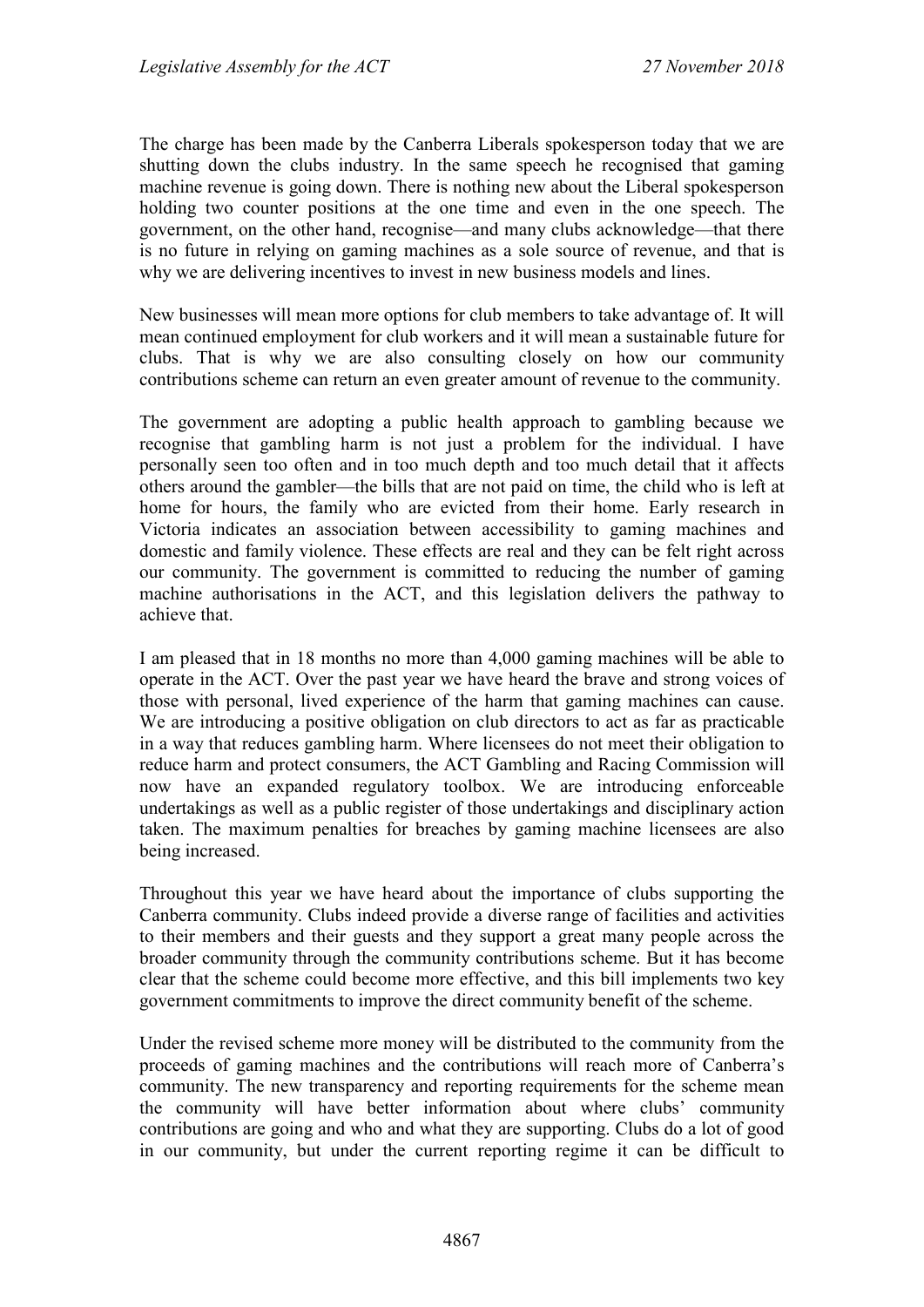determine how much of the large, omnibus contributions support grassroots level sport or women's sport, and so we are fixing that.

I note again that clubs are free to spend approximately 90 per cent of their net gaming machine revenue as they wish, to support their objectives. But as part of the clubs' social licence in operating gaming machines—a privilege they have, not a right— 8.8 per cent of net gaming machine revenue will go specifically to the community. This increased amount is about ensuring that money from gaming machines is getting to people and organisations in our community that need it most. More money will be returned to the community to support a range of community purposes set out in the legislation.

By the end of the year we will have a new regulation setting out the details of the revised community contributions scheme. Again, I draw to the attention of the members here and those who may be listening beyond here that comments on the exposure draft regulation are still welcome until the end of this week. I thank those who have provided constructive input so far. The issues they have raised are being considered by government.

In the detail stage I will move a small number of minor and technical government amendments and I will table a supplementary explanatory statement at that time as well. But let me briefly speak through those amendments now, to save time at the detail stage.

The amendments correct a reference to the commission in clause 20 of the bill, new section 10A, to align with the definition of a voluntary surrender day in new section 10C. They clarify that if I am making a determination about the compulsory surrender of authorisations under new section 10J the total surrender obligation for clubs across both compulsory surrender days in April 2019 and April 2020 will not exceed 20 per cent of the authorisations held at a particular venue on the census day of 23 August 2018, which is when I tabled the pathway to 4,000 in this Assembly.

They will amend the expiry date for new 10G, as set out in new section 10U, to reflect that licensees that receive the pokie-free bonus are restricted from obtaining a new or existing authorisation certificate for five years, in line with their commitment to keep the existing club venue open for five years.

The amendments insert a new clause 26A to address a commencement issue within clause 26 of the bill. The amended clause 26 will commence when the community contributions start next year, and new clause 26A will commence seven days after notification.

Clause 71 is amended by new section 166(1) to correct an error so that required payments to the gambling harm prevention and mitigation fund under existing section 163A(1) of the act can be counted as a community contribution purpose, as is currently the case under the existing scheme. These payments are the 0.75 per cent of gross gaming machine revenue currently paid to the problem gambling assistance fund. However, the new minimum community contribution fund of 0.4 per cent of net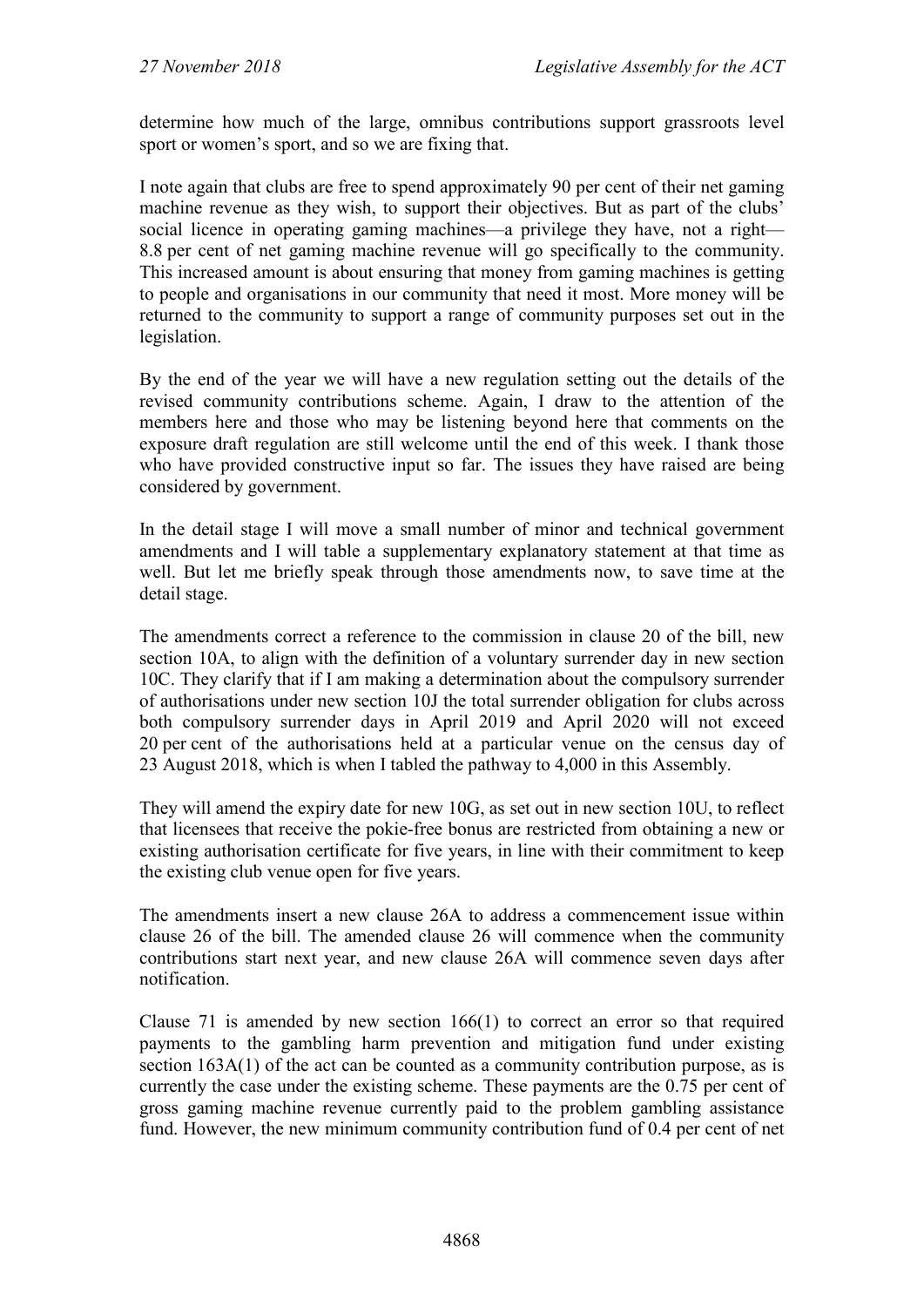gaming machine revenue will not be able to be counted as community purpose contribution.

The amendments make some technical amendments to clause 109 to ensure the heading and language in section 35 of the Gaming Machine Regulation better reflect that the power under which that section is made relates to the club annual reports.

The bill crystallises the government's reforms to reduce the number of gaming machines and to ensure that the community benefits more from the gaming machine revenue that clubs receive. I thank all of those who have contributed to the development of the bill, including the clubs industry and the community, and Mr Neville Stevens AO for his analysis. I commend the bill to the Assembly.

Question put:

That this bill be agreed to in principle.

The Assembly voted—

Ayes 12 Noes 9

| Ms J Burch    | Ms Orr           | Miss C Burch | Mr Milligan |
|---------------|------------------|--------------|-------------|
| Ms Cheyne     | Mr Pettersson    | Mrs Dunne    | Mr Parton   |
| Ms Cody       | Mr Ramsay        | Mr Hanson    | Mr Wall     |
| Ms Fitzharris | Mr Rattenbury    | Mrs Jones    |             |
| Mr Gentleman  | Mr Steel         | Mrs Kikkert  |             |
| Ms Le Couteur | Ms Stephen-Smith | Ms Lee       |             |

Question resolved in the affirmative.

Bill agreed to in principle.

#### **Detail stage**

Bill, by leave, taken as a whole.

**MR RAMSAY** (Ginninderra—Attorney-General, Minister for the Arts and Cultural Events, Minister for Building Quality Improvement, Minister for Business and Regulatory Services and Minister for Seniors and Veterans) (4.15): Pursuant to standing order 182A(b), I seek leave to move together amendments to this bill that are minor and technical in nature.

Leave granted.

**MR RAMSAY**: I move amendments Nos 1 to 11 circulated in my name together and I table a supplementary explanatory statement to the amendments *[see schedule 1 at page 4915]*.

**MR HANSON** (Murrumbidgee) (4.16): I want to speak very briefly to this bill. I do so at the detail stage following Mr Ramsay's closing speech at the in-principle stage.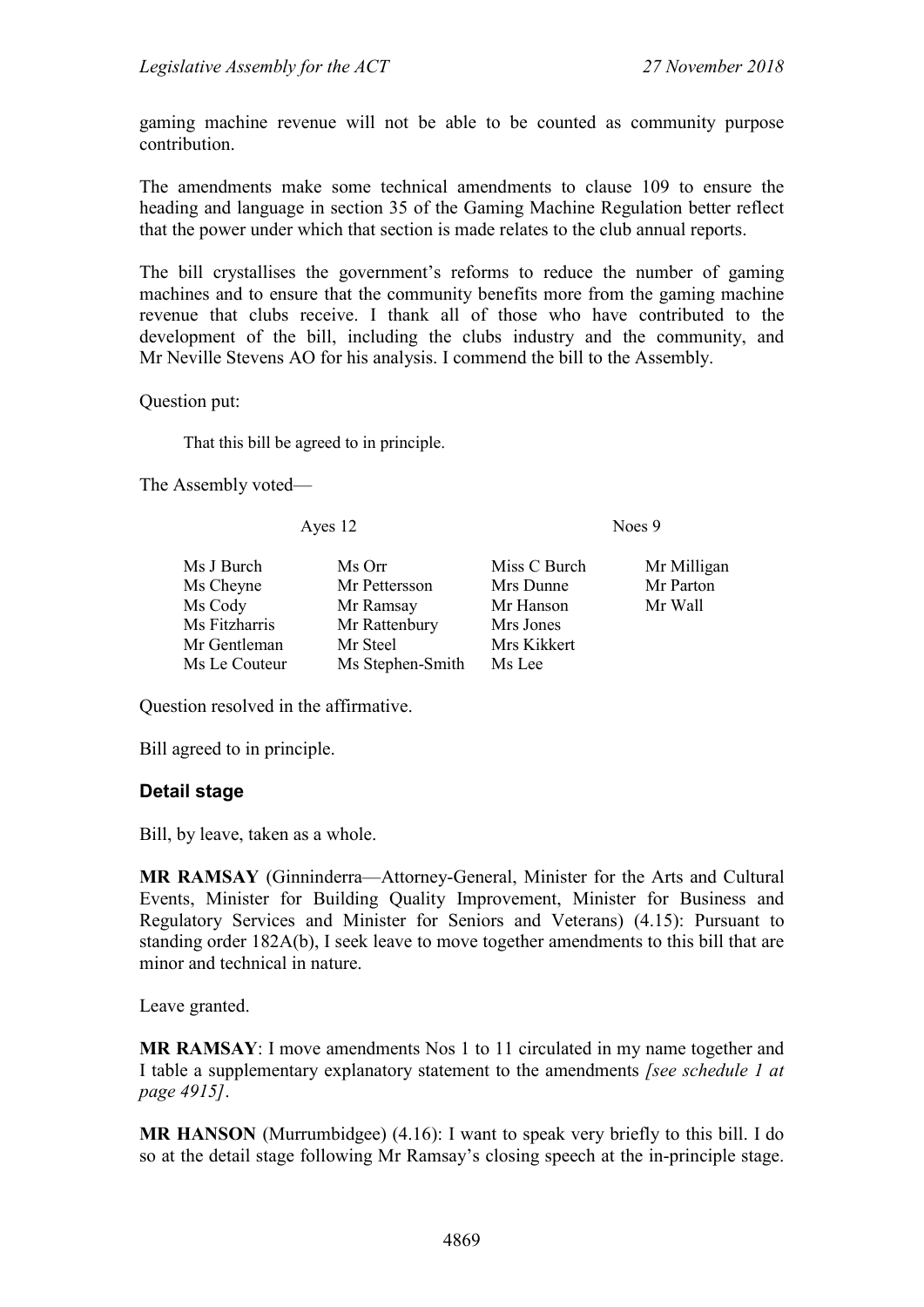He talked much about engagement with the community, consultation, feedback and so on. However, on the way to work this morning I was listening to the radio. I heard the CEO of ClubsACT explaining that he cannot even get to meet with the minister, that the minister will not meet with him.

I just point out that if you are going to come into this place and say that you are consulting, you are engaging, you are listening, when the reality is that the major representative body of clubs in the ACT cannot even get a meeting with the minister, I think that points out that the minister is saying one thing in here and doing something very different out in the community.

**MR RAMSAY** (Ginninderra—Attorney-General, Minister for the Arts and Cultural Events, Minister for Building Quality Improvement, Minister for Business and Regulatory Services and Minister for Seniors and Veterans) (4.17): In response, and in closing, I note that the communication with all clubs—with ClubsACT and with other organisations that represent clubs in the ACT—has been very strong and very thorough, and it has been consistent right across all clubs. That started on 21 August in relation to this particular process. In particular, there has also been further information that has been published on the JACS website.

I note that there have not only been emails to and from ClubsACT, there have also been two meetings with ClubsACT and Mr Neville Stevens that ClubsACT have then cancelled. I think it is very difficult for ClubsACT to be claiming that they are not being engaged with when it is they who have cancelled on two occasions.

We will continue to consult broadly right across the clubs sector. We have continued to be. We had meetings with a range of clubs, including with ClubsACT. That happened on 10 October. I have responded to ClubsACT in previous times, but we are not going to set up trophy meetings to make the ClubsACT CEO feel a little happier about things. We will work quite clearly, engaging strongly with the community, with the clubs and with the clubs sector to make sure that the provisions in this bill and the reforms that this government has been driving will continue right across for the benefit of the community.

Amendments agreed to.

Bill, as a whole, as amended, agreed to.

Bill, as amended, agreed to.

## **Royal Commission Criminal Justice Legislation Amendment Bill 2018**

Debate resumed from 25 October 2018, on motion by **Mr Ramsay**:

That this bill be agreed to in principle.

**MR HANSON** (Murrumbidgee) (4.19): The Canberra Liberals will be supporting this bill. The policy objective of this bill is to implement recommendations made by the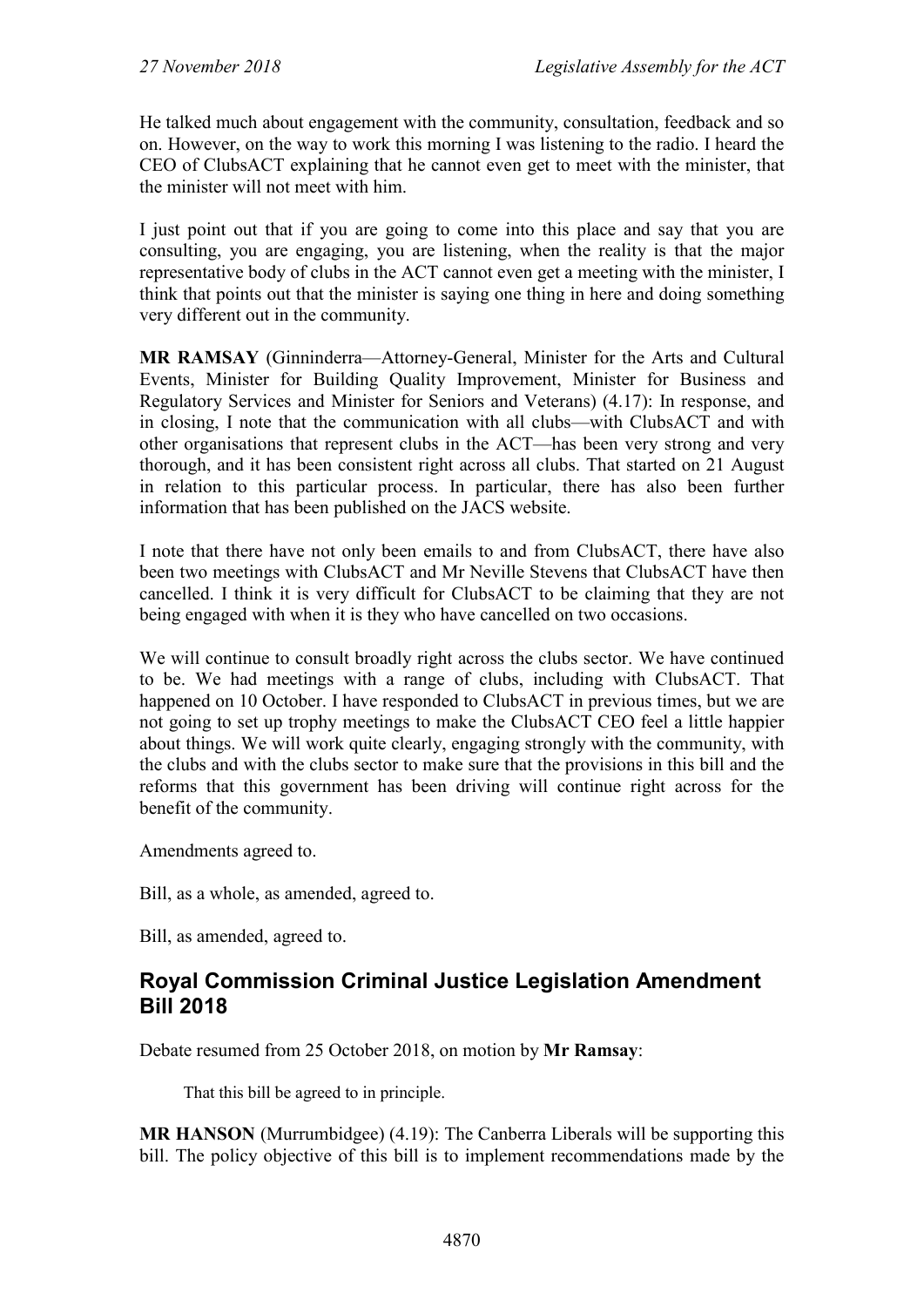Royal Commission into Institutional Responses to Child Sexual Abuse. It has been the Canberra Liberals' policy since the royal commission published their report to support laws that give effect to its recommendations. That has been our position on previous proposals from the government in responding to the royal commission, and it is on this bill as well.

The bill makes amendments to a range of criminal laws. I will summarise them as follows: firstly, it creates a new offence in the Crimes Act 1900 of failure by a person in authority in a relevant institution to protect a child from the risk that a sexual offence will be committed against the child. The bill creates a procedural mechanism for charging offences as a course of conduct for child sexual abuse.

The bill amends the sentencing provisions in the Crimes (Sentencing) Act 2005 so that sentences for child sexual abuse are imposed according to current sentencing practices rather than the sentencing practice at the time of the offending. The bill amends the Evidence (Miscellaneous Provisions) Act 1991 in a range of procedural ways, and it makes consequential amendments to other legislation as a result of the changes to the Evidence (Miscellaneous Provisions) Act.

Some of the changes are substantive, such as the course of conduct clauses; some are procedural, such as the evidence clauses; and some are technical. On the substantive clauses, we support the changes introduced in this bill. We understand the trauma that can be created for victims by repeated trials and we support the commission's recommendation that a way be found to reduce this harm.

On the procedural matters, we recognise that the processes of the trial itself can be improved to reduce the distress to those who are dealing with the impacts of very serious crimes, and we will support these changes. On technical matters, our consultations with the legal profession did raise a number of issues. We have raised these matters with the Attorney-General's office and were provided with satisfactory responses, which the attorney can cover in more detail if he wishes to do so.

As always, we consulted with the profession and wider community as we considered this bill. I thank everyone who engaged with us for their considered and important responses. I would particularly like to thank Dianne O'Hara of the Law Society of the ACT and its criminal law team of experts for their comments and consideration, which, once again, were excellent. I would also like to thank the Attorney-General's office for their open and consultative approach—obviously different from that with ClubsACT—in answering the questions we raised with them directly, and for the responses that they provided.

In conclusion, this is another bill arising from the royal commission into child sexual abuse. It is another example of this Assembly working together to help victims who for so long have found it difficult to get justice from the justice system. It is also another example of our working to build a system that might help ensure that these crimes do not happen to children in the future.

I foreshadow that we will continue that approach of working collaboratively with the Labor Party and the Attorney-General to achieve that outcome, which I am sure we all agree on. The Canberra Liberals support this bill.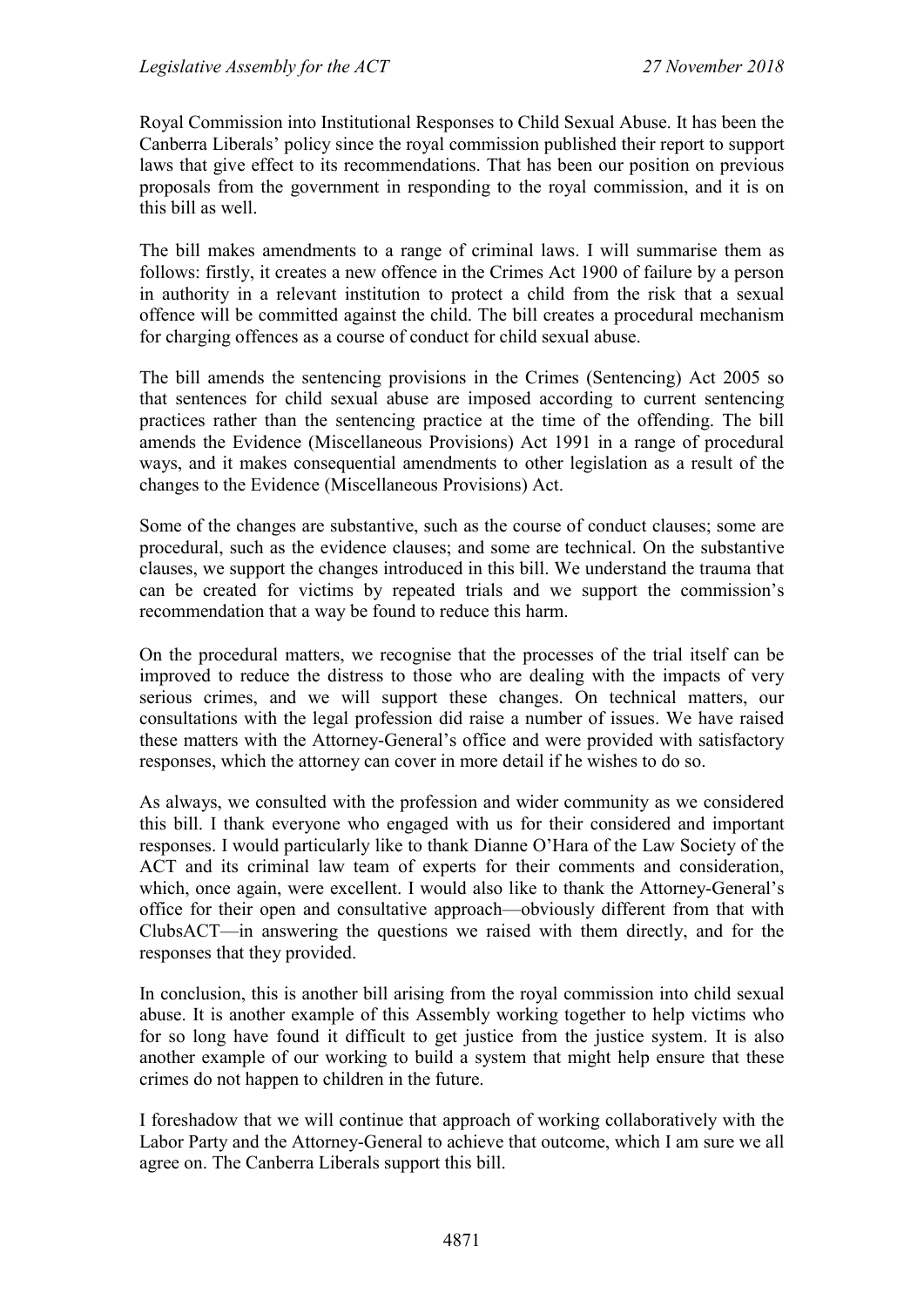**MS LE COUTEUR** (Murrumbidgee) (4.23): I also rise today to speak in support of the bill presented by the Attorney-General. Through the revelations of the many survivors who testified in the Royal Commission into Institutional Responses to Child Sexual Abuse, backed up by an ever-increasing body of research, we can be in no doubt as to the detrimental personal and societal implications for children who have been sexually abused. It impacts across physical and mental health, education, employment outcomes, addiction, further exposure to abuse and contact with the criminal justice system. And it has a generational impact.

We cannot prevent the harm those children and young people suffered from institutional failings and wilful cover-ups, because it has already happened, but we owe it to them and their families to ensure that it does not happen again. We also know that so-called benevolent institutions were often at the heart of complaints and misconduct, and allegations of sexual abuse, and could not be trusted to do the right thing or to take action against paedophiles and child molesters, choosing all too often to protect the institution and their own self-interest at the expense of the vulnerable. The people within these institutions who had the power to protect children from known predators failed to do so, and as a result the lives of many people and their families have been irrevocably damaged.

In this amendment bill I am pleased to see that there are measures to address both the injustices and harms of the past—whose impacts, as I said, are still being felt—and the prevention of further injustice and harm into the future. I know the Attorney-General has already detailed these amendments, but I would like to affirm my support and the support of the Greens for those key amendments, in turn.

First, persons in a position of authority who could have prevented a child from being sexually abused but who are guilty of failing to protect children from the risk of sexual abuse may be brought to justice.

Second, in recognition of the impacts of trauma as a result of sexual abuse, and the often continuous, repetitious nature of sexual abuse, particularly for cases of historical abuse, there are new provisions to allow for charging offences as a "course of conduct". In this, it is not necessary to prove specific instances of sexual abuse or provide detailed accounts of each and every time the child was sexually abused by the same perpetrator. Rather, it is necessary to prove that the sexual abuse occurred and was ongoing.

Third, there is recognition of our current understanding of the devastating impacts of sexual abuse and current sentencing practices but without being able to exceed the maximum sentence at the time when the offence was committed.

Fourth, the provisions extend protection mechanisms for witnesses in child sexual abuse proceedings and other vulnerable witnesses, whether or not they are a complainant.

This amendment bill is another important step in implementing the recommendations of the Royal Commission into Institutional Responses to Child Sexual Abuse to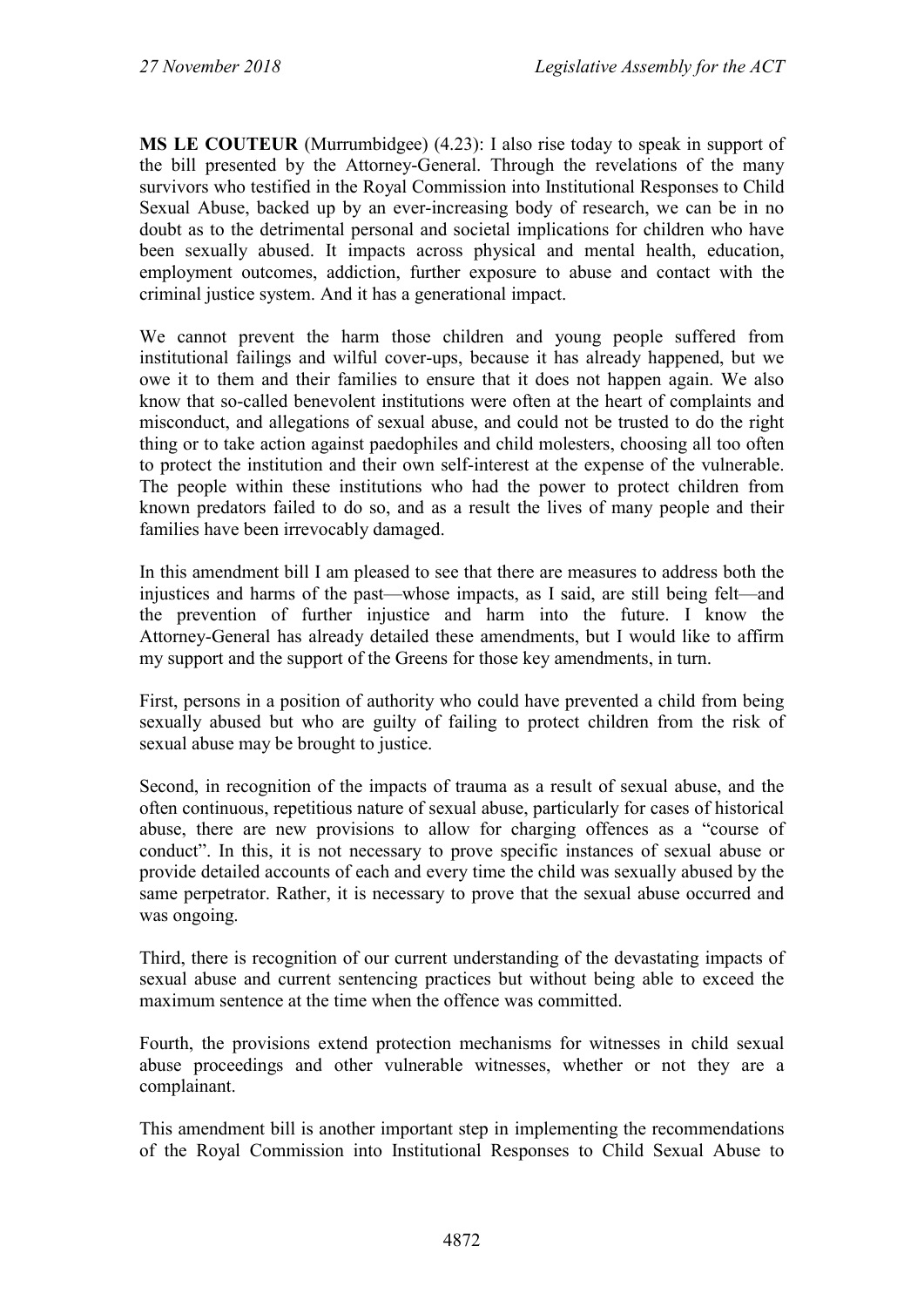ensure that we learn from past mistakes and their horrific impacts. Most importantly, it helps improve our ability to keep children and young people safe from harm in the ACT.

The huge amount of awareness generated by the royal commission has important lessons for all of us: we must not ignore those things that are harmful and wrong just because they are difficult. Many people, including me, knew, through their own experience or that of someone they knew, what was going on in schools, churches and homes around the country. For some of these people, shame, fear of retribution or stigma, or guilt kept them quiet. For others, the subject was just too difficult to discuss, perhaps because it meant questioning their faith or standing up to authority or maybe just because it was not something anyone else was talking about or they felt they would not be believed. The royal commission has shown us that we can talk about the horrible things that have happened and there is an enormous amount of energy and goodwill in our society to be harnessed to right these wrongs and to try to redress the injustices that occurred and prevent further harm.

Whilst we are addressing the harms of the past, we must be mindful that children continue to be removed from their families and placed in the out of home care system. I was very concerned to read in a recent report by the Australian Institute of Family Studies that these numbers are increasing. Between 2013 and 2017, there was an 18 per cent increase nationally in the number of children in out of home care.

This, sadly, is reflected in the ACT, with 558 children in out of home care in 2013, increasing to 803 children in out of home care last year. And we know, in the ACT in particular but I am sure Australia wide, that Aboriginal children are hugely over-represented in this figure. We need to seriously ask ourselves: are we creating another stolen generation? I have heard some distressing stories, so I feel this is a question we need to ask ourselves. I sincerely hope that the government's strategy Our Booris, Our Way is doing enough to turn this situation around as quickly as possible to ensure that it is not repeated.

There are many parallel issues that we need to address as a society, both local and national. We do not have to look very far. There is the over-representation of people with disabilities as victims of abuse, especially women as victims of sexual abuse. We should not have to wait for another royal commission to address this. There is the issue of social, cultural and legislative change to respond to the millions of women who have come forward as part of the #MeToo and Time's Up movements. There is the issue of the unlawful and inhumane treatment of asylum seekers, especially child asylum seekers, by successive federal governments. There is the issue of the impoverished conditions for people trying to survive on Newstart—especially, putting an emphasis on children again, the conditions of children who are in families who are trying to survive on Newstart. And probably the biggest failure of the lot for our children is the systematic failure to act to prevent the extinction of thousands of species of plants and animals on the earth, including possibly our own species.

We need to listen to and believe the experiences of those who have been silenced by fear, stigma, power imbalance or disenfranchisement. And, importantly, we need to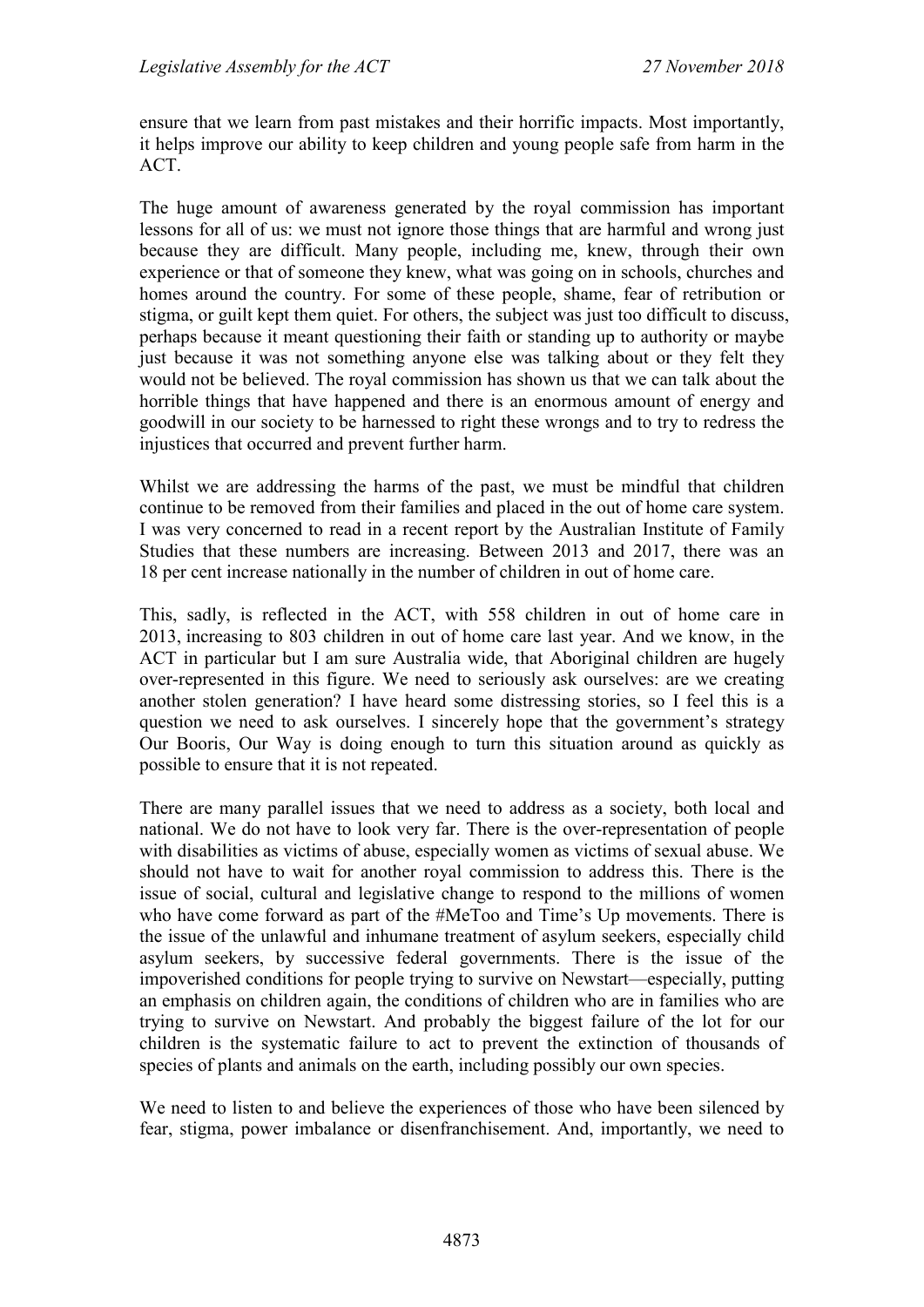act on what they tell us and change our legal, governmental and administrative systems for the better. The Greens are happy to support this bill.

**MR RAMSAY** (Ginninderra—Attorney-General, Minister for the Arts and Cultural Events, Minister for Building Quality Improvement, Minister for Business and Regulatory Services and Minister for Seniors and Veterans) (4.30), in reply: I start by thanking Mr Hanson, on behalf of the Canberra Liberals, and Ms Le Couteur, on behalf of the Greens, for their contribution to this debate and their support for this bill. It is important for us to remain resolved, both as a government and as an Assembly, to follow through on the recommendations that have arisen from the royal commission.

The Royal Commission Criminal Justice Legislation Amendment Bill represents the first dedicated ACT bill to implement the recommendations made in the final criminal justice report of the Royal Commission into Institutional Responses to Child Sexual Abuse. Through the work of the royal commission, Australia has learned about the multiple and persistent failings of institutions to keep children safe, the cultures of secrecy and cover-up, and the devastating effects that child sexual abuse can have on an individual's life. I have spoken before in this place about the importance of the royal commission and emphasised the need for concrete action following the national apology. This bill is one more step in the ACT taking action to protect people from repeating the failures highlighted by the royal commission.

The bill contains changes to ensure that, in holding people criminally responsible for their individual crimes against children, the court process takes account of the latest evidence on how perpetrators commit the crime and on how survivors recount their trauma. It is an acknowledgement of our responsibility, and it represents our ongoing commitment to taking action.

One important amendment is the new offence for people in authority in an institution failing to protect against the risk of child sexual abuse. The offence criminalises a person in authority in an institution moving alleged perpetrators to different positions within that or other institutions if there is a substantial risk of further abuse. The offence will work to help prevent the unacceptable failures we saw through the royal commission report of people in authority moving known abusers to different roles in the same institution and allowing them to continue to perpetrate abuse on new children in that institution.

The royal commission took evidence from both people in authority at institutions and children who suffered horrendous abuse that many institutions engaged in practices of concealing abuse and moving abusers to protect institutions rather than children. For example, a headmaster told a teacher, prior to allowing him to perform relief duties, "I hope you are careful with your touching habits with boys." Based on this and countless other case studies demonstrating a knowledge of abuse, the royal commission considered that a failure to protect offence was necessary to give appropriate emphasis to the obligation of those in responsible positions in institutions to protect children in their care from sexual abuse. This offence will work to shift the balance so that institutions are diligent in protecting children, not abusers.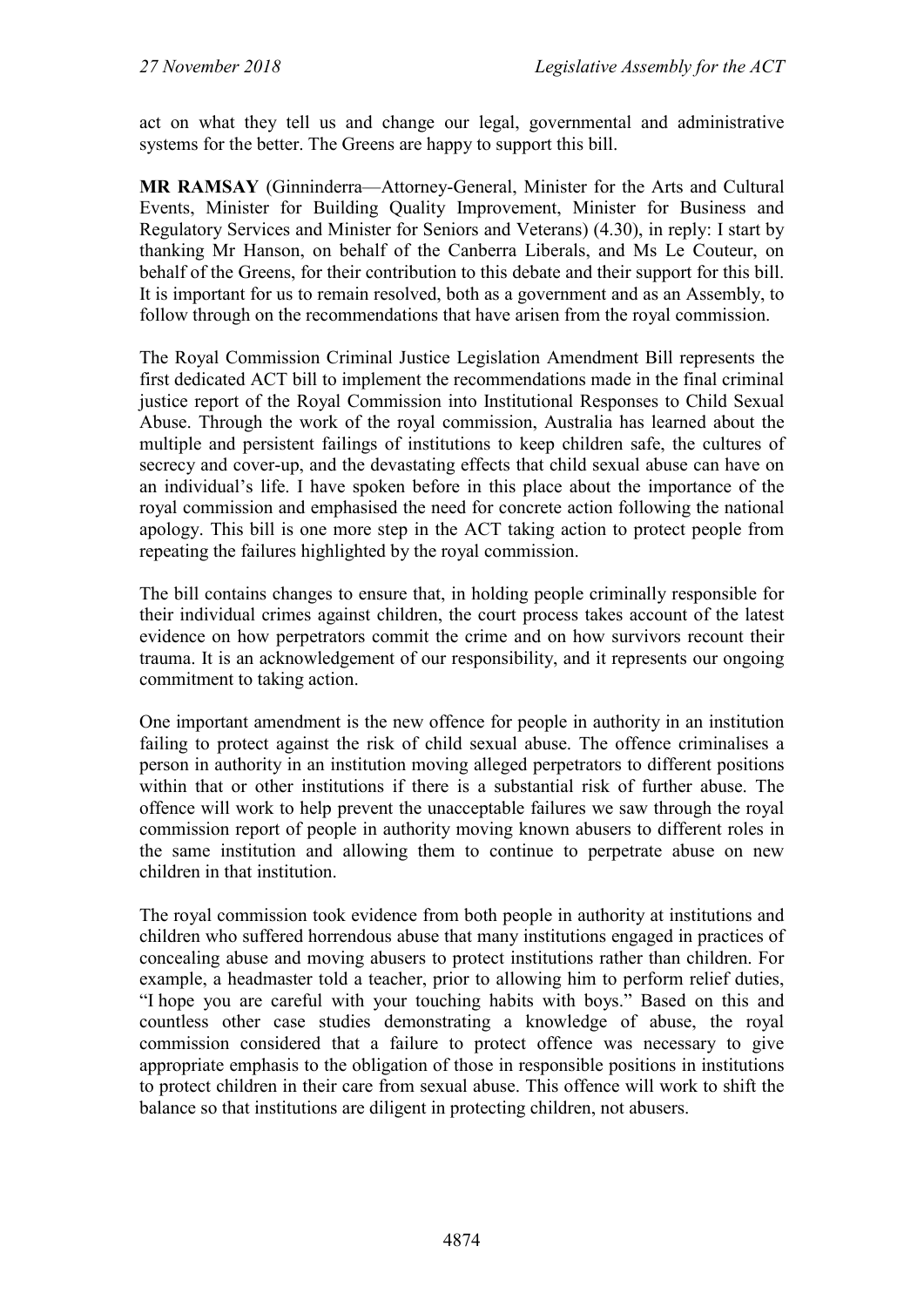The bill also creates a procedure for allowing for the charging of child sexual offences as courses of conduct. This means that the impacts of memory recall, particularly when there has been sustained, persistent sexual abuse, are recognised. The ability to charge a course of conduct means that a young person can describe a pattern of behaviour over several months. A discrete time, place and allegation for each alleged incident will not be required for the charge. This mechanism limits the rights in criminal proceedings under section 22(2)(a) of the Human Rights Act 2004, which requires that anyone charged with a criminal offence is entitled to be told promptly and in detail about the nature and reason for the charge. This is also known as adequate particulars for a charge.

The difficulty of victims in recalling precise and exact particulars of persistent sexual abuse committed many years earlier is unfortunately not uncommon in child sexual offence matters. The royal commission noted that to require complainants to delineate separate, and specific, acts of "largely indistinguishable occasions of abuse" years after the abuse happened is "at best an artificial exercise that does not convey the nature of the abuse they endured and, at worst, impossible". Allowing complainants of historical child sexual abuse the ability to access justice in a way that recognises the trauma and impact of the abuse supports the operation of justice and equality before the law for those victims.

Additionally, to better recognise the shift in attitudes towards sexual offending against children, the bill amends sentencing legislation to ensure that current sentencing practices are applied when sentencing for historical offences. Importantly, the bill does not change penalties that applied to the offence when it was committed, so the offender will be subject to current sentencing patterns and practices but no greater maximum penalty than that applying at the time of the offending.

Finally, the bill makes broad changes to the Evidence (Miscellaneous Provisions) Act, the E(MP)A, to improve access to justice for vulnerable witnesses, to allow better responses for children and their support networks when allegations of a crime are made and to improve the timeliness and experience of giving evidence for children in particular. The royal commission emphasised that the complainant's ability to give "clear and credible evidence is critically important to any criminal investigation and prosecution". The changes to the E(MP)A go a long way to securing early evidence from complainants and their support networks to not only obtain the best evidence but also help survivors move on from the abuse. The structure of the E(MP)A has been updated and streamlined. The new structure retains the existing special measures and the readability of the E(MP)A. This has the benefit of making the provisions more accessible for people in the justice system.

Madam Deputy Speaker, this bill is yet another example of the government's solemn commitment to take responsibility and to implement the findings of the royal commission. We will keep working to improve our legal system and we will keep demonstrating, in our words, in our actions and in our laws, that protecting children is our absolutely priority. I commend this bill to the Assembly.

Question resolved in the affirmative.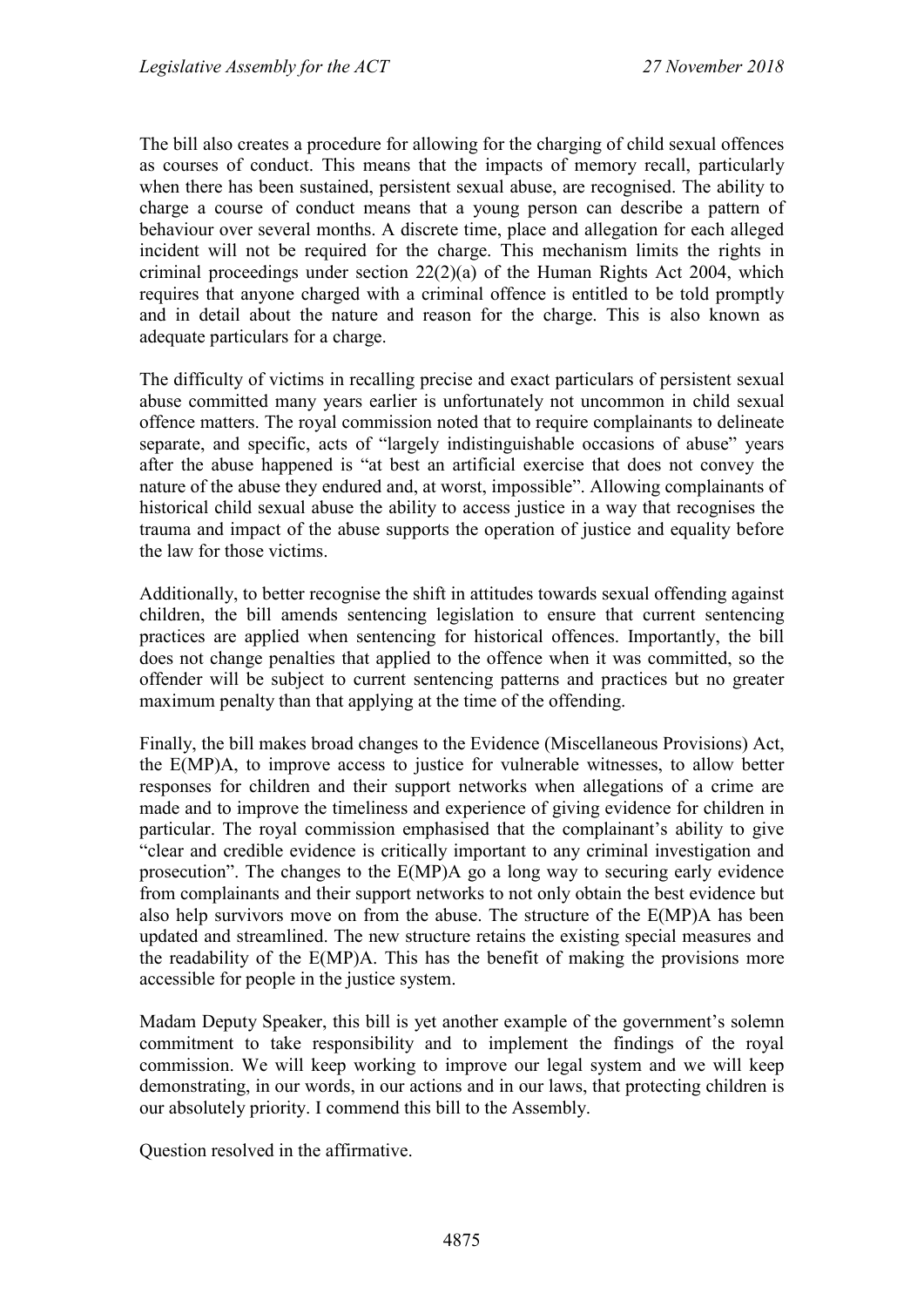Bill agreed to in principle.

Leave granted to dispense with the detail stage.

Bill agreed to.

# **Public Sector Workers Compensation Fund Bill 2018**

Debate resumed from 25 October 2018, on motion by **Ms Stephen-Smith**:

That this bill be agreed to in principle.

**MISS C BURCH** (Kurrajong) (4.38): The main purpose of this bill is to establish the financial and governance structures necessary to support the ACT becoming a self-insurer for workers compensation claims arising from the ACT public service. At present, the territory pays the commonwealth to insure our public sector workers through the Comcare scheme. This creates a certain amount of administrative overhead, as injury management and return to work must be managed between the ACT and commonwealth governments. This bill proposes to reduce that overhead by bringing the responsibility for insuring public sector workers compensation claims within the territory.

The Canberra Liberals strongly support the ACT public service. We want to ensure that ACT public servants who are injured in the course of their work are provided with the support they need. We support improved health and return to work outcomes for injured workers, and better integration of public sector workers compensation with the territory's health services. We want to ensure that injured workers receive the best treatment possible and are supported in their return to work.

We also support this move towards greater financial and administrative autonomy for the ACT, and the streamlining of processes to achieve greater efficiency in government administration. To the extent that this bill improves health and return to work outcomes and achieves greater efficiency in managing public sector workers compensation claims, we support this bill.

The bill proposes to give the territory more control in managing public sector workers compensation claims and reduce the administrative overhead involved in managing these claims across jurisdictions. While we understand that there are efficiencies in bringing all past and present public sector workers compensation claims under the new scheme, we do have some concerns about unfunded liabilities. This bill would make the territory take over liability for all existing claims by past and present ACT public sector workers which are currently obligations of the commonwealth. The ACT has already paid into Comcare to cover these liabilities. So the territory would be relinquishing the benefit of coverage that it has already paid for.

As a licensed self-insurer, the territory would be required to have appropriate prudential and financial governance arrangements in place to demonstrate that it can meet current and future compensation liabilities. Given concerns regarding the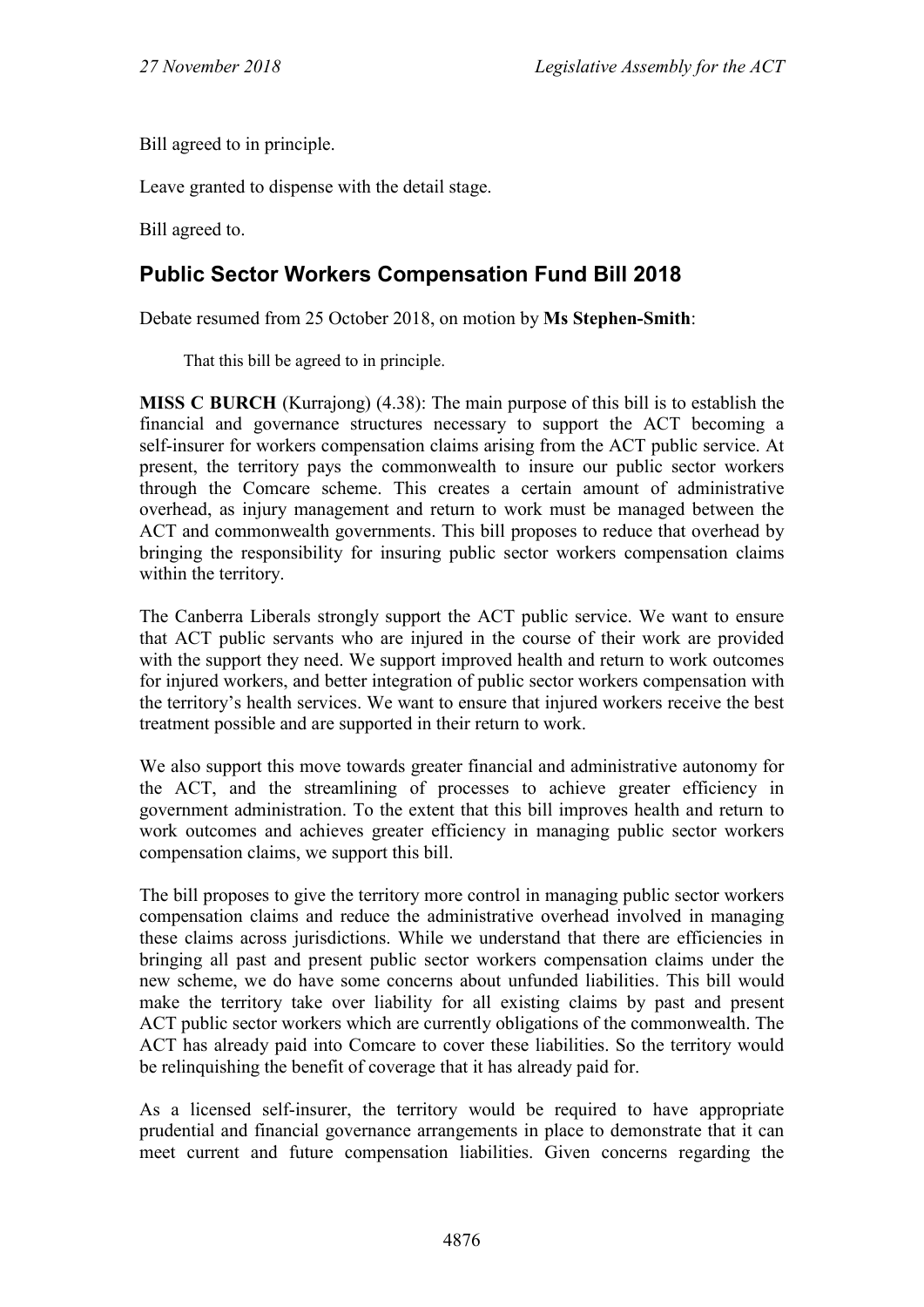Labor-Greens government's integrity, we must require rigorous accountability standards when establishing a new financial agency. We have seen far too many stories about this government playing fast and loose with its financial and governance responsibilities. For this reason we will be closely monitoring all aspects of the proposed public sector workers compensation fund.

The Canberra Liberals also have serious concern about the composition of the advisory committee for the new compensation fund. There will only be two members of the committee there to represent the interests of public sector bodies and advocate for the interests of the territory and its ratepayers. By contrast, three of the committee's six members will be appointed by the minister to represent the interests of workers. This will all but guarantee that half of the positions on the committee will be doled out to the minister's union mates.

This Labor-Greens government is setting up another body with significant spending authority to be controlled by its fellow travellers in the unions. This government continues to have far too cosy a relationship with militant unions. We have serious concerns about the union-dominated advisory committee having oversight over the large amount of public money that will be allocated to this fund.

Having said that, the Canberra Liberals support the stated aims of the public sector workers compensation fund and improving health and return to work outcomes for ACT public servants and other public sector workers. We support improving the efficiency of administrating public sector work and compensation claims. We will therefore be supporting the bill.

**MR RATTENBURY** (Kurrajong) (4.41): This bill will set up a dedicated fund and governance arrangements for the quarantine and management of the ACT's public sector workers compensation liabilities. The fund will be a separate reporting entity under the Financial Management Act. It will be subject to reporting obligations under the commonwealth Safety, Rehabilitation and Compensation Act and will be managed and administered by a public sector workers compensation commissioner. The commissioner will determine the premium amount that is paid each financial year into the fund by the territory.

The bill also establishes a public sector workers compensation advisory committee. It will constitute the commissioner and members to represent workers and the ACT public service—that is, the employer. The committee's functions include advising the minister on workers compensation claims administration. Payments made from the fund will only be able to be made for workers compensation liabilities and for the expenses associated with the fund and the commissioner.

Establishing the fund is a step necessary for the ACT to become a licensed workers compensation self-insurer under the Safety, Rehabilitation and Compensation Act. As Minister Stephen-Smith has outlined, the territory's public sector workers compensation claims are currently managed by Comcare. There are benefits to the territory becoming a licensed self-insurer. These include more control for the territory and improvements to the effectiveness and efficiency of the ACT public sector workers compensation claims management processes.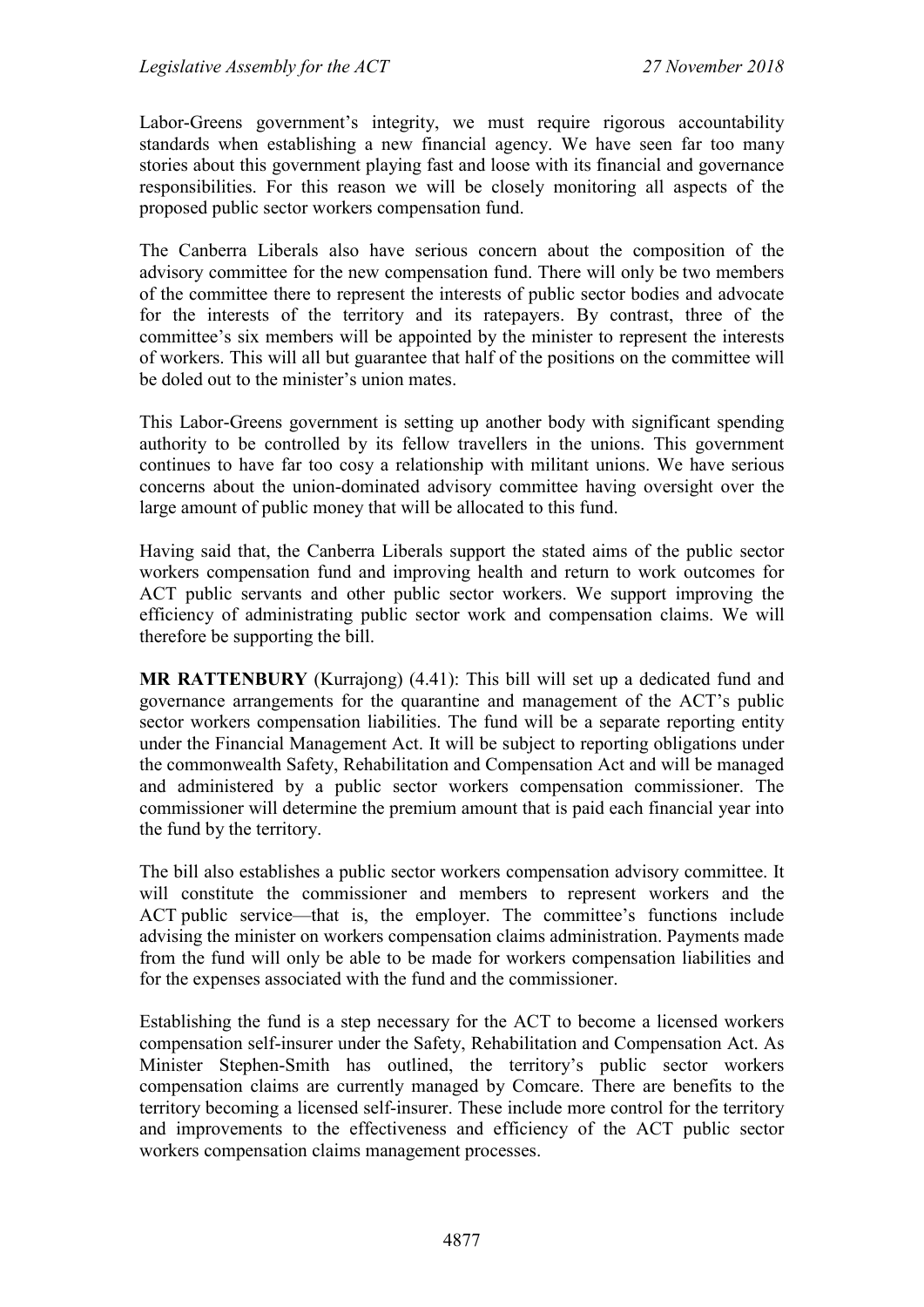As the minister has noted, these improvements will hopefully translate into improved health and return to work outcomes for injured ACT public sector workers, as well as reduced costs for the ACT government and economic benefits for the ACT community. These are outcomes that the Greens support. We are pleased to support the bill today.

**MS STEPHEN-SMITH** (Kurrajong—Minister for Aboriginal and Torres Strait Islander Affairs, Minister for Disability, Minister for Children, Youth and Families, Minister for Employment and Workplace Safety, Minister for Government Services and Procurement, Minister for Urban Renewal) (4.43), in reply: ACT public servants deserve a robust workers compensation scheme that will support them if they are injured or suffer from a disease as a result of their work. I am pleased to see the support of everyone in the Assembly for that proposition and this bill.

On 4 June 2017, following extensive consultation with staff and union representatives about how to improve injury management performance, the ACT government announced that it would seek to become a licensed self-insurer within the Comcare scheme. While the territory will be changing the mechanism through which workers compensation is delivered to ACT public sector workers, it is important to remember that there will be no change to the type or amount of compensation available to people who are injured because of their employment.

In considering our self-insurance application the licensing authority will seek to assure itself that the territory will apply proper prudential governance for the management of its workers compensation assets and liabilities. This bill provides legislative infrastructure for that purpose. It will provide a high degree of transparency and oversight of our workers compensation operations. The bill is therefore an important step in implementing the necessary governance and self-insurance arrangements to ensure that we are providing our workers with a robust approach to workers compensation.

I thank members of the Assembly for supporting the bill. I note that the unions to be represented in the governance arrangements do actually represent the workers who are directly affected by public sector workers compensation arrangements. It is appropriate that workers are indeed represented in those governance arrangements and that their interests are independently advocated for. As always, I thank the scrutiny committee for its consideration of the bill. I commend the bill to the Assembly.

Question resolved in the affirmative.

Bill agreed to in principle.

Leave granted to dispense with the detail stage.

Bill agreed to.

## **Discrimination Amendment Bill 2018**

Debate resumed from 1 November 2018, on motion by **Mr Barr** and **Mr Rattenbury**: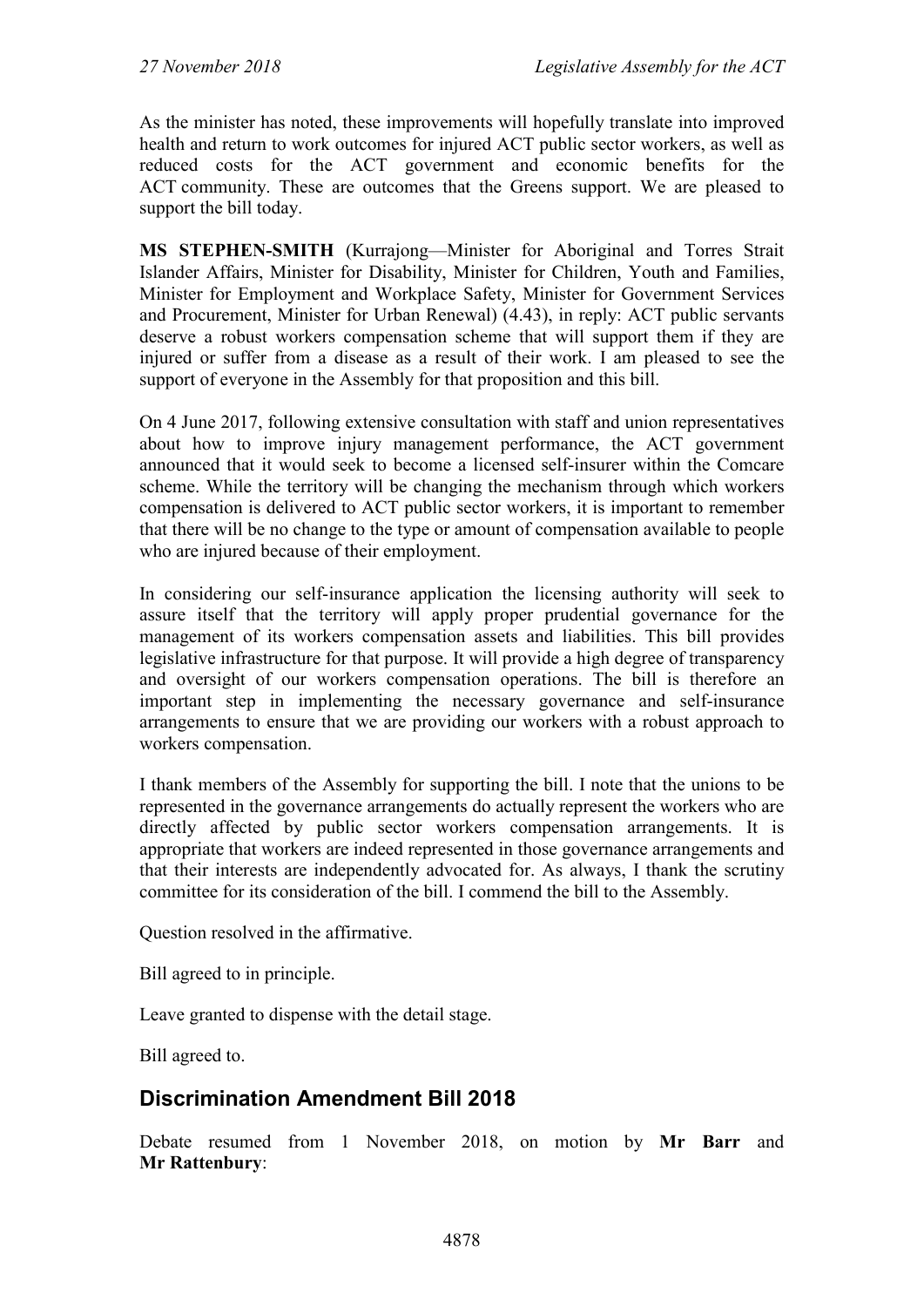That this bill be agreed to in principle.

**MR COE** (Yerrabi—Leader of the Opposition) (4.46): The Canberra Liberals want to see a city and society that is respectful and compassionate. We want a legal framework that supports people and organisations in the choices that they make and a framework that facilitates tolerance and diversity.

The legislation proposed by the government is broad and, by the Chief Minister's own comments, is in response to very few complaints. Of course, in my time in the Assembly, I have visited many non-government schools. The vast majority of these, if not all, have a strong faith tradition that not only underpins their ethos and culture but was in fact the motivation for these schools being established in the first place. From what I have observed, non-government schools have been places of encouragement, tolerance and compassion. In addition to the religious and faith traditions, these schools have students and families from a multitude of faiths and ethnic backgrounds, and they provide learning environments that families have deliberately chosen for their children.

I am not aware of any instances where a student has been suspended or expelled due to their sexuality. In fact, I know of several faith-based schools that have provided enormous support to students struggling with their sexuality or gender, and I imagine that there are many other cases of support that have been provided by non-government schools that we do not know about, where complete discretion and compassion have been provided. They may not brag about these; they may not tell these stories, but I know that the non-government schools of Canberra provide exceptional service and pastoral care to Canberra students. I am not aware of any cases where a student has been suspended or expelled from a non-government school for these reasons.

Apart from the example given by Mr Barr in his presentation speech, I am also not aware of any employment issues regarding staff that have been struggling with their sexuality or gender. Again, I know of schools that have greatly assisted staff during such times. I am not aware of any cases of dismissal of staff by schools for this reason. I think it is extremely important that we do not demonise our non-government schools or their staff in the ACT. I say this not to belittle the issue; quite the opposite. The school principals I know and speak to are professional, respectful and tolerant, and they deliver exceptional pastoral care to their staff, to their students and to the families of the staff and students, too.

Regarding the legislation, I was disappointed to hear, in a briefing that I received from the government, that nobody from the government had consulted with any school or any school representative body prior to the government presenting this legislation. Once again the ACT government's own guide to community consultation has not been followed—once again. Of course, in the ACT there are very clearly defined stakeholders representing schools in Canberra, and it would have been very easy to have reached out to them for their wisdom and expertise. In fact, there are relatively few non-government schools in Canberra. It also would have been very easy for the government to have reached out to each school in the sector.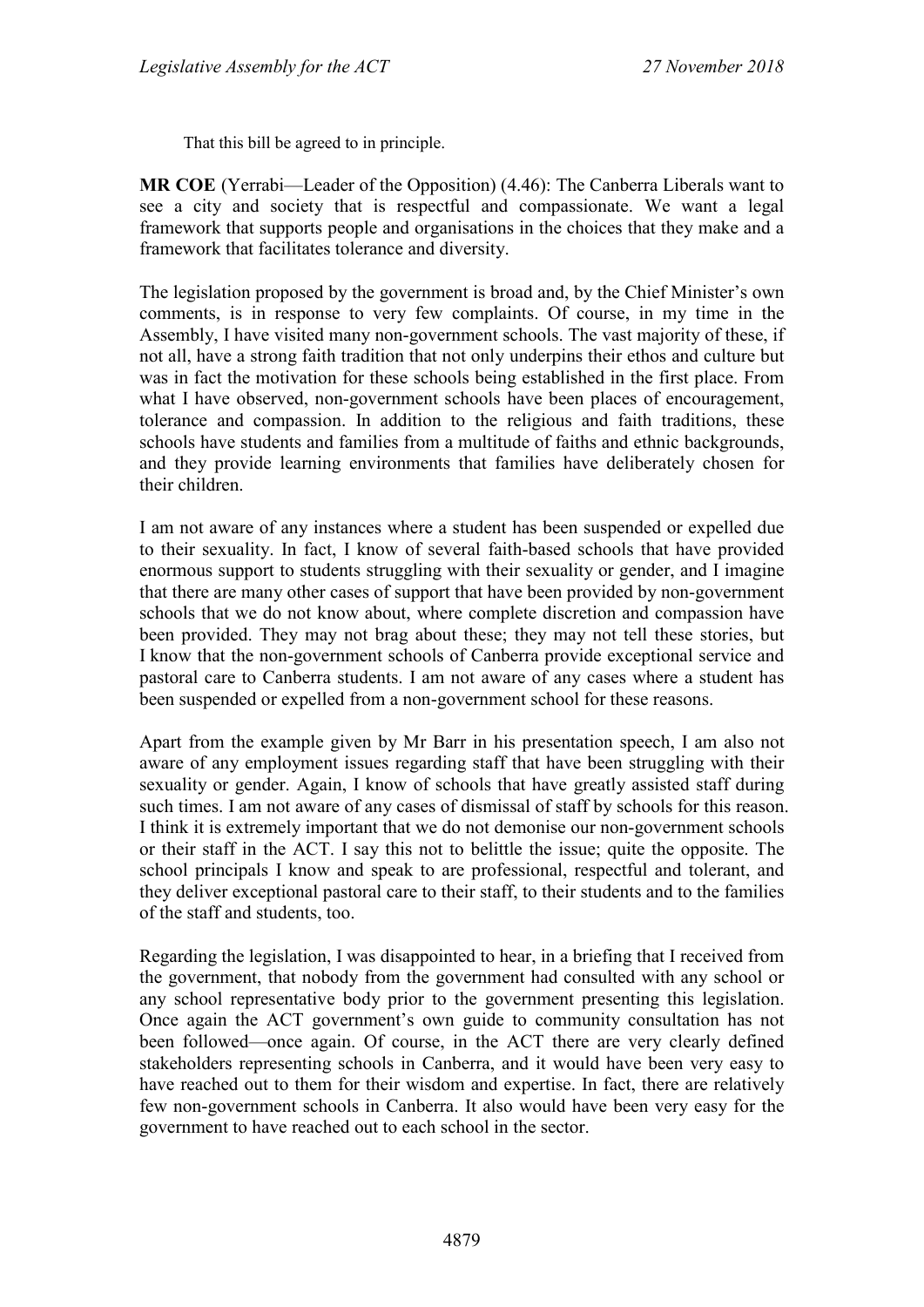I think that faith-based schools should be able to provide education in an environment that is consistent with their faith. Religious freedom and parental choice mean that the Islamic school should be able to deliver a school consistent with the Islamic faith. It means that Catholic schools should be able to deliver a Catholic-based education. It means that Christian schools should be able to foster a Christian ethos, and so on.

In the legislation that has been put forward by the government, they are removing section 33 of the Discrimination Act. The removal of this section risks undermining our non-government sector. At present, section 33(2) states:

Section 18 does not make it unlawful for a person … to discriminate against someone else in relation to the provision of education or training by an educational institution that is conducted in accordance with the doctrines, tenets, beliefs or teachings of a particular religion or creed, if the first person so discriminates in good faith to avoid injury to the religious susceptibilities of adherents of that religion or creed.

That section, section 33(2), is a very important section that provides for religious freedom in our education sector. Why is the government seeking to remove that section? I understand that clause 33(1) may well be problematic or inconsistent with what the government is seeking to do by way of students and staff. But to remove 33(2) and not replace it with another clause that enshrines religious freedom in our education sector is a very disappointing step in the wrong direction for the ACT.

Section 33(2) ensures that religious schools can deliver faith-based education. The removal of this section is not required in order for the government to address the hiring and firing issues, or suspension or expulsion issues. And if it is in any way in conflict, they should have replaced it with a slight revision, while maintaining the fundamental premise of 33(2).

Why did the government remove this clause, perhaps unnecessarily? Either it has inadvertently been removed or the government are seeking to go much broader than what they stated in their presentation speeches. There is no reference, there is no justification, in the explanatory statement for why it is that they think religious freedom should be removed from the Discrimination Act, why it is that enshrining religious freedom in ACT legislation is bad, because that is the only conclusion that can be drawn as a result of this removal by the government.

The removal of this text takes away an explicit right for schools to undertake activities in accordance with their faith. There are concerns that the removal of this section may bring into question whether schools can require that a student participates in religious activities at the school. For instance, under what the government is proposing, could a student or their family object to being required to study RE or attend other faith-based classes? Could a student or their family object to hearing the call to prayer at the Islamic school? Could a student or a family object to reading or listening to prayers? Could a student or a family object to reading or listening to recitations of the Koran, the Bible, the Torah or other religious texts? Could a student or a family object to attending chapel or other religious services? These are very serious questions, and the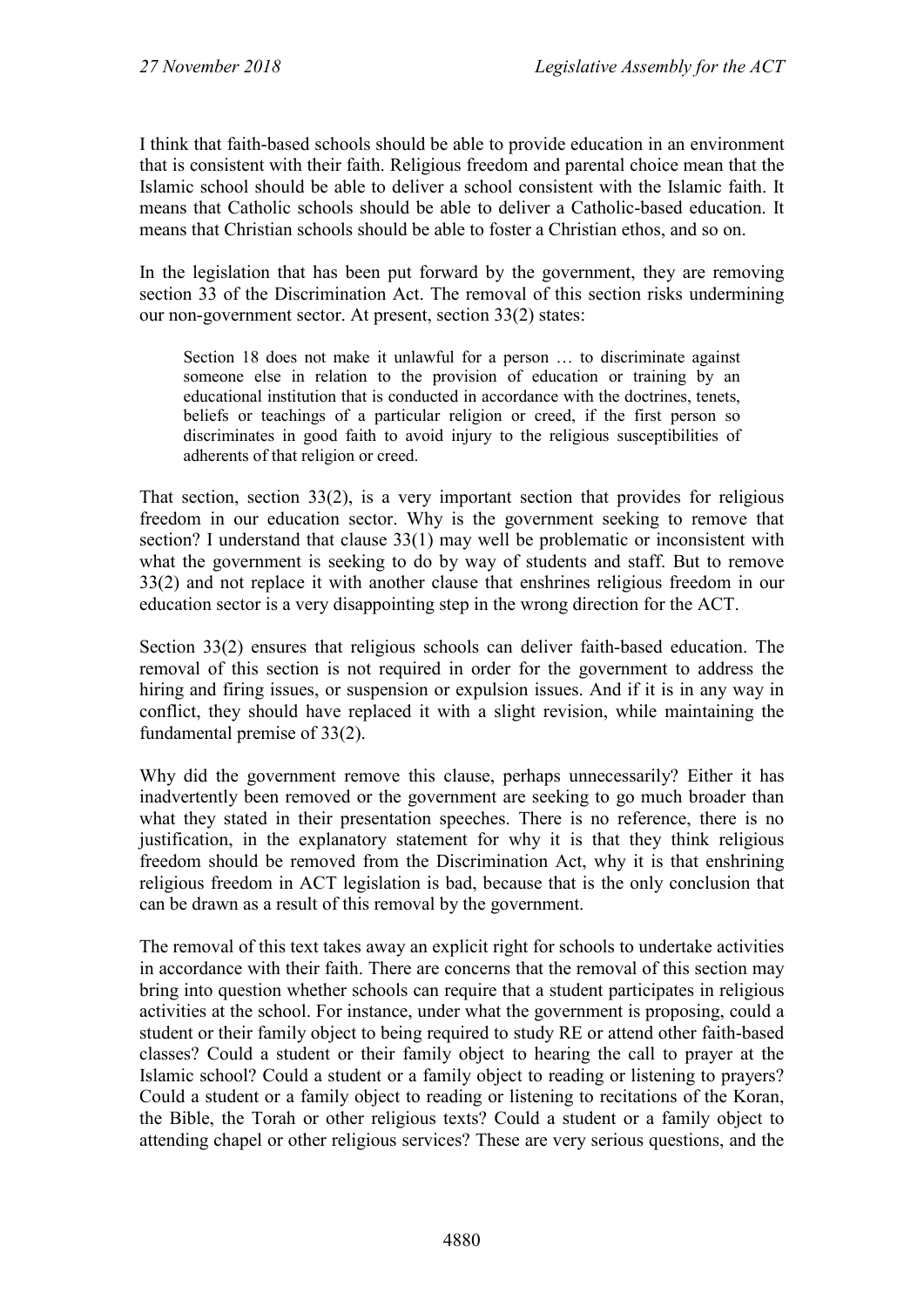fact that the government are unwilling to put in a replacement clause when they are removing 33(2) gives me fear about what the real intention of this move is.

It is plausible that schools could be subject to complaints by students or families if they are subjected to such faith-based practices, despite the fact that students and families signed up for this when they enrolled at that school. Families sign a contract with the school for the provision of education services in the faith-based tradition of that school. It should be no surprise to anyone when the school delivers services that are consistent with that contract.

I expect that Mr Rattenbury or Mr Barr will give an assurance that my fears are not well founded. I expect that they will give an assurance that there is another clause or another section of the Discrimination Act that will come into play. I have no confidence that that is the case. In fact, it is clearly not the case and it is clearly not explicit because the government themselves have said they are happy to put further explanation in the explanatory statement that section 8 of the Discrimination Act applies. If further explanation is required, that is enough doubt to feed my concerns about the removal of section 33(2). This is a very problematic omission that the government are seeking today.

Later in this debate I will be moving amendments to this legislation to reinstate the explicit religious freedom protections that the government are seeking to remove. This can be done without restricting the government's stated intentions regarding the sexuality of students and staff. It can be done. But if the government's intention is simply to remove any potential discrimination—not actual discrimination but potential discrimination—then surely they would have no objection to the inclusion of my amendment in the legislation. The fact that I know they are not going to be supporting that amendment fills me with concern.

In addition to what I have said about religious freedom, there are many practical questions that the government will need to provide clarity on for staff and students with regard to the legislation. For instance, what constitutes a policy and what constitutes publication in accordance with new section 46(3) and (4)? For example, the bill states that there must be published policies. However, how much detail is going to be required, and where and when should it be published? Is including information in the employment pack for a new staff member going to be enough? Is putting the vision or mission on the school's website going to be sufficient? Is saying, for instance, that a school adheres to particular religious texts going to be sufficient?

Can the policy make reference to other sources of information? How much detail is going to be required and how does a school succinctly state the doctrines, tenets, beliefs or teachings of a particular religion or creed in a way that stands up to contract law? This is extraordinarily difficult and, given the scholarly debate and academic research that have been going into these issues—

**Mrs Jones**: For thousands of years.

**MR COE**: for thousands of years, the world over, I find it very hard to believe that somehow here in the ACT we are going to be able to magically answer these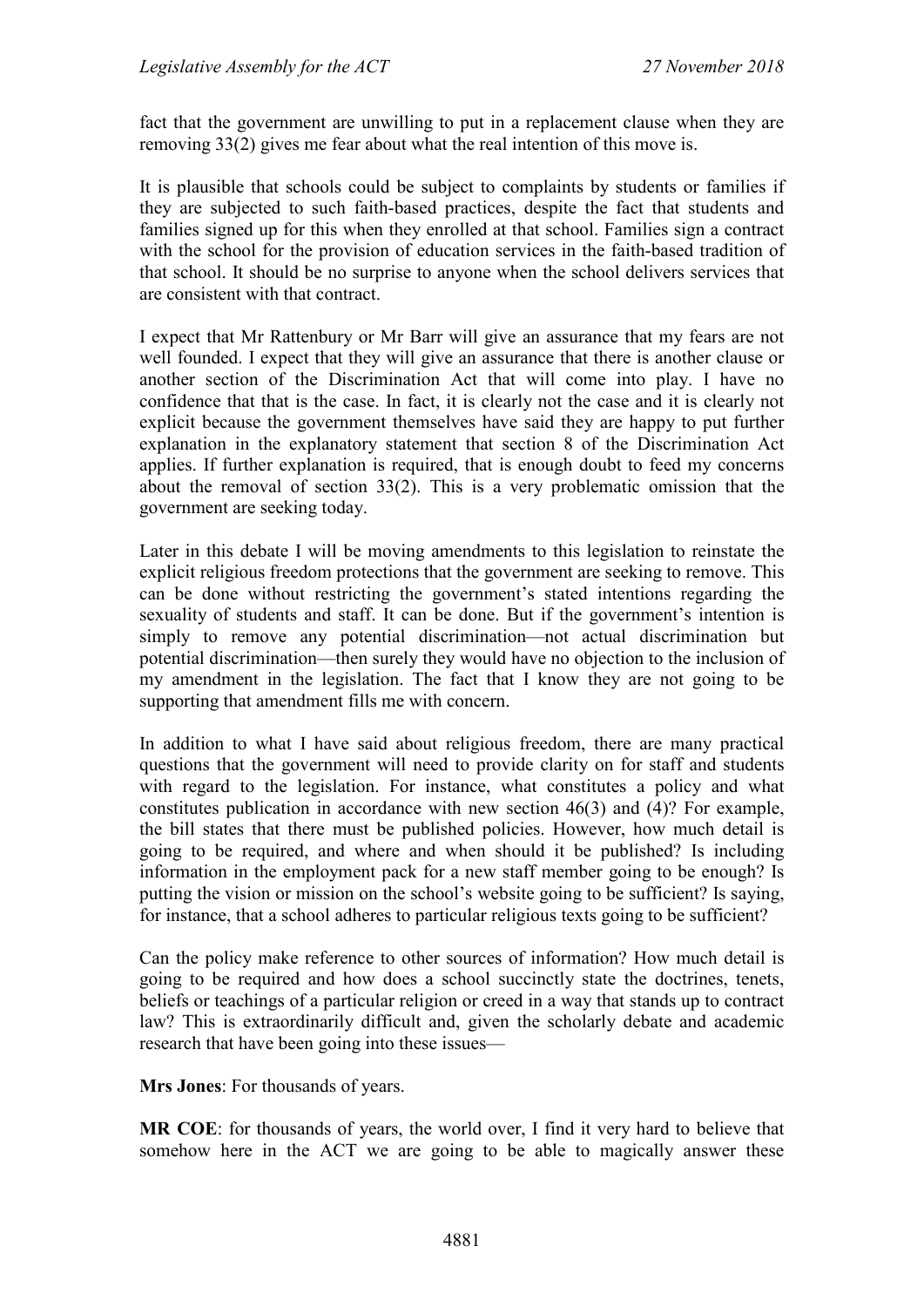questions and put it into a succinct document that stands up to contract law. This government needs to provide some practical advice to the schools so that there is no entrapment, especially for all the schools that will seek to do the right thing.

It will be very difficult for schools to be able to workshop these policies, draft them, internally consult, consult with unions and then seek board, council or diocesan approval in the time frame that the government has stipulated. I note that the legislation says six months from the date of enactment or when the minister chooses. I would like to receive an assurance that it is not going to be for the start of term 1 of 2019. I will be moving an amendment that calls on the Assembly to put in place a 1 July 2019 start date, as I think that is fair. But in the event that that amendment does not get up, I hope that we will at least get an assurance that it will be some months away, to enable schools to get their policies in order.

I have real concerns about the religious freedom aspects of this legislation. I believe that Christian schools should be able to deliver a Christian education. I believe that Catholic schools should be able to deliver a Catholic education. I believe that Anglican schools should be able to deliver an Anglican education. I believe that Islamic schools should be able to deliver an Islamic education. It is a shame that this sort of stuff has to be said in the Assembly, but it seems that some people here do not actually believe that. It seems that there is doubt; it seems that there is real concern amongst those opposite about the quality of education being provided by the nongovernment school sector in the ACT.

That is not a concern shared by this side of the Assembly. We appreciate the role that these schools play—not just now but the role that these schools play having regard to the next generation of students, the next generation of people in our society. Regardless of whether you are talking about a government school or a non-government school, they should have the ability to deliver what parents want. They should have the ability to deliver what parents choose. I think that the omission of 33(2) is very damaging to this cause, and that is why we will be moving an amendment, to try to get some reason in this legislation.

**MS ORR** (Yerrabi) (5.05): The Canberra community is proud to celebrate and embrace diversity. We know that 74 per cent of Canberrans voted yes for marriage equality in last year's postal survey. We also know that 74 per cent of Australian voters oppose laws that allow religious schools to select students and teachers based on their sexual orientation, gender identity or relationship status. Therefore, we must ensure that our laws in the ACT reflect the views and expectations of Canberrans.

The Discrimination Amendment Bill 2018 will create safer and more inclusive school environments by protecting students, teachers and education staff from discrimination on the basis of sexuality, gender identity, race, relationship status, pregnancy or intersex status. This bill will strengthen protections against discrimination and ensure that religious educational institutions have a limited exemption to discriminate against employees and contractors, and students on admission only, on the grounds of religious conviction.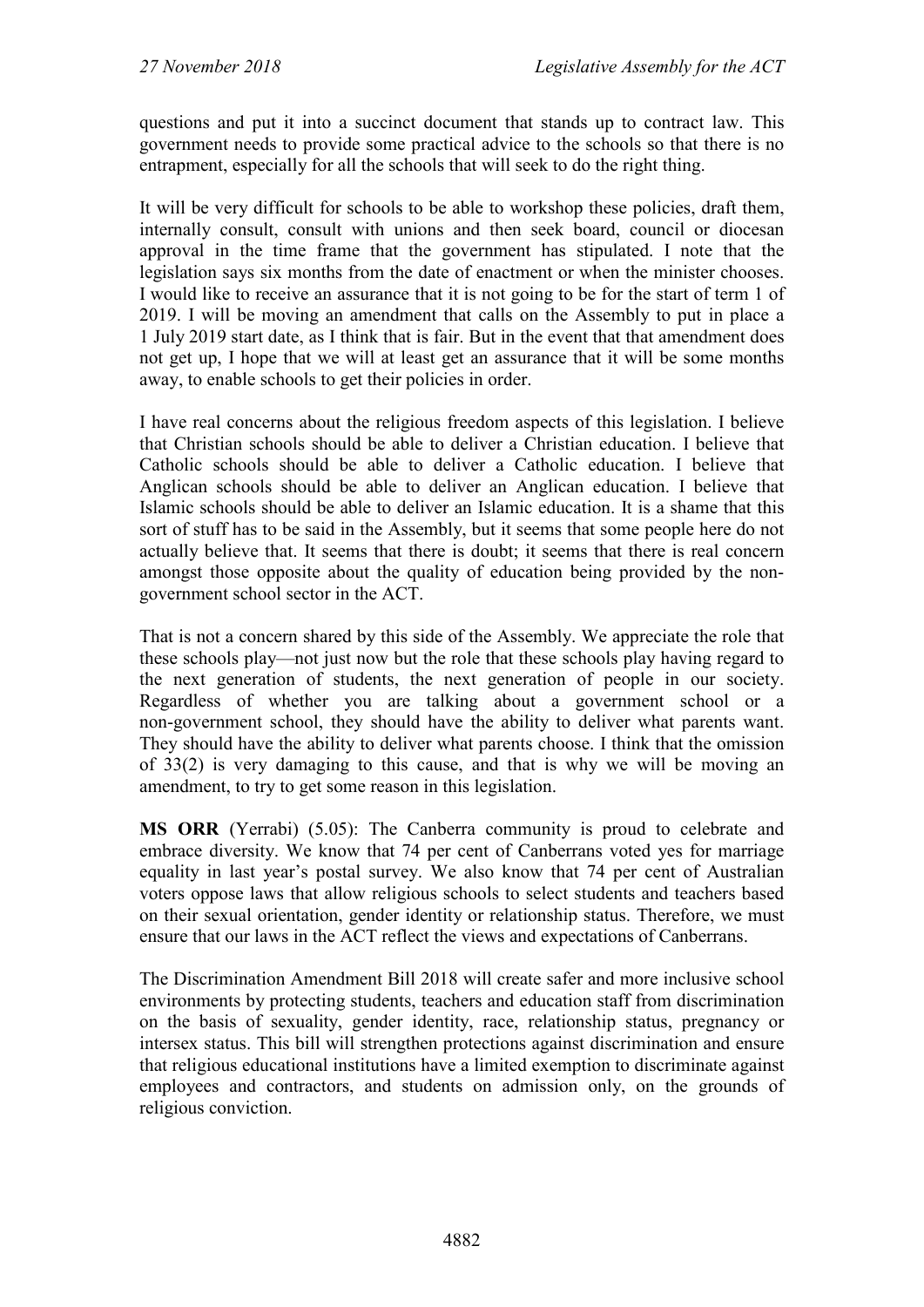Students, teachers and families across the ACT deserve the confidence that our schools and educational institutions are free from discrimination. Whether or not religious schools exercise their current right to discriminate on the basis of sexual orientation, gender identity or sex characteristics, our laws must be amended to ensure that there is no legal opportunity for this kind of discrimination to occur.

This bill will strengthen the ACT's protections and send a message to the federal coalition government that we will not allow discrimination in ACT schools. Canberrans expect their government to stand up to discrimination in all its forms. I am proud that the ACT Labor government, along with the Greens, is doing so.

Every young person deserves to be accepted for who they are. Every teacher and staff member within our schools deserves the right to do their job without fear of discrimination. We must ensure that the ACT law protects LGBTIQ Canberrans. I am pleased that the passage of this bill will deliver the protections that are needed. I would like to thank the Chief Minister and Minister Rattenbury for introducing this legislation and, in particular, I thank the Chief Minister for his continued advocacy for the LGBTIQ+ community. I commend this bill to the Assembly.

**MR BARR** (Kurrajong—Chief Minister, Treasurer, Minister for Social Inclusion and Equality, Minister for Tourism and Special Events and Minister for Trade, Industry and Investment) (5.08), in reply: I thank Ms Orr for her comments. I also thank the Leader of the Opposition for his contribution, because it is an important bill. It is one that responds to a key issue of public concern about the current scope of exceptions in our Discrimination Act, exceptions that could allow students and teachers in religious educational institutions to be subject to discrimination in relation to their sexuality or to other personal attributes.

The current exceptions in section 33 of the Discrimination Act allow religious education institutions to discriminate against students and staff on any grounds if this is done in good faith to avoid injury to religious susceptibilities of adherence to their religion or creed. This exception could allow discrimination against students or teachers on the grounds of sexuality, which obviously has been the focus of most public and media attention. But it also could allow discrimination on the grounds of gender identity—again, this is obviously controversial and has been the subject of a lot of media attention—and also on relationship status: whether or not you are married; whether or not you are pregnant; your race; and a whole range of other personal attributes.

Let us be clear: the existence of these broad-based exceptions in law should no longer be there. There should not be those exceptions anymore. That is what this legislation is about. A broad-based exception in law designed to protect people from discrimination has to be consistent with the values of equality and social inclusion that we hold dear in this territory. That is why we are moving on this issue. It is because it is unacceptable that personal attributes like whether you are pregnant, your race, your relationship status, your gender identity or your sexuality should be a reason for you to be kicked out of school or no longer able to teach in an educational institution.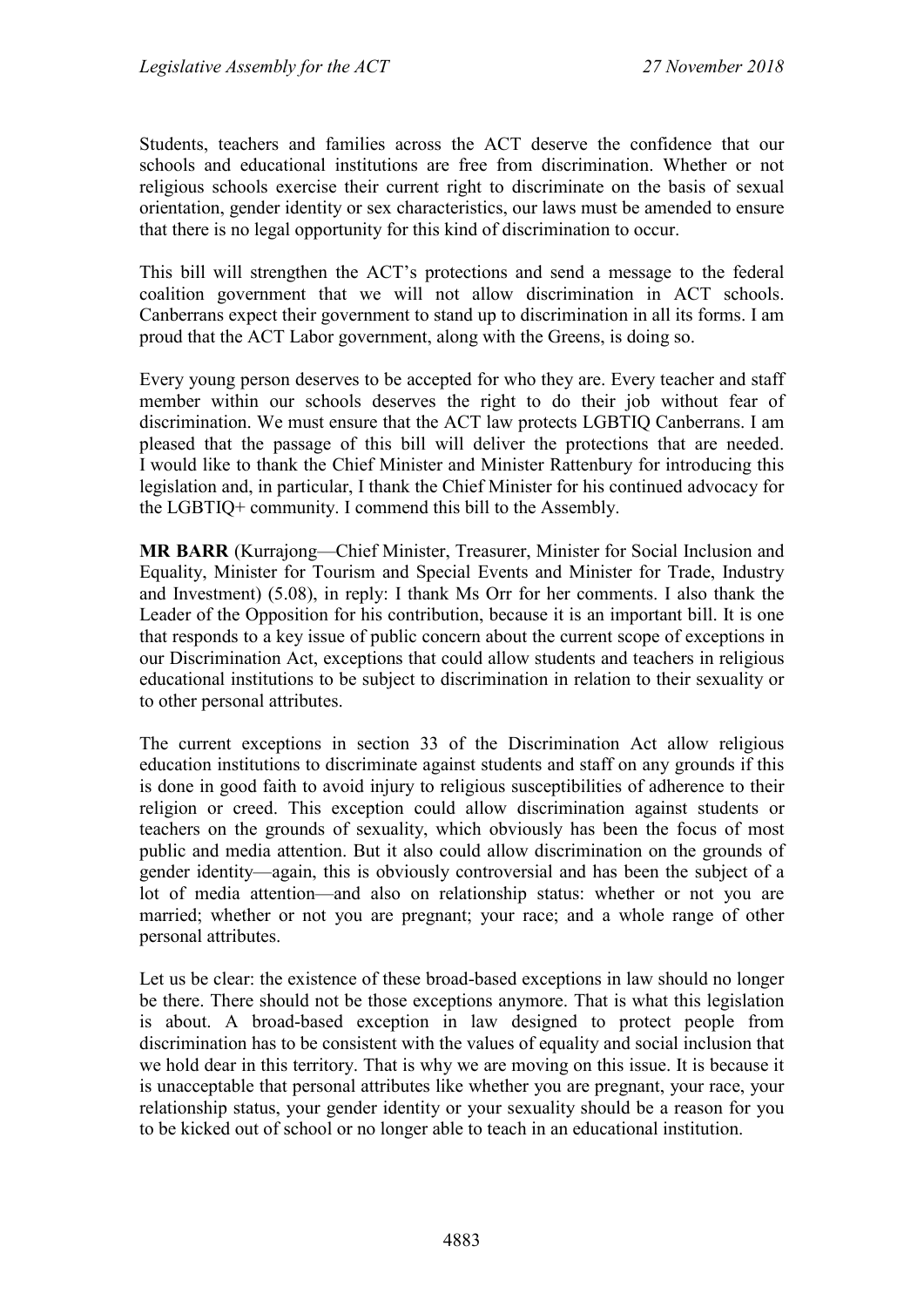The leaking of the recommendations of the Ruddock religious freedom review has galvanised public debate in a way that we have not seen in this country for some time. The absolute outrage across this community and nationwide that these exemptions to law existed prompted the Prime Minister to commit to remove them. A conservative, hard-right Prime Minister committed to remove them in the week ahead of the Wentworth by-election. He said he would do it in the two sitting weeks of the federal parliament that have just proceeded. He did not. He still has not. We will, Madam Deputy Speaker.

The leaking of these recommendations galvanised public debate and concern—serious concern—about the scope of exceptions within our discrimination laws. While some religious education institutions have raised concerns about removing broad exemptions, as the Leader of the Opposition mentioned in his speech, we are hearing very strong voices from faith-based schools in the ACT. They make it very clear that they have no intention, absolutely no intention, or desire to discriminate against students or teachers in relation to attributes such as sexuality or relationship status.

These schools are happy to have the law clarified to ensure that all students and teachers feel valued and supported. Schools do not want this legal right. They have spoken very clearly in that regard. I agree with the Leader of the Opposition. The schools do not want this legislative right; so let us get rid of it, because there is agreement in almost every element of our society and in almost every element of Australian society, except for the reactionary right of the Liberal Party.

This is not just an ACT issue. This is an Australian issue. For example, in New South Wales there was an overwhelming community reaction to a letter sent by Anglican schools to federal MPs. On 8 November the Archbishop of Sydney issued an apology for his letter in which he acknowledged the unfortunate consequence affecting many gay students and teachers who feared that they could be expelled or sacked as a result. The Archbishop stated:

This past week has demonstrated it is untenable that religious freedoms be expressed as exemptions in discrimination acts. Some exemptions, such as those relating to sexuality, we do not use and have no wish to preserve. But the mere fact these remain on the statute books has alarmed people. Therefore, I have approached the government and the opposition for an immediate bipartisan approach which would remove these exemptions and create legislation which provides a positive protection for freedom of religion.

Madam Deputy Speaker, in the ACT we have such a positive protection for freedom of religion. It is contained in section 14 of the territory's Human Rights Act. This act also provides protection for other human rights, such as the right to equality and the rights of children and young people to the protection that they require. Our Human Rights Act allows us to draw on established principles of international human rights law and provides a clear pathway to resolve situations where there are competing human rights and community interests at play.

This is done through a requirement that any limitations on protected human rights be reasonable and demonstrably justifiable in a free and democratic society. Any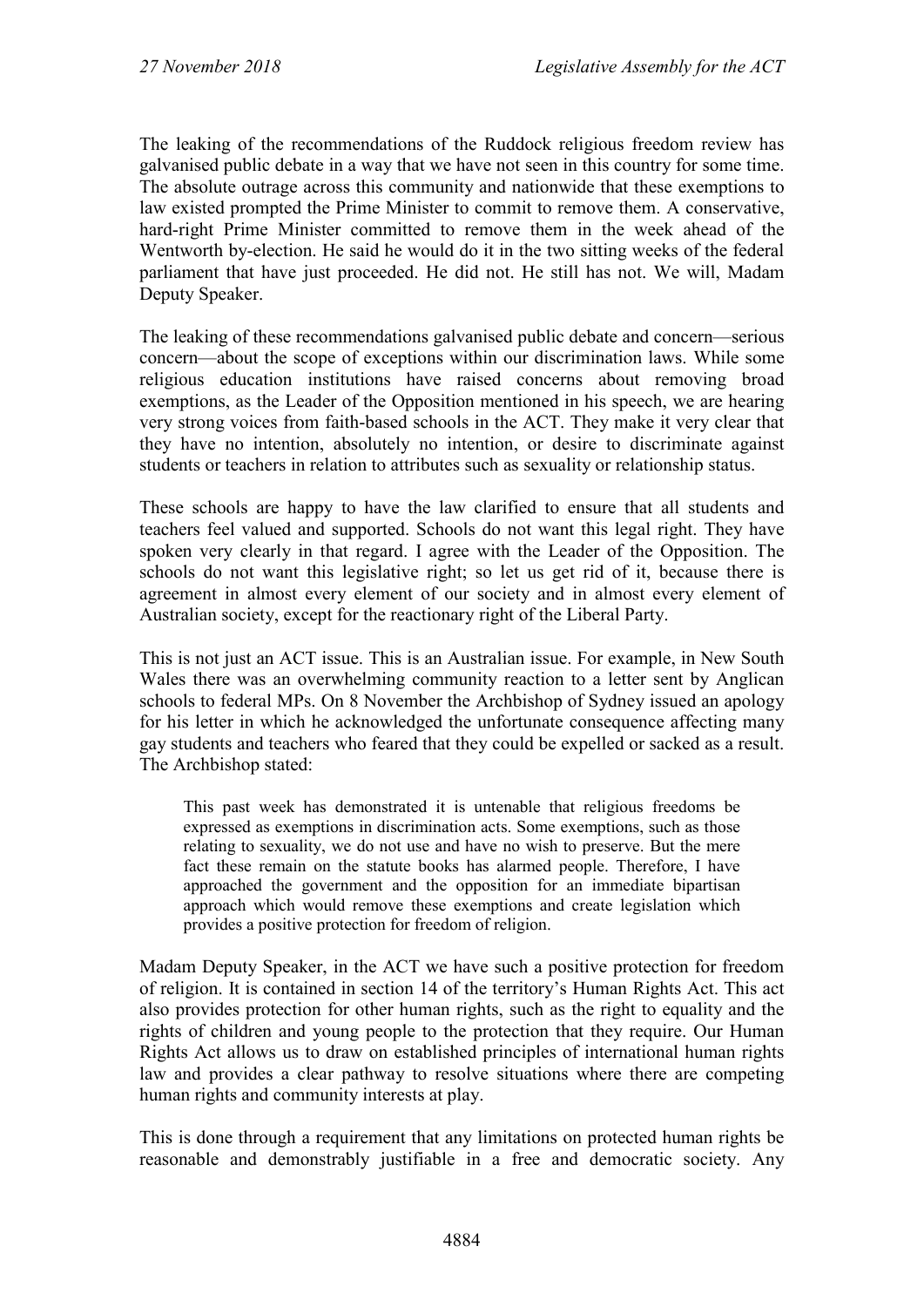limitations must be proportionate and only go as far as is absolutely necessary to achieve a legitimate objective. The protection of the right to religious freedom was considered very carefully in drafting this bill. We did not simply remove all exceptions relating to religious educational institutions, as we recognised that the right to religious freedom entitles parents to send their children to a school that conforms to their religious beliefs.

While many faith-based schools are, in fact, open to all, some parents may choose to send their children to a faith-based school that is part of a homogenous religious community where staff and students share a certain religious conviction. Where it is made clear in publicly available policies that this is how a school is intended to operate, then it may be reasonable for schools to discriminate in terms of the admission of students and the selection and employment of staff. But only—I repeat, only—on the grounds of the religious conviction of the student or staff member, not because of other protected personal attributes.

In practice, this would mean that a school that is conducted solely for students of a particular religion can choose to admit students of that religion. For example, a Jewish school may only accept Jewish students if that is their policy. However, such a school could not discriminate against a student because they come from a same-sex family, as that would be discrimination on the grounds of sexuality and association. For teachers and other staff, schools will still be able to discriminate on the grounds of the religious conviction of the staff member, if this is in their policies, and if the discrimination is to enable or to better enable the institution to be conducted in accordance with its doctrines, tenets and beliefs or teachings.

Some concerns have been raised by religious organisations regarding the effect of these amendments on churches or other religious bodies that might, for example, run Sunday school classes or bible study groups as part of their broader activities. So let me be clear; it is not intended that these activities would be affected by the amendment. This amendment relates to religious educational institutions. "Educational institution" is defined in the Discrimination Act to mean a school, college, university or other institution at which education or training is provided. This definition would cover institutions like schools, colleges and universities that have the primary function of providing education or training to students.

It is not intended that a church should be considered an educational institution because of the ancillary activities that it might conduct. I note that a separate exception is provided in section 32(b) of the Discrimination Act for the training or education of people seeking ordination or appointment as priests, ministers of religion or members of a religious order. That will not be affected by the bill.

Madam Deputy Speaker, we recognise that we are moving quickly—quicker than the Prime Minister, who said he would move even quicker than us—to rectify this issue of public concern. But I make no apology for acting swiftly to reassure our ACT community that discrimination against students and staff on the grounds of sexuality and other personal protected attributes will not be accepted in Canberra.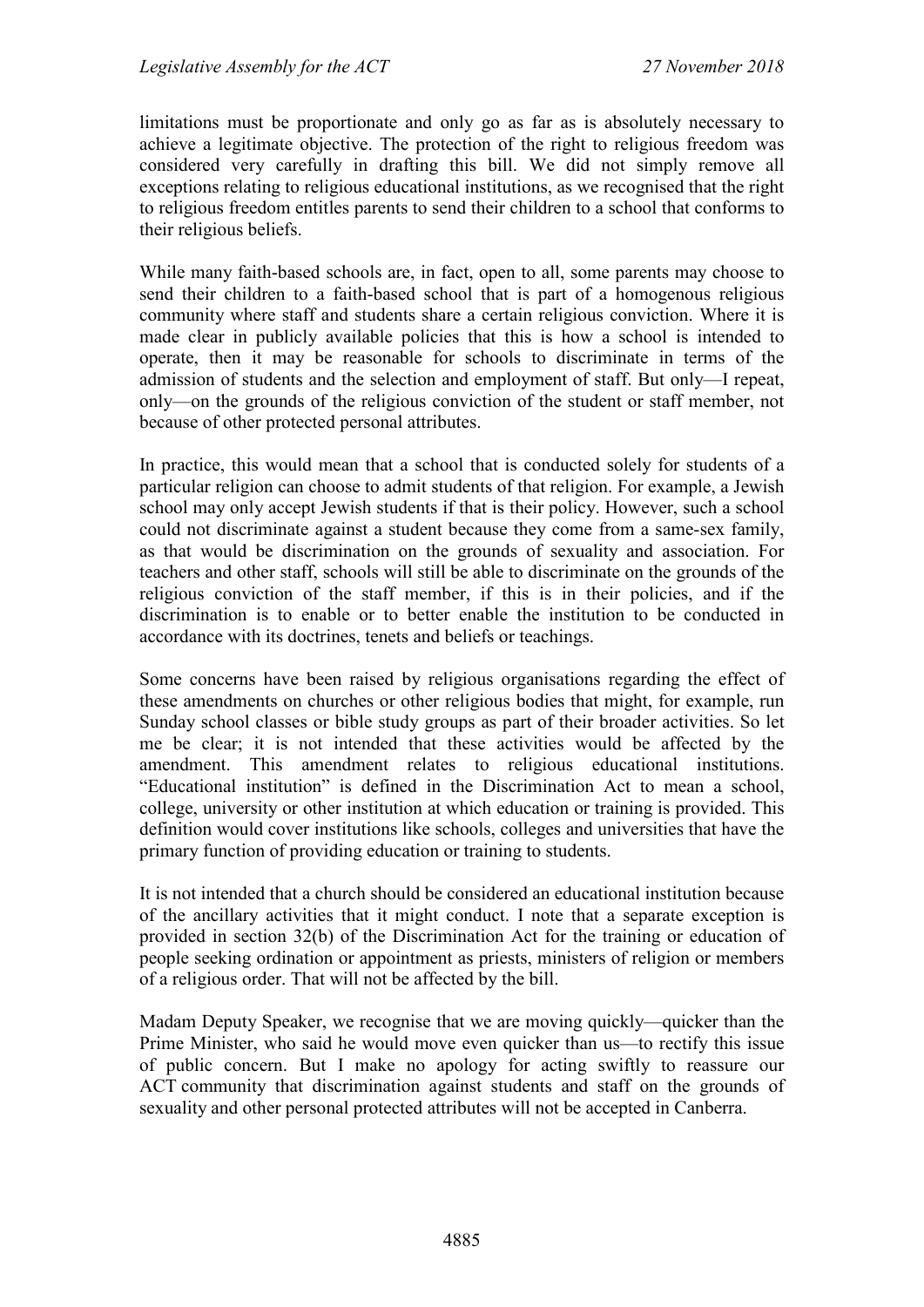However, in moving quickly we have chosen to follow a safe and tested path, as the limited exception we have adopted in this bill is modelled on the law that has been in existence for many years in Tasmania. It is also important to note that whilst the focus of public debate has been, as it always tends to be, on discrimination on the grounds of sexuality and same-sex relationships, because people just cannot get enough of talking about our lives, the bill also provides greater protection for students and staff in religious educational institutions from discrimination on a much wider range of grounds.

These protected attributes include, as I have mentioned: race, sex, pregnancy, disability and attributes such as being divorced, separated or a victim of family violence. This reform to our Discrimination Act to provide greater protection against discrimination is part of the government's broader commitment to human rights and to social inclusion and equality. It is a commitment that has been clear for as long as this government has been in office and, let me be clear, will remain and will be strengthened through this process and through the other processes that we will undertake in the years ahead. This is because this is just one step in a broader commitment to examine the exceptions framework under our territory's Discrimination Act.

We are also committed to undertaking a full audit of ACT laws to assist us to eliminate any further areas of discrimination against LGBTIQ Canberrans in the territory's statute books and to develop a reform package to address any matters identified. As a human rights jurisdiction, we have to ensure that the human rights of everyone in our community are reflected not just in law but in the day-to-day practice in our lives.

These changes echo the expectations of our community—the overwhelming expectations of our community. They are a statement in support and care of our young people, of families and of teachers. They also reflect the commitment of this government to our goal of Canberra being Australia's most LGBTIQ welcoming and inclusive city, a clear goal that we are systematically eliminating discrimination in our community to achieve. In the ACT we recognise that inclusion benefits us all. It creates a strong, vibrant and harmonious community. It is a shared goal that we can all work towards. This bill is another important step towards inclusion and equality. I commend it wholeheartedly to the Assembly.

**MR RATTENBURY** (Kurrajong—Minister for Climate Change and Sustainability, Minister for Corrections and Justice Health, Minister for Justice, Consumer Affairs and Road Safety and Minister for Mental Health) (5.21), in reply: We are fortunate in the ACT to have the protection offered by a Discrimination Act that in many respects leads the way in Australian jurisdictions. The ACT was the first state or territory to provide protection from discrimination on the basis of a number of protected attributes, such as immigration status, genetic information and subjection to domestic or family violence.

The ACT was also the first state or territory to provide protection in our Discrimination Act for people who experience vilification on the grounds of their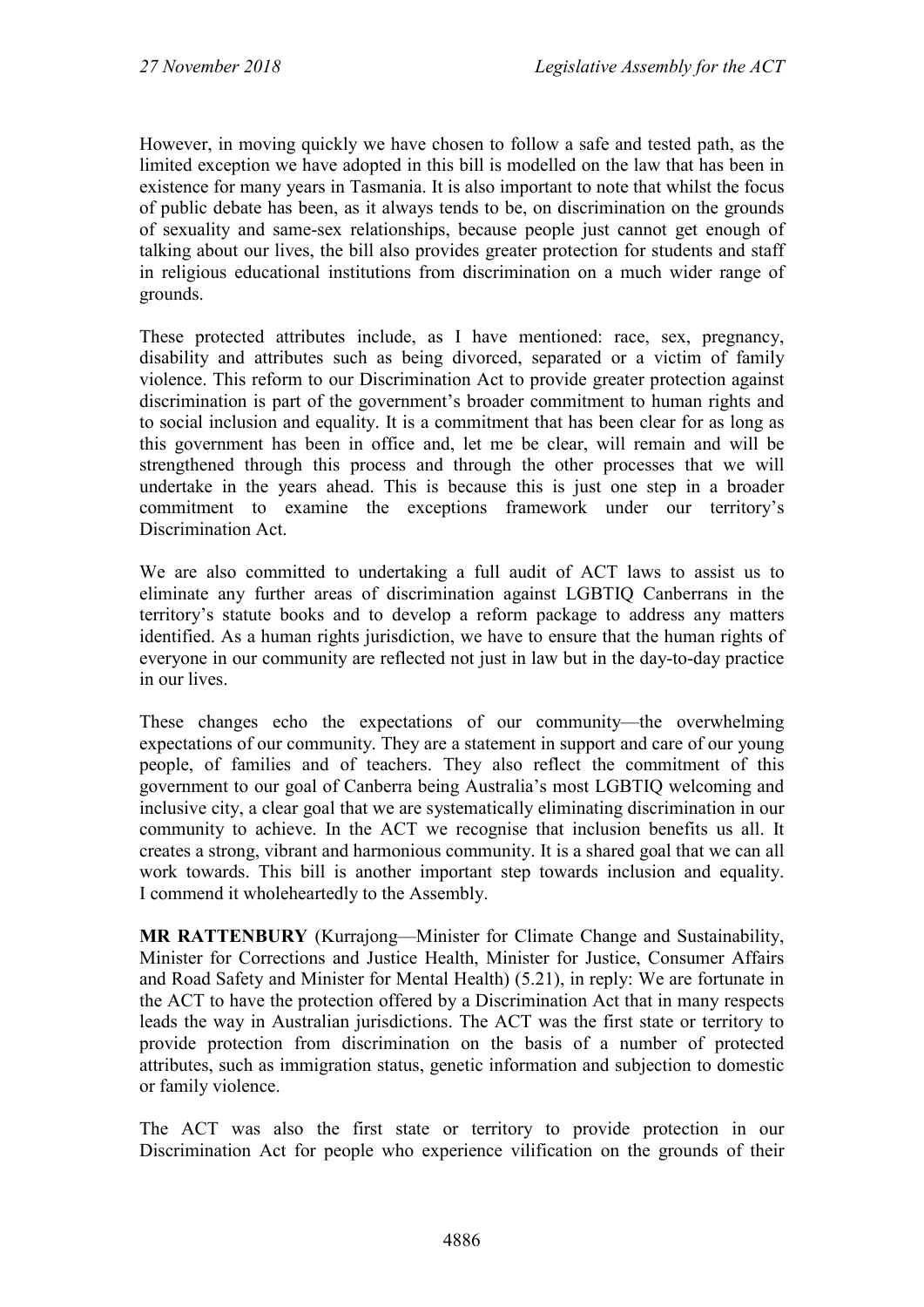religion. This groundbreaking change in the ACT means that members of religious groups who might be affected by people inciting hatred, revulsion, serious contempt or severe ridicule towards them because of their religion can make a complaint of vilification to the ACT Human Rights Commission. If not able to be resolved by the commission, these cases can be considered by the ACT Civil and Administrative Tribunal and compensation can be awarded. Serious vilification is made an offence under the Criminal Code.

We now also specifically recognise in our Discrimination Act the special significance of Aboriginal and Torres Strait Islander culture and spiritual practices, observances and beliefs. We now explicitly protect cultural rights under the attribute of religious conviction.

These important changes were brought about as the result of a detailed review of the Discrimination Act by the Law Reform Advisory Council, LRAC, in 2015, chaired by Professor Simon Rice OAM. LRAC made a range of recommendations and some, such as the new protected attributes and protection from religious vilification, were able to be implemented as discrete reforms in the implementation of the first tranche of recommendations in 2016.

However, there are still aspects of our Discrimination Act that require further consideration and reform to ensure that our legislation properly protects and supports our diverse and inclusive community. These include the range of exceptions from discrimination that are currently provided in the act. The Discrimination Amendment Bill reforms an overly broad exception that applies to religious educational institutions. The leaked recommendations of the Ruddock review drew attention to the existence of such exceptions that are included in the commonwealth Sex Discrimination Act and in most state and territory laws, including our own.

This exception could potentially be relied upon by religious educational institutions to discriminate against staff or students on the basis of any protected attribute, including sexuality, gender identity and intersex status. This exception may seldom be relied upon in our ACT schools, and many faith-based schools have been appalled by the suggestion that they would expel a gay student or fire a transgender teacher. Nevertheless, the existence of this broad exception is not consistent with our values as an inclusive community or with the objects of our Discrimination Act, which include eliminating discrimination to the greatest extent possible and promoting and protecting the rights of equality before the law under the Human Rights Act 2004.

This bill has been developed to address this issue of public concern in a way that is swift and decisive but also measured and consistent with our obligations as a human rights jurisdiction. It follows the approach taken in the Tasmanian anti-discrimination legislation, which has operated effectively and concurrently with commonwealth laws for many years.

The bill will protect students and teachers from discrimination in religious educational institutions on grounds other than their religious conviction. It will still allow a degree of autonomy for religious educational institutions to admit students and employ staff who share a particular religious conviction, provided that the institution publishes a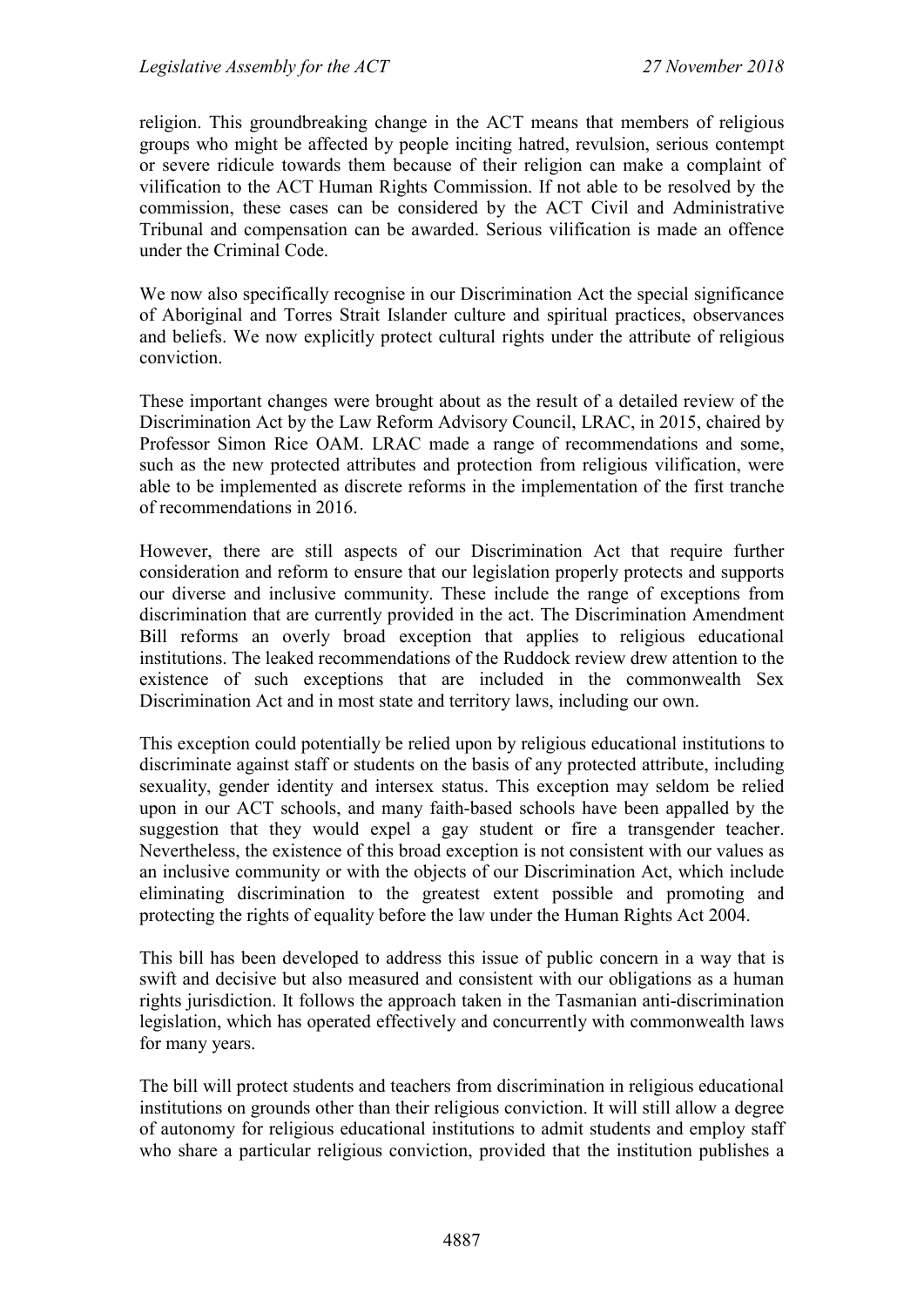policy on these issues. However, the limited exceptions will not apply to discrimination that relates to other protected attributes such as a person's sexuality, relationship status, pregnancy, race, disability or any other attribute protected in the Discrimination Act.

I am satisfied that the bill will not affect the ability of religious schools to teach the tenets of their faith even where these tenets might relate to protected attributes—for example, the belief that a marriage is between a man and a woman. We have added a specific discussion in the explanatory statement about how the amendments are intended to operate together with section 8(4) of the Discrimination Act, which provides that a condition or requirement will not amount to indirect discrimination if it is reasonable in the circumstances.

I did listen to Mr Coe's remarks and there has been some discussion with Mr Coe's office on this since he emailed me yesterday. I will shortly table a revised explanatory statement. I provided the text of that to Mr Coe yesterday. This concern had been raised with the government prior to Mr Coe getting in touch with me yesterday. JACS had already looked at this and provided advice to the Chief Minister and me. And we had already formed the view that this was an appropriate way to respond.

We do believe that the reference in section 8(4) addresses the concern that Mr Coe has raised. Adding that to the explanatory statement, I think, simply further enforces that in that we know that down the line if there is a matter of legal interpretation the supporting material will be used to assist that interpretation. I believe the additional paragraph in the explanatory statement pointing to that fact clearly conveys the intent of the legislation.

Religious educational institutions may rely on the provision in section 8(4) in relation to the teaching of tenets and beliefs of their faith and to impose conditions and requirements on students regarding their participation in religious education, including religious study, observance and practices, provided that these requirements are reasonable in the circumstances. The existence of a policy which sets out the requirements of the school regarding participation in religious education and which is made available to prospective students and families prior to their enrolment would be a relevant factor in considering whether a requirement or condition is reasonable in the circumstances.

I acknowledge that this bill does not consider or address the effect of all the exceptions under the act. That is a larger task and will require more detailed consideration and further consultation. The Justice and Community Safety Directorate will consider further related issues and other outstanding recommendations from the LRAC review in 2019.

For the immediate future, this bill represents an effective, measured and appropriately tailored response to concerns raised in relation to the broad scope of the exception currently provided for religious educational institutions. It seeks to balance the right to freedom from discrimination and a range of other important factors under our Human Rights Act with the right to religious freedom, and I think that the provisions have struck that balance effectively. The bill will improve the protection of human rights to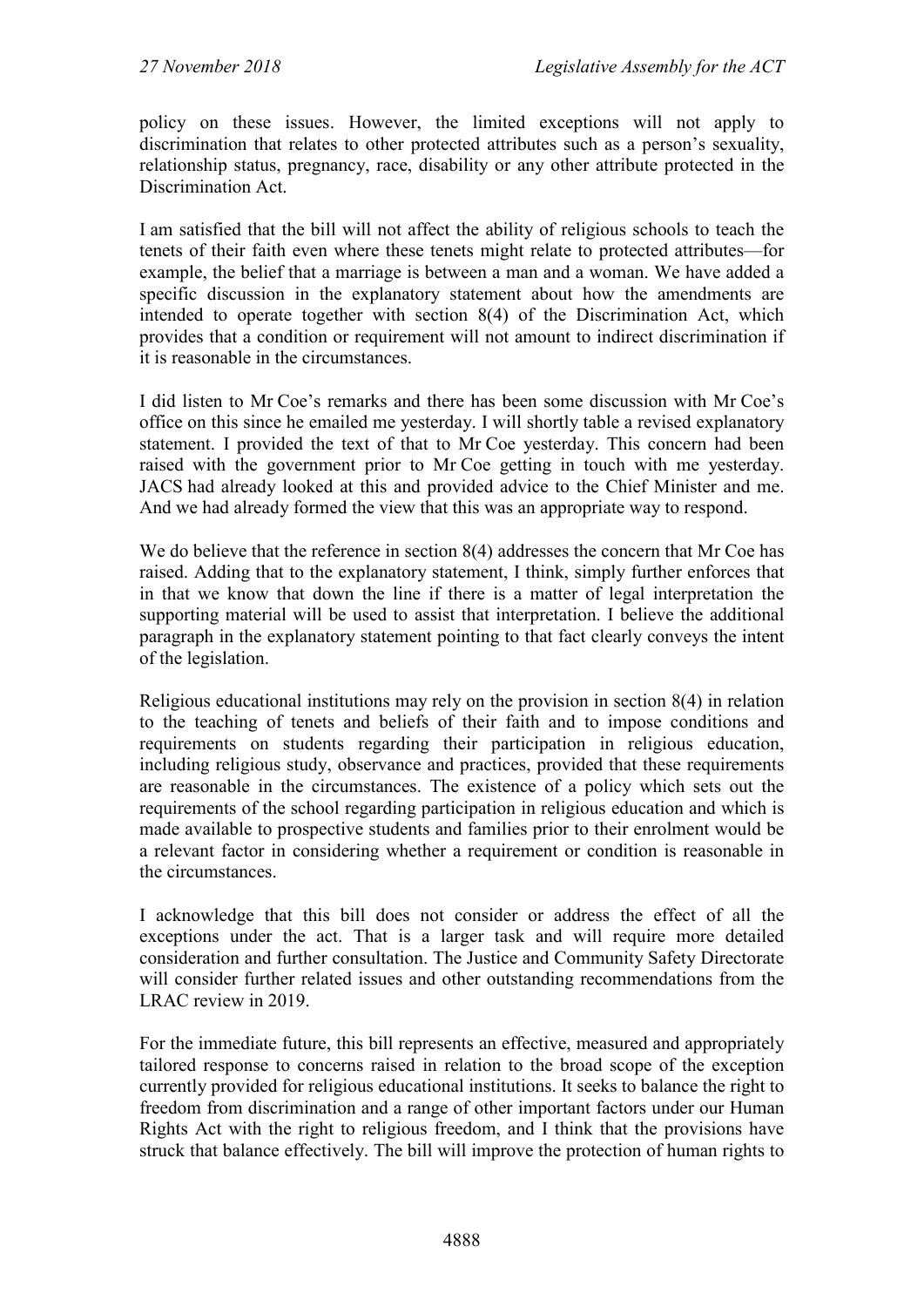equality and non-discrimination and the rights of children and young people to the protection they require at school.

The other question that has arisen is the commencement date. As Mr Coe observed in his remarks, there is an indication in the bill that it will commence within six months, if not determined by the minister. I can assure Mr Coe and the Assembly that it is not the government's intention to start this immediately, and I flagged with Mr Coe yesterday that we had a time in April in mind. We have now affirmed that the date that will be set for the introduction of this act is 29 April 2019. That is around the time frame the government had in mind.

Having looked a little more closely at the calendar, that also aligns with the start of term 2. It seems a useful fixture point on the calendar that is clear. I think it gives schools the time to prepare policies if they feel the need to do so under the act and does not put in place a requirement that this be in place by the start of first term next year. That is not our intention.

There are different applications here. One is to staff and one is to students. The longer we delay this does leave the door open for the potential for discrimination against staff particularly. I think it is fair to observe that many students for 2019 will already be enrolled in a school of their choice. I do not think it is necessary to have a start date for first term. The government is committing today that that commencement date will be 29 April 2019. I now table the revised explanatory statement for the bill and I commend the bill to the Assembly.

Question resolved in the affirmative.

Bill agreed to in principle.

#### **Detail stage**

Bill, by leave, taken as a whole.

**MR COE** (Yerrabi—Leader of the Opposition) (5.31), by leave: I move amendments Nos 1 and 2 circulated in my name together *[see schedule 2 at page 4917]* and table a supplementary explanatory statement to the amendments.

As I already flagged in my earlier speech, I have real concerns about the religious freedom aspects of the government's proposed legislation. The removal of section 33(2) does leave a gaping hole in this legislation and in the ACT's legal framework with regard to religious freedom as it applies to schools. The fact that there are enough vagaries around this issue that Mr Rattenbury feels he needs to add additional text in the explanatory statement affirms my concern. If it is so black and white, if there is no doubt, why is it that additional information is required in the explanatory statement which can be called upon for interpretation, as Mr Rattenbury said?

As I have already said, I firmly believe that the non-government schools of Canberra do a great job. They deliver education in a tolerant and compassionate way. I have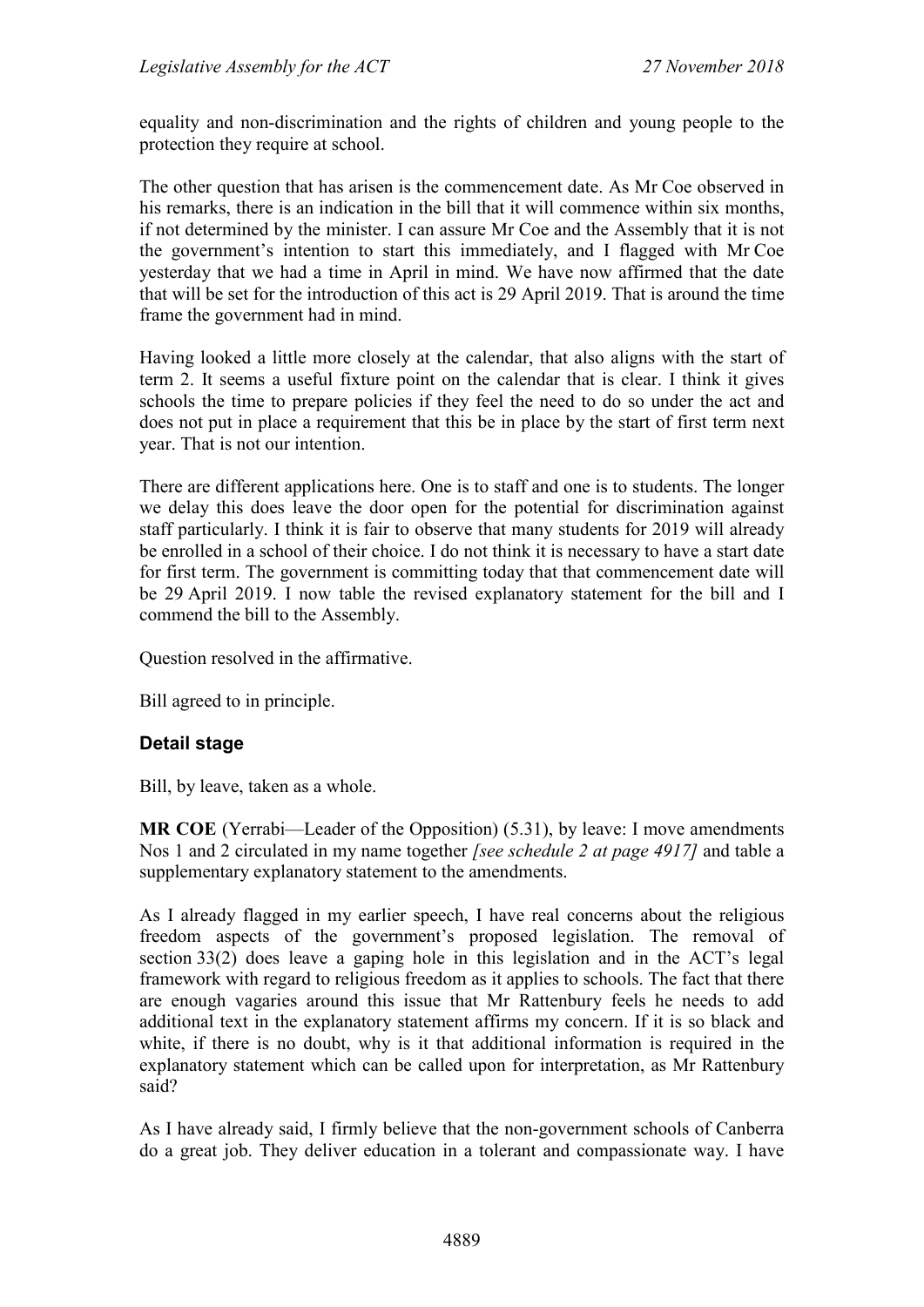visited many schools where there are obviously students from a different faith tradition to that of the school. Obviously, the parents of those kids sent their child to that faith-based school knowing that it was a different faith tradition to theirs but they did so with their eyes open. Often the ethos or the values are very similar to the faith tradition of the family, but still they made a conscious decision. That is what they signed up to. That is the contract that they engaged in.

One need only look at the various vision and mission statements for schools in Canberra. One non-government school includes in its mission:

… where the Good News of Jesus Christ is proclaimed and where faith, educational excellence and the call to justice are reconciled and lived.

Another says:

… an inclusive and welcoming community … witness to the values of Jesus Christ through leadership, support and services …

Another school says:

… to partner with parents in providing a Christ-centred, Biblically-grounded and academically rigorous education, which enables students to grow in wisdom and character, to the glory of God.

Another says:

… to provide students with a Christ-centred education in a learning community of Love, Nurture and Service.

Another simply includes:

… this will be provided within a Christian framework …

All the schools are very clear about the faith tradition that their schools represent, and this faith tradition is not just a by-product; it is just not something on the side; it is the very fundamental reason why these schools were established in the first place. It was the motivation for their establishment. For the government to remove section 33(2) of the Discrimination Act risks undermining the very establishment of these schools. Why is it that they are so stubborn in not allowing my amendment to go forward?

In my conversations and emails yesterday Mr Rattenbury raised some potential concerns. I think they were far-fetched but potential concerns all the same. In response to that, I had another amendment drawn up which gave additional assurance to the government. If the government was concerned that there could be unintended consequences, I included in a draft amendment that I sent around that the religious freedom, in effect, had to be in accordance with the policy published by the educational institution and that was readily accessible by prospective and current students at the institution.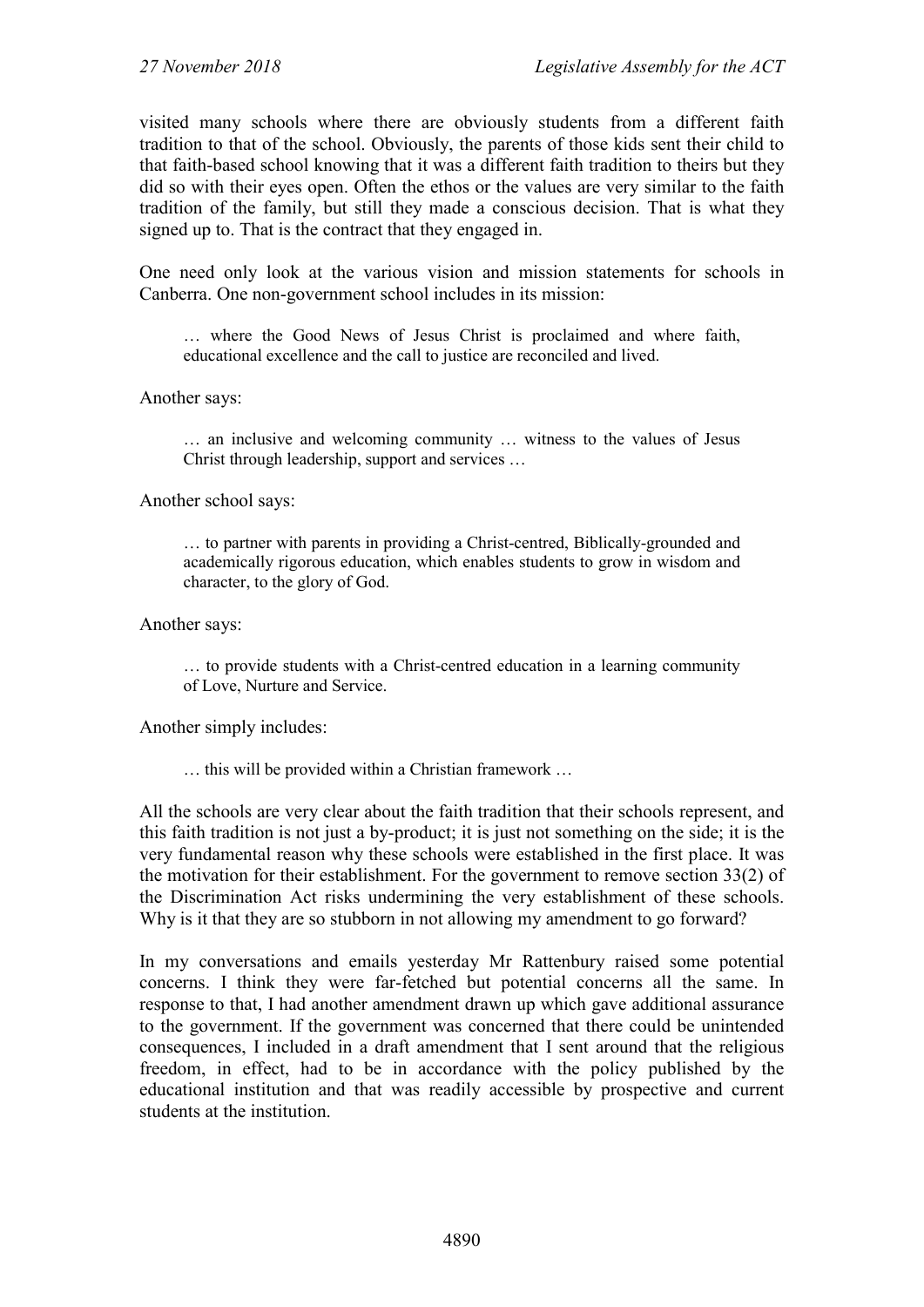I also included "is reasonable in the circumstances". That was in response to the draft inclusion to the explanatory statement that Mr Rattenbury sent through yesterday. The concerns that he put to me I was happy to include in the draft amendment. I have since been told that they are not going to support that; they are not going to support the original amendment; they are not going to support my revised amendment; therefore, there is no point in my putting this forward today as a revised amendment. What we are debating now is my original amendment, which is:

Section 18 does not make it unlawful for an educational institution to require a student to participate in religious education at the institution if—

- (a) the institution is conducted in accordance with the doctrines, tenets, beliefs or teachings of a particular religion or creed; and
- (b) requiring the student to participate in religious education at the institution is intended to enable, or better enable, the institution to be conducted in accordance with those doctrines, tenets, beliefs or teachings.

Importantly, the definition of "religious education" includes:

… study religious education, attend religious services and observe religious practices.

That is pretty reasonable. In fact, it is very, very similar to what was in the legislation before. Nothing that I just read out would conflict with what the government wants to do with staff and students. Yet they do not want to include this in the legislation anymore.

As I said, I am happy to put additional things in there. I am happy to say that it has got to be reasonable; I am happy to say that it has got to be in accordance with the published policy. Yet even with the addition of those two clauses, they are still not willing to accept this amendment. That gets me very concerned about what this government's real agenda is.

As I said at the very beginning, I am not aware of any instances where staff have been fired due to their sexuality or any instance where students have been suspended or expelled because of their sexuality—quite the opposite. I have seen situations where principals and other staff have provided immense support to students and to staff who are in these circumstances. There are many ways we could say this is a solution in search of a problem.

I think the non-government schools of Canberra do a great job, and they should not be demonised. They also should have the right to practise the faith tradition that they were established to promote, and that is what this amendment is all about. It is about a fundamental principle of religious freedom, and I urge those opposite to support it.

**MR BARR** (Kurrajong—Chief Minister, Treasurer, Minister for Social Inclusion and Equality, Minister for Tourism and Special Events and Minister for Trade, Industry and Investment) (5.40): The government will not be supporting Mr Coe's amendments because they are solutions looking for problems. The bill as presented by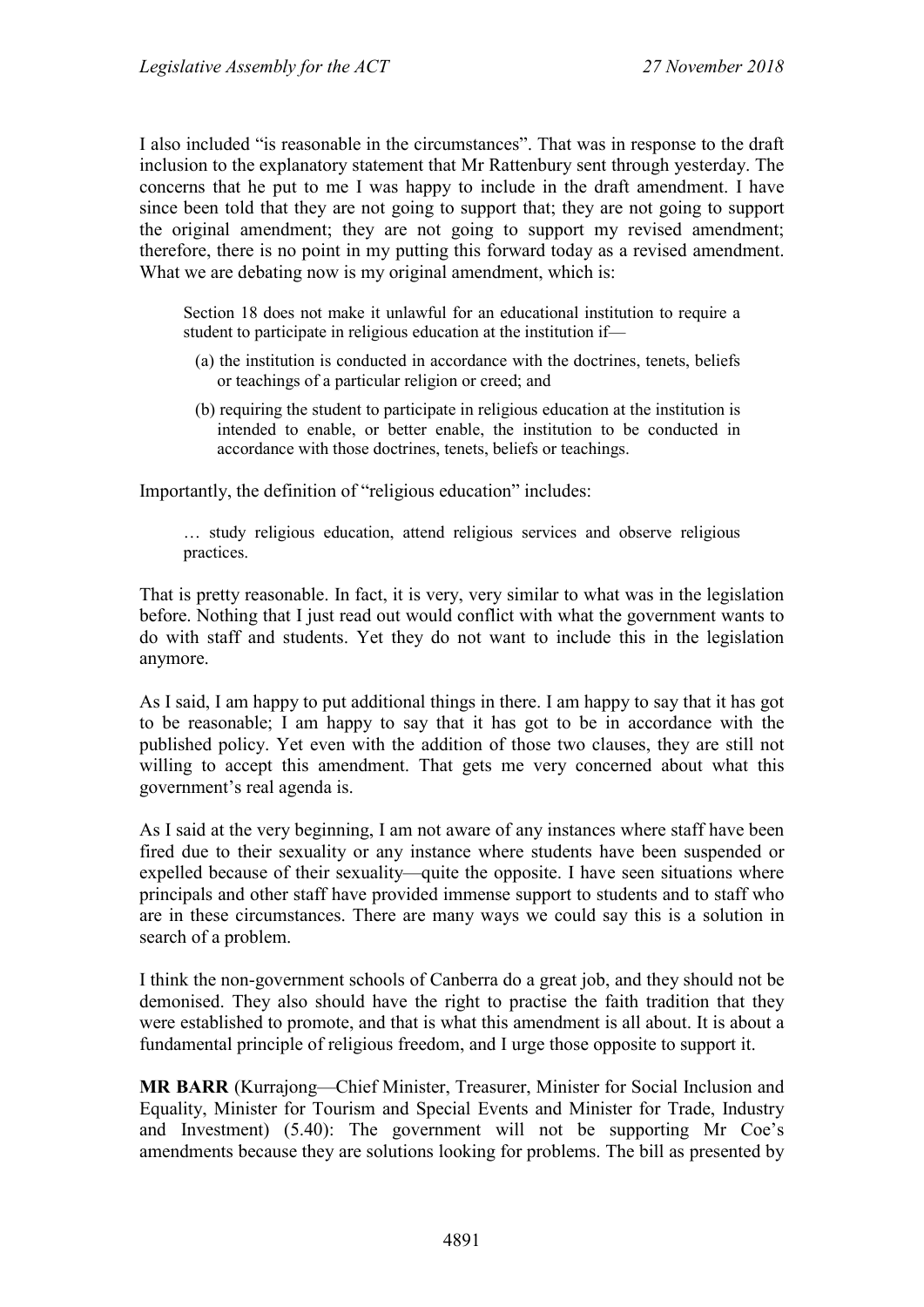the government reflects a careful balance of protections for vulnerable people within or who interact with religious educational institutions and the right to freedom of religion, which remains an important part of our social fabric as a community.

The removal of broad-based exceptions for religious educational institutions is aimed at stopping students and teachers alike from being discriminated against simply for who they are. In the government's view this is best achieved by the bill in its current form. I acknowledge that Mr Coe has a significant interest in this, and some of his colleagues through their interjections to his speech clearly have a significant interest. They are welcome to make a contribution to this debate, in fact, I encourage them to do so. Get on the public record and say what you really think rather than making snide remarks across the chamber.

To address the specific amendments moved by Mr Coe, the first includes a delayed commencement for the amendments to the middle of next year. As Mr Rattenbury has indicated, it is the intention of government to work closely with religious educational institutions in the territory to support them to understand and to be in a position to comply with these reforms prior to them taking effect.

The bill in its current form already allows for commencement of the amendments by ministerial declaration, and where no such declaration is made the amendments will commence around six months after the amendments are passed. This provides sufficient flexibility to accommodate the anticipated consultation with the education sector to ensure that students and teachers are not left with reduced protections under the current framework any longer than they need to be. We anticipate commencing these changes on 29 April 2019, which coincides with the start of the second school term. For this reason the government will not be supporting Mr Coe's first amendment.

In relation to the second amendment moved by Mr Coe, it would introduce a narrow and targeted exception for religious educational institutions which would apply to discrimination on the basis of any protected attribute. The exception would allow a religious educational institution to require students to participate in religious education, which could include a requirement to study religious education, attend religious services and observe religious practices.

This amendment would limit the right to religious freedom as students could be required to attend services or observe religious practices that are wholly inconsistent with their own religious beliefs. This exception is obviously likely to have the most impact on students who, as Mr Coe has indicated—and these students exist—attend a religious school that does not reflect their own religious faith.

Although there is an exception in section 46 of the Discrimination Act allowing a faith-based school not to admit a student from another faith—and this exception is retained in the bill—the fact is that in Canberra pretty much every religious school chooses to admit students of different faiths. In fact, many schools admit students of no faith. Where a student of a different or no faith is admitted they should not be subject to unfavourable treatment or requirements that disadvantage them unless those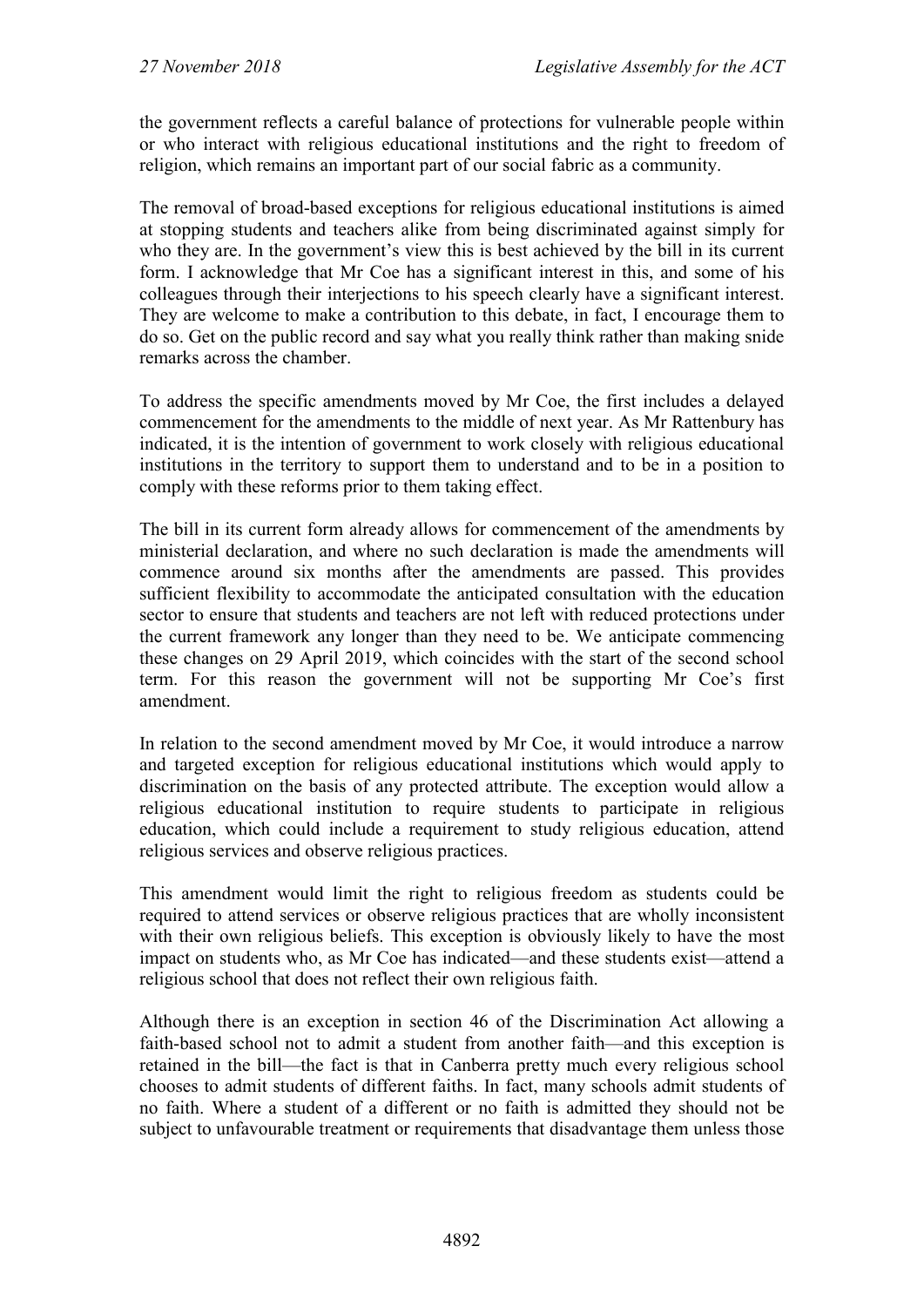requirements are reasonable in the circumstances. These protections would be severely limited under the amendments proposed by Mr Coe.

For example—this may be an unusual example, but I am sure it exists—a Muslim student who attends a Catholic school could presumably be required to attend mass and potentially take communion under the amendments moved by Mr Coe. We are very concerned that this amendment will not strike the appropriate balance of rights in this context and, indeed, could unduly limit a student's right to religious freedom.

In response to these amendments the explanatory statement has been revised to ensure that it is crystal clear that this bill is not about stopping religious educational institutions from teaching the things they believe in. However, the government believes that it is appropriate that the ability of religious schools to impose conditions and requirements on students and staff that could have an indirectly discriminatory effect, including requirements to participate in religious observances and practices, should be qualified by the requirement that they are reasonable in the circumstances. That is what this bill achieves.

For this reason and because of the undue limit Mr Coe's amendment would have on students' rights to religious freedom, we will not be supporting it today. I commend the bill unamended to the Assembly.

**MR COE** (Yerrabi—Leader of the Opposition) (5.45): Chief Minister, why is the government not willing to accept my altered amendment? My altered amendment states that it has to be reasonable in the circumstances and it has to be done in accordance with a policy published by the educational institution. Why is the government not willing to support that?

They are not willing to support an amendment that says that it is not unlawful for an educational institution to require a student to participate in religious education at the institution if the education is conducted in accordance with the doctrines, tenets, beliefs or teachings of a particular religion or creed and requiring the student to participate in religious education at the institution where it is intended to enable or better enable the institution to be conducted in accordance with those doctrines, tenets, beliefs or teachings and it is in accordance with a policy published by the educational institution that is readily accessible by the prospective and current students of the institution and is reasonable in the circumstances.

That is exactly what I put to the government yet they do not want to include it. That is why I have extreme suspicion about the real motivation. That is why it is so important that we get an amendment up today. The fact that we have available an amendment that supposedly addresses Mr Barr's concern and yet he is still not willing to put it in the legislation is a real worry to the opposition.

**MR BARR** (Kurrajong—Chief Minister, Treasurer, Minister for Social Inclusion and Equality, Minister for Tourism and Special Events and Minister for Trade, Industry and Investment) (5.48): As the Leader of the Opposition well knows, the legislation already contains the protections he is seeking. This is simply grandstanding and looking for a reason to oppose the bill overall. My suspicion is that in order to hide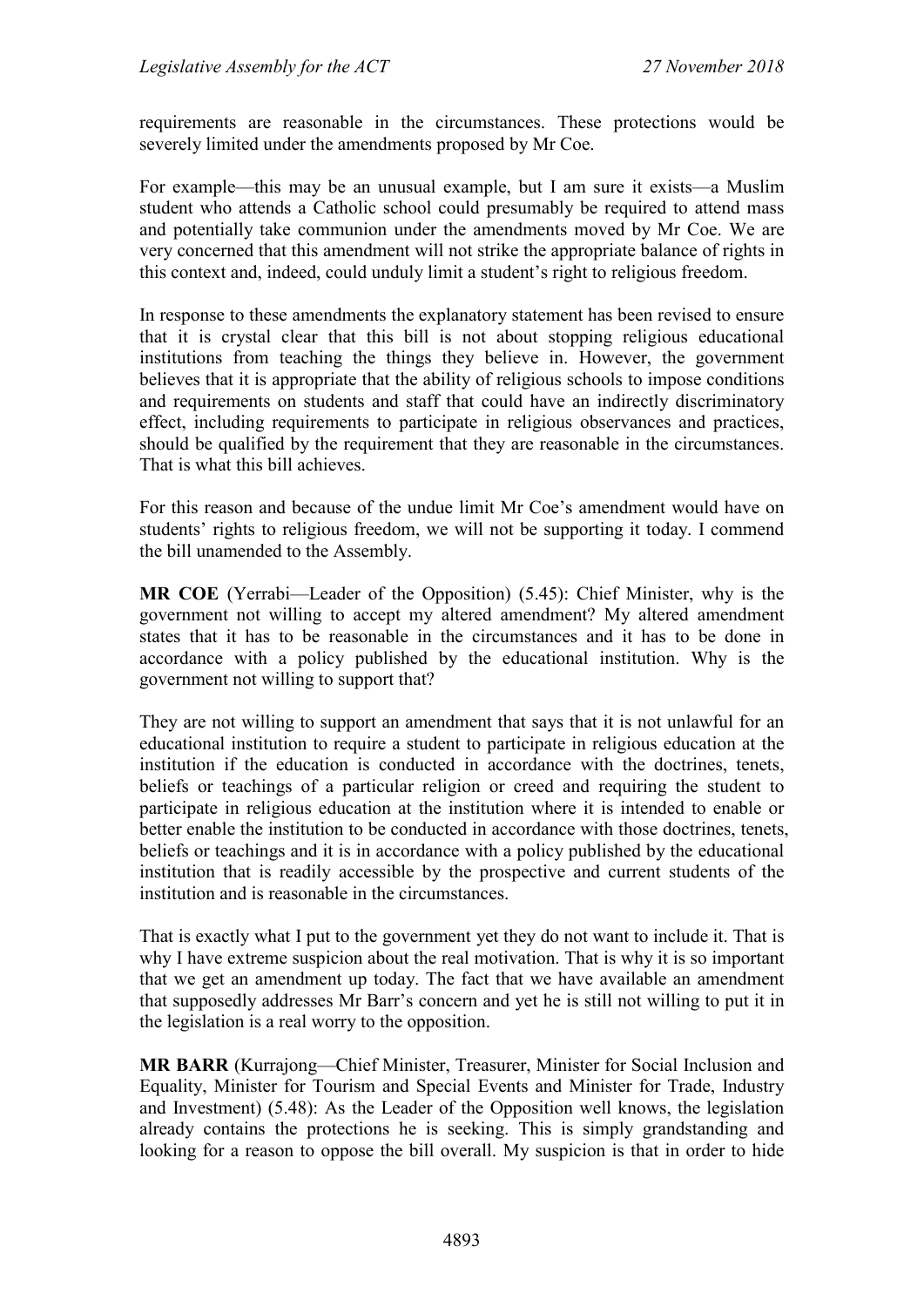the internal divisions within his own party room on this matter he is seeking to provoke a situation where he finds a reason to oppose the bill. I hope I am wrong. We will not be supporting his amendments, and I encourage the Assembly to support the bill unamended.

**MRS DUNNE** (Ginninderra) (5.48): I have three brief points to make. In his first comments, the Chief Minister spoke about snide comments. I was sitting in the chair for most of the time when Mr Coe was speaking. While there was a murmur of conversation, there were no snide comments. I need to put on the record that there were no snide comments, so that the Chief Minister's assertions do not go unchallenged. Also an assertion that needs to be challenged is that there is in some sense division in the Canberra Liberals party room on this issue. There is not. There is complete unanimity and cooperation on this issue in the Canberra Liberals party room.

Thirdly, I cannot let the comments made by the Chief Minister in relation to the requirements of attending a Catholic school go uncommented on and uncorrected. I attended Catholic school for all of my school life, and most of my children attended Catholic schools for long periods of time. It is not the case, never has been the case and, I venture to say, will never be the case that a non-Catholic student would be forced to take communion. In fact it is quite the contrary. It would be considered unacceptable in a Catholic school for a non-Catholic student to take communion, because of what the Catholic Church believes and teaches about communion. Simple—end of story. On this occasion the Chief Minister is wrong. He should withdraw the statement because it is so palpably and demonstrably wrong. It shows he has no understanding about the operation of faith schools in this city and in this country.

**MS LEE** (Kurrajong) (5.51): I thank Mr Coe for bringing forward these important amendments to this bill. In my view they strike the right balance in protecting our children and teachers against discrimination in our schools and protecting religious freedoms in education. All Canberra schools should be places where everyone feels welcome. That has certainly been my experience, whether in a government or in a faith-based school.

When it became clear that the ACT, the jurisdiction with the highest yes vote in the same-sex marriage survey, was one of the few places where, under current legislation, it was possible for a school to expel a student for their sexual orientation, I was surprised. As I have stated before, in my time as shadow minister for education, and on meeting with numerous principals and teachers from a number of Canberra's religious schools, I have not come across a single religious school in the ACT that has sought to, wishes to or has expressed a desire to have the power to expel a student based on their sexual orientation. Mr Coe has observed that his experience has been the same.

So I was concerned to hear about some of the circumstances that the Chief Minister brought up in tabling his bill last month. I hope that that was an unfortunate one-off. While the power appears not to have been used, certainly in the time when I have had the education portfolio, it is appropriate that the exemption be removed and that religious freedoms in our schools remain protected.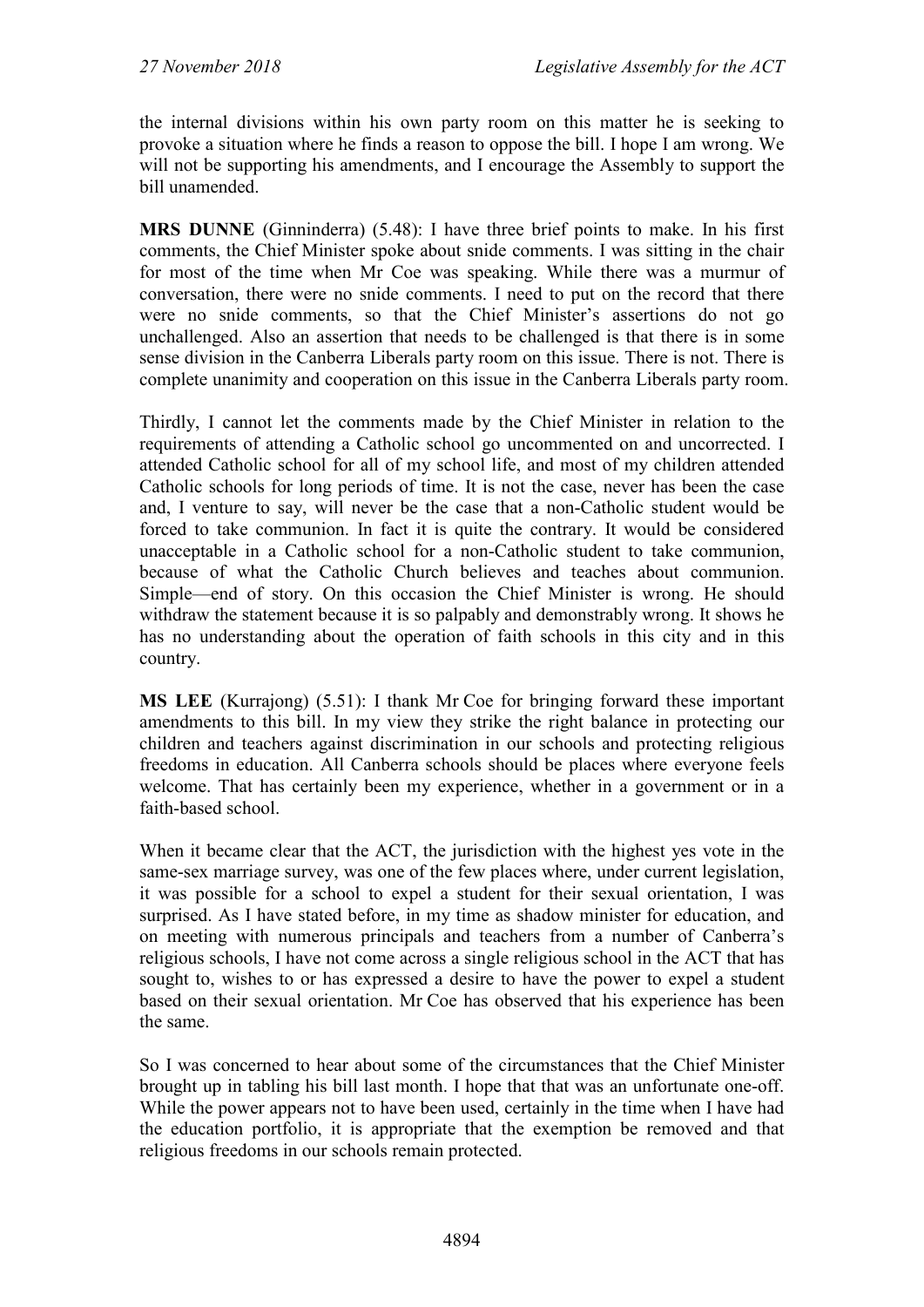The bill amends the exemptions for religious educational bodies and requires that a policy of religious doctrine be made public if it is to be relied upon under the act. These changes are appropriate and, as Mr Coe has already confirmed, the Canberra Liberals do not have an issue with this. However, I reiterate Mr Coe's concern about the lack of detail about what this actually entails and about the lack of consultation this government has had with our faith-based schools in bringing forward this bill.

The government bill also excludes the entirety of section 33 of the act. This is the section that allows a religious school to, well, be a religious school. I initially thought that it may have been an oversight and not an intention to prevent religious schools from providing education in accordance with their specific religious doctrine. But, given the debate that has preceded my speech, it seems clear that it was the government's intention to do so. If that is the case, then the government must explain to our community why it is taking that one step too far to remove the religious freedom of our faith-based schools.

The unforeseen impact of this would be to prevent a religious school, a school that is clearly promoted as a religious school, from requiring students to participate in the religious activities of that school. This would include educational classes, attending religious services and prayer, namely the types of activities that make a religious school a religious school. This goes to the principle of what a religious education is about. It is not unreasonable to assume that when parents decide on an education for their children at a faith-based school they understand, accept and expect that they will receive an education based on the religious doctrines of that school.

It is not a requirement that a child adopt or convert to the religion of the school or, as the Chief Minister has stated, take communion. But it is appropriate and reasonable for a faith-based school to require participation and that, merely by doing so, it is not going to open itself up to prosecution for discrimination. The concerns the Chief Minister raised and the example he gave about communion are just plain wrong. I commend Mrs Dunne for bringing that to the attention of the Assembly.

Mr Coe's amendments provide a necessary right for religious schools—Catholic, Protestant, Islamic or any other faith—to require a student who chooses to attend that school to participate in the religious educational classes taught at that school. This provision is important to ensure that children and parents who agree that a faith-based school is the best educational avenue fully understand the particulars of the religious doctrine at that school and accept that the school's religious education is part of the pedagogy of that school. A school's actions in delivering such an education should not be at the risk of falling foul of the law.

As Mr Coe mentioned, he negotiated in good faith with Labor and the Greens on a further amendment to mirror the government's bill in both form and spirit by requiring the policy to be publicly available for prospective families and to further mandate that any requirement for engaging in religious activities must be reasonable in the circumstances. However, given their absolute reluctance then, and now just digging their heels in in refusal, to even consider that proposed amendment, there is no point in Mr Coe seeking leave to move it.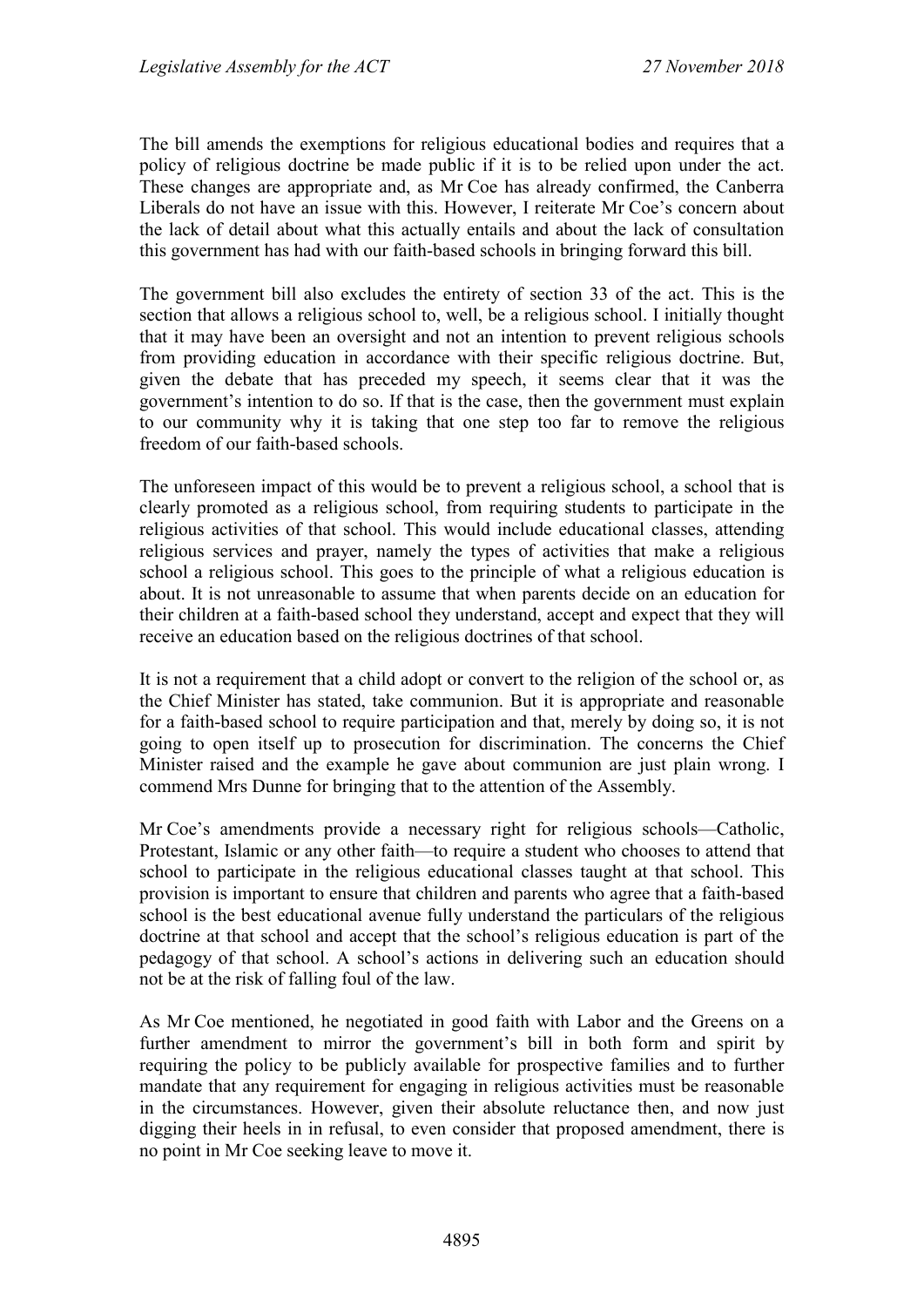Mr Coe's amendments to this bill take a sensible approach that provides a balance between religious education and protecting our children and teachers from discrimination in our schools. Had Labor and the Greens supported the proposed further amendment, it would have only enhanced that sensible balance.

Mr Rattenbury says that the revised explanatory statement fixes it all. But he very well knows that an assurance, a clarification, a protection, a paragraph in a revised explanatory statement is not the same as legislative protection.

I thank Mr Coe for bringing forward these amendments to the bill today. I commend his amendments to the Assembly.

Question put:

That the amendments be agreed to.

The Assembly voted—

Ayes 9 Noes 12

| Miss C Burch | Ms Lee      | Mr Barr       | Ms Orr           |
|--------------|-------------|---------------|------------------|
| Mr Coe       | Mr Milligan | Ms J Burch    | Mr Pettersson    |
| Mrs Dunne    | Mr Parton   | Ms Cheyne     | Mr Ramsay        |
| Mr Hanson    |             | Ms Fitzharris | Mr Rattenbury    |
| Mrs Jones    |             | Mr Gentleman  | Mr Steel         |
| Mrs Kikkert  |             | Ms Le Couteur | Ms Stephen-Smith |
|              |             |               |                  |

Question resolved in the negative.

Amendments negatived.

Bill, as a whole, agreed to.

Bill agreed to.

*It being after 6 pm, in accordance with standing order 34, the motion for the adjournment of the Assembly was put and negatived.*

#### **Emergencies Amendment Bill 2018**

Debate resumed from 25 October 2018, on motion by **Mr Gentleman**:

That this bill be agreed to in principle.

**MRS JONES** (Murrumbidgee) (6.02): I support the Emergencies Amendment Bill 2018 put forward by the Minister for Police and Emergency Services. The bill makes amendments to the Emergencies Act 2004 to enhance the clarity and operation of the act as it relates to the function of the security and emergency management senior officials group—or SEMSOG—emergency subplans and the application of the act during an emergency situation.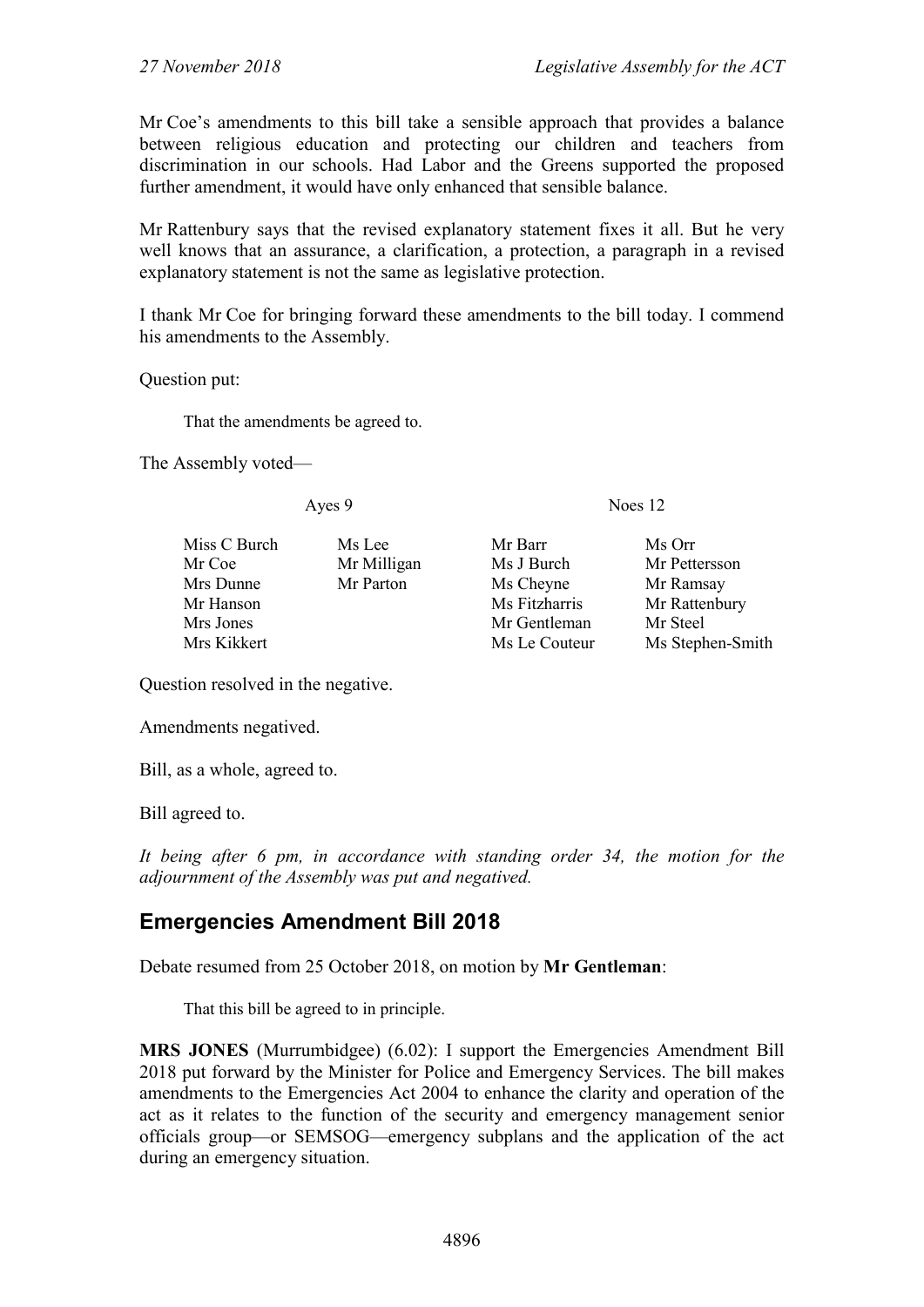The Canberra Liberals support the administrative improvements by streamlining the process of director-general appointments to the SEMSOG. We also support the inclusion of security as a main function of the SEMSOG as well as the changes being made to the function and process of emergency subplans and community communication plans.

We of course support the clarification that, as per the self-government act, the Deputy Chief Minister may appoint an emergency controller if the Chief Minister is unable to exercise their power or is otherwise unavailable. It would be interesting if a situation were to arise where neither the Chief Minister nor the Deputy Chief Minister was available to do this. However, I am sure that there are some sort of arrangements in the regs for this.

Finally, I turn to scrutiny report 24 which considered this bill. A concern they raised and on which I am not particularly satisfied with the government's response is around the application of division 19.3.3 of the Legislation Act as it pertains to the appointment of an emergency controller.

The scrutiny committee recommended that the minister consider providing for the tabling of the instrument of appointment in the Assembly together with a statement of support of the appointment. The minister believes it to be unnecessary and/or impractical to provide an obligation for the tabling of a statement in support of the appointment of an emergency controller.

Given that the scrutiny committee found that this left the Assembly and potentially the person appointed less protected, I find it astounding that the minister considers it unnecessary and/or impractical. That does not tell us whether he thinks it is unnecessary or impractical or both, and it is a very strange statement to make in a report.

We spend half our lives listening to the government tabling statements in this place, and even if it is some weeks after an emergency controller has been appointed there is no reason why a statement cannot be made to the Assembly outlining why that person was appointed.

I understand the government does not want to change this part of their bill, but it seems over the top to not allow the Assembly some scrutiny of the decisions made in an emergency situation. I have been informed that it may leave the person appointed to this role in a less protected position if there were an inquiry afterwards. I leave it at that, and in general terms we support the bill.

**MS LE COUTEUR** (Murrumbidgee) (6.06): It is a sensible bill and the Greens support it. It is designed to clarify certain matters and put policy and legislation into practice. It is common sense legislation that acts to both tidy up some existing vagaries, like the standing membership of the security and emergency management seniors official group, and take advantage of opportunities to enhance our city's emergency planning.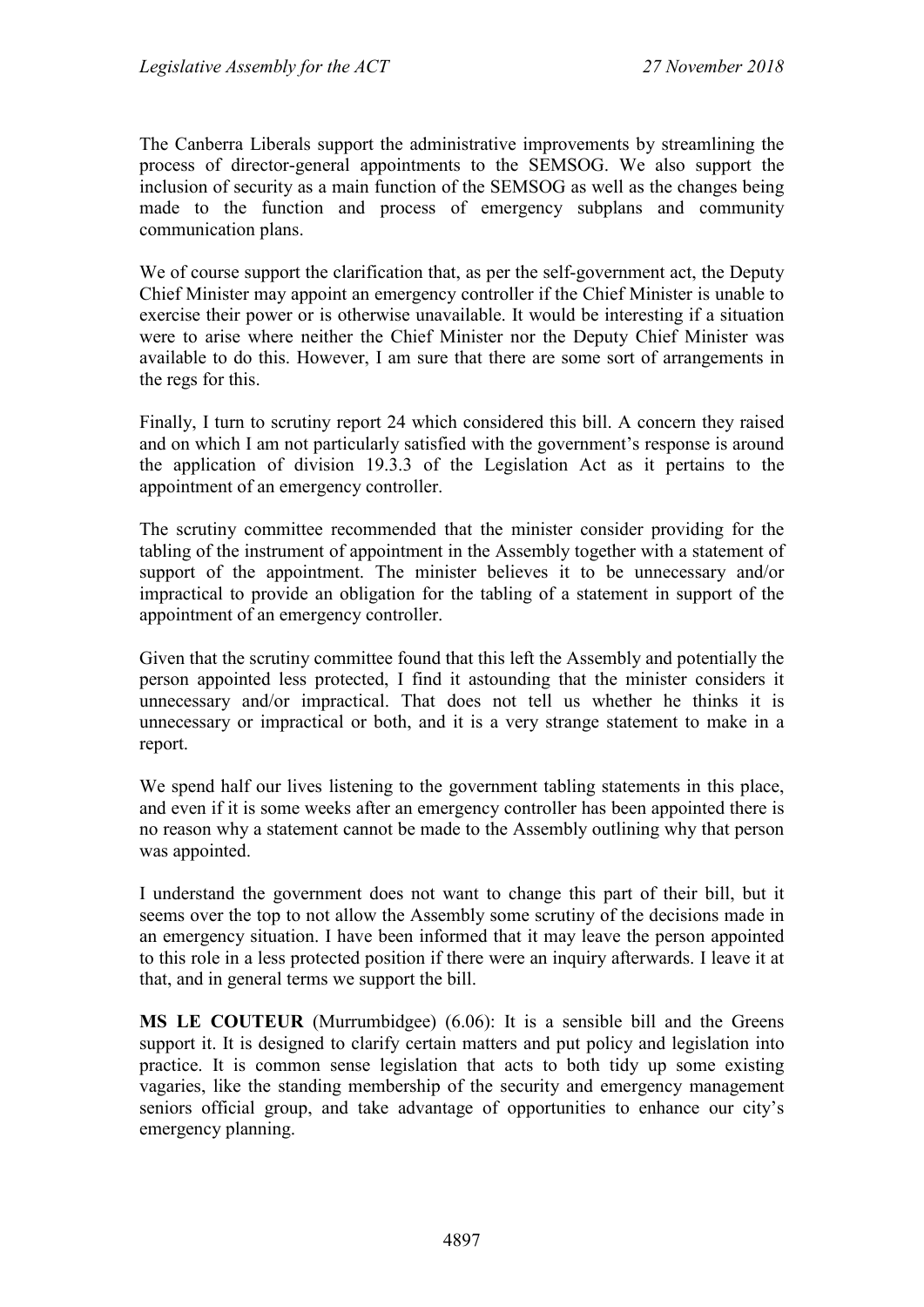Unfortunately we live in times where emergencies such as described in the explanatory statement are becoming more frequent and are increasingly likely to be compounded or interlinked. For that reason I particularly acknowledge the legal integration of subplans into the formally recognised emergency framework that may be developed in response to a perceived specific threat, which will hopefully see the territory more prepared and ready to respond to any possible crisis or emerging catastrophe.

The remainder of the bill offers minor but important administrative amendments, and I thank Minister Gentleman for bringing them forward today.

**MR GENTLEMAN** (Brindabella—Minister for the Environment and Heritage, Minister for Planning and Land Management, Minister for Police and Emergency Services and Minister assisting the Chief Minister on Advanced Technology and Space Industries) (6.07), in reply: I thank members for their input on the bill and their comments today. I will make a couple of comments in regard to my response to the scrutiny committee.

The committee sought information on the intention to displace an obligation for the appointment as emergency controller to be subject of a disallowance by the Assembly. I advise members that it was indeed the intention to remove the requirement for any appointment of the emergency controller to be done by way of disallowable instrument. Under the current provisions of the act it would be only in select circumstances where the appointment would be subject to disallowance, but this includes a situation where the Chief Police Officer has been appointed as the emergency controller.

I appreciate that the disallowance of such an appointment may be unlikely. However, the implications should this occur—which include the potential for the Chief Police Officer to be prohibited from being appointed as emergency controller for six months following disallowance—could have serious operational implications for the territory and should be avoided.

The committee also asked me to consider tabling the instrument of appointment in the Assembly together with a statement in support of the appointment. Noting the significant requirements to update the ACT community informed about an emergency, including any appointment of an emergency controller, I do not support the need to table within the Assembly a statement of reasons behind the appointment of an emergency controller. Any appointment would be subject to further discussions and debate through normal Assembly processes.

In these time-critical situations it is important that key leadership roles can be appointed on the best available advice without delay. In addition, the reasons behind the appointment of an emergency controller may be of a sensitive or classified nature. This is most likely the case in relation to the appointment of the Chief Police Officer as emergency controller in order to provide for a coordinated response to a terrorism or security-related incident.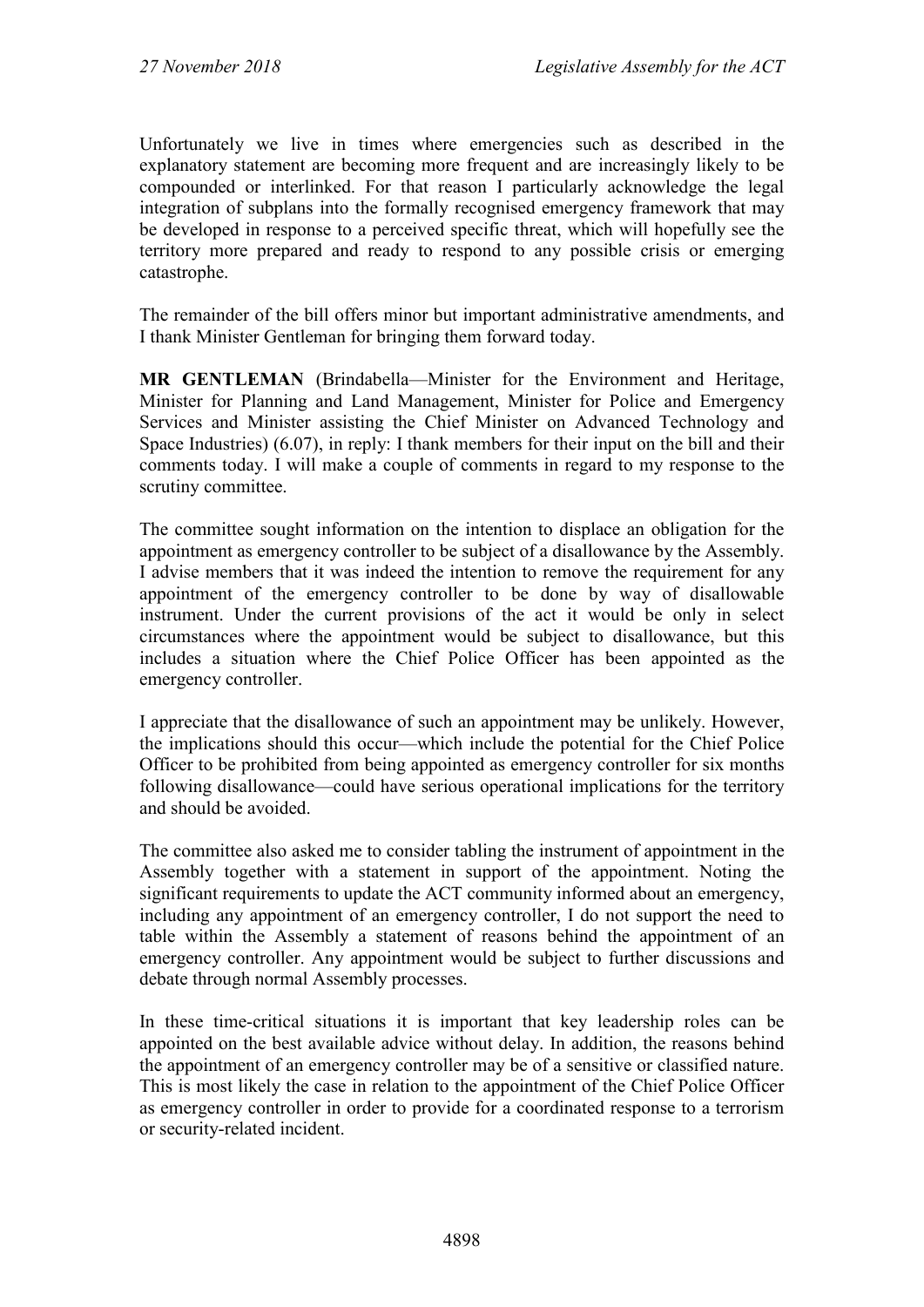Finally, the committee commented on the fact that no other means are provided in the Emergencies Act for the Assembly to end a state of emergency or otherwise bring the appointment of the emergency controller to an end. A state of emergency or the appointment of an emergency controller is a significant decision for government to make. It would only be made in response to a significant threat to the ACT community by an emergency event.

The circumstances where a state of emergency or appointment of an emergency controller might need to be ended prior to or during an actual or imminent event is highly unlikely. The premature termination of either a state of emergency or an emergency controller's appointment would impede the task of managing a time-critical situation that presents a significant danger to the health or safety of people, animals or property or the environment or that presents a significant risk to the disruption of essential services within the territory.

As the minister responsible for the Emergencies Act and our emergency personnel and police officers who put their lives on the line to protect the ACT community, I feel that such a proposal would unnecessarily jeopardise and put the community at risk at a time where clear and effective leadership and control are needed.

Question resolved in the affirmative.

Bill agreed to in principle.

Leave granted to dispense with the detail stage.

Bill agreed to.

## **Disability Services Amendment Bill 2018**

Debate resumed from 30 October 2018, on motion by **Ms Stephen-Smith**:

That this bill be agreed to in principle.

**MS LEE** (Kurrajong) (6.12): This bill is an important method of ensuring the powers of the ACT Official Visitor are up to date with the ever-changing landscape of disability service provision in the ACT. As the ACT has now transitioned to the NDIS, the powers and functions of the Official Visitor must be updated to ensure that their purpose is still served. The bill does this with three central amendments.

First, it changes the definition of "visitable place". This is necessary because the act defined "visitable place" as aged-care facilities providing services for a person with a disability aged less than 65. However, the implication of this definition was that a facility with a resident with a disability aged over 65 could not be visited. The bill clarifies the intent for these facilities to remain visitable regardless of the age of the resident with a disability.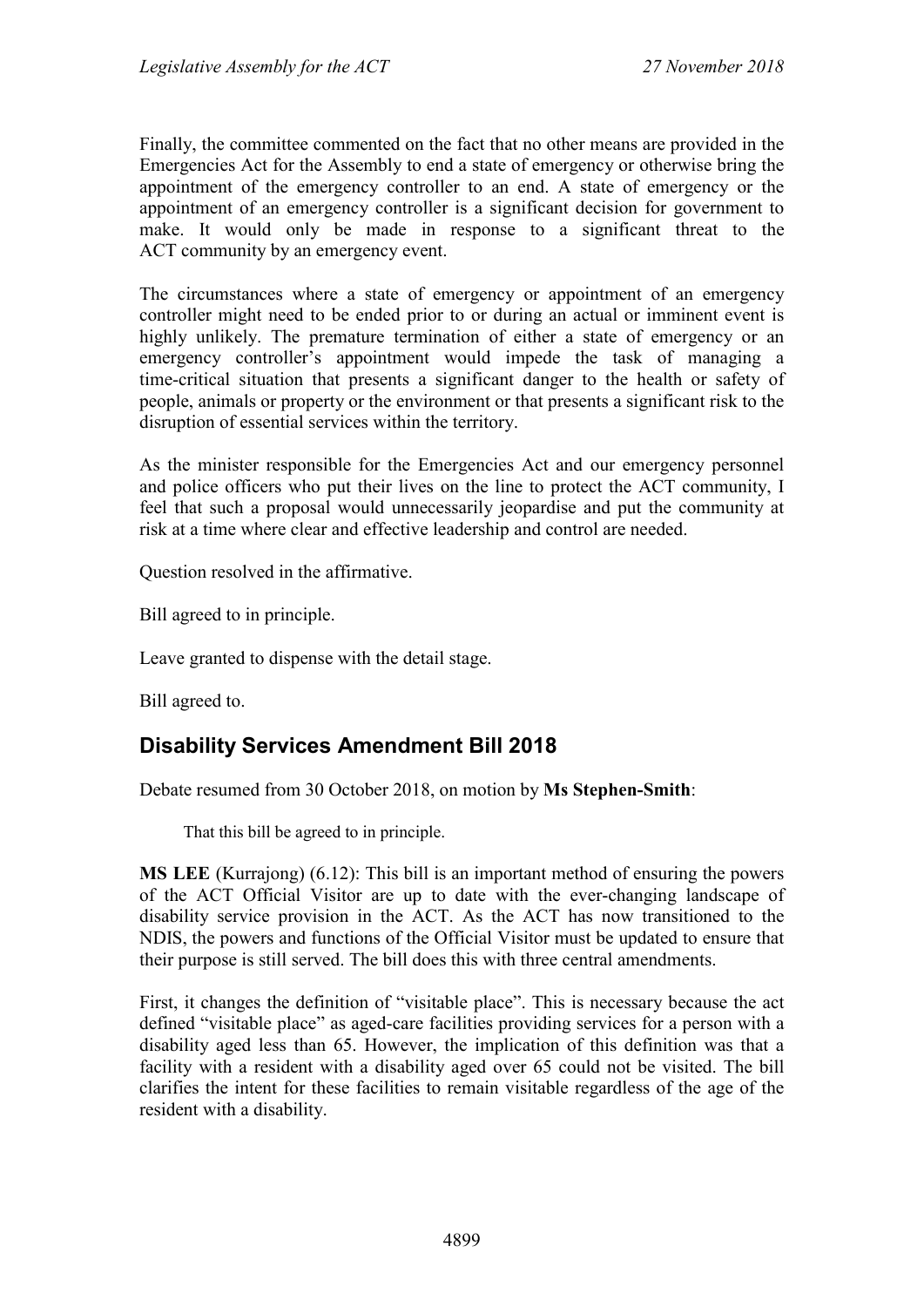Further, the role of the ACT government in providing disability accommodation has changed. Therefore, restricting visitable places to providers of care run by the government or in receipt of ACT funding was no longer valid.

The act also specifically excludes private residences but given that under the NDIS many clients receive care in private residences the Official Visitor must be able to access these premises to ensure quality of care. The bill clarifies this point. However, the bill still exempts private homes where a client lives and receives services from someone other than a specialist support provider, such as family or friends.

I was concerned that the written request for the Official Visitor to not attend a visitable place might be open to some risk such as forgery or difficulty for some clients who may not be in a position to write. Officials who briefed me on the bill informed me that official visitors know their clients very well and are trained and experienced enough to act on any possibility of this type of risk. I was also assured that various provisions are put in place to ensure that clients' best interests are protected. However, close monitoring of this provision will be necessary, and a further refinement of this process may be appropriate in the future.

Second, the bill makes changes to the register of visitable places. When the ACT provided supported accommodation services the register of visitable places was easy to manage because information systems were consistent and data was kept centrally. However, as private providers now deliver accommodation services, it has become necessary to amend the act to ensure the register records data more accurately. This is done by requiring providers to provide certain information to the director-general.

Additional information that will now be recorded includes: the address of the visitable place; the name of each person receiving services at that location; the list of specialist disability service providers operating at that location; and, for companies providing specialist disability services, the contact details for service providers operating at the location. This information must be provided to the Official Visitor and the Public Advocate to assist them in their roles.

I raised some concern about privacy, and I was assured that the addresses of visitable places will be made available to emergency services and to clients and their guardians only when the director-general considers it necessary and appropriate. The reasoning behind providing the information to emergency services is fairly obvious: in the event of an emergency and the client requiring emergency care. Disclosing the address of a visitable place to clients is appropriate in the event that they wish to ensure a provider they intend to use is effectively on the books as a visitable place and that the Official Visitor is aware of the location and its clients.

Third, the bill changes the way the Official Visitor gives notice of visits. The act currently requires a fixed period of 24 hours' notice, and the bill amends this to reasonable notice. Whilst there is always an open-to-interpretation risk when using the word "reasonable", this provides additional flexibility for the Official Visitor to carry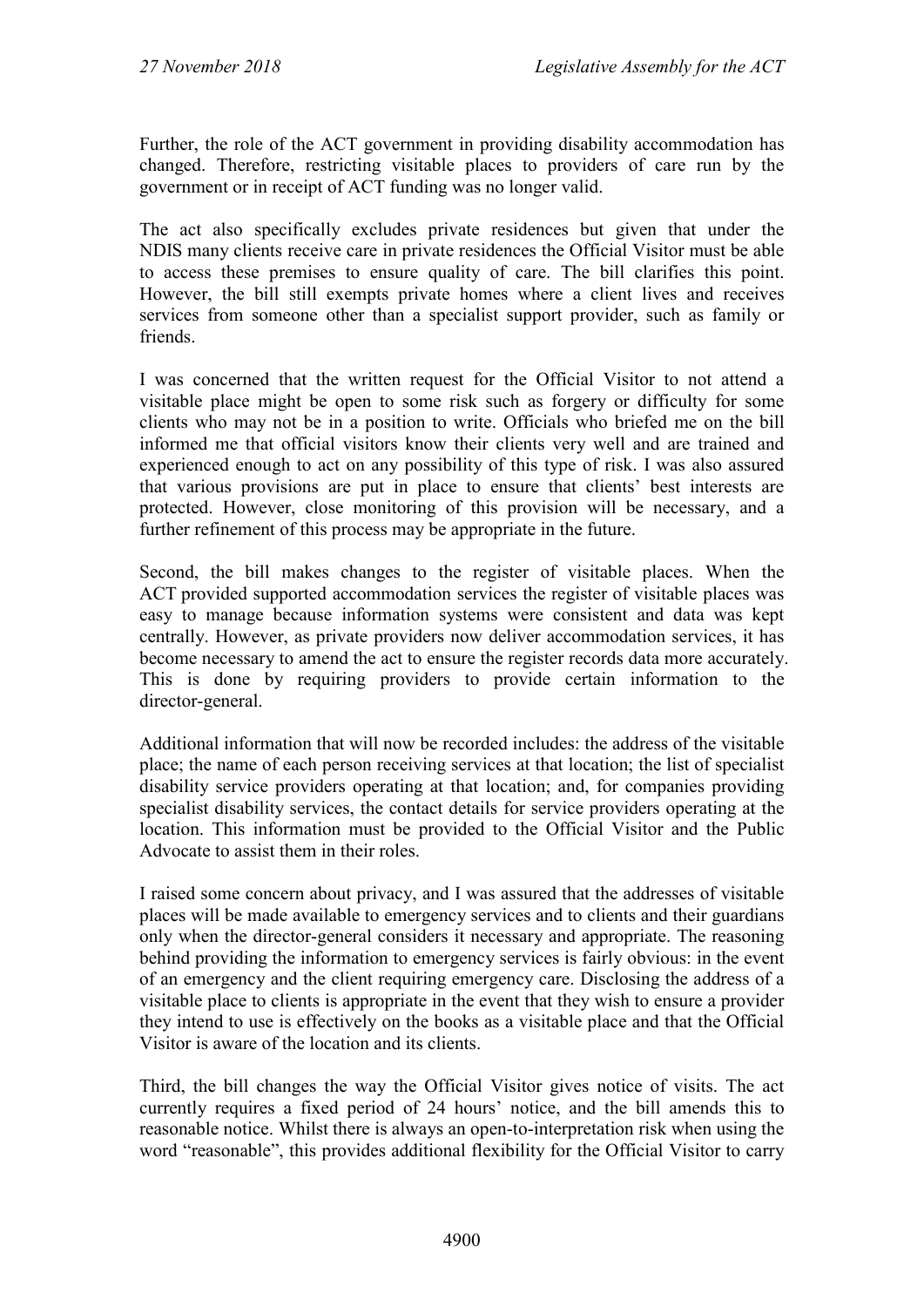out their duties, particularly in the event that there is a reasonable belief of some risk of harm.

These amendments are largely to maintain the effectiveness of the current Official Visitor regime and have come about due to the changing landscape of disability service provision in the ACT. The opposition supports the bill.

**MS LE COUTEUR** (Murrumbidgee) (6.16): Madam Speaker, I also rise in support of the bill. I note the main amendments are a result of the transition to the NDIS, and I support the need for the ACT government and the official visitor to continue to provide oversight of disability service providers in the ACT under the new NDIS landscape.

While of course there are privacy implications for a person with a disability whose private home may become a visitable place under the new provisions, I am satisfied that a person may refuse visits from the official visitor and that any infringement on the right to privacy is balanced by the need to exercise due care and oversight for persons with a disability who are receiving disability services in their home, particularly to protect people with a disability where there may be a sole disability service provider who is responsible for both the person's accommodation and their support needs.

I also note that the bill removes the requirement for the official visitor to provide 24 hours written notice before visiting a visitable place. Again, I am satisfied with the provision that an official visitor can visit a visitable place at any reasonable time and the further stipulated revisions such as following a complaint or where there is a risk of harm to the person with a disability.

Legislative safeguards such as these are necessary and important to protect people who may be vulnerable. As I have spoken about earlier today, there can be appalling ramifications where this is not carried out with due care and vigilance and when we simply rely on organisations to do the right thing. We already know that people with disabilities experience disproportionate rates of violence and abuse. It is my hope that these amendments will assist to ensure that the voice of people with disability who are accessing services are heard when issues arise. The Greens support the bill.

**MS STEPHEN-SMITH** (Kurrajong—Minister for Aboriginal and Torres Strait Islander Affairs, Minister for Disability, Minister for Children, Youth and Families, Minister for Employment and Workplace Safety, Minister for Government Services and Procurement, Minister for Urban Renewal) (6.18), in reply: I thank members for their brief contributions on the Disability Services Amendment Bill. This important bill will support the official visitors for disability services to carry out their vital safeguarding role in monitoring and investigating the welfare of individuals with a disability residing in disability accommodation.

As always, I want to take this opportunity to thank the Standing Committee on Justice and Community Safety for their consideration of this bill. In relation to the amendment on the definition of visitable places, I thank the committee for drawing the Assembly's attention to the important balance struck between the management of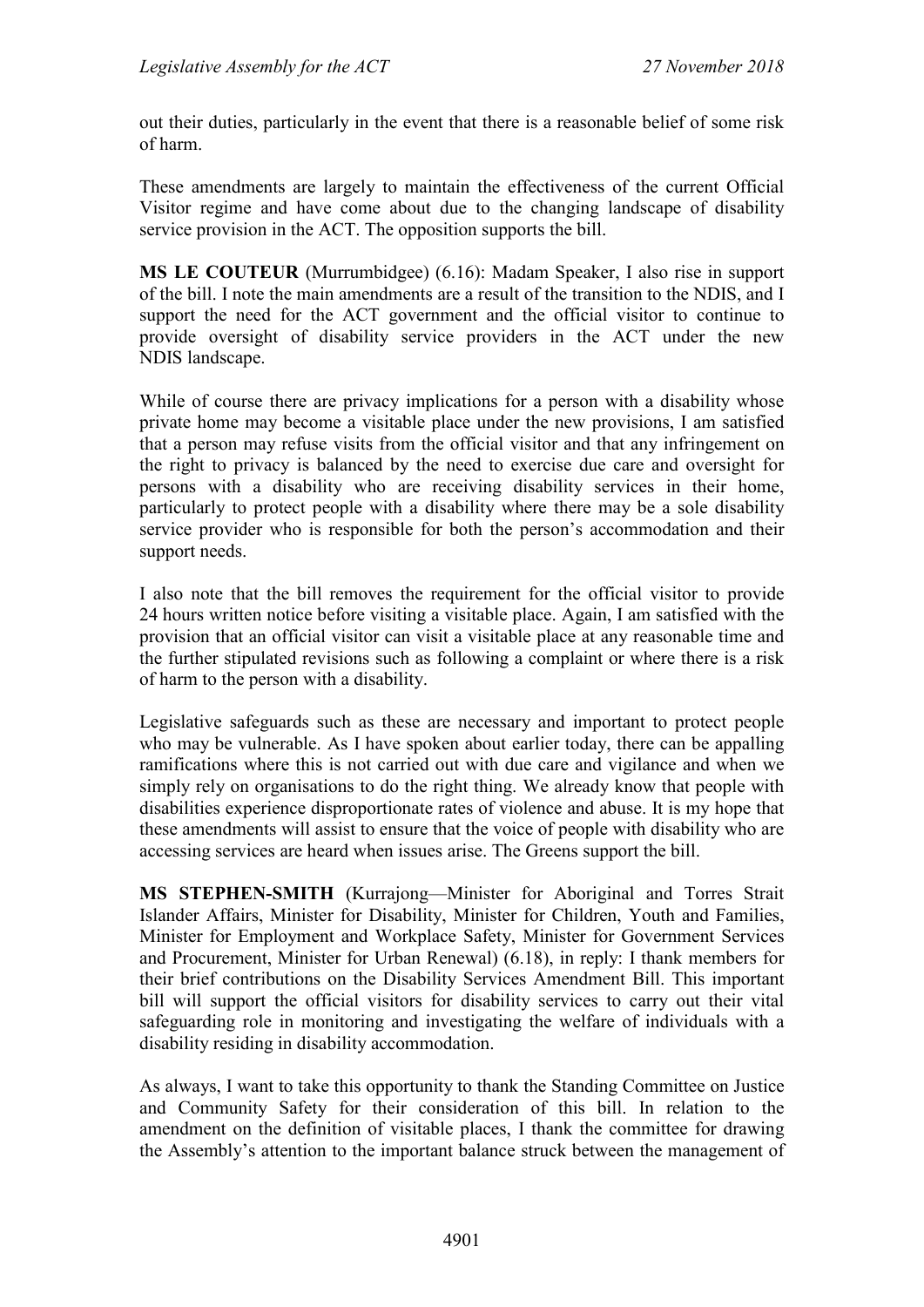risks to vulnerable people and the possible infringement of human rights by visits to people's homes, as well as drawing the Assembly's attention to the detailed description of how these issues have been addressed in the explanatory statement accompanying the bill.

As Ms Lee noted, in recognition of the potential impact on the right to privacy, a number of exclusions and an opt-out provision are included in the bill. The official visitors must comply with a request not to be visited and must be sensitive to the wishes of an entitled person when conducting a visit. This gives the entitled person further control over if and how the Official Visitor conducts a visit.

The definition of visitable places will be able to be further clarified through the provision in the bill for a disallowable instrument specifying types of specialist disability services that do not require visitation and therefore do not result in being defined as a visitable place.

In summary, the purpose of the bill is to allow the Disability Services Act 1991 to continue to deliver on the intent of the official visitor scheme in the current service context of the NDIS. It will support the official visitors, Ms Hargreaves and Ms Durkin, and their successors, to continue their vital role in safeguarding the wellbeing of vulnerable Canberrans.

The Community Services Directorate will review the operation of the amendments in 2020 to ensure that they have, in fact, facilitated the official visitors' work as intended.

Finally, I would like to thank members again for their interest in and engagement with the development of this bill and commend it to the Assembly.

Question resolved in the affirmative.

Bill agreed to in principle.

Leave granted to dispense with the detail stage.

Bill agreed to.

# **Adjournment**

Motion (by **Mr Gentleman**) proposed:

That the Assembly do now adjourn.

#### **Yerrabi electorate Valedictory**

**MS ORR** (Yerrabi) (6.21): As it is the last sitting week of the year, I rise this evening to reflect on the year that was and highlight some of the things in store for Yerrabi in 2019.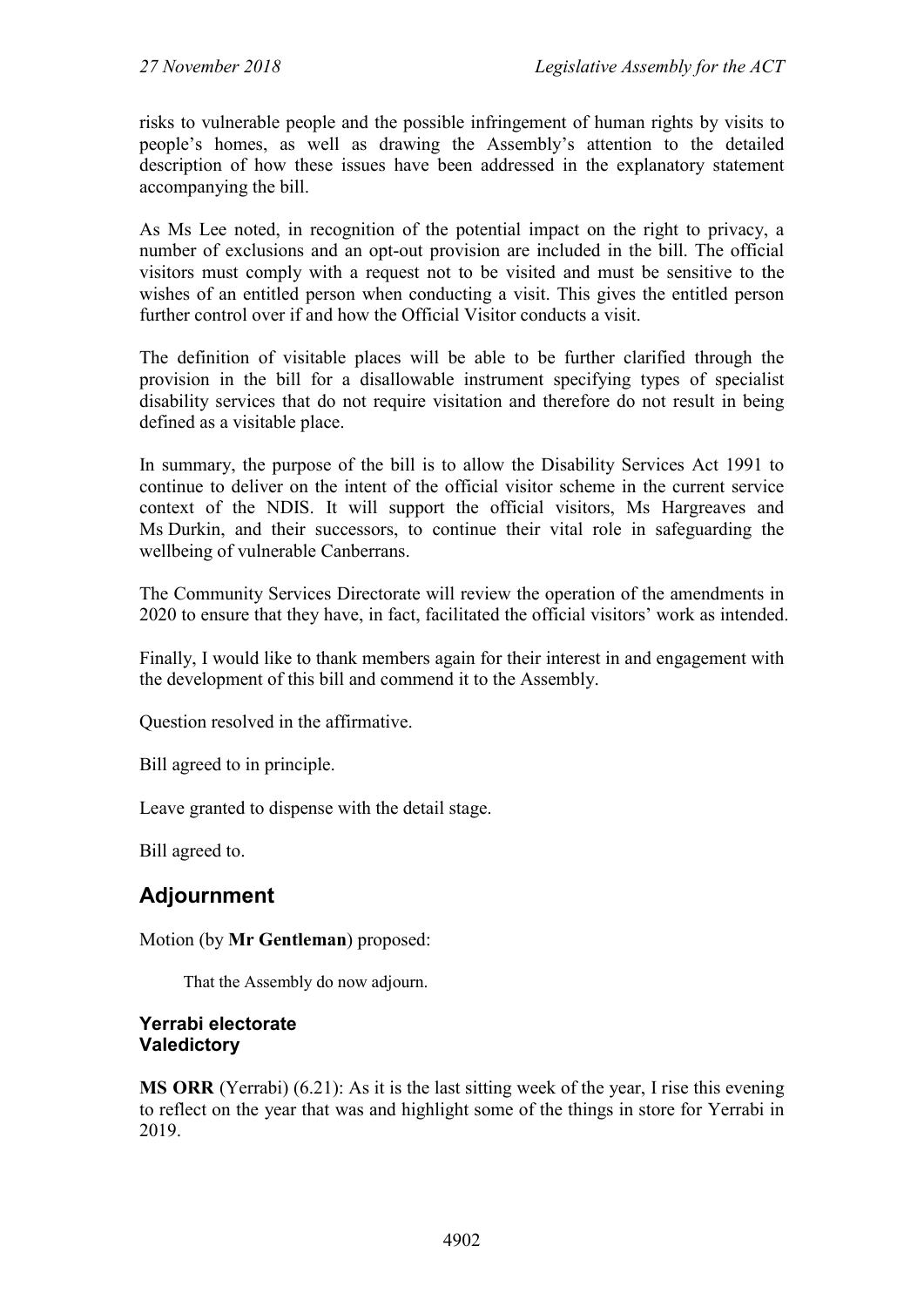Firstly, though, I would like to thank the people of Yerrabi. It is an honour to represent all of you in this place, and I am so grateful to be your voice within government. Our area of Canberra is growing rapidly, and with this growth it is important that the needs of our community continue to be met. I am looking forward to working with all of you, and my colleagues in this place, to make our part of Canberra even better in 2019.

I would like to take the opportunity to thank the Clerk and his office for their always helpful advice. Thank you to the committee support office, in particular Brianna McGill, for your secretariat support on the environment, transport and city services committee. Thank you to the Assembly's attendants for your daily support and welcoming smile every morning, and thank you to the staff in the Office of the Legislative Assembly.

I thank my fellow ACT Labor colleagues for their ongoing commitment to make Canberra a more progressive city. I also thank members of the opposition and the Greens for a year of robust and sometimes comedic debate.

To my office, thank you for all your hard work over this year. I would especially like to thank David Vanderwolf, who recently left us to be with his family in Melbourne. David, you were a valuable asset to the Orr office team. We will miss your dad jokes and appreciation of a good glass of red wine but we wish you all the best for the year ahead.

A lot has happened this year, both locally and nationally. While the federal parliament has been full of chaos and division, thanks to the Turnbull-Morrison coalition government, here in the ACT we have got on with the job of governing and making Canberra an even more progressive and inclusive city for everyone.

Just today we passed important legislation that will protect LGBTIQ+ Canberrans in our schools and education institutions. This builds on ACT Labor's commitment to create an inclusive Canberra for the LGBTIQ+ community and our allies. In April we saw the delivery of Australia's first pill testing trial. ACT Labor is committed to harm minimisation, and I look forward to this trial continuing at Groovin the Moo in 2019.

We delivered significant investments in Gungahlin schools, with 500 more places across Amaroo, Gold Creek and Neville Bonner schools, as well as the expansion of Franklin Early Childhood School. Construction progressed on north Gungahlin's new school, now named Margaret Hendry School. I know that residents in Moncrieff and surrounding suburbs are excited that classes will start there in 2019.

With this being my last adjournment speech of the year, it would be completely out of character for me not to provide an update on my old home suburb of Giralang. For the benefit of the local community, I have been in contact with the developer to find out where things are up to. The developer has advised me that construction of the shops will be underway in February next year. It is expected to be a 14 to 18-month build. If things go according to plan, this means that by the middle of 2020 Giralang will have its shops back. This is great news for the community, who have been without their local centre for over a decade.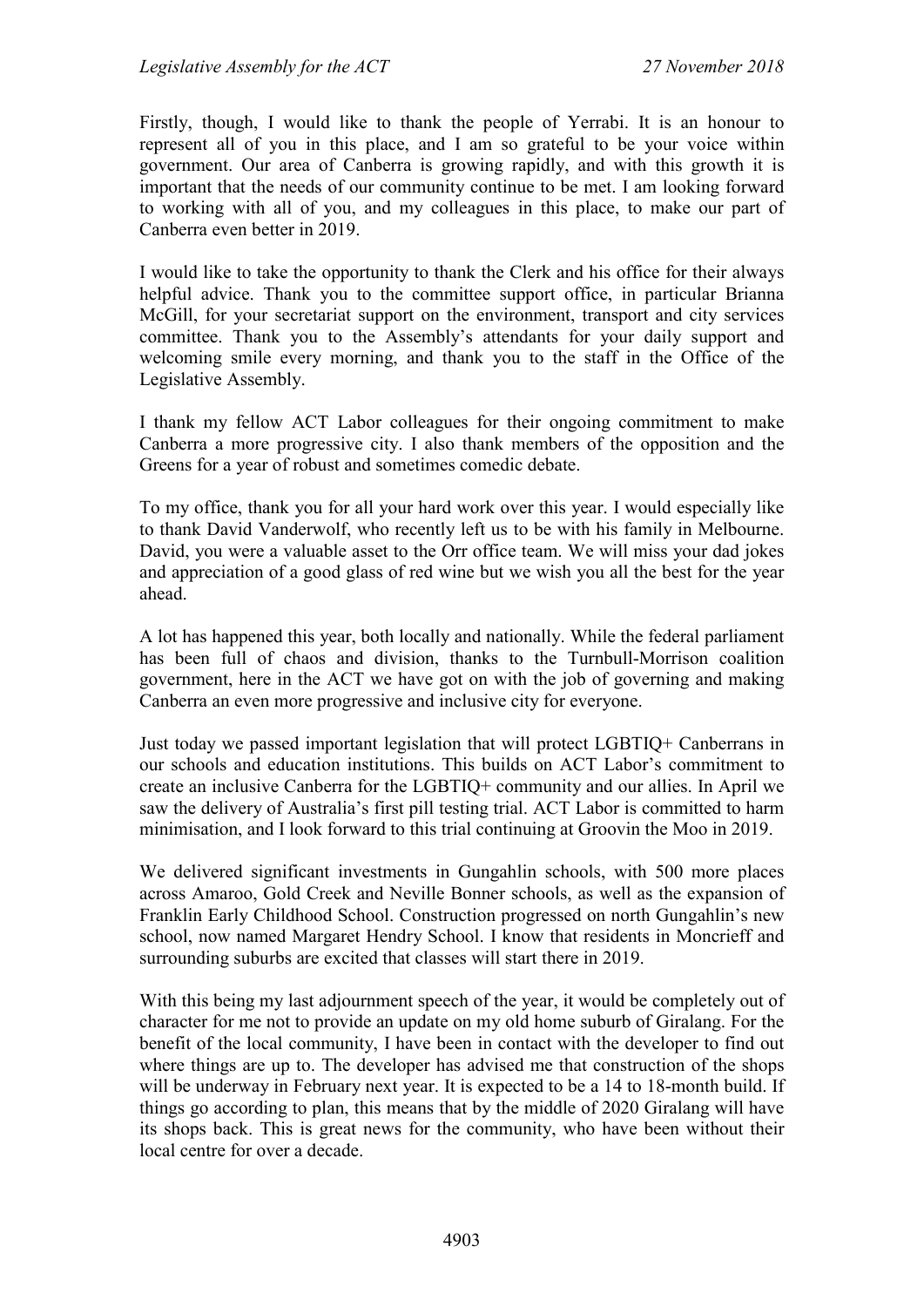We have achieved a lot this year, but there is still more to do for the people of Yerrabi and the ACT. We will see hearings for the building quality inquiry get underway next year. I hope this inquiry will deliver tangible outcomes to reform the building and construction industry within the ACT and support residents across Yerrabi who have experienced serious issues with the quality of their homes.

I look forward to works commencing on Gungahlin town centre linear community park so that the local community have access to quality public green space near their homes and in their town centre. I am very excited, as I know a lot of people in Gungahlin are, to see light rail stage 1 commence operation and deliver a quality public transport service for Canberrans. I am keen to work with my local community over the next year to reduce the use of single-use plastics in our community, and I look forward to working with people to change attitudes and behaviours for the benefit of our environment.

Madam Speaker, I wish you, the people of Yerrabi and all members and staff of the Legislative Assembly a safe and happy holiday season and all the best for 2019.

## **Valedictory Climate change**

**MS LE COUTEUR** (Murrumbidgee) (6.25): As this is the last sitting week for the year, I would like to start off by thanking my staff, the wider Greens staff and all the MLAs here for your contributions. And thank you to all the other people who keep this place running, particularly the committee staff whom I have to deal with. Without you, it would not happen. And thank you to my constituents. Without their passion and enthusiasm, it would be hard to work out why I was even bothering to get out of bed to come here. I wish us all a very happy and safe holiday season. I will be very fortunate because I am going to get to visit my grandchildren, who are now living in Australia, which is a great treat for me.

Now I want to talk about things which are not so much a great treat. When I was the age of my grandchildren, summer holidays were the time for sunbaking, and there were no worries. Now, for me at any rate, and for many people, it is a time of fear, with heatwaves, flooding and longer and more dangerous bushfire seasons. Tomorrow I am going to a special Weston Creek Community Council meeting on bushfires, and earlier today Minister Gentleman talked about how climate change has made our climate more dangerous. He mentioned the Pierces Creek fire in November; he said that previously such a fire could not have happened before January.

A positive note on this is that tomorrow Canberra students are going to take part in a climate strike for a safe climate future. And on Friday my granddaughter, and I am sure thousands of other young people in Australia, will be going on a climate strike. This is what they want, and I quote from their website:

We are children aged 5-18 from cities and towns across Australia.

Most of us have never met before but are united by our concern about our planet.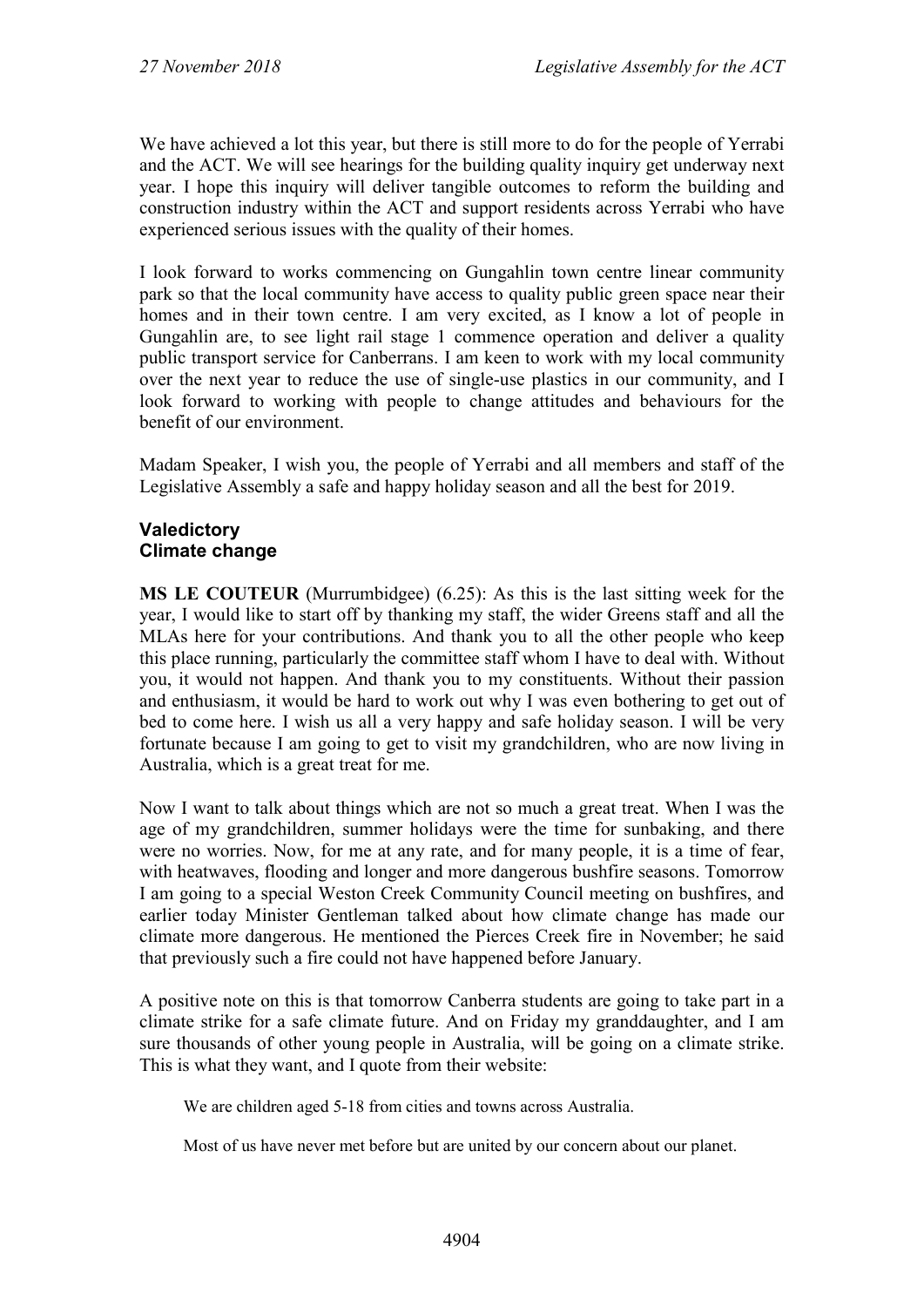We are striking from school to tell our politicians to take our futures seriously and treat climate change for what it is—a crisis.

They can show us that they care by taking urgent action to move Australia beyond fossil fuel projects … and get the job done of moving us to 100% renewable energy for all.

Climate change is one of the biggest problems facing the world and it isn't being addressed quickly enough.

In Australia, education is viewed as immensely important, and a key way to make a difference in the world. But simply going to school isn't doing anything about climate change. And it doesn't seem that our politicians are doing anything, or at least not enough, about climate change either.

So, as our contribution to the changes we want to see, we are striking from school. We are temporarily sacrificing our education in order to save our futures from climate wrecking projects like the Adani coal mine.

Words fail me. It is really tragic that our kids feel like that. And it is more than tragic to find that yesterday our Prime Minister condemned the school strike for climate action. What universe is he living in?

I was going to quote a longer piece from some of the organisers, but I will not; I will just quote briefly from the words of Jean Hinchliffe, who is 14 years old. She goes to Fort Street High School, and she says, "Mr Morrison says that he does not support our schools being turned into parliaments." She continues:

Maybe if the people in our parliament listened to the science and took action like those of us in school are, we wouldn't have to resort to strike action like this. We're sick and tired of politicians playing politics with our futures.

As the kids say, politicians—and that is us—must act. In our defence, in the ACT, we have started a process of reducing our greenhouse gas emissions, aiming for a net zero by 2045. If the whole world did that, we might manage to keep global warming to 1.5 degrees, but it is more likely to be two or three degrees.

We have a long way to go, but I have to say that the most positive thing is that we have active, smart, compassionate kids who are doing all they can to stop climate change and have a safe climate future for themselves and for us. Thank you to all of them.

#### **Valedictory Light rail**

**MR MILLIGAN** (Yerrabi) (6.30): I am grateful to have this opportunity to review the past 12 months as the local member for Yerrabi. As the shadow minister for sport and recreation, I am going to ask for your indulgence to review my performance and that of my team using some oarsome sporting puns. Bear with me.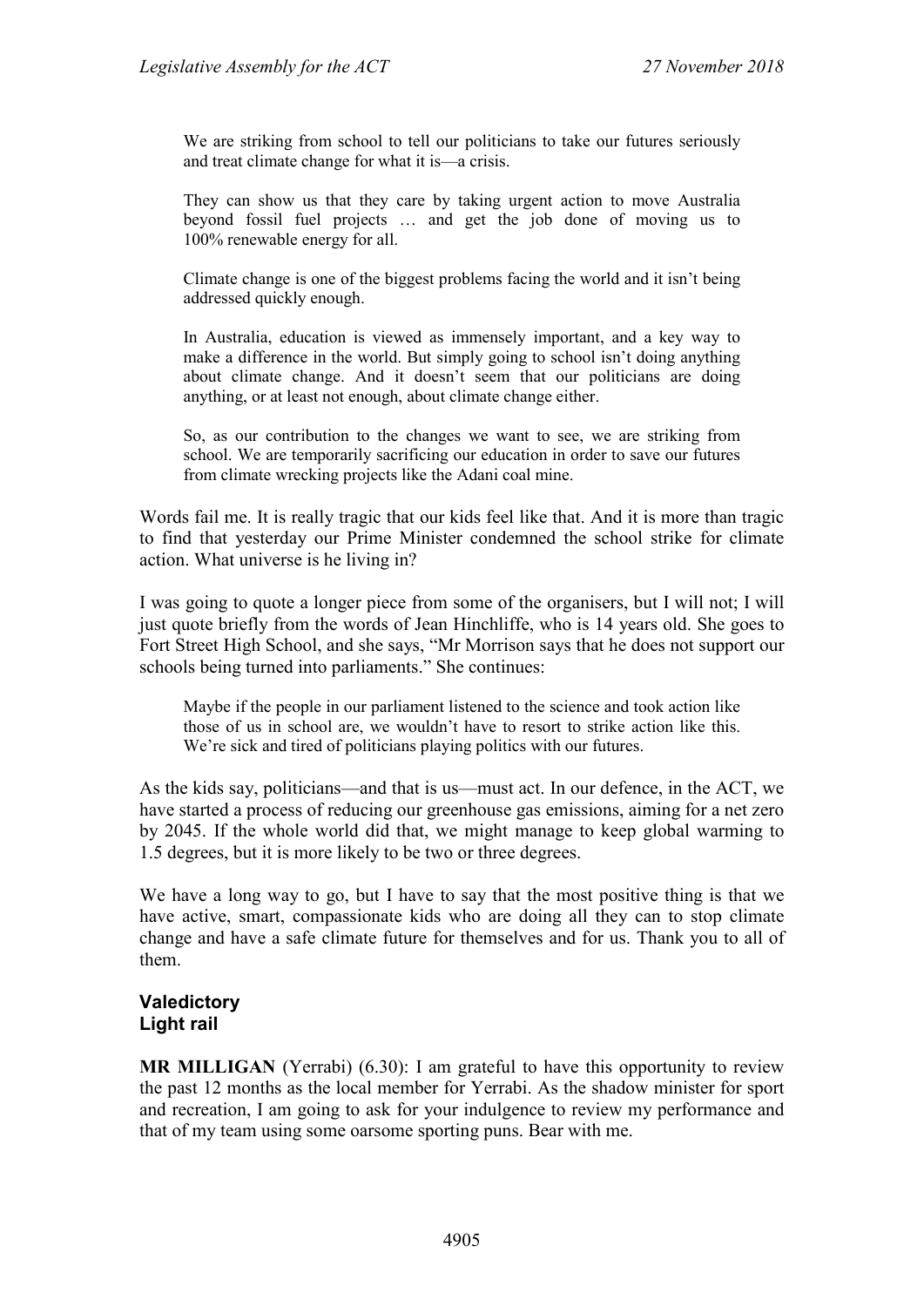The year 2018 has been a season of ups and downs, but I am going to say up and ups. As the local member for Yerrabi, I am blessed to have the captain and the leader of the Canberra Liberals as a teammate out there fighting for local residents and issues. For me, fighting for local small business has been a major focus, showing the devastating impact that light rail has had on our businesses for over two years, affecting growth, jobs and investment. I will keep attention on this issue and make sure the hardship experienced by those traders is not forgotten and is not experienced by any future businesses because of this government's actions.

Equally, the non-stop and poorly planned road construction has frustrated so many residents: Gundaroo Drive, Mirrabei Drive, Horse Park Drive and Flemington Road. There is the lack of basic services for the new suburbs like Bonner, Jacka, Casey and Moncrieff, where the Canberra Liberals have fought hard for adequate bus services and proper rubbish collection.

At the other end of the scale, the neglect of older suburbs in terms of maintenance and upkeep has also been an ongoing issue. We are working with the community on issues like the redevelopment of the Gold Creek Country Club, buses for our schools and elderly residents, adequate parking, a recreation facility for Casey, and cleaning up Moncrieff's waffle pod rubbish issues. It is great to have the opportunity to support and to work in partnership with them. It reaffirms that we are on the right track in representing what our electorate needs.

As a team, as a dynamic duo, I think Alistair and I complement each other and bring different skills to the game. I feel privileged to be a member of such a great team with an outstanding leader. The Canberra Liberals team is really a great team and destined for good things in 2019. We are united and driven not only to make this government accountable but also to stand up for the values that we know our constituents believe in.

This is so, too, with my own team. Sadly I traded two of my strongest players this year, Chris Inglis and Karin Oerlemans, both outstanding individuals who helped me immensely on my journey and remain close friends. I take this opportunity to publicly congratulate Chris and Angela on the birth of their new son, Sam James—that is right: James—Inglis. I take credit for that little one being named after me but I am not sure that is the actual truth.

I have welcomed two new recruits, Cath Woodward and Bella Gilhooly, both smart and extremely dedicated to the Liberal cause, my values and my approach to politics. We were also lucky enough to be assigned a sharp young mind in Brandon Bodel, who I have seen grow as a professional and political animal. So, too, with Justin Reily, an outstanding ANU student who conducted extensive research on sport and recreation topics that will no doubt benefit our efforts in 2019. Justin quickly became a member of the team and we all enjoyed hearing his perspective on issues.

But I must say that the most valuable player in all of this has been long-term warrior and now senior intern Ewan Brown. I cut my teeth with this man on the local community council. He has stayed the course and always provides frank, honest and valued advice.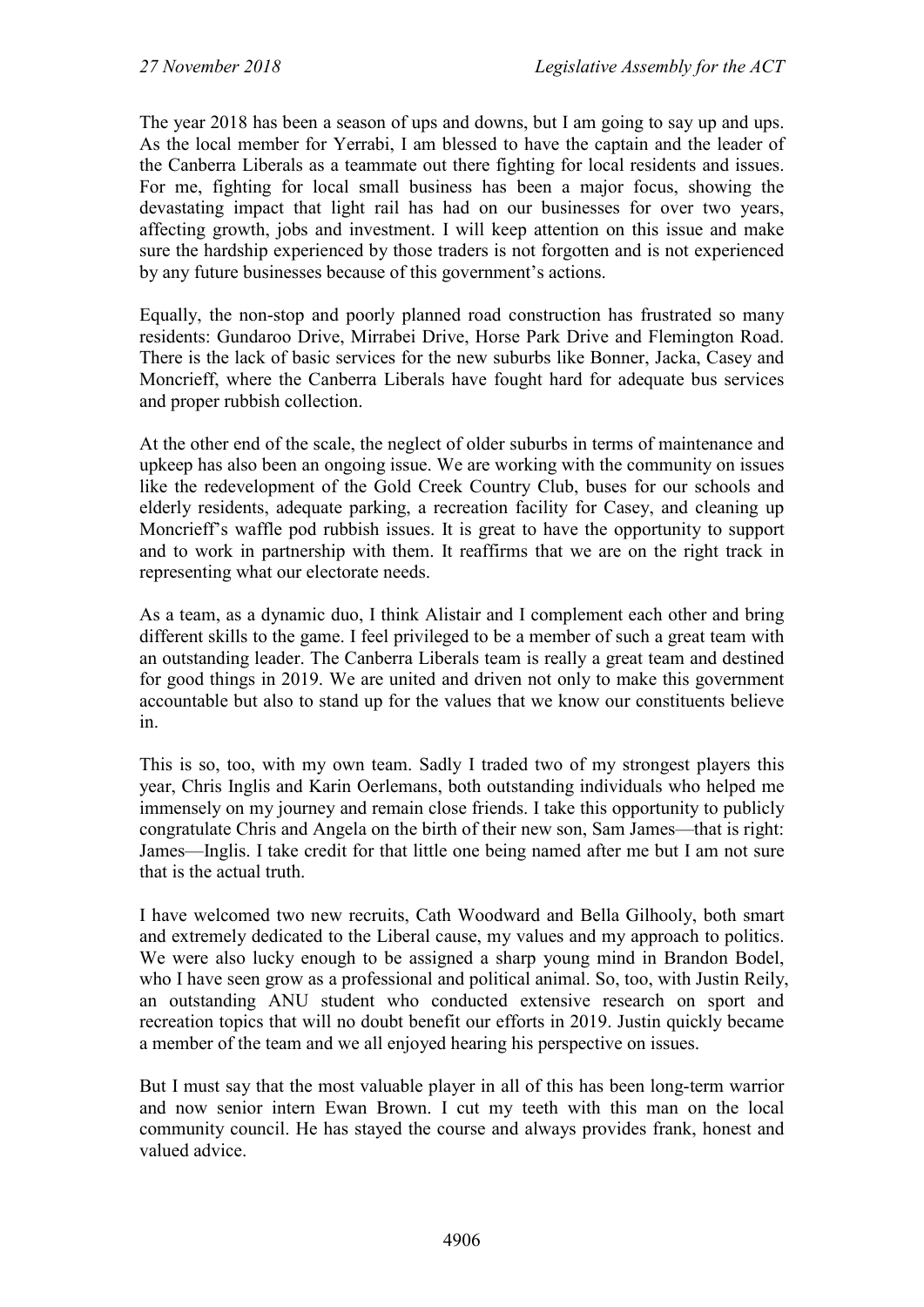This is not to discount the role of other team members, my lovely wife and son, the amazing volunteers and supporters we have and, of course, the community I represent. Yerrabi really does provide me with inspiration each and every day. It is because of those hardworking individuals, the families, the business owners and the vulnerable people who need a voice that I do what I do. This year, 2018, has been the season of consolidating, of implementing the lessons from my first year and building a vision and pathway to keep representing Yerrabi all the way to be in government in 2020.

#### **Valedictory**

**MS BERRY** (Ginninderra—Deputy Chief Minister, Minister for Education and Early Childhood Development, Minister for Housing and Suburban Development, Minister for the Prevention of Domestic and Family Violence, Minister for Sport and Recreation and Minister for Women) (6.35): I begin tonight by thanking my local community in West Belconnen and Belconnen more broadly and my electorate of Ginninderra for their continued support. I look forward to catching up with some of my neighbours and friends during the festive season.

I also want to acknowledge and thank my family, who do not see as much of me as they would like. I thank them for being there regardless. I would also like to acknowledge and thank my team in my office, as well as the DLOs, all of the staff of all the other offices, the Assembly staff, everybody who has supported us throughout the year and, in particular, my Labor colleagues, for their friendship and support in what has been a considerably busy year for the ACT government. I wish you all a very safe and happy end of year celebration.

I also want to take the chance to acknowledge and thank two people who have done some wonderful things for people in our community. They have done some amazing stuff in supporting people who have needed it most in our community, I think everyone will agree.

First I want to acknowledge and thank Dira Horne, former CEO of Belconnen Community Service, who has been a great woman leader with a passion for building a strong community of service providers, particularly in Belconnen. I appreciated her support and our work together in building the local services network in Belconnen. This initiative will leave a lasting legacy for Belco residents. I thank Dira very much for her commitment and passion for this work and all of her work with Belconnen Community Service.

I also want to acknowledge and thank Chris Redmond of Woden Community Service, whose compassion and deep empathy for others is such that he would often put their needs ahead of his own. He is a wonderful advocate, someone whose ideas and advice I have very much valued.

I acknowledge and thank them and wish them well on behalf of the ACT government, as well as from me personally, for their advocacy, their friendship and their generosity with advice. I wish them both all the very best for whatever the future holds.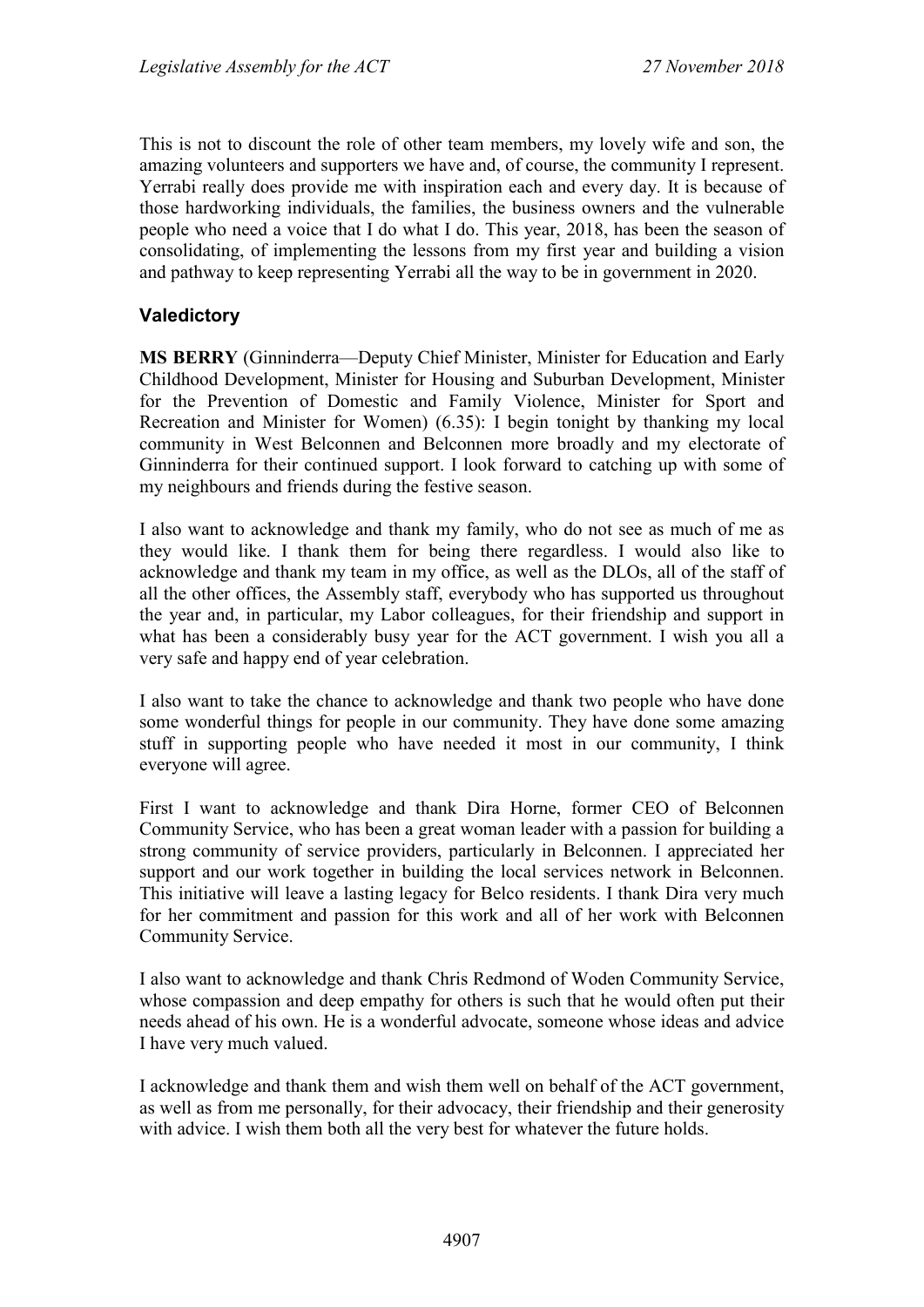## **Valedictory**

**MR PETTERSSON** (Yerrabi) (6.37): What a year. I cannot believe another year has come and gone so quickly. I would like to start by thanking my hardworking and dedicated staff, Joshua Orchard and Agatha Court. They are wonderful and dedicated people who work well beyond what is required of them. There is, of course, a great irony in what I just said, in that both of them have gone home and are not watching me give this speech. So I take that back.

I thoroughly enjoy coming to work each day because I know that we are always in for a few laughs and hard work. In preparing for this speech I asked my staff what they think we have achieved this year or have done a bit better than last year. Here are a few of the funny ones.

First and foremost they wanted to point out that we have had more meme content this year and, as a result, have doubled our Facebook likes. So you know what that means for next year: we are doubling down on the memes.

They also said that the speeches I give in the chamber are of a bit higher quality than in previous years. It pains me to mention this but there is definitely one speech in which I accidentally printed the speech double-sided and only read one side into *Hansard*. There is a fun game to be played here if anyone can figure out which speech that was.

Finally, in their suggested highlights of the year my staff said that we have all become experts on weed when we were not previously. I would like to take a moment to thank the Assembly IT staff for not ratting us out for our internet research histories. I am sure there has been a confused IT worker going through our search histories wondering why we are looking up how much weed costs, how many grams are in an ounce and even how you grow weed. Thank you for not alerting the police.

I want to point out that I got to go to Mardi Gras this year, which was a big highlight for me. There is definitely some terrible TV footage of me bopping along as we marched that I hope disappears forever, but I hope the memories do not. It was a lot of fun and I hope to go again one day.

I hope, as we head into the summer break, that everyone has some time to relax and enjoy the company of friends and family. I am looking forward to family from afar coming to Canberra this Christmas.

I conclude by saying thank you, as always, to the good people of Yerrabi. You are amazing. It is an immense honour to work on your behalf each and every day. I look forward to advancing our collective cause in 2019 and, heck, going on that first light rail trip. It is going to be mad fun. See you all next year.

### **Valedictory**

**MRS DUNNE** (Ginninderra) (6.40): I would like to take this opportunity to put on the record some of my thanks. I would like to thank the members of the electorate of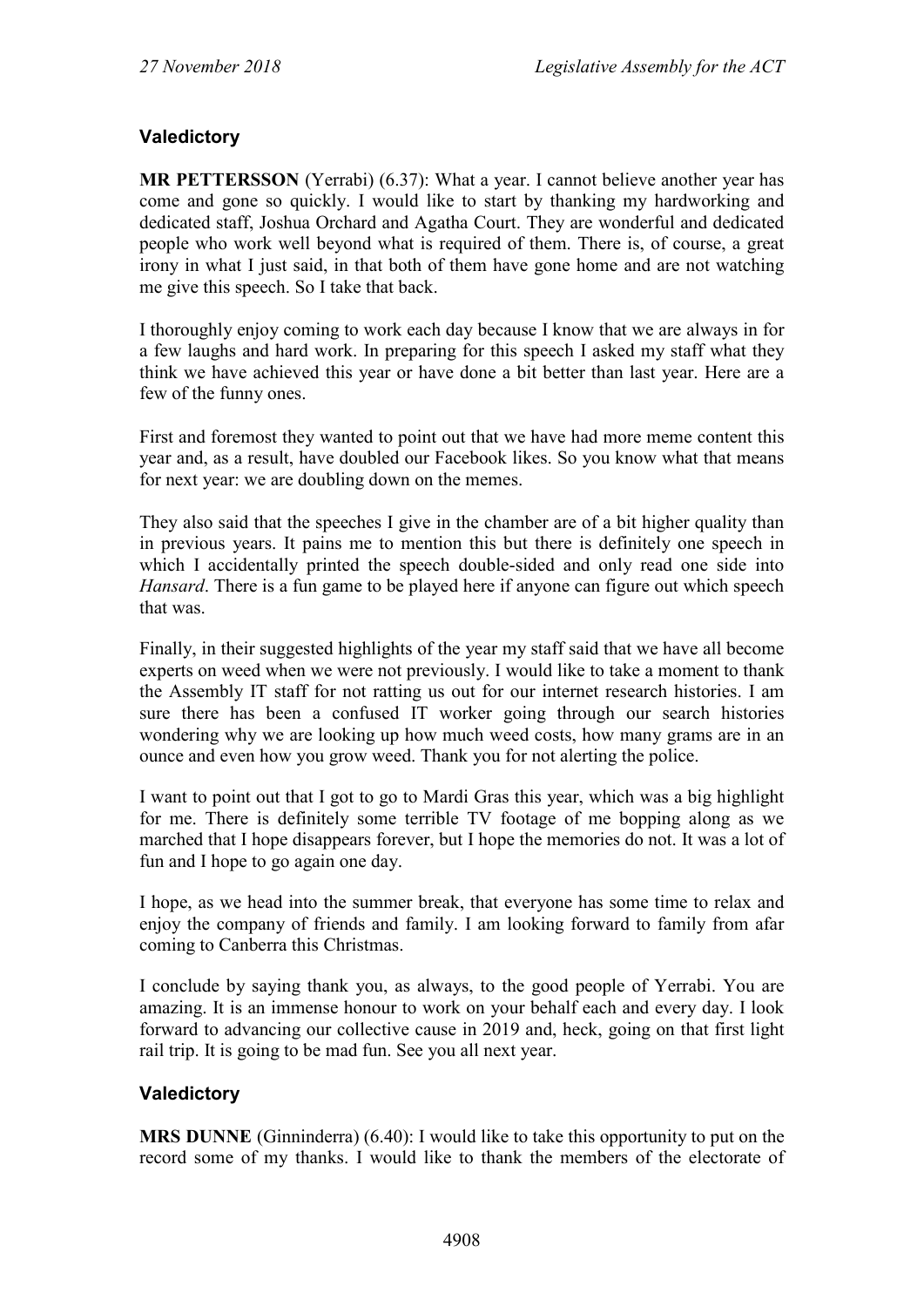Ginninderra and the people of Ginninderra who have put their faith in me time and again. I would like to pay tribute also to the members of the Ginninderra branch of the Liberal Party, and the wider Liberal Party in the ACT, for their work and for the support they give us in here. It is a two-way street and I am very grateful for the support that we receive.

To the Clerk and the staff of the Legislative Assembly, through you Madam Speaker, I would like to pass on my thanks, particularly to the hardworking committee office and my own hardworking committee secretary, who goes above and beyond in a very difficult and busy time. I think I have been on four different committees this year. I am still on some of them. I really do pay tribute to the hardworking committee office for the amount of work that they turn out.

While it is not quite Christmas time, it is still only November, I have been thinking about Christmas gifts for my own family. And I feel a little difficult about this but I was thinking about the sorts of Christmas gifts that we could give to members here in the Assembly. Every year I like to encourage people to cut down on their spending. In this spirit, I have a suggestion for Christmas presents for each of the members that will not only be good on Christmas Day, but may last through the holidays. Also, generally speaking, they are low cost.

For Mr Barr, I think a staycation is what is needed, which would make a pleasant change from jetting off to China, Japan, Singapore, New Zealand, Berlin, Madrid, Zaragoza, Hong Kong, LA, New York—there are others. For Ms Berry, I think what would really make her Christmas would be to ensure that her chicken house had full renos and that it was both fox free and so egalitarian as to be pecking order free.

For Miss Burch, Miss Candice Burch, I would offer her a party bus, but one that ran on a timetable. For you, Madam Speaker, a practical gift: the special edition combined set of *Erskine May*, *Odgers'* and *House of Representatives Practice*. Actually, it was Ms Cheyne who got me thinking on this because I came across something in my Facebook feed that was absolutely up her alley. It was an LED personalised my little pony lamp. For Ms Cody, I did struggle for a while and then I thought I came across the perfect gift: life membership of the CFMMEU.

Mr Coe is building a deck; so for him, I offer time to chillax on that deck. For Ms Fitzharris, I know that what she is really looking for in 2019 is at least one good health story. Mr Gentleman is going to get a pen pal kit, because I know that if he really practises writing to people, he will feel more comfortable in writing to his constituents and members of the Canberra Liberals.

Mr Hanson will get a motorcycle cruise with the presidents of the Canberra chapters of the Rebels, the Finks and the Comancheros, because I know that he is a very persuasive person. By the end of the cruise I expect that they will all agree to pack up and leave. Mrs Jones, you get the thing that I always offer myself at this time of the year, which is an unadulterated day in bed doing nothing, except perhaps reading and you will enjoy it and you will relax.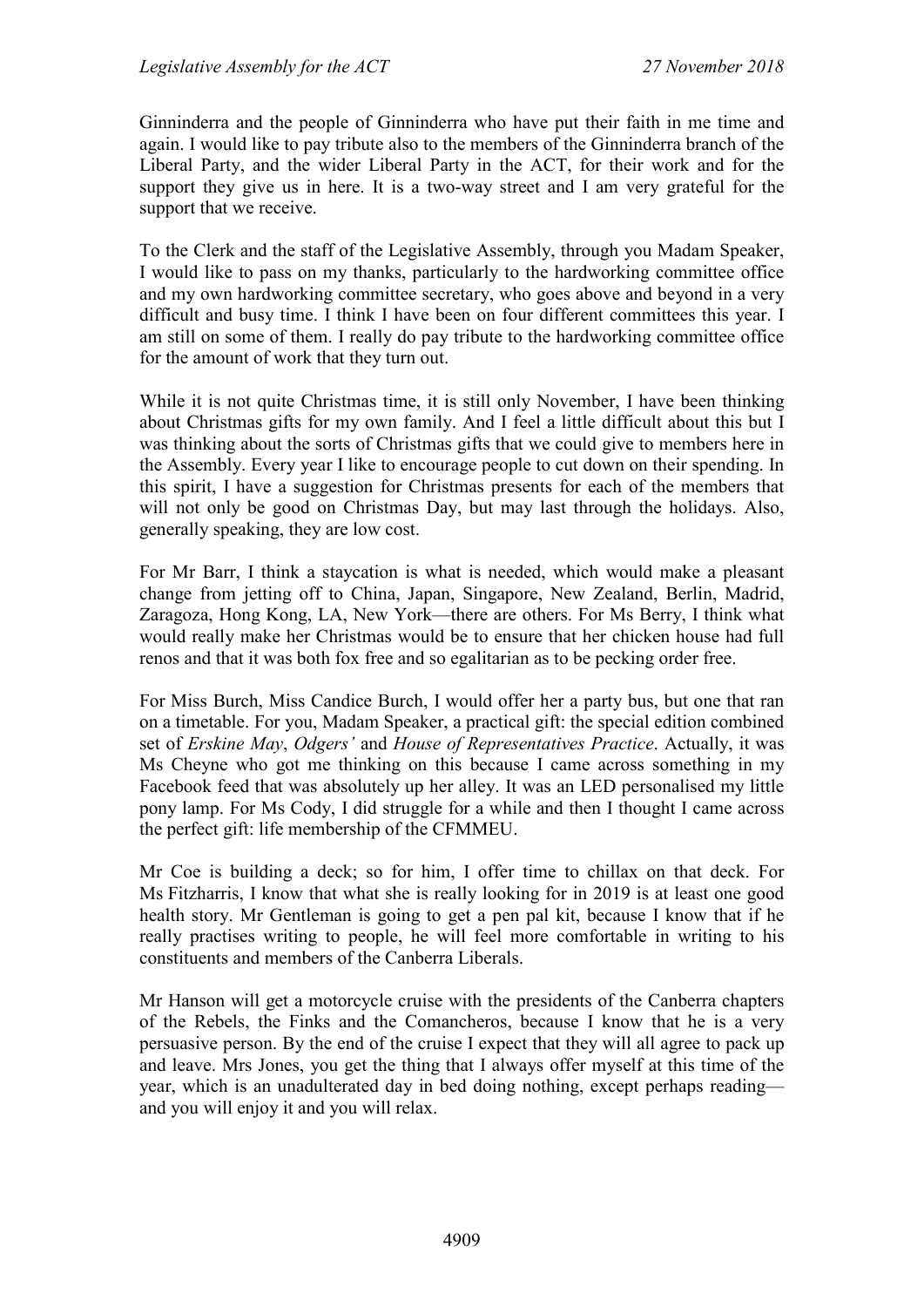For Mrs Kikkert, she gets chocolate and, of course, world peace. Ms Lawder will have well behaved dogs that never run away and always resist their doggy instincts. Ms Le Couteur will have more time to write housing policy and tax policy. Ms Lee is well known for her Zumba classes. I think she needs a change of pace. For her this year, it is Feldenkrais classes.

Mr Milligan is a great car collector; so he is going to get a collector's edition Matchbox Porsche. I thought about this for a while, but it is perfectly obvious what Ms Orr needs. She needs some Peking duck, because we all know who should have been the ACT mammal emblem. Mr Parton will get a new selfie stick so he can get some long distance shots in those videos.

For Mr Pettersson, this is actually not a cheap one. He will get a round-the-world trip to take in dope dens and coffee shops from Oregon to Amsterdam. Mr Ramsay, on the other hand, gets to stay home and visit a cross-section of ACT clubs, not including the Labor Club or the Tradies. Mr Rattenbury has any low emission, low cost jaunt that he would like. Mr Steel, I think needs relaxation therapy; and Ms Stephen-Smith, like her colleague, will get life membership to the CFMMEU. And for Mr Wall, a life membership of—well, no, actually you do not. Mr Wall gets to kick back and wet a line.

I would like to say a particular thank you to my staff, Clinton, Keith and Maria, who are augmented from time to time by Deb. They combine to make a cool, calm, collected, question writing, FOI writing, press release writing machine. I thank them for that. And I, Madam Speaker, will spend my time down the coast, perhaps taking in a bit of fish and chips at Tuross Head. That is all one needs for Christmas. I wish you all a merry Christmas, a safe Christmas and a safe return in 2019.

## **Valedictory**

**MR RAMSAY** (Ginninderra—Attorney-General, Minister for the Arts and Cultural Events, Minister for Building Quality Improvement, Minister for Business and Regulatory Services and Minister for Seniors and Veterans) (6.46): Madam Speaker, several years back I was, willingly, recruited into a community choir. The song drew on the suggestions from Canberra children to respond to the question: where do playgrounds come from? The song was written by the wonderful Canberra duet The Cashews. It seemed as if there was some mystery about the source of playgrounds, as the children suggested that some of the questions that needed to be pondered were: "Do they come from the sea? Do they float down the Murrumbidgee? Do they come from the sky floating down for a whale of a time?"

2018 has, indeed, been a diverse and energetic year. There have been, as always, many highlights across each of the portfolio areas. Just as The Cashews asked the children about playgrounds, it is appropriate to consider at this time of the year: where does all this come from?

Madam Speaker, the results come from my staffing team: from Brooke, David, Michael and Sharyn. They come from my wonderful outgoing media adviser Alex and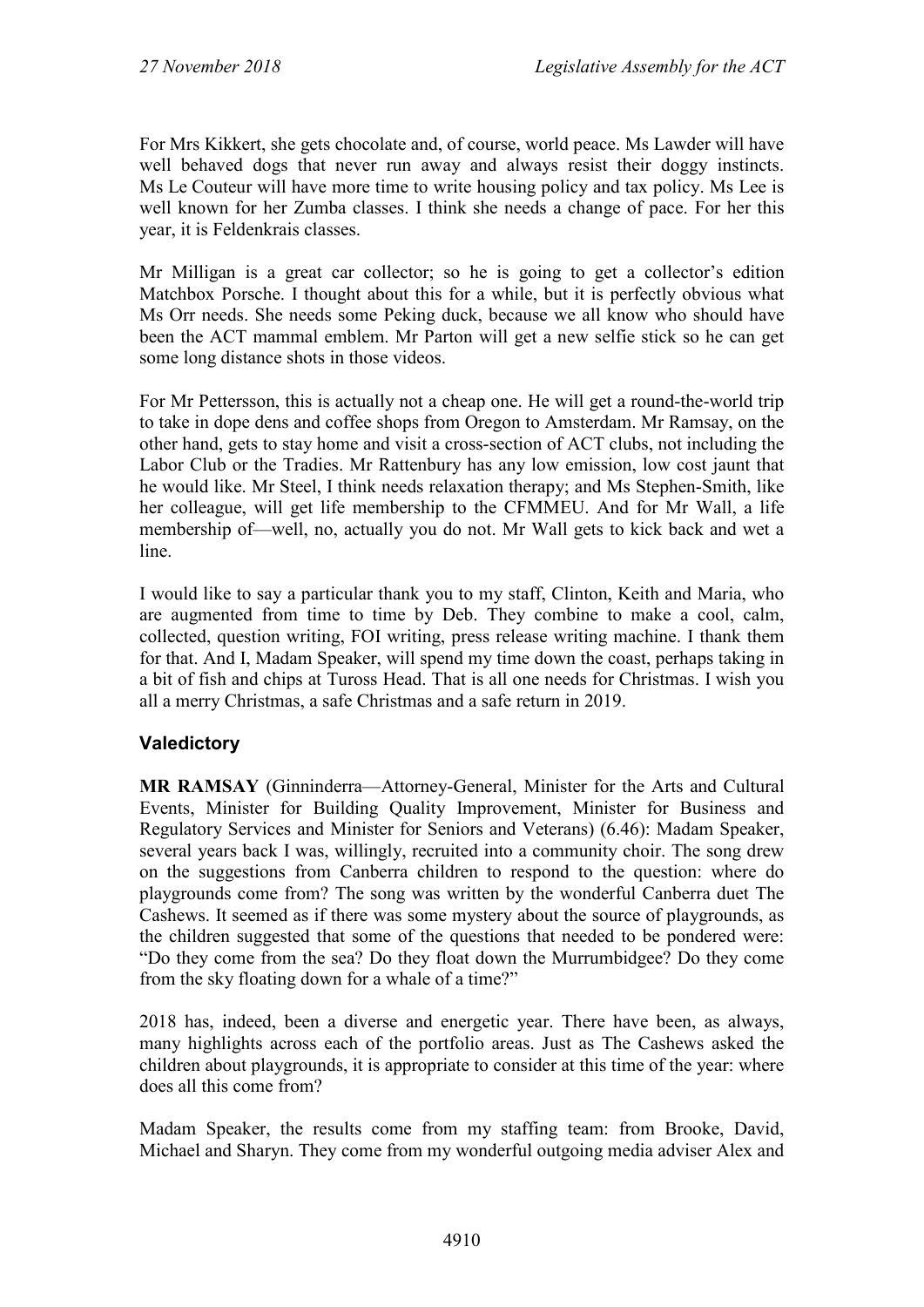they already come from Anton, who has joined the team this week. Each of them has truly gone above and beyond this year.

The results come from the volunteers, the interns and the work experience students who have joined the team briefly, but very importantly. To Fred, Alissa, Adol, Flynn, Annika, Nikita and Hannah, I have learnt from each of you. Madam Speaker, the results have come from the DLOs, with my specific thanks going to Gregory, Kev, Kylie and Kim who, along with Steph and Heidi, have added depth, character, efficiency and humour in what is always a very busy office.

The results have very clearly come from the public service: the team at JACS, Access Canberra, artsACT, EventsACT, the CFC, the Office for Seniors and Veterans in CSD, CMTEDD and now, from August on, I am pleased to be one of the many ministers working with EPSDD. They have each brought insight, creativity, stability, commitment and clear guidance. Canberra is undoubtedly a better place because of the hard work of our public servants.

Madam Speaker, as with The Cashews song, suggestions for the mysterious source of inspiration continue. For me, the inspiration has come from our advisory councils: veterans, ageing, law reform and now the incoming Minister's Creative Council. The people on these councils provide a vital and unique role in advising me, in advising government and in ensuring that we remain connected with the broader community.

The Cashews also suggested that there was boundless opportunity to make some friends, to build some fun and to give to our community. That is manifestly the case with my colleagues in cabinet, in caucus and in the chamber. We do seek to give to our community and we have the privilege of building it together. And sometimes we even have fun.

Of course, Madam Speaker, I continue to be in debt to the people of Ginninderra. I have a very generous team of volunteers who continue to contribute their time, their skills and their expertise to my work. I thank the people of Ginninderra for their regular contact, for their guidance and for their support.

Of course, any success in any way that I do have in this role arises from the mysterious support of my family. To Lyndelle, Joel Alana, Justine and JJ, the unfortunate reality is that I have probably seen less of you in 2018 than in 2017, but you have all remained solidly there for me, including in times that have been more difficult than others may have known.

Madam Speaker, The Cashews suggested that there were many possibilities for the sources of playgrounds, but Pete and Alison concluded that playgrounds come from you, and you, and you. That is the same conclusion that I have come to with the work that I have had the privilege to be part of this year.

To all those people that I have mentioned, and to a great many more, I affirm that any success has come from you, and you, and you. Now, hopefully, with around 48 hours to go in this sitting period, we approach the times of Hanukkah, of Bodhi, of Mawlid, of Yule, of Christmas, of Hogmanay and many of other festivals and celebrations.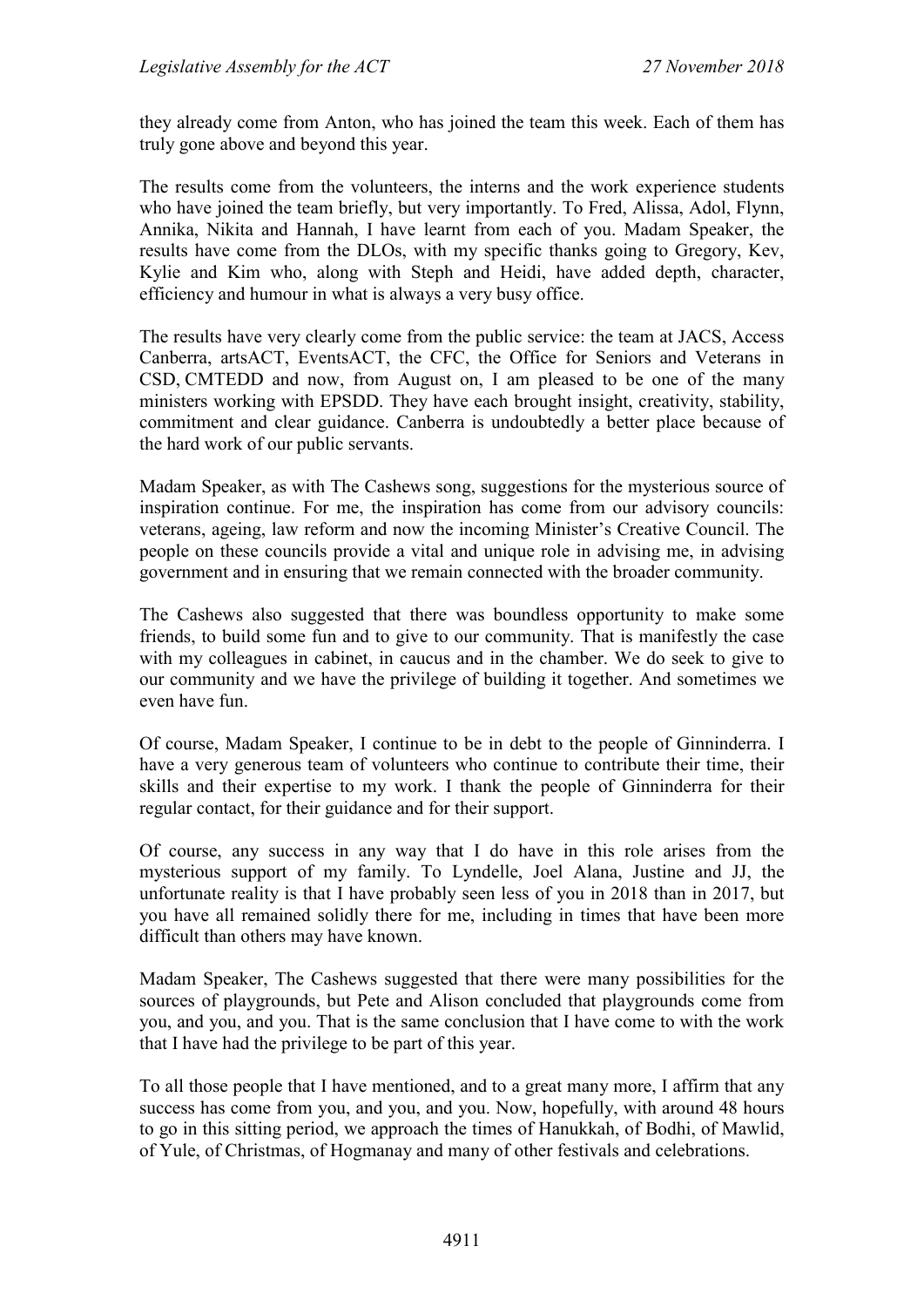I wish all of the people of Canberra rest; I wish them a sense of joy; I wish them the opportunity to gather with those who they love and to have the space to remember those who they have lost. I look forward to continuing the work in 2019 so that all people can be valued, can belong and can have the opportunity to participate.

## **Health Care Consumers Association**

**MS FITZHARRIS** (Yerrabi—Minister for Health and Wellbeing, Minister for Higher Education, Minister for Medical and Health Research, Minister for Transport and Minister for Vocational Education and Skills) (6.51): A significant milestone has been reached this year by the Health Care Consumers Association. This year HCCA celebrates 40 years of consumer health advocacy in Canberra.

The ACT government has enjoyed a long and positive working relationship with HCCA. Our constructive partnership is underpinned by an understanding that everyone at the table wants a health system that is of the highest quality and value for money.

Over four decades HCCA has supported consumers to have their voice in the design, delivery and improvement of health services in the ACT. This is vitally important because we need to hear from those at the centre of the health experience. One thing all world-class health systems have in common is the way they incorporate consumers into the design, delivery, planning and review of health services, which leads to better outcomes for patients.

How people want to experience health care and how we improve their stay in hospital, and indeed how we can prevent them from needing hospital in the first place, is at the core of what we need to know from consumers. Consumer input provides unique perspectives into how we can better understand the needs of our community in using our health services. HCCA have been pivotal in seeking that valuable feedback and insight over many years. They have achieved this through participation in committees and through consultation with consumers when needed. The importance of this interaction cannot be overstated.

The HCCA has been involved in more projects than I can list here today, so I will give members a snapshot: working with consumers to contribute to the design and operation of community health centres and walk-in centres; part of health services clinical review processes and the reviewing of adverse incidents in health care; supporting evaluations of health services against consumer needs, such as the obesity management service, the way back support service, and home-based palliative care; providing health literacy information seminars to community groups, seeking consumer input into specific health service issues and projects, and supporting consumer representatives on over 100 health services committees in the ACT.

They have actively engaged recently with ACT Health in the delivery of a number of important pieces of work, including the quality and safety strategy and the draft territory-wide health services framework, as well as sustained engagement to provide consumer input into the design and operation of the University of Canberra Hospital, including participation in over 300 meetings prior to its opening.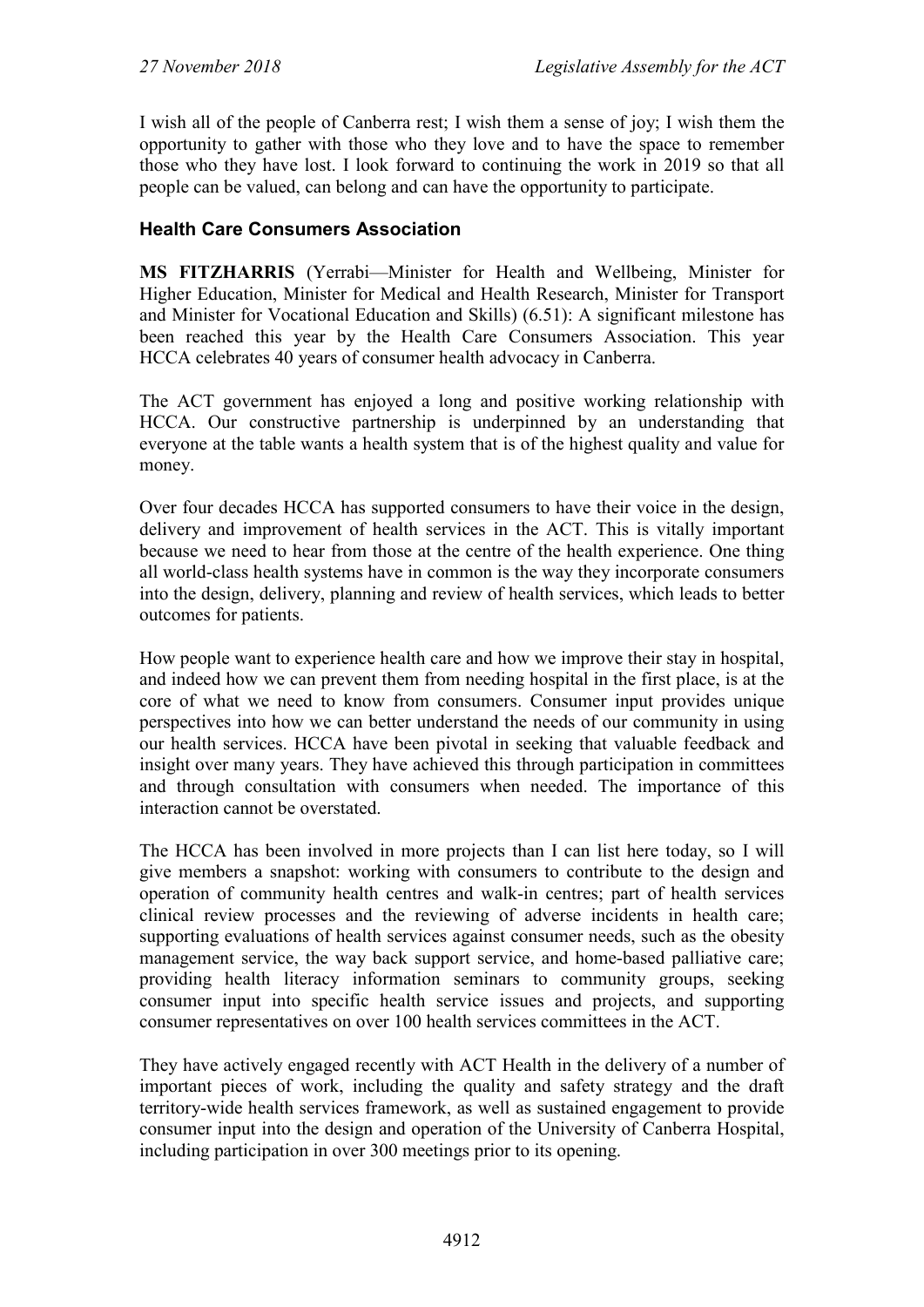In celebrating 40 years, the HCCA also said thank you and farewell to Dr Sue Andrews, former chair of the HCCA board, after six years of dedicated stewardship. I would like to thank Dr Andrews for her steady guidance, her commitment to consumers having choice and control, and equitable access to health care for all members of our community. Dr Andrews has given generously of her time and energy over the past six years, and her understanding and promotion of consumer engagement are deeply appreciated. Dr Andrews remains an active consumer representative, including continuing to chair the centre for care close to home steering committee.

I would also like to acknowledge the incoming president, Mr Alan Thomas, who has been a long-term HCCA member, consumer rep and committee member. I look forward to continuing the excellent engagement between the government and the HCCA under his guidance.

I acknowledge Ms Janne Graham, the first person to receive a life membership to HCCA, in recognition of her passionate and influential consumer advocacy with HCCA since the early days of the organisation. I also acknowledge Darlene Cox, executive director, for her ongoing and fearless leadership, and robust approach to ensuring good outcomes for people accessing the ACT's public healthcare system.

I have no doubt that HCCA will continue to be a driving force in supporting healthcare consumers and their carers to engage in their own health journey. I would like to finish by congratulating the Health Care Consumers Association on its 40th year and all of its significant work to support consumers to participate in the creation of a high quality and patient-centred health service for Canberrans.

### **Valedictory**

**MR GENTLEMAN** (Brindabella—Minister for the Environment and Heritage, Minister for Planning and Land Management, Minister for Police and Emergency Services and Minister assisting the Chief Minister on Advanced Technology and Space Industries) (6.55): It has been a great year for the ACT, and the directorates in my portfolios as minister have worked hard to provide better services for the people of Canberra.

As we leave this place for the last time in 2018, it is important to thank those who enable us to serve Canberrans. While it is the time of year to relax and have some recreation with family and friends, I want to pay my sincere respects to the front-line service personnel who continue to protect the Canberra community over the holiday period. Our ambos, our SES, our parks people, our firies and police officers perform a vital role in keeping our city safe, and I thank them for the time with family that they will miss to ensure that the rest of the city can enjoy Christmas in security and safety. Their commitment to serving the community should be acknowledged and praised. I also acknowledge the families of these personnel who sacrifice family time with their loved ones.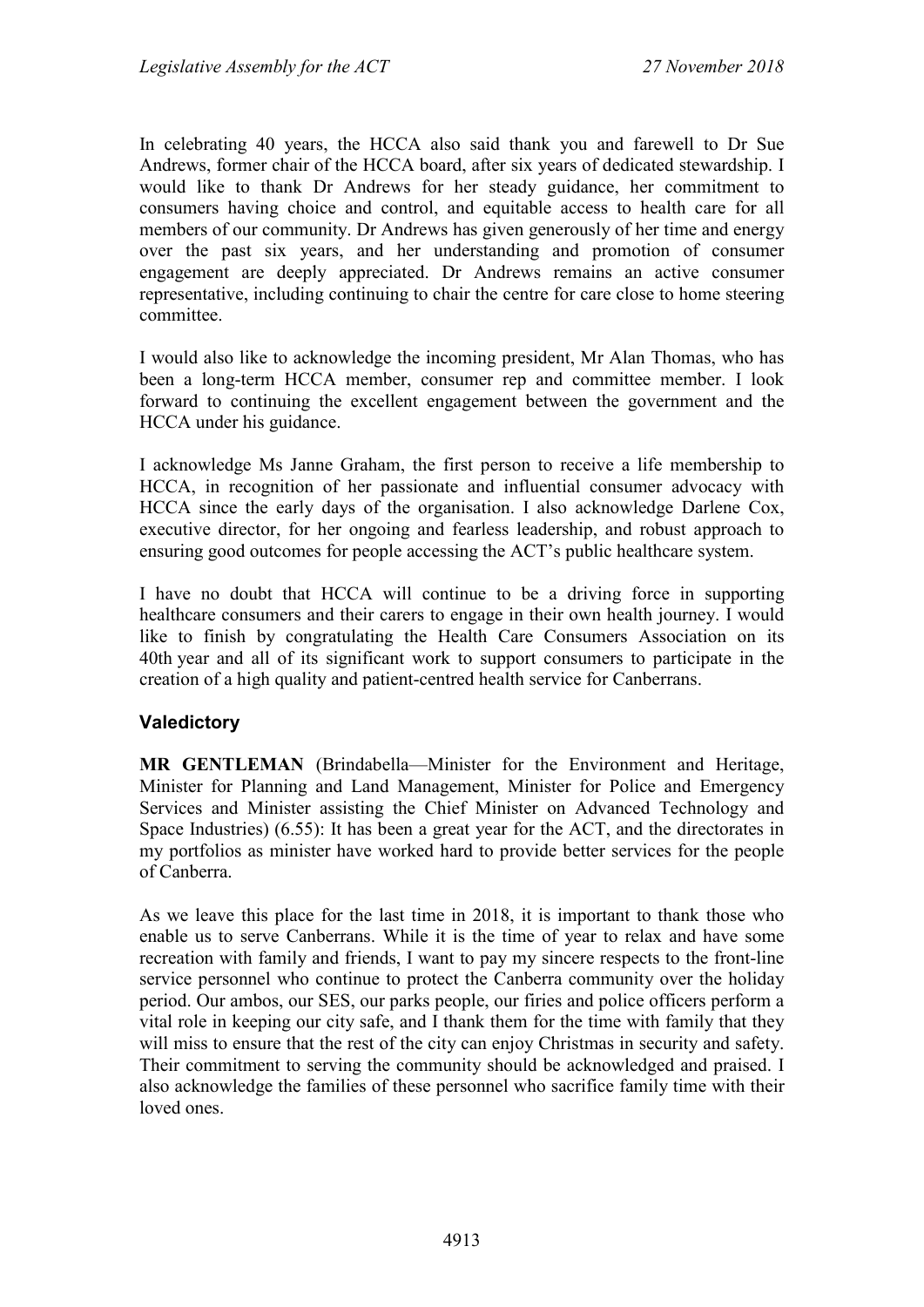As we enter the bushfire season, I am glad to say that we are better prepared than ever to handle the challenges that are coming. The recent Pierces Creek bushfire showed the strength of our resolve and our procedures. I am confident that, under the vigilant watch of the emergency services agencies, Canberra's community will be safer this summer.

I also want to acknowledge the great work this year by ACT Policing. The new Chief Police Officer, Ray Johnson, is a man of great experience, and I look forward to working with him, particularly on the police futures model. I thank the former Chief Police Officer, Justine Saunders, for all the hard work she put in to her role, and wish her well for the future.

It has also been a big year for the Environment, Planning and Sustainable Development Directorate. The directorate has done a great job in supporting our growing city and preserving the bush capital that we love. In particular, I am very pleased at the new and interesting ways that EPSDD has been working with the community to understand and respond to their views. I look forward to continuing this into 2019 and keeping Canberrans involved in their city's planning.

This year has been one of achievements for our city and its people, and I am proud to serve in a progressive government delivering for its community. I look forward to the year to come for more opportunities to build a better Canberra.

I want to say a fond farewell to Brenton Sloane. He has been a fantastic comms officer and has provided me with some very sage advice. I wish him all the best for the future in his new role, which will allow him to spend more time with his family. I thank his family for allowing him to spend that time with us.

I thank all of the people in my office, my staff and my DLOs, for making life fun. They have been a fantastic group to work with. I also thank my constituents in Brindabella. They have been a great group to work with. Happy Christmas to all.

Question resolved in the affirmative.

### **The Assembly adjourned at 6.59 pm.**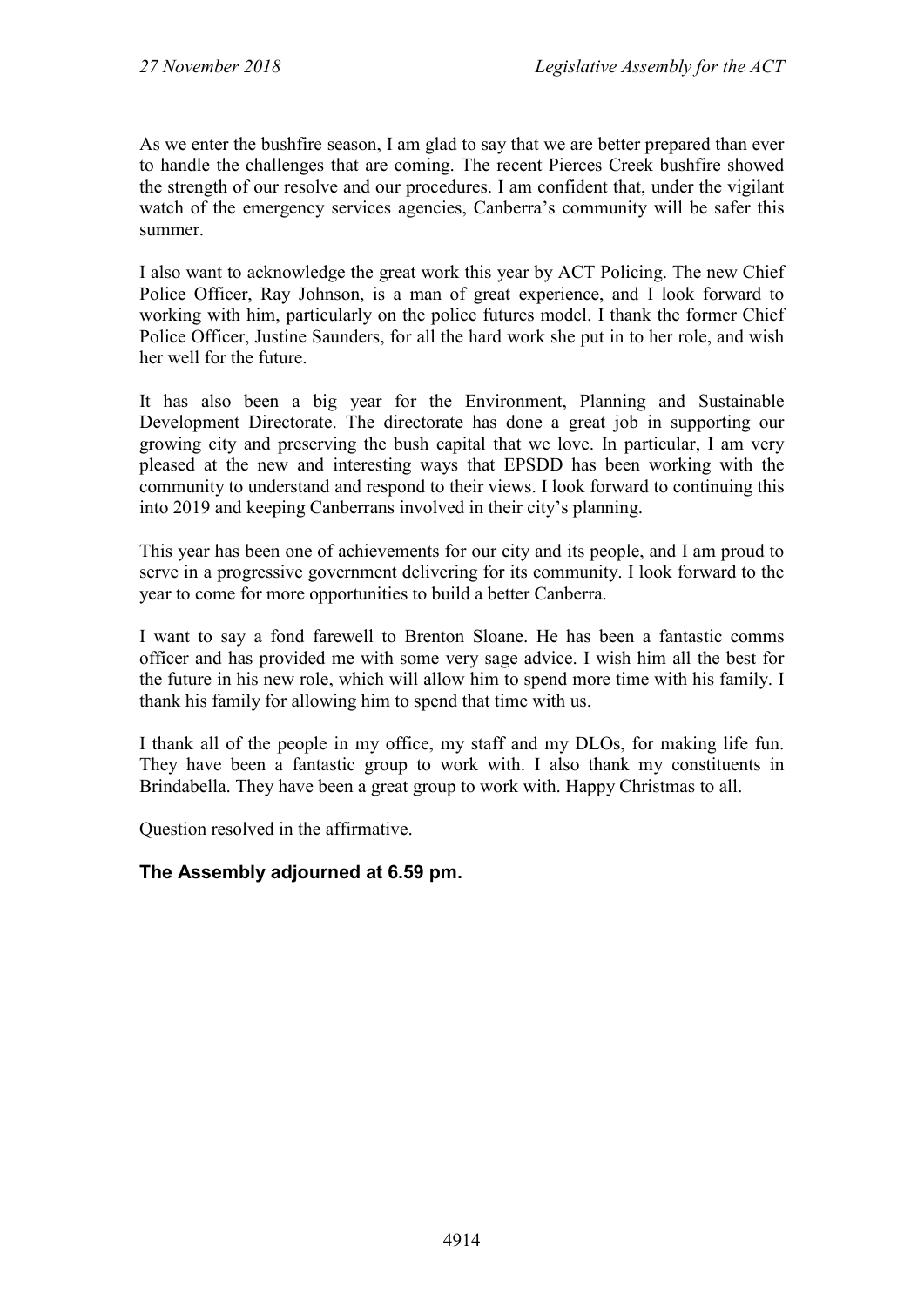## **Schedules of amendments**

#### **Schedule 1**

## **Gaming Legislation Amendment Bill 2018**

Amendments moved by the Attorney-General

**1**

```
Clause 20
Proposed new section 10A, definition of voluntary surrender day, paragraph (b)
Page 11, line 4—
```
*omit* commission *substitute* **Territory** 

#### **2**

**Clause 20**

**Proposed new section 10J (2), except note Page 17, line 17—**

#### *omit proposed new section 10J (2), except note, substitute*

(2) The total of the surrender obligations for a licensee for both compulsory surrender days must not exceed 20% of the authorisations held by the licensee in relation to the authorised premises on the census day.

**3**

#### **Clause 20 Proposed new section 10U Page 25, line 14—**

*omit proposed new section 10U, substitute*

#### **10U Expiry—pt 2A**

- (1) This part (other than section 10G and divisions 2A.3 and 2A.4) expires on 1 April 2026.
- (2) Section 10G expires on 1 April 2024.
- (3) Divisions 2A.3 and 2A.4 expire on 31 December 2020.

**4**

### **Clause 26**

#### **Page 27, line 1—**

*omit clause 26, substitute*

| 26 | <b>Annual report of clubs</b><br>New section 54 (da)                                                                                                         |  |
|----|--------------------------------------------------------------------------------------------------------------------------------------------------------------|--|
|    | insert                                                                                                                                                       |  |
|    | the total value of any contributions made to registered parties and<br>(da)<br>associated entities;                                                          |  |
|    | A licensee that is a club must also include information about community<br><i>Note</i><br>contributions made by the club in their annual report (see s 172). |  |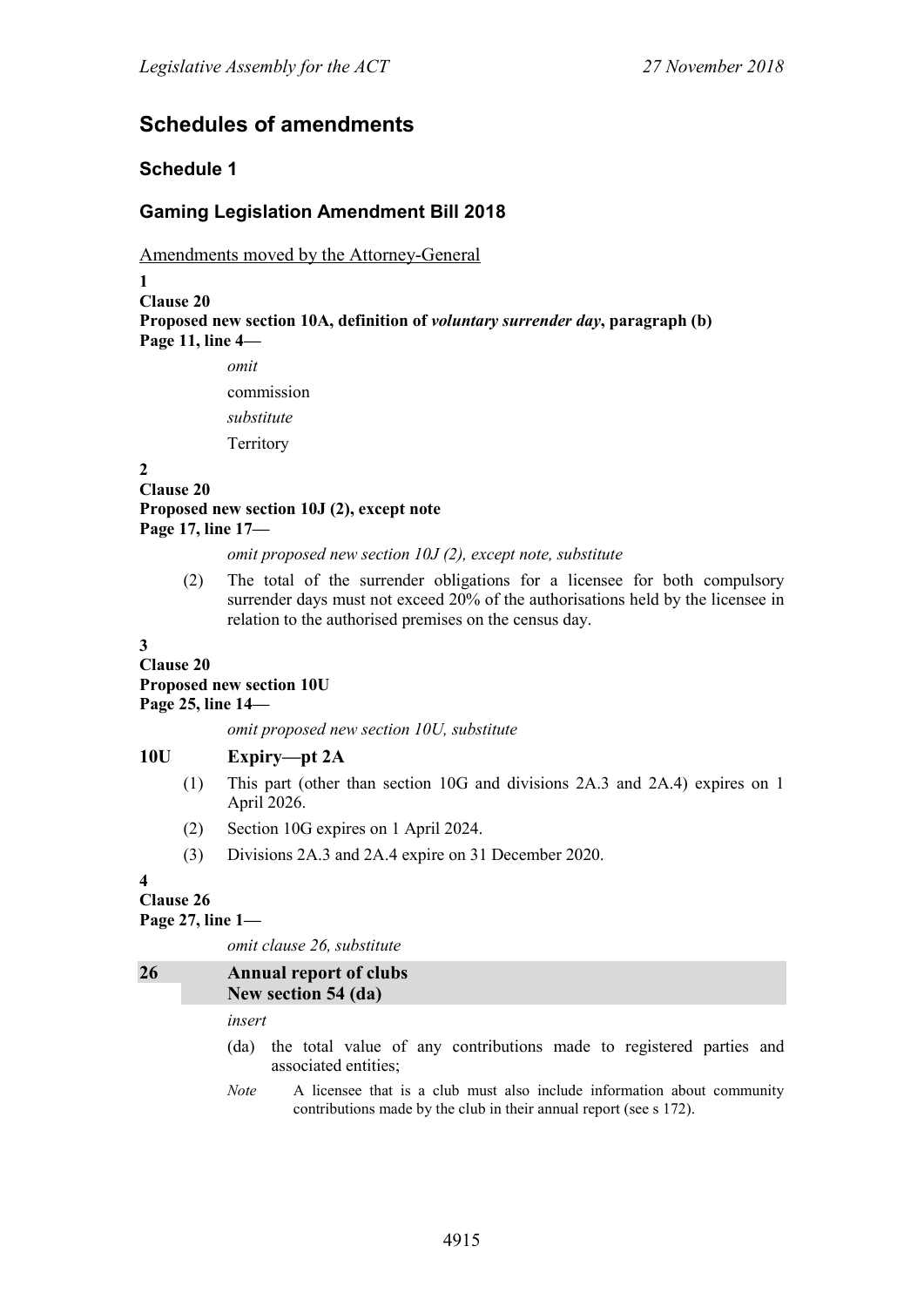| 5<br>Proposed new clause 26A<br>Page 27, line 7-                |                                                                                     |  |
|-----------------------------------------------------------------|-------------------------------------------------------------------------------------|--|
|                                                                 | insert                                                                              |  |
| 26A                                                             | New section 54 (e)                                                                  |  |
|                                                                 | insert                                                                              |  |
|                                                                 | anything else prescribed by regulation.<br>(e)                                      |  |
| 6<br><b>Clause 71</b><br>paragraph (a) (ii)<br>Page 49, line 6- | Proposed new section 166 (1), definition of <i>community purpose contribution</i> , |  |
|                                                                 | omit                                                                                |  |
|                                                                 | section $163A(1)$ or                                                                |  |
| 7<br><b>Clause 109</b><br>Page 67, line 13-                     | Proposed new section 35 heading                                                     |  |
|                                                                 | omit the heading, substitute                                                        |  |
| 35                                                              | Expired gaming credits in annual report of clubs—Act, s 54 (e)                      |  |
| 8<br><b>Clause 109</b><br>Page 67, line 14-                     | Proposed new section 35                                                             |  |
|                                                                 | omit                                                                                |  |
|                                                                 | licensee                                                                            |  |
|                                                                 | substitute                                                                          |  |
|                                                                 | club                                                                                |  |
| 9<br><b>Clause 109</b><br>Page 67, line 15-                     | Proposed new section 35                                                             |  |
|                                                                 | omit                                                                                |  |
|                                                                 | licensee's                                                                          |  |
|                                                                 | substitute                                                                          |  |
|                                                                 | club's                                                                              |  |
| 10<br><b>Clause 109</b><br>Page 67, line 17-                    | Proposed new section 35 (a)                                                         |  |
|                                                                 | omit                                                                                |  |
|                                                                 | licensee                                                                            |  |
|                                                                 | substitute                                                                          |  |
|                                                                 | club                                                                                |  |
|                                                                 |                                                                                     |  |